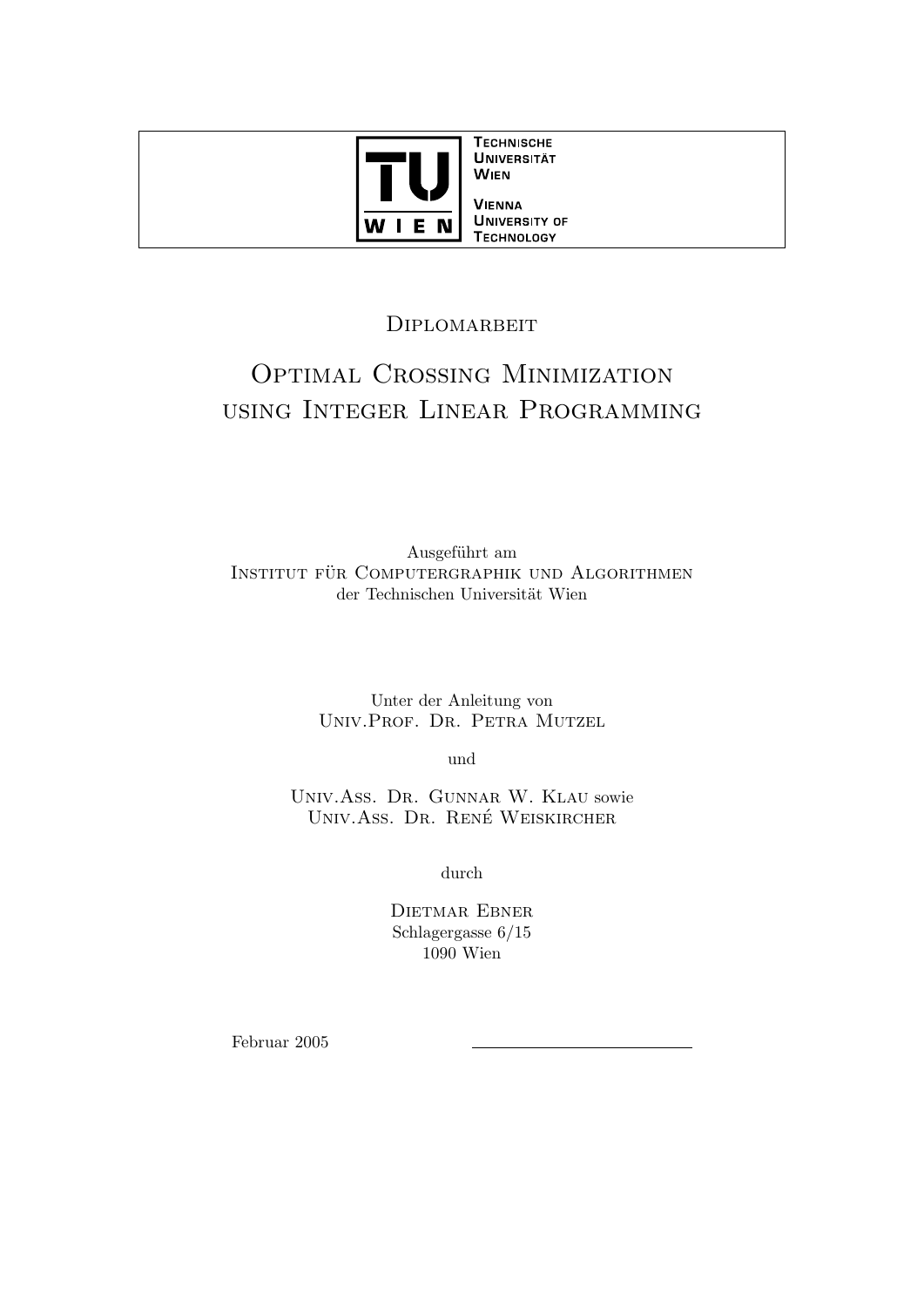# Acknowledgments

First of all I want to thank my advisor Petra Mutzel and her group at the department of Algorithms and Data Structures at the Technical University of Vienna for the possibility to write my thesis about this interesting topic and for the outstanding support during the last years. Her great experience and expert knowledge in the field of Graph Drawing was a great help and her enthusiasm for this topic was always a great motivation. This work originated from ideas developed by her group and a number of contributing people and the results could never have been achieved without her support.

My special thanks also belong to Gunnar Klau and Ren´e Weisskircher. In addition to this thesis they provided me with a number of interesting topics for practical classes and their courses have always been interesting and instructive. Especially I want to thank Gunnar, who took upon him to proofread this thesis and some other papers, and for the large number of fruitful discussions.

The major part of the practical work of this thesis was done during a six month stay at the University of La Laguna in Tenerife. I want to thank Prof. Dr. María Belén Melián Batista and her group at the institute for Estadística, Investigación Operativa y Computación for providing me with the necessary facilities, their support and for the possibility to spend a great time on this wonderful island.

Furthermore I want to thank Christoph Buchheim, who provided me with a proof-ofconcept implementation of our algorithm and for his large number of useful suggestions and ideas.

Thanks also to Prof. Barth for representing Prof. Mutzel and to Prof. Raidl and Prof. Krall for holding the final exam.

Last but not least I want to thank all my friends for the wonderful time we spent together and my parents for their support during all those years.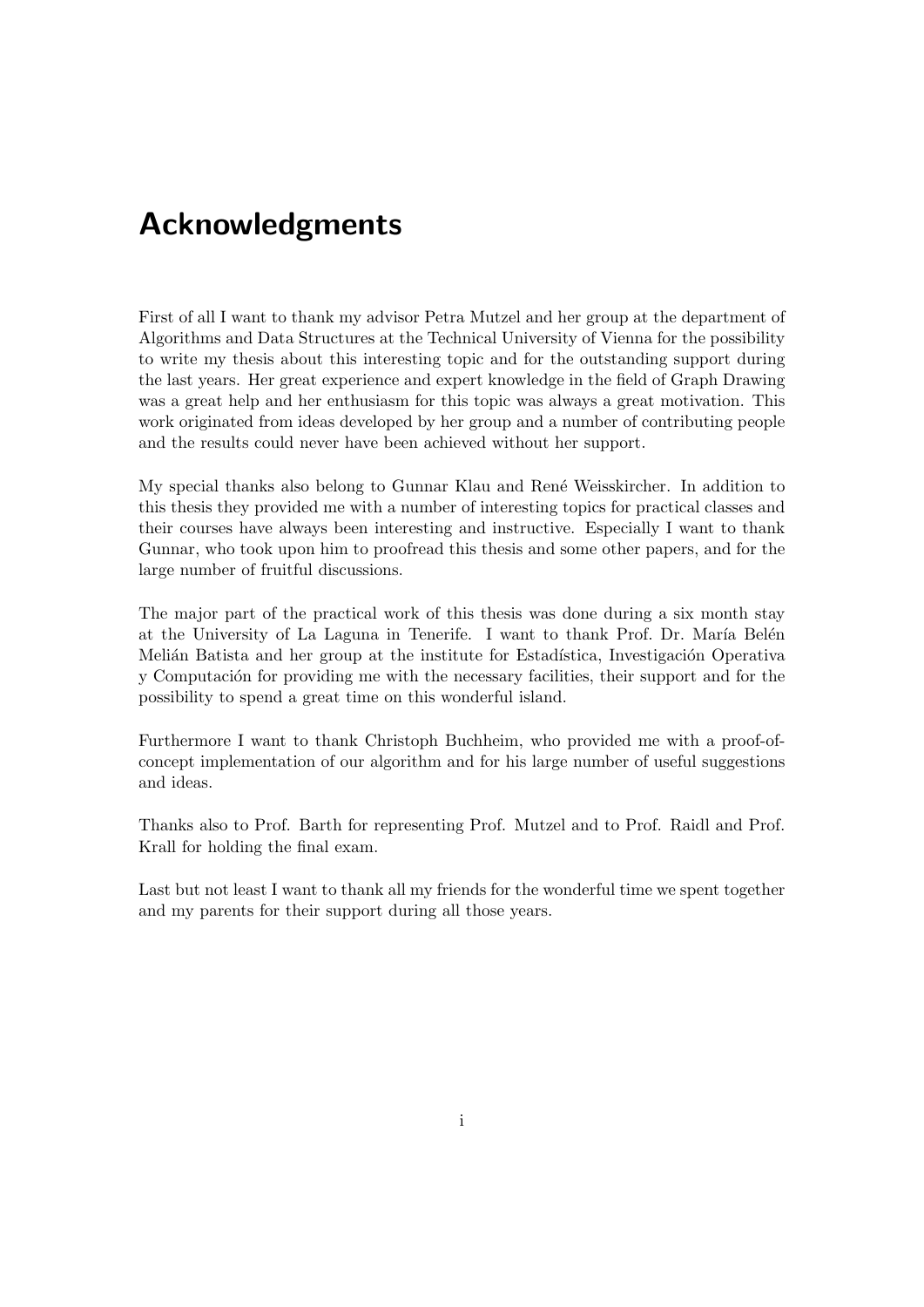# Short Abstract

In this thesis we study the Crossing Minimization Problem. We are looking for a drawing for a given graph in the plane, such that a minimum number of edges cross. Although this problem was shown to be NP hard, algorithms are needed in practice. Application areas occur, e.g., in the area of Graph Drawing and VLSI design.

While the problem mostly is attacked using heuristic approaches in practice, we present an algorithm that is able to solve medium sized instances to provable optimality in reasonable computation time.

We show how we can solve the "general" Crossing Minimization Problem by "reducing" the problem to simple drawings using a transformation on the input graphs. We call a drawing simple, if every edge crosses at most one other edge. The latter problem is attacked using a Branch-and-Cut algorithm in combination with Integer Linear Programming. This technique could be successfully applied to attack many prominent NP hard combinatorial optimization problems in the past.

The performance of our new algorithm in terms of solution quality and runtime is tested on a large benchmark set derived from real world graphs and the results are compared to existing heuristic methods.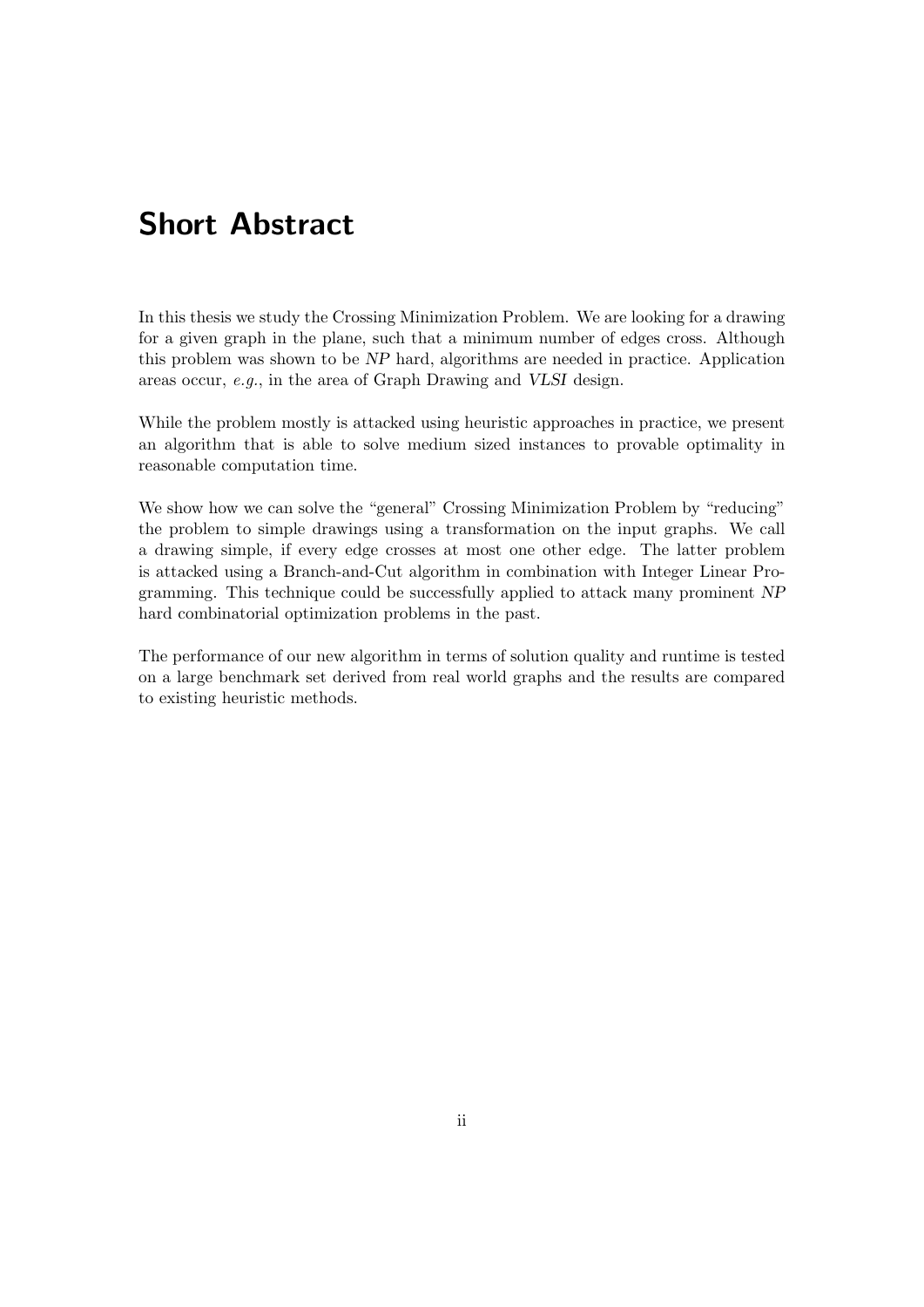# Deutsche Zusammenfassung

Diese Diplomarbeit behandelt das sogenannte Kreuzungsminimierungsproblem. Gesucht ist eine Zeichnung eines gegebenen Graphen in der Ebene, sodass sich möglichst wenige der Kanten kreuzen. Durch zahlreiche Anwendungsgebiete in der Praxis, z.b. im automatischen Zeichnen von Graphen oder im Bereich des VLSI Entwurfs, ist der Bedarf an entsprechenden Algorithmen hoch.

Aufgrund der Komplexität des Problems verwenden die meisten praktischen Anwendungen heuristische Ansätze. Im Gegensatz dazu präsentieren wir einen exakten Algorithmus, der in der Lage ist, Instanzen mittlerer Grösse innerhalb weniger Minuten beweisbar optimal zu lösen.

Das Kreuzungsminimierungsproblem wird vorerst auf einfache Zeichnungen reduziert. Einfache Zeichnungen sind solche, in denen jede Kante maximal eine andere Kante kreuzt. Für einfache Zeichnungen präsentieren wir einen Algorithmus basierend auf Ganzzahliger Linearer Programmierung und Branch-and-Cut. Diese Technik wurde in den letzten Jahren bereits erfolgreich zur Lösung zahlreicher prominenter kombinatorischer Optimierungsprobleme angewendet.

Wir untersuchen die Leistungsfähigkeit des Algorithmus in Bezug auf Lösungsqualität und Laufzeit mittels Testinstanzen, die von Echtdaten abgeleitet wurden und vergleichen die Ergebnisse mit bestehenden heuristischen Verfahren.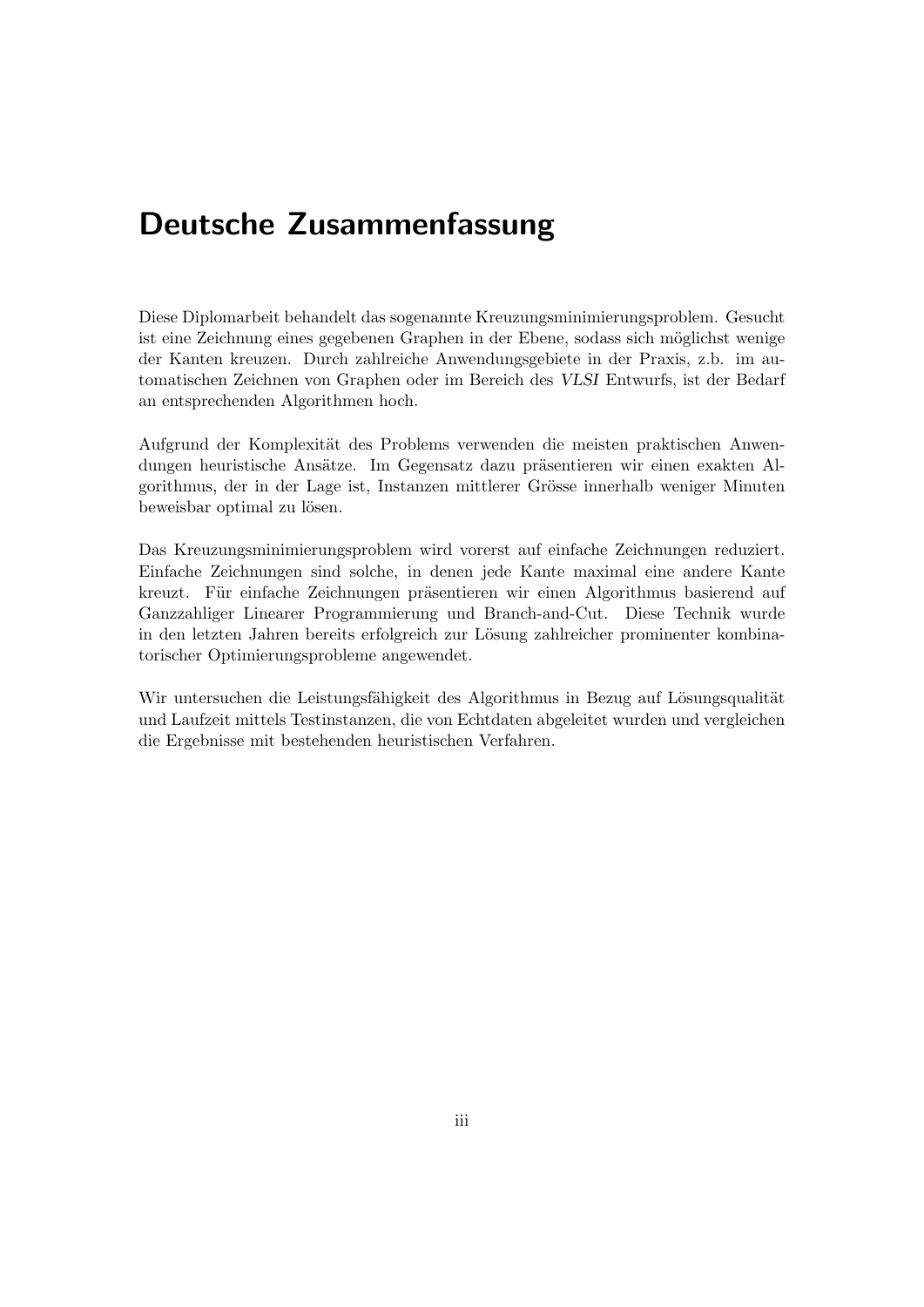# **Contents**

| 1              |     | <b>Introduction</b>                                       | $\mathbf{1}$ |
|----------------|-----|-----------------------------------------------------------|--------------|
|                | 1.1 |                                                           | 3            |
|                |     | 1.1.1                                                     | $\sqrt{3}$   |
|                |     | 1.1.2                                                     | $8\,$        |
|                | 1.2 |                                                           | 8            |
| $\overline{2}$ |     | <b>Preliminaries</b>                                      | 10           |
|                | 2.1 |                                                           | 10           |
|                | 2.2 |                                                           | 13           |
|                | 2.3 |                                                           | 14           |
|                |     | 2.3.1                                                     | 14           |
|                |     | 2.3.2                                                     | 15           |
| 3              |     | <b>The Crossing Minimization Problem</b>                  | 17           |
|                | 3.1 |                                                           | 17           |
|                | 3.2 |                                                           | 22           |
|                |     | 3.2.1                                                     | 22           |
|                |     | 3.2.2                                                     | 22           |
|                |     | 3.2.3                                                     | 23           |
|                |     | Restrictions on the Number of Crossings per Edge<br>3.2.4 | 24           |
|                | 3.3 |                                                           | 25           |
|                |     | Bounds for particular Families of Graphs<br>3.3.1         | 25           |
|                |     | 3.3.2                                                     | 26           |
|                | 3.4 |                                                           | 28           |
| 4              |     | Solving the Crossing Minimization Problem to Optimality   | 33           |
|                | 4.1 |                                                           | 33           |
|                | 4.2 |                                                           | 36           |
|                | 4.3 |                                                           | 39           |
|                |     | 4.3.1                                                     | 39           |
|                |     | 4.3.2                                                     | 41           |
|                | 4.4 |                                                           | 46           |
|                | 4.5 |                                                           | 48           |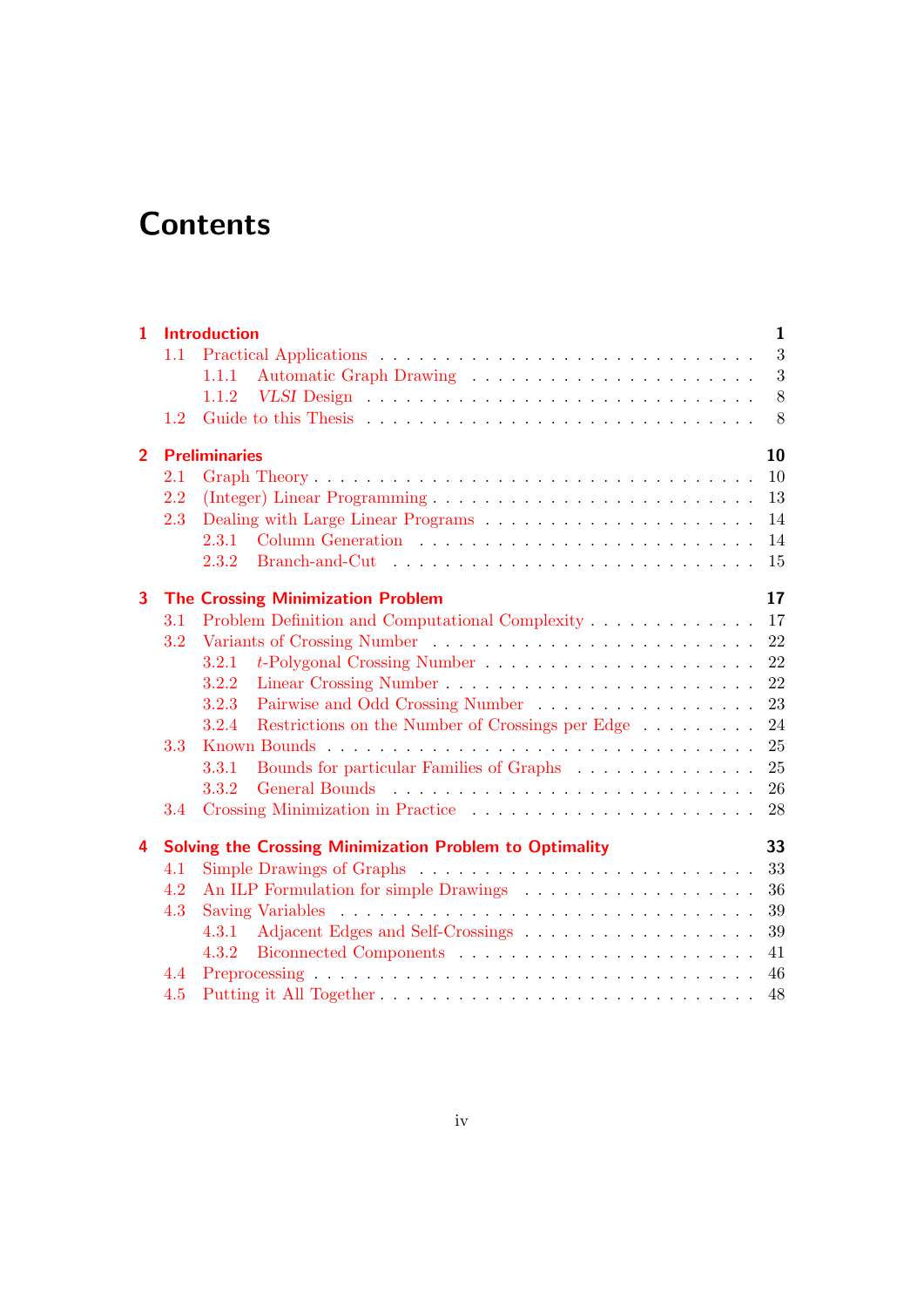|  |  | <b>5</b> Computational Results |  |  |
|--|--|--------------------------------|--|--|

# [6 Discussion](#page-81-0) 74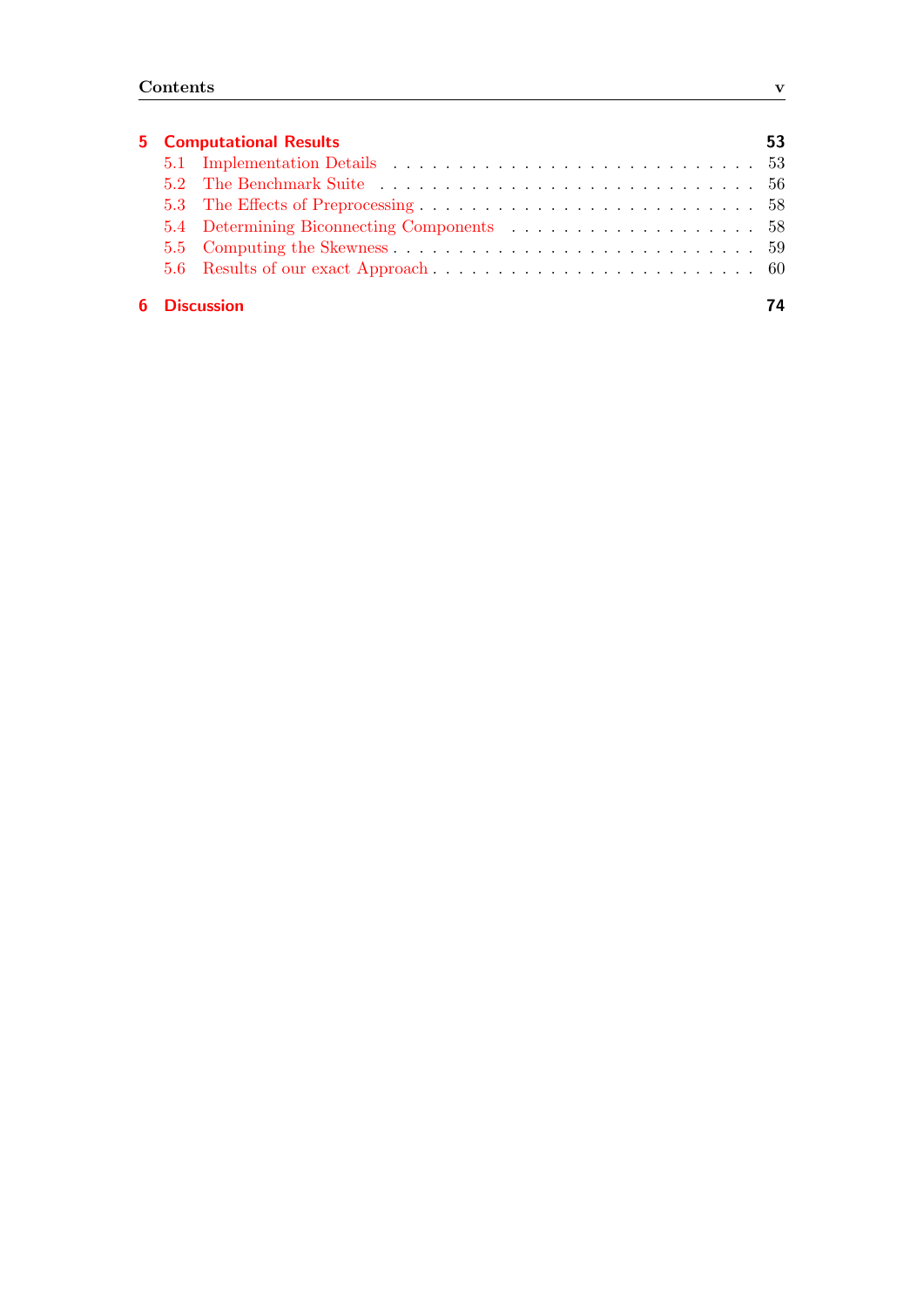# List of Figures

| 1.1 | Two different drawings of the same graph with many crossings (a) and an                                                                                   | $\overline{4}$ |
|-----|-----------------------------------------------------------------------------------------------------------------------------------------------------------|----------------|
| 1.2 | A planar graph drawn with different layout algorithms: (a) Tutte, (b) De                                                                                  |                |
|     | Fraysseix et al., (c) Schnyder, (d) extended version of Tamasia's algorithm.                                                                              | 6              |
| 1.3 | The same nonplanar graph drawn with a spring embedder (a) and a hierar-                                                                                   |                |
|     | chical layout using the Barycenter heuristic for the crossing minimization                                                                                | $\overline{7}$ |
| 2.1 | Sample drawings of the complete graph $K_5$ (a) and the complete bipartite                                                                                | 11             |
| 2.2 | Different embeddings of the same planar graph                                                                                                             | 12             |
| 3.1 | Instance of a Bipartite Crossing Number Problem corresponding to an                                                                                       |                |
|     |                                                                                                                                                           | 19             |
| 3.2 | Instance of a Crossing Number Problem corresponding to an instance of                                                                                     |                |
|     |                                                                                                                                                           | 21             |
| 3.3 | Linear Drawing of a graph $G$ . Vertices are placed on a horizontal line and                                                                              |                |
|     |                                                                                                                                                           | 23             |
| 3.4 | Drawing of $K_{6,6}$ with a minimum number of 36 crossings using Zarankiewicz's                                                                           |                |
|     | rule.                                                                                                                                                     | 25             |
| 3.5 | Drawing of $K_8$ with a minimum number of 18 crossings.                                                                                                   | $26\,$         |
| 3.6 | A sample graph with skewness one and arbitrary high Crossing Number. .                                                                                    | 28             |
| 3.7 | Example of a graph (a) and its extended dual graph $(b)$                                                                                                  | 30             |
| 3.8 | Optimum solution for the insertion of the dashed edge for a fixed embed-                                                                                  |                |
|     |                                                                                                                                                           | 32             |
| 4.1 | Optimal simple drawing of $K_6$ with three crossings                                                                                                      | 34             |
| 4.2 | Optimal drawing of a graph with two crossings (a) and an optimum simple                                                                                   |                |
|     | drawing of the same graph with three crossings (b). Both drawings were                                                                                    |                |
|     | produced with our exact algorithm presented in Section 4.2. $\dots \dots$                                                                                 | $35\,$         |
| 4.3 | Edges are replaced with a path of length $l$ by inserting $l-1$ dummy nodes.                                                                              | 35             |
| 4.4 | A sample graph drawn drawn with only one crossing. Figure (a) shows<br>a subdivision of $K_5$ while Figure (b) outlines a subdivision of $K_{3,3}$ in the |                |
|     | same drawing.                                                                                                                                             | 39             |
| 4.5 | Reducing the number of crossings by avoiding self crossings $\dots \dots$                                                                                 | 40             |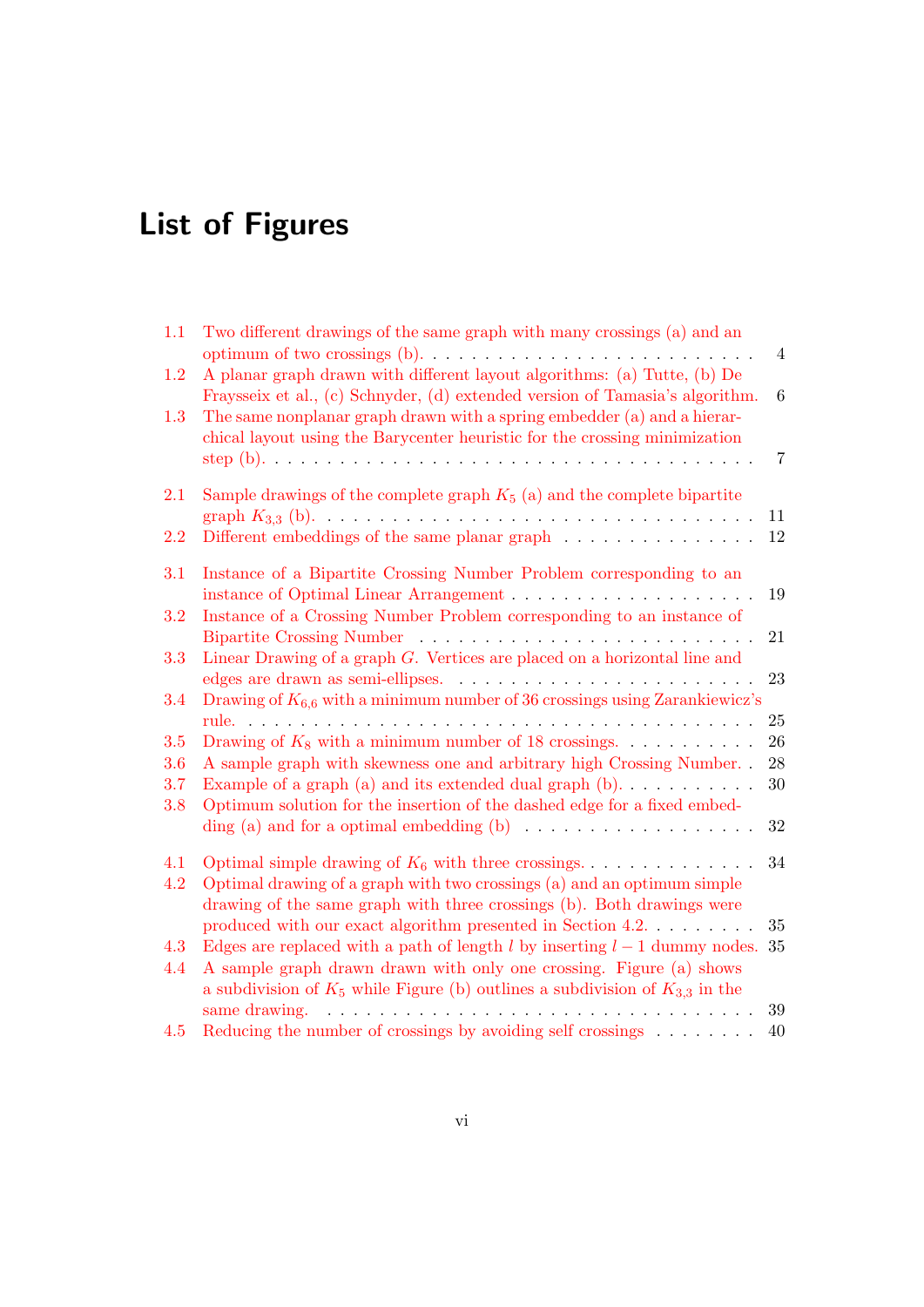| 4.6<br>4.7<br>4.8<br>4.9<br>4.10 | Reducing the number of crossings by avoiding crossings of adjacent edges<br>Reducing multiple crossings of non-adjacent edges<br>A sample graph and its biconnected components<br>A sample graph and the corresponding DFS tree. Solid edges denote tree<br>edges while dashed edges are back edges. Every node is labeled with the<br>pair $(p, l)$ denoting the order in the preorder traversal p and its low-number l.<br>Sample graphs that can be simplified using a preprocessing procedure | 40<br>41<br>42<br>44<br>47 |
|----------------------------------|---------------------------------------------------------------------------------------------------------------------------------------------------------------------------------------------------------------------------------------------------------------------------------------------------------------------------------------------------------------------------------------------------------------------------------------------------------------------------------------------------|----------------------------|
| 5.1                              | Overview of the classes in $AGD$ . The figure is taken from the $AGD$ user<br>manual                                                                                                                                                                                                                                                                                                                                                                                                              | 55                         |
| 5.2                              | Number of graphs included in the benchmark set sorted by (a) number of<br>nodes and (b) number of edges $\dots \dots \dots \dots \dots \dots \dots \dots \dots$                                                                                                                                                                                                                                                                                                                                   | 56                         |
| 5.3                              | Total number of graphs and number of planar graphs sorted by the number                                                                                                                                                                                                                                                                                                                                                                                                                           | 57                         |
| 5.4                              | Minimum, maximum and average number of edges per node sorted by the                                                                                                                                                                                                                                                                                                                                                                                                                               | 57                         |
| 5.5                              | Consecutive removal of degree-two nodes in the preprocessing procedure<br>leads to multiple edges between two nodes $v$ and $w$ .                                                                                                                                                                                                                                                                                                                                                                 | 58                         |
| 5.6                              | Absolute number of reduced edges (a) and the percentage of reduced edges<br>(b) during the preprocessing phase. $\ldots \ldots \ldots \ldots \ldots \ldots \ldots$                                                                                                                                                                                                                                                                                                                                | 59                         |
| 5.7                              | Average number of edges with and without preprocessing sorted by the                                                                                                                                                                                                                                                                                                                                                                                                                              | 60                         |
| 5.8                              | Number of biconnected components sorted by the number of nodes (a) and<br>the number of graphs with a certain number of biconnected components                                                                                                                                                                                                                                                                                                                                                    | 61                         |
| 5.9                              | Average and maximum number of edges per biconnected component sorted<br>by the number of edges $\dots \dots \dots \dots \dots \dots \dots \dots \dots \dots \dots$                                                                                                                                                                                                                                                                                                                                | 62                         |
| 5.10                             | Average skewness (a) for graphs up to 40 nodes. Figure (b) shows the<br>number of graphs with a certain skewness and Figure (c) shows the cor-                                                                                                                                                                                                                                                                                                                                                    | 63                         |
|                                  | 5.11 Number of required Variables in our ILP with and without edge transfor-<br>mation<br>.                                                                                                                                                                                                                                                                                                                                                                                                       | 64                         |
|                                  | 5.12 Number of graphs solved by our exact algorithm for graphs up to 40 nodes<br>with (a) and without (b) supporting multiple crossings per edge                                                                                                                                                                                                                                                                                                                                                  | 65                         |
|                                  | 5.13 Percentage of graphs solved by our exact algorithm for graphs up to 40<br>nodes with (a) and without (b) supporting multiple crossings per edge $\ldots$                                                                                                                                                                                                                                                                                                                                     | 66                         |
|                                  | 5.14 Computation time for graphs up to 40 nodes with (a) and without (b)                                                                                                                                                                                                                                                                                                                                                                                                                          | 68                         |
|                                  | 5.15 Average computation time for graphs G sorted by $cr(G)$ (a) respective                                                                                                                                                                                                                                                                                                                                                                                                                       | 69                         |
|                                  | 5.16 Comparison between heuristic results and the crossing numbers computed<br>with our exact algorithm. $\ldots \ldots \ldots \ldots \ldots \ldots \ldots \ldots$                                                                                                                                                                                                                                                                                                                                | 70                         |
|                                  | 5.17 Relative Improvement of the exact algorithm in respect to the heuristic                                                                                                                                                                                                                                                                                                                                                                                                                      | 71                         |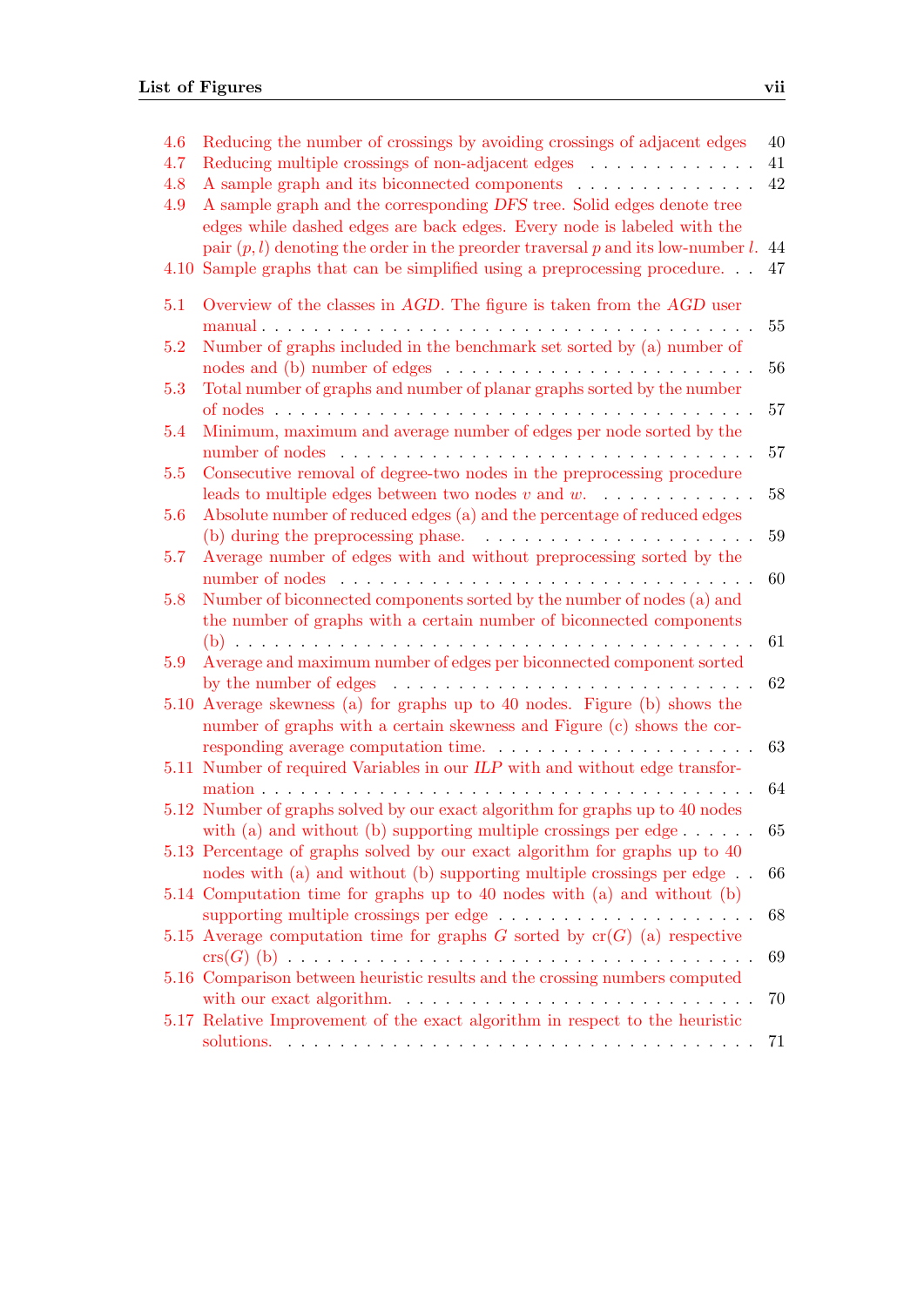# <span id="page-8-0"></span>1 Introduction

## Three Utilities

Suppose you are an architect in a small village. Your task is to supply the three houses A, B and C with water, gas and electricity  $(W, G, E)$  such that the pipes do not cross each other. How can every house be fully equipped?



Looking for an answer is not worth the trouble since there is no solution to this puzzle unless we allow some "tricks" such as pipes that pass through one of the buildings or drawings on the surface of a torus.

It is obvious to translate the puzzle into the framework of graph theory. A graph is a collection of nodes and edges connecting a pair of nodes. Usually graphs are visualized by representing nodes with points in the plane and edges are drawn as curves connecting the nodes.

In graph theoretic terms our sample corresponds to the complete bipartite graph  $K_{3,3}$ . We can partition the nodes into two distinct sets  $F$  and  $H$  (factories and houses) such that for each pair of vertices  $u \in F$ ,  $v \in H$  there is an edge  $(u, v)$ . F and H have both cardinality three. What is remarkable about this graph is that it is impossible to embed it into the plane without any edge crossings. A graph that can be drawn in this way is called a planar graph.

Another interesting example is the complete graph  $K_5$ . It consists of five nodes and there is an edge  $e$  for every pair of distinct nodes. As we will see later, the Polish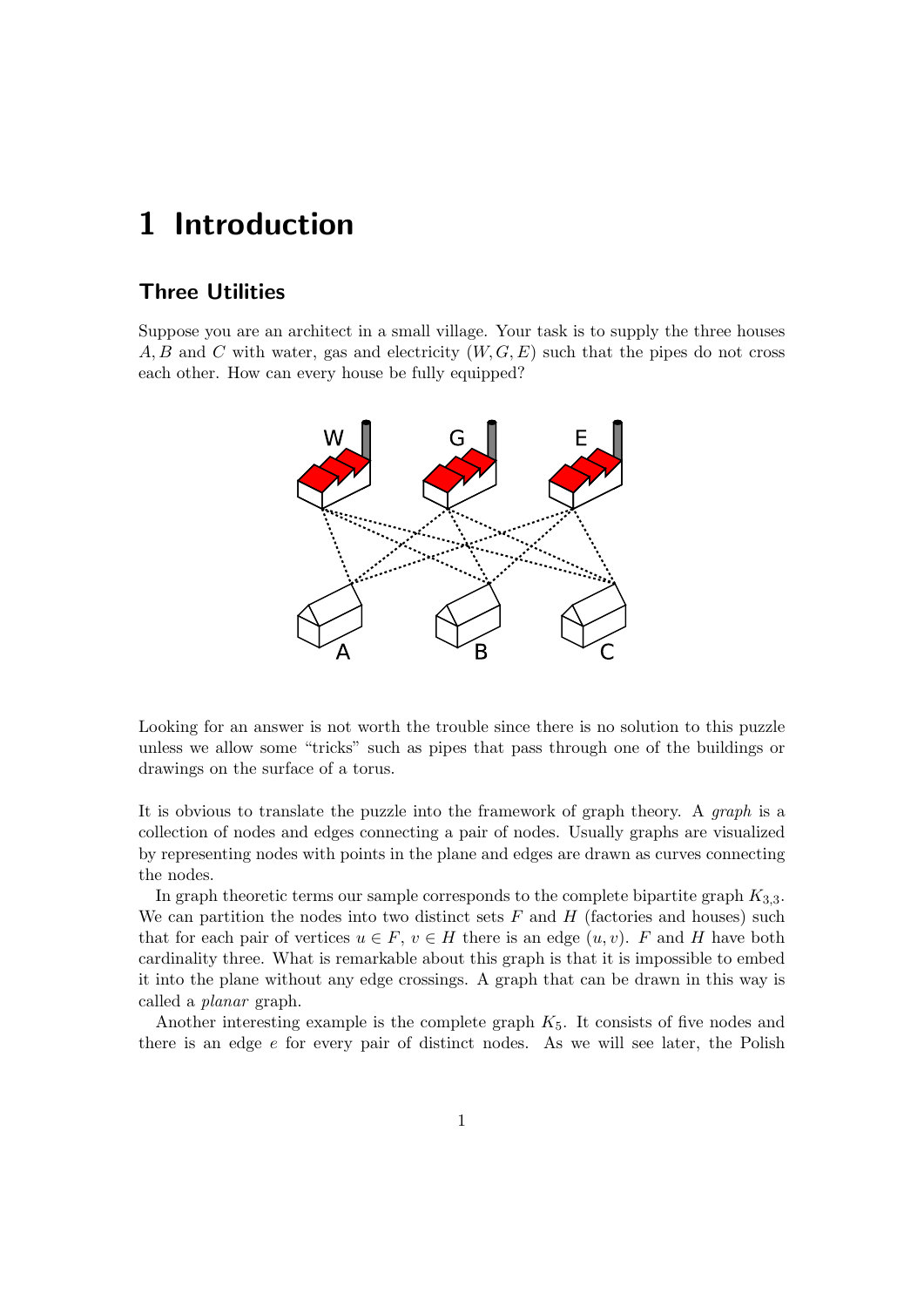mathematician Kazimierz Kuratowski provided a full characterization of planar graphs based on this two simple structures. He proved that a graph is planar if and only if it contains no subdivision of  $K_5$  or  $K_{3,3}$ . This important result is widely known as Kuratowski's Theorem.

Even if a graph is not planar we often need to answer the following question. What is the minimum number of edge crossings in any drawing of a given graph in the plane? This problem is also known as the Crossing Number Problem while the Crossing Minimization Problem asks for a drawing in the plane with a minimum number of crossings.

P. Tur`an posed this problem for the first time in his "Notes of Welcome" in the first issue of the Journal of Graph Theory. In following quotation he describes his experiences in a labor camp during the Second World War (see [\[46\]](#page-86-0)).

We worked near Budapest, in a brick factory. There where some kilns where the bricks were made and some open storage yards where the bricks where stored. All the kilns were connected by rail with all the storage yards. The bricks were carried on small wheeled trucks to the storage yards. All we had to do was to put the bricks on the trucks at the kilns, push the trucks to the storage yards and unload them there. We had a reasonable piece rate for the trucks and the work itself was not difficult; the trouble was only at the crossings. The trucks generally jumped the rails there, and the bricks fell out of them; in short, this caused a lot of trouble and loss of time which was rather precious to all of us (for reasons not to be discussed here). We were all sweating and cursing at such occasions, I too; but nolens-volens the idea occurred to me that this loss of time could have been minimized if the number of crossings of the rails had been minimized. But what is the minimum number of crossings? I realized after several days that the actual situation could have been improved, but the exact solution of the general problem with  $m$  kilns and  $n$  storage yards seemed to be very difficult.

In other words, Turàn was looking for the Crossing Number of the complete bipartite graph  $K_{n,m}$ . In 1953, K. Zarankiewicz and K. Urbaník independently claimed a solution for this problem.

$$
\operatorname{cr}(K_{m,n}) = \lfloor \frac{m}{2} \rfloor \lfloor \frac{m-1}{2} \rfloor \lfloor \frac{n}{2} \rfloor \lfloor \frac{n-1}{2} \rfloor \qquad \text{(conjecture)}
$$

In 1965, P. Kainen and G. Ringel found an error in the induction argument of the proof. Nevertheless it can be used as an upper bound for the crossing number of a complete bipartite graph. Further details are given in Section [3.3.](#page-32-0)

This work concentrates on the Crossing Minimization Problem for general graphs. Although it was shown to be NP hard, algorithms are needed in practice. While the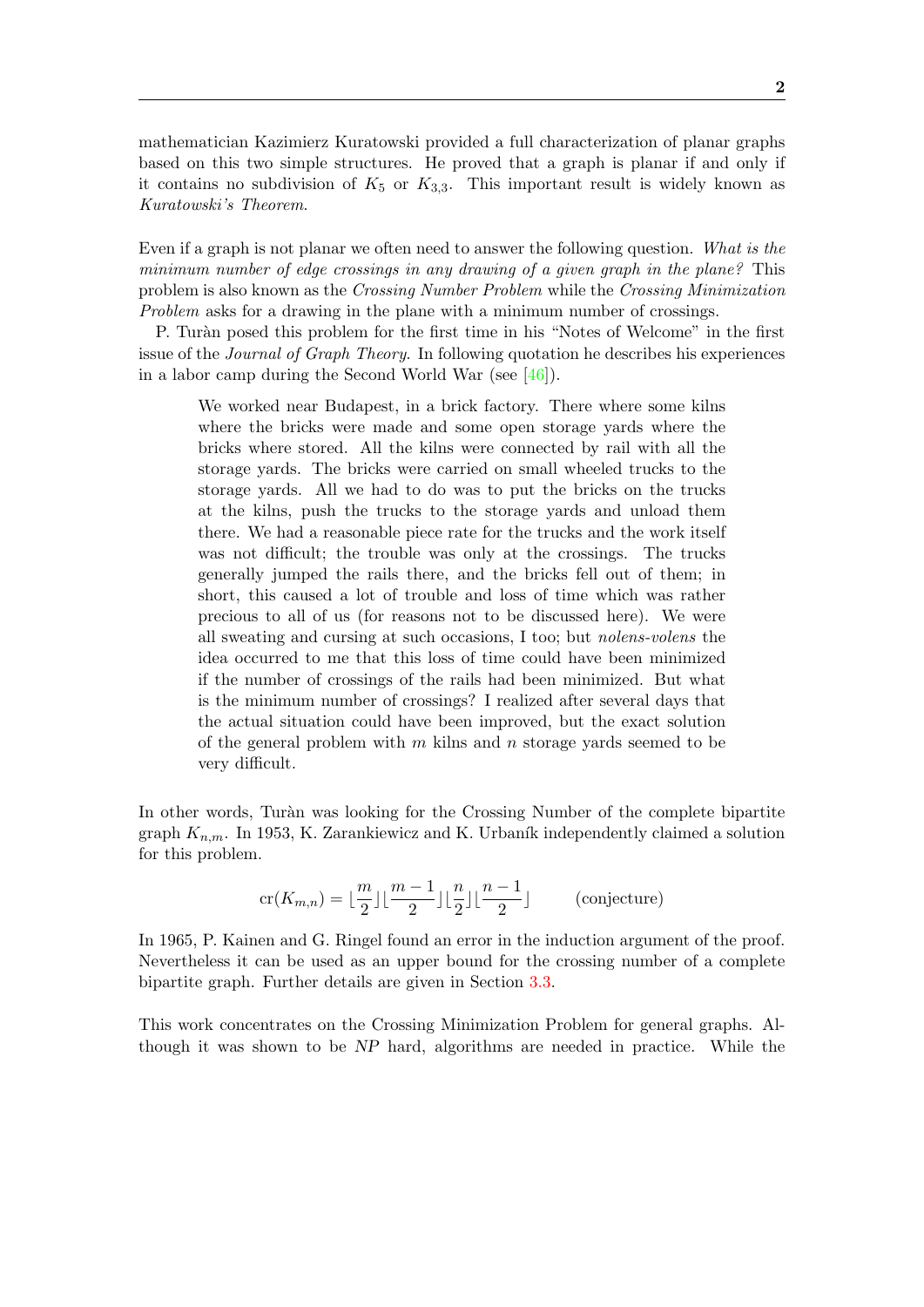problem typically is attacked using heuristic approaches we give an optimal algorithm based on Integer Linear Programming (ILP) and branch-and-cut.

To complete this section we present two important application areas, automatic graph drawing and VLSI design. Furthermore we give an overview of this thesis in Section [1.2.](#page-15-1)

## <span id="page-10-0"></span>1.1 Practical Applications

#### <span id="page-10-1"></span>1.1.1 Automatic Graph Drawing

Graphs are a widely used technique to model and visualize relations between objects. The growth of complexity and the large number of applications leads to an increasing need for automatic layout tools, e.g., in business process modelling, software engineering and database design. Therefore this relatively new research area in computer sciences received more and more attention in the last years.

The main goal is to draw graphs such that they are easy to read and understand. Thus the quality of a layout often depends on the particular use case and it is difficult to model the "niceness" of a layout. However, there is a number of widely accepted aesthetic criteria to measure the quality of a given drawing. Vertices should be even distributed over the available space, symmetries should become visible, overlaps between nodes and other objects should be avoided and the length of edges should be small. Furthermore a small drawing area is desired in many cases. Often those criterias are contradictory and preferences have to be defined depending on the particular application.

H. Purchase published a study about the effects of different aesthetic criteria on human understanding (see  $[40]$ ). It points out that crossing minimization is the most important criterion. Crossings decrease the readability of a drawing since it is often difficult to follow the edges. The complexity of a drawing strongly grows with its number of crossings. Figure [1.1](#page-11-0) shows two sample drawings of the same graph drawn with many  $1.1(a)$  and few  $1.1(b)$  crossings.

#### Algorithms for Planar Graphs

Planar graphs are a relatively well studied class of graphs in respect to automatic layouts. There are linear time algorithms for testing the planarity of a given graph (see Section [2.1\)](#page-17-1). We can divide algorithms for the layout of planar graphs in those that use only straight lines and those that allow bends on the edges.

Wagner was upon the first who showed that every planar graph can be drawn without crossings using only straight lines to represent the edges (see [\[48\]](#page-86-1)). Tutte presented in [\[47\]](#page-86-2) an algorithm that produces a straight line drawing for planar graphs. A sample layout produced with Tutte's algorithm is shown in Figure  $1.2(a)$ . Furthermore there are algorithms by De Fraysseix, Pach and Pollack (see  $[11]$ ) and by Schnyder (see  $[42]$ ) that draw graphs with *n* vertices on a grid of size  $O(n^2)$ . We show sample drawings of their algorithms in Figure  $1.2(b)$  and Figure  $1.2(c)$ .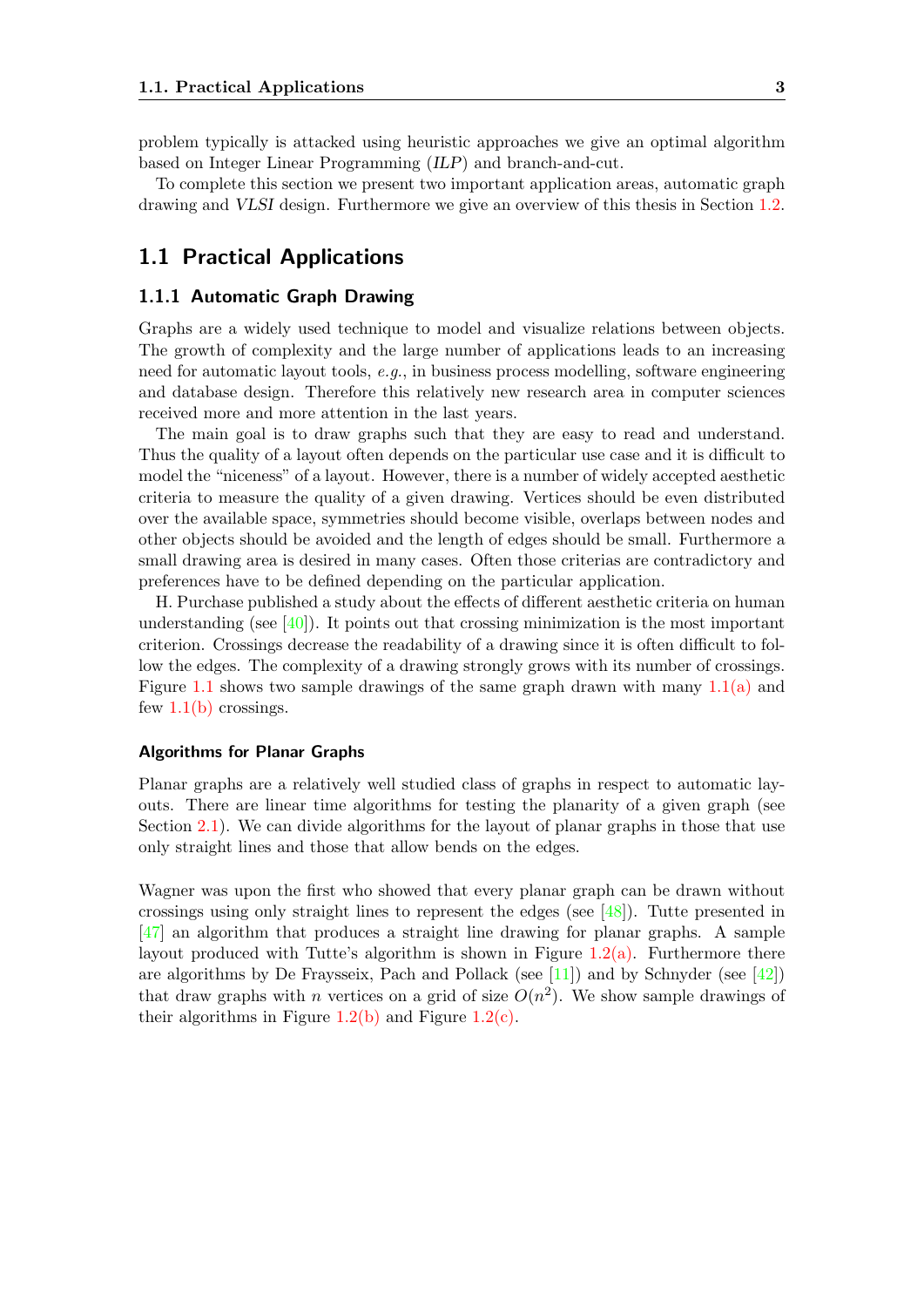<span id="page-11-1"></span>

(a)



<span id="page-11-2"></span><span id="page-11-0"></span>Figure 1.1: Two different drawings of the same graph with many crossings (a) and an optimum of two crossings (b).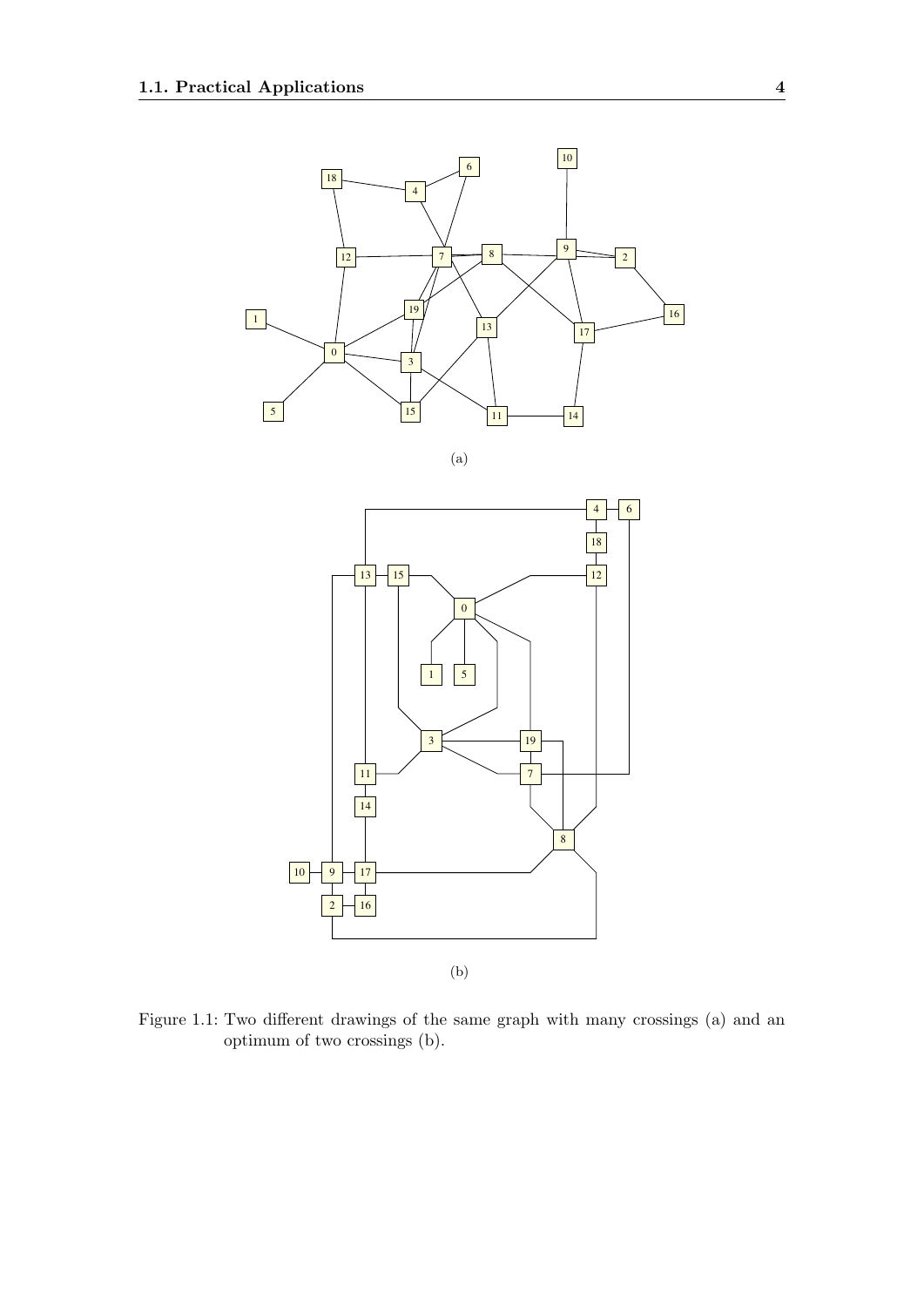If we allow bends for edges we can use an algorithm proposed by Tamassia (see  $[44]$ ). The algorithm produces an orthogonal drawing if the maximum degree of any node of the given graph is at most four. Orthogonal drawings use horizontal and vertical straight line segments to represent the edges. Tamassia's algorithm minimizes the number of bends for a fixed combinatorial embedding by transforming the problem to a network flow problem.

There are extensions of the basic algorithm to graphs with maximum degree greater than four. Figure [1.2\(d\)](#page-13-2) shows the sample graph drawn with a pseudo orthogonal layout. Further information concerning this extensions can be found in [\[26\]](#page-84-0).

#### Algorithms for Nonplanar Graphs

Nonplanar graphs are usually solved heuristically using a planarization approach. After computing a maximum or maximal planar subgraph we can use an algorithm for planar graphs to compute a combinatorial embedding. Afterwards the remaining edges are reinserted while trying to keep the number of crossings low. We discuss this approach in detail in Section [3.4.](#page-35-0)

In addition to this approach there are two more widespread techniques, the so called spring embedder method and the hierarchical method.

Spring embedders were introduced by Eades in [\[13\]](#page-84-1). The graph is interpreted as a physical system. Vertices are balls that repel each other and edges are modeled as springs between the balls. The preferred edge length can be influenced by changing the virtual spring constant of each edge. The algorithm tries to reach a state of minimum energy by moving the edges alongside their resulting force vector. Usually this method yields to an even distribution of the vertices on the available space and even edge lengths. Since crossings do not influence the overall energy of the system, the quality in respect to the number of crossings is usually poor, even for planar graphs. We show a sample drawing produced by a spring embedder in Figure [1.3\(a\).](#page-11-1)

The hierarchical method goes back to Sugiyama, Tagawa and Toda (see [\[43\]](#page-85-2)). Their method works in three steps.

- 1. Assign vertices to layers such that no two adjacent nodes are placed at the same layer
- 2. Find a permutation of the nodes for each layer such that the number of crossings is minimized.
- 3. Compute the actual coordinates of the vertices. The nodes of a single layer are usually drawn on a straight line.

We show a drawing using the hierarchical layout in Figure  $1.3(b)$ . The algorithm works well if the input graph has a "natural" layering or a hierarchical drawing is preferred, e.g., in flow- or sequence diagrams.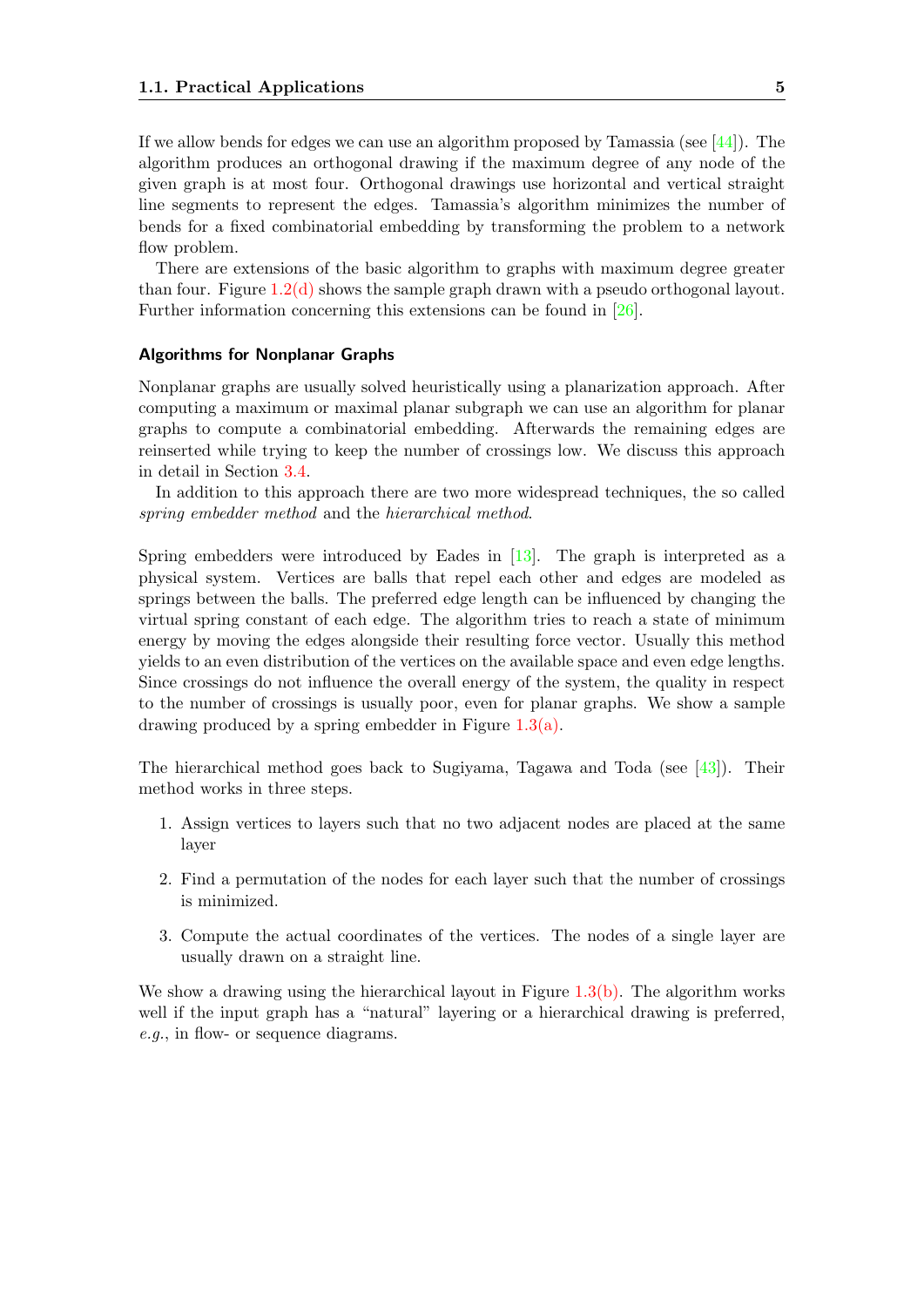<span id="page-13-1"></span>

<span id="page-13-2"></span><span id="page-13-0"></span>Figure 1.2: A planar graph drawn with different layout algorithms: (a) Tutte, (b) De Fraysseix et al., (c) Schnyder, (d) extended version of Tamasia's algorithm.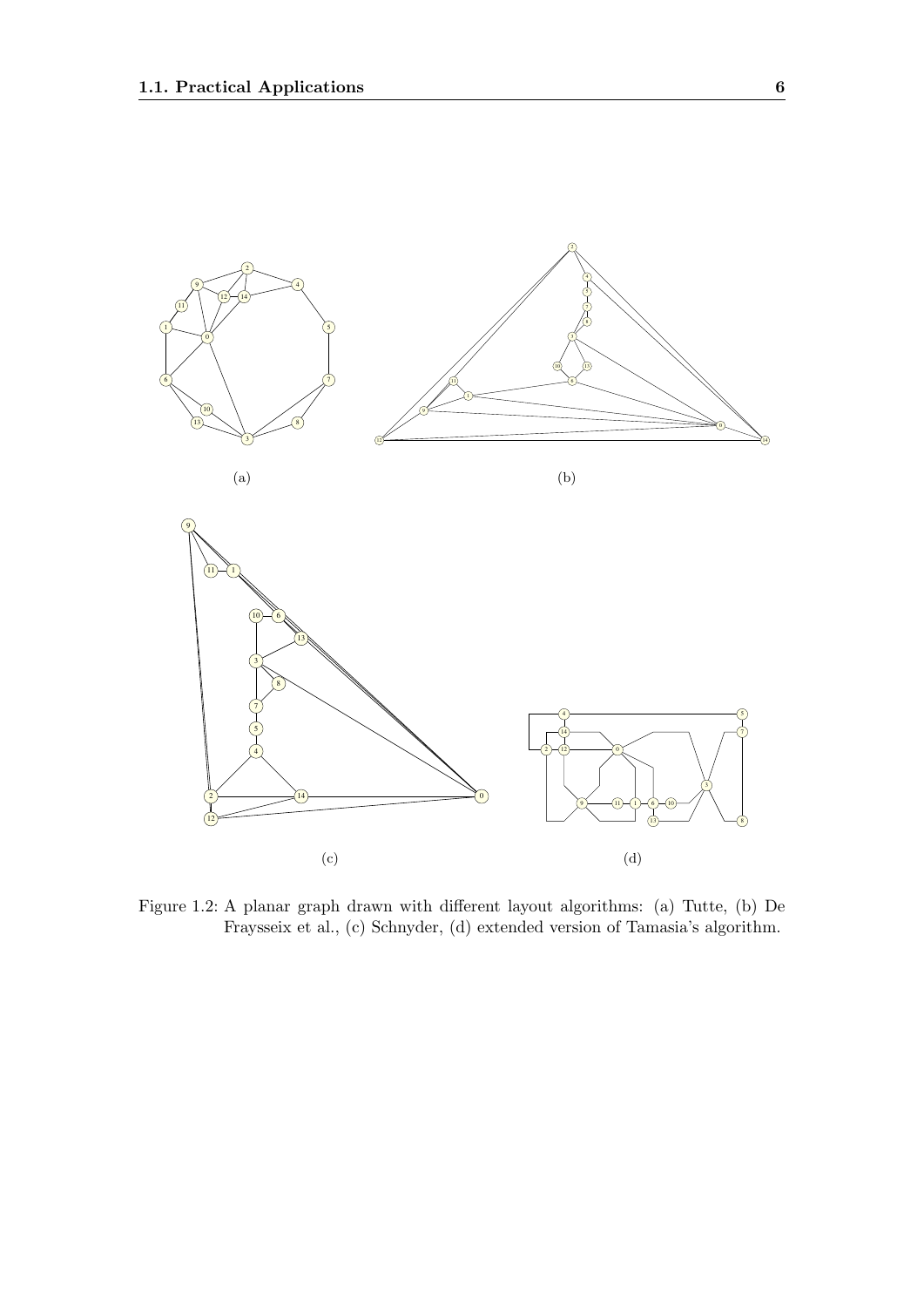

<span id="page-14-0"></span>Figure 1.3: The same nonplanar graph drawn with a spring embedder (a) and a hierarchical layout using the Barycenter heuristic for the crossing minimization step (b).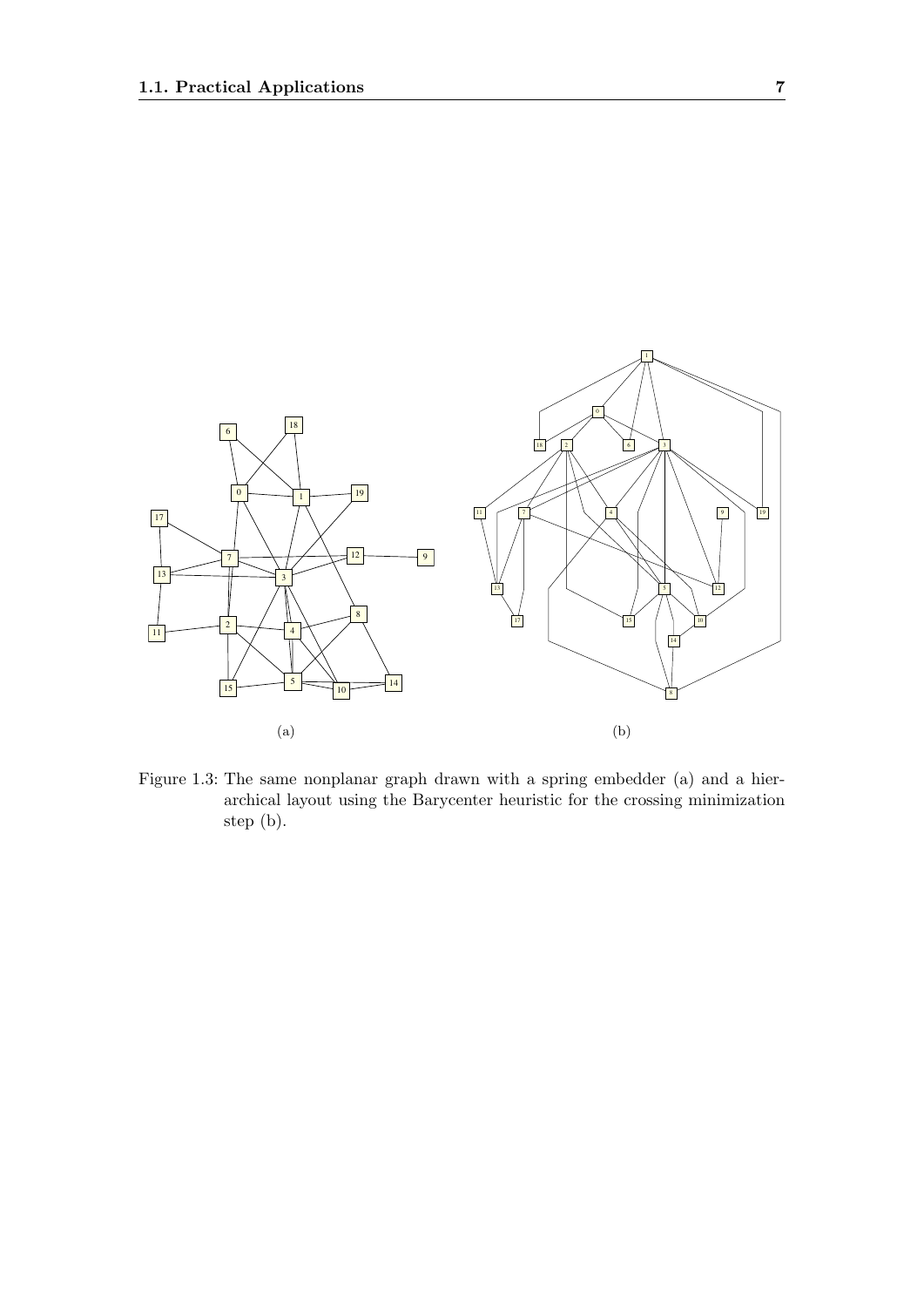#### <span id="page-15-0"></span>1.1.2 VLSI Design

VLSI Design (Very Large Scale Integration) deals with the layout of integrated circuits on a single chip. There is no exact definition but the number of transistors usually exceeds 10000 items. We can understand a chip layout as a collection of components that are connected by wires. Since chips are usually produced in a high number of items the layout of the circuit on the board plays a major role in the design of integrated circuits. There are several quality criteria that have to be met, such as the minimization of the layout areas, the total edge length or the number of bends per wire.

One of the most important problems in the design phase are crossings of wires. A widely used method is based on a two-layer approach. Components are placed on one layer and crossings between wires are resolved by routing one of the wires to the second layer immediately before the crossing. After the wire has passed the crossing point it can be routed back to the primary layer.

Those changes between the two layers are realized by using contact cuts. They occupy a large area and thus increase the total size of the layout. Furthermore the total edge length grows usually with the number of crossings and the wires tend to cross-talk at these points. This means that a change of the signal at one wire influences the voltage on the second wire which decreases the reliability of chips. Thus minimizing the number of crossing is one of the most important steps in the layout phase.

Due to the large number of components the method to minimize the number of crossings described in this paper is not yet suitable for this application area. Furthermore there are a number of conditional constraints such as a maximum edge length or a minimal distance to the neighboring wire that complicate this task. Therefore practical layout tools rely on fast and specialized heuristics to accomplish this task. However, new insights concerning the Crossing Minimization Problem could lead to better working heuristics.

## <span id="page-15-1"></span>1.2 Guide to this Thesis

In Chapter [2.1](#page-17-1) we introduce some basic definitions concerning graphs and define the terminology that is used in the rest of the paper. We give a description of Kuratowski's Theorem and mention some linear time algorithms to test the planarity of a graph. Furthermore Section [2.2](#page-20-0) gives an introduction to (Integer) Linear Programming and points out some important results like weak and strong duality. We also summarize the column generation approach to deal with a large number of variables. At last we describe the cutting plane approach and show how we can combine it with the branch-and-bound method to solve ILPs without an optimal algorithm that solves the associated separation problem.

In Chapter [3](#page-24-0) we give an overview of the "state of the art" in crossing minimization. We sketch the NP-completeness proof by Garey and Johnson and describe several know variants of the Crossing Number Problem. As far as they are known we furthermore present relations between the different definitions. A important "ingredient" for the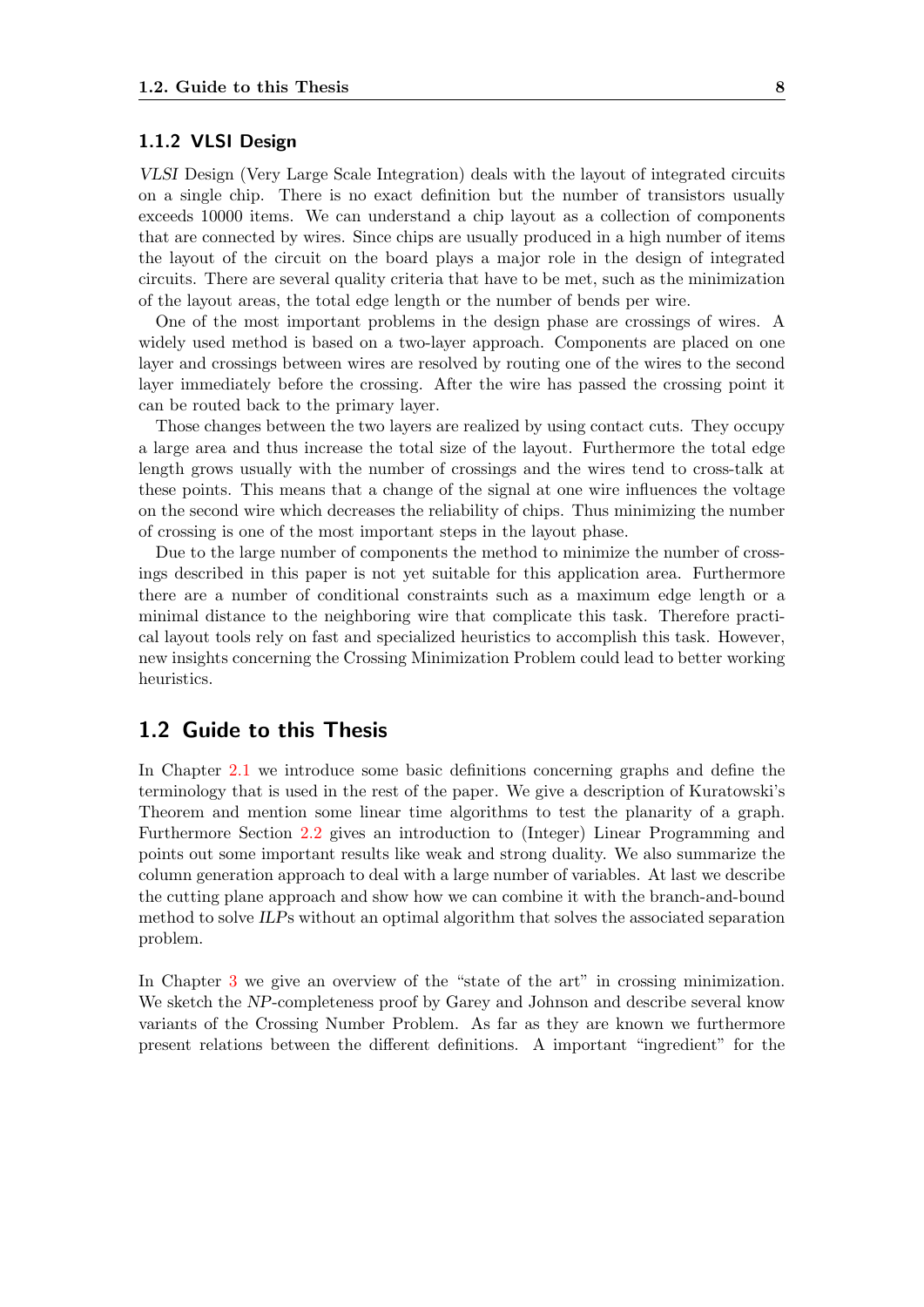branch-and-cut approach are tight lower and upper bounds. We summarize known results for special classes of graphs and general bounds on the Crossing Number in Section [3.3.](#page-32-0) Moreover we describe the most important heuristic method for the crossing minimization of nonplanar graphs, the so called planarization approach.

The main algorithm is addressed in Chapter [4.](#page-40-0) We present an ILP formulation for the "general" Crossing Minimization Problem by reducing the problem to the Crossing Minimization Problem restricted to drawings such that each edge crosses at most one other edge. We call such drawings simple drawings and present some related theoretical results in Section [4.1.](#page-40-1) In order to decrease the number of variables in the given formulation we neglect crossings between adjacent edges or edges in different biconnected components and show that this step does not affect the optimality of our results. The last Section describes how the particular components can be combined to develop a branch-and-cut based algorithm that solves the Crossing Minimization Problem to optimality.

Clearly this algorithm can take exponential time. We test its performance on a widely used benchmark set derived from real world graphs and compare the solution quality and runtime to the best known heuristic methods in Chapter [5.](#page-60-0)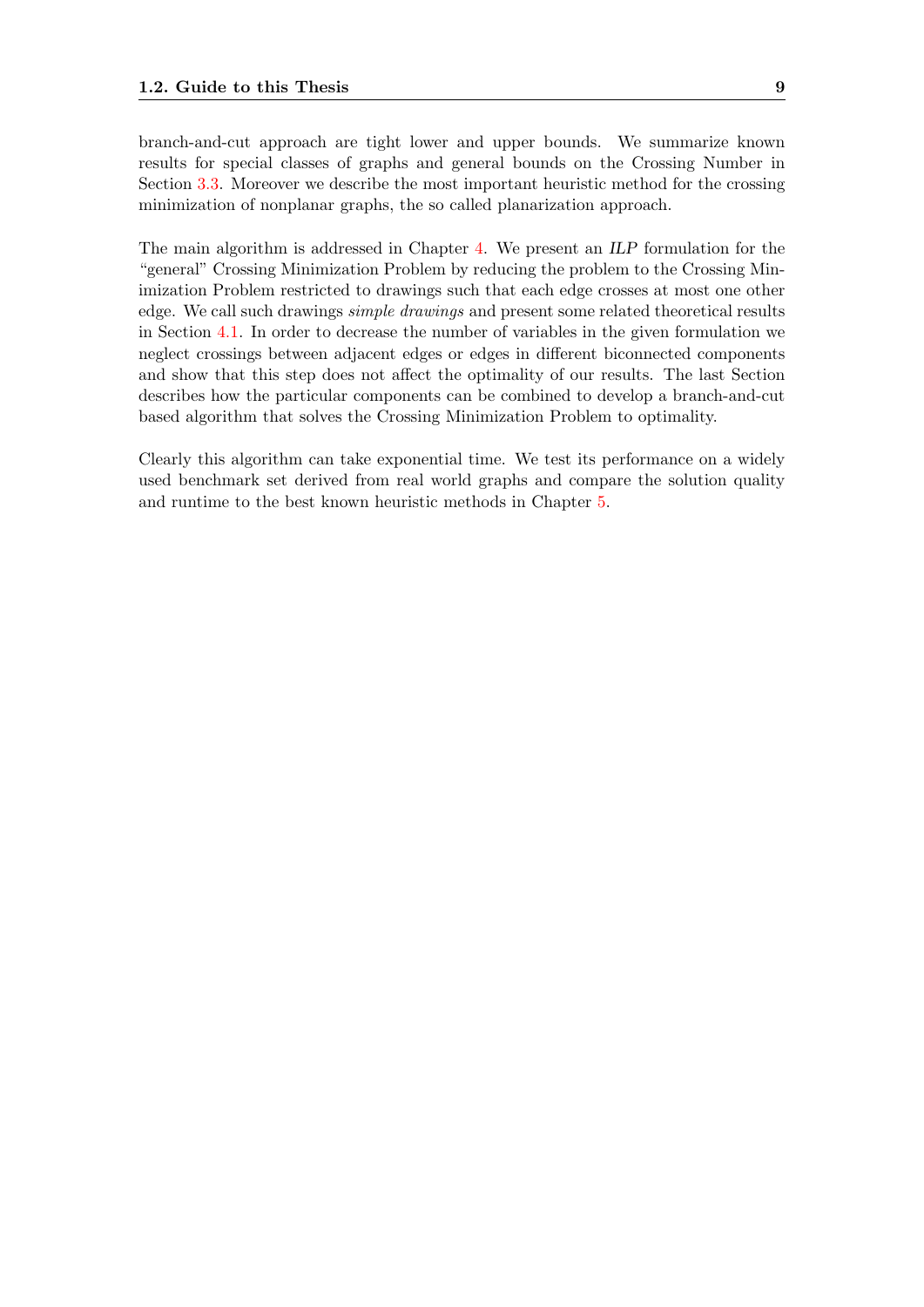# <span id="page-17-0"></span>2 Preliminaries

This chapter presents the basic definitions and concepts which will be used in the rest of the thesis and introduces some basic results in graph theory and linear programming. Furthermore, Section [2.3.2](#page-22-0) gives an overview of the branch-and-cut approach. Some of the definitions in this chapter are taken from [\[50\]](#page-86-4).

## <span id="page-17-1"></span>2.1 Graph Theory

A graph is a mathematical structure often used to define relationships between objects. It consists of a set of vertices  $V$  and pairs of vertices connecting them (edges).

**Definition 2.1.1 (Graph).** A tuple  $G = (V, E)$  is considered a graph if V is a finite set of vertices (nodes) and  $E$  is a finite multiset of edges (arcs). An edge is a tuple  $v, w \in V$ . A graph is called directed if its edges are ordered tuples of two nodes and undirected otherwise.

If an edge  $e = (v, w)$  is directed, the node v  $(w)$  is called the *source* (target) of e. Two edges with a common end vertex or two vertices  $v, w \in V$  which are connected by an edge  $e = (v, w) \in E$  are called *adjacent*. The vertices v and w are *incident* to e.

We denote with  $\delta(v)$  the set of edges incident to vertex  $v \in V$ ,  $|\delta(v)|$  is called the degree of v. If G is directed  $|\delta^+(v)|$  and  $|\delta^-(v)|$  denotes the *out*- respective *indegree* of v. A graph is called r-regular if all vertices  $v \in V$  have degree r.

A path in a graph  $G$  is a sequence of vertices such that from each of the vertices there is an edge to the successor vertex. A path is called simple if none of the vertices in the path are repeated. A cycle is a path starting and ending at the same node.

**Definition 2.1.2** (k-connectivity). A graph  $G = (V, E)$  is k-connected (k-edge-connected) if at least k vertices (edges) must be deleted to disconnect  $G$ . A graph that is 2-connected (3-connected) is also called biconnected ( triconnected).

A graph  $G' = (V', E')$  is called a *subgraph* of  $G = (V, E)$  if  $V' \subseteq V$  and  $E' \subseteq E$ . We call G the supergraph of G'. An edge  $e = (v, v)$  is called a *loop*. A graph without loops and parallel edges is called a simple graph.

Let  $G = (V, E)$  and  $G' = (V', E')$  be two simple graphs. We call G and G' isomorphic if there exists a one-to-one function  $\varphi: V \to V'$  with the property that  $e = (u, v) \in E$  if and only if  $e' = (\varphi(u), \varphi(v)) \in E'.$ 

A simple directed graph is called *bidirected* if each edge  $e = (v, w)$  has a unique reversal edge  $\hat{e} = (w, v)$ .

The *complete graph*  $K_n$  is defined as a simple graph G with  $|V| = k$  and the property that for every pair of nodes  $u, v \in V$  there is an edge  $e = (u, v) \in E$ . A graph G is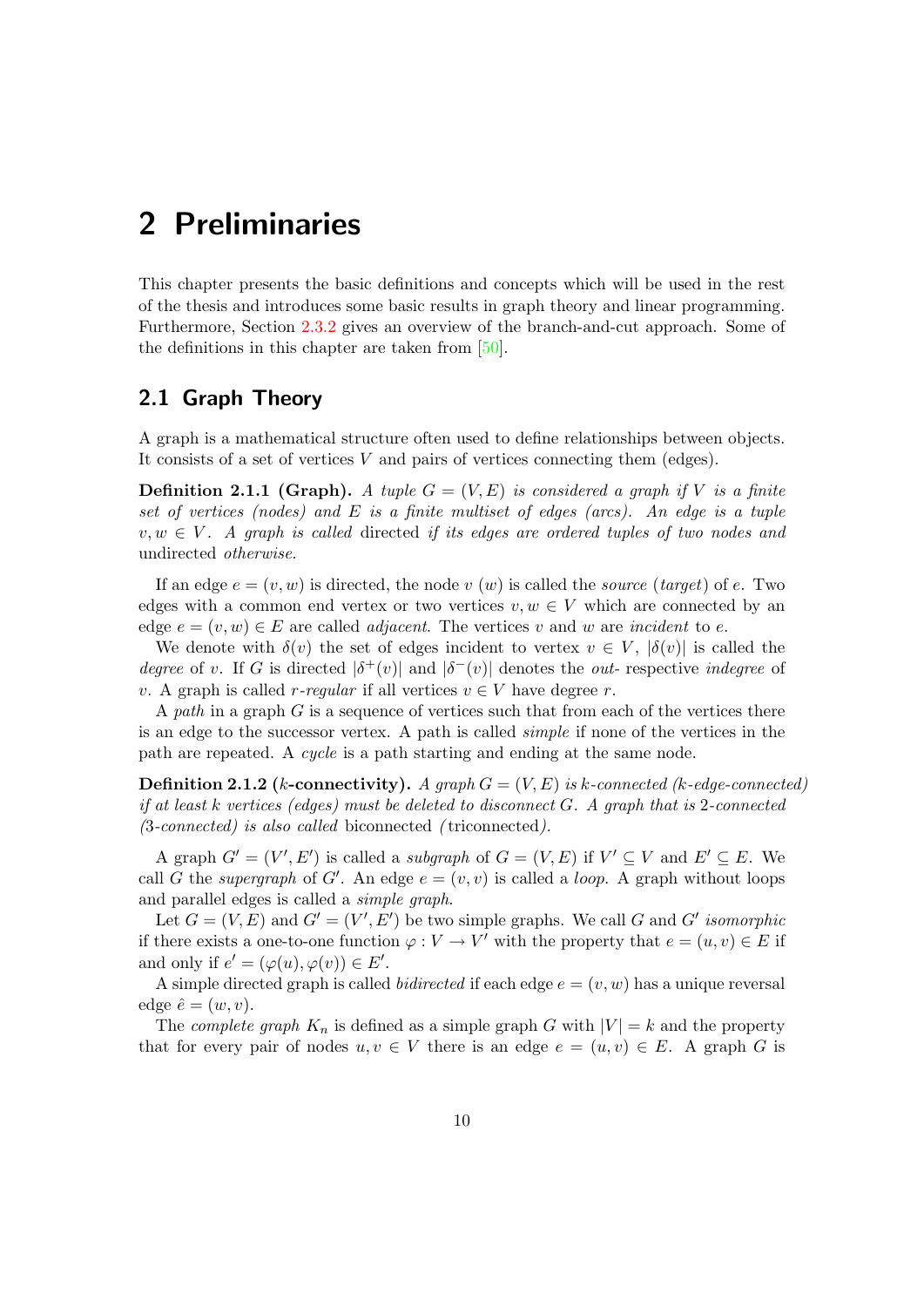

<span id="page-18-0"></span>Figure 2.1: Sample drawings of the complete graph  $K_5$  (a) and the complete bipartite graph  $K_{3,3}$  (b).

bipartite if its set of vertices  $V$  can be partitioned into two sets  $A$  and  $B$  such that all edges  $e \in E$  have one incident vertex in A and one in B. A *complete bibartite graph*  $K_{n,m}$  is a bipartite graph such that  $|A|=n, |B|=m$  and for each pair of vertices  $a \in A$ and  $b \in B$  there is and edge  $e = (a, b) \in E$ . Figure [2.1](#page-18-0) shows a sample drawing of  $K_5$ and  $K_{3,3}$ .

**Drawings of Graphs** A Drawing of a graph  $G = (V, E)$  in the plane is a mapping of each vertex  $v \in V$  to a distinct point and each edge  $e = (v, w) \in E$  to an arc connecting the incident vertices  $v$  and  $w$  without passing through any other vertex. A drawing is called a good drawing, if it satisfied the following conditions

- i no edge crosses itself
- ii adjacent edges do not cross
- iii non-adjacent edges cross at most once

A common point of two edges in a drawing that is not an incident vertex is called a crossing. The crossing number  $cr(G)$  is defined as the minimum number of crossings in any drawing of G. Graphs that can be drawn without any crossings  $\text{cr}(G) = 0$ ) are also called planar graphs. There is an infinite number of different drawings of a planar graph, nevertheless they can be divided into a finite set of equivalence classes of drawings called the embeddings of a graph. Drawings that realize the same embedding are in a topological sense equivalent. Figure [2.2](#page-19-0) shows a simple example of two different embeddings of a planar graph.

Each planar embedding partitions the plane into connected components, called faces. There is one face with unbouded area, called *outer face*. A planar embedding induces for each node  $v \in V$  a counterclockwise ordering of the edges incident to v. All planar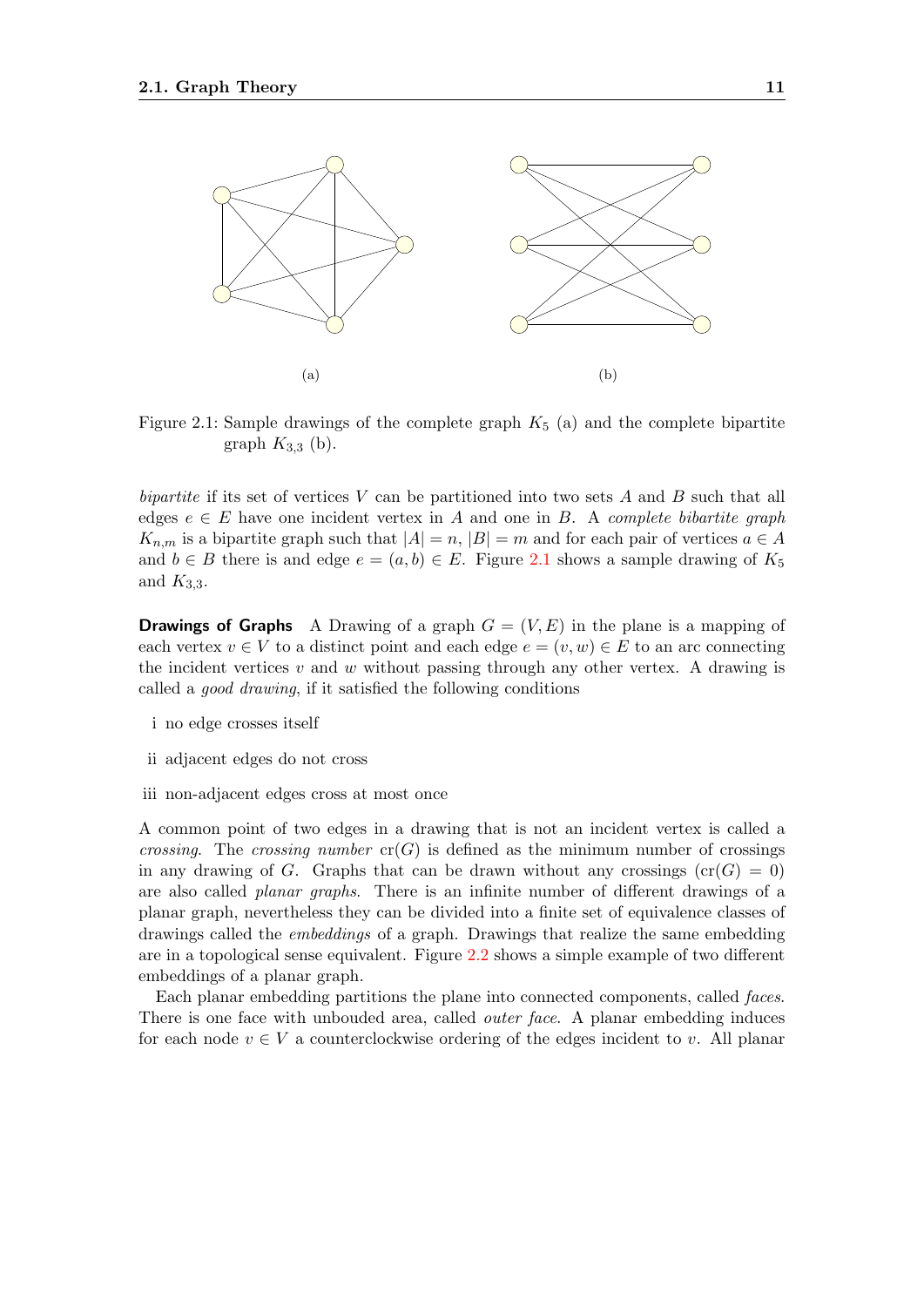

<span id="page-19-0"></span>Figure 2.2: Different embeddings of the same planar graph

embeddings with the same cyclic ordering for each vertex form an equivalence class which is called a *combinatorial embedding*  $\Pi(G)$ . Each face in a combinatorial embedding can be the outer face of a corresponding planar embedding. An alternative and equivalent way to define a combinatorial embedding is to specify the set of circuits which bound the faces.

Euler has shown a close connection between the number of edges, nodes and faces in a connected planar graph, known as Euler's formula.

**Theorem 2.1.3 (Euler's formula).** Let G be a simple connected planar graph with n vertices and m edges, then in every combinatorial embedding  $\Pi(G)$  of G the number of faces is

$$
f = m - n + 2 \tag{2.1}
$$

Kuratowski's Theorem Already in 1930, the Polish mathematician Kazimierz Kuratowski provided a characterization of planar graphs, now known as Kuratowski's theorem. It follows from Euler's formula that the number of edges  $m$  in a simple connected planar graph with  $n$  nodes is bound by

<span id="page-19-2"></span><span id="page-19-1"></span>
$$
m \le 3n - 6 \tag{2.2}
$$

If in addition the graphs contains no cycles of length 3, then

$$
m \le 2n - 4\tag{2.3}
$$

It follows from inequality [2.2](#page-19-1) that  $K_5$  is not planar and from inequality [2.3](#page-19-2) that  $K_{3,3}$  is not planar. Therefore no graph containing a subdivision of  $K_5$  or  $K_{3,3}$  can be planar. A subdivision S of a graph G is obtained by repeatedly replacing edges  $e$  by a path of length two.

Kuratowski proved that also the converse is true which leads to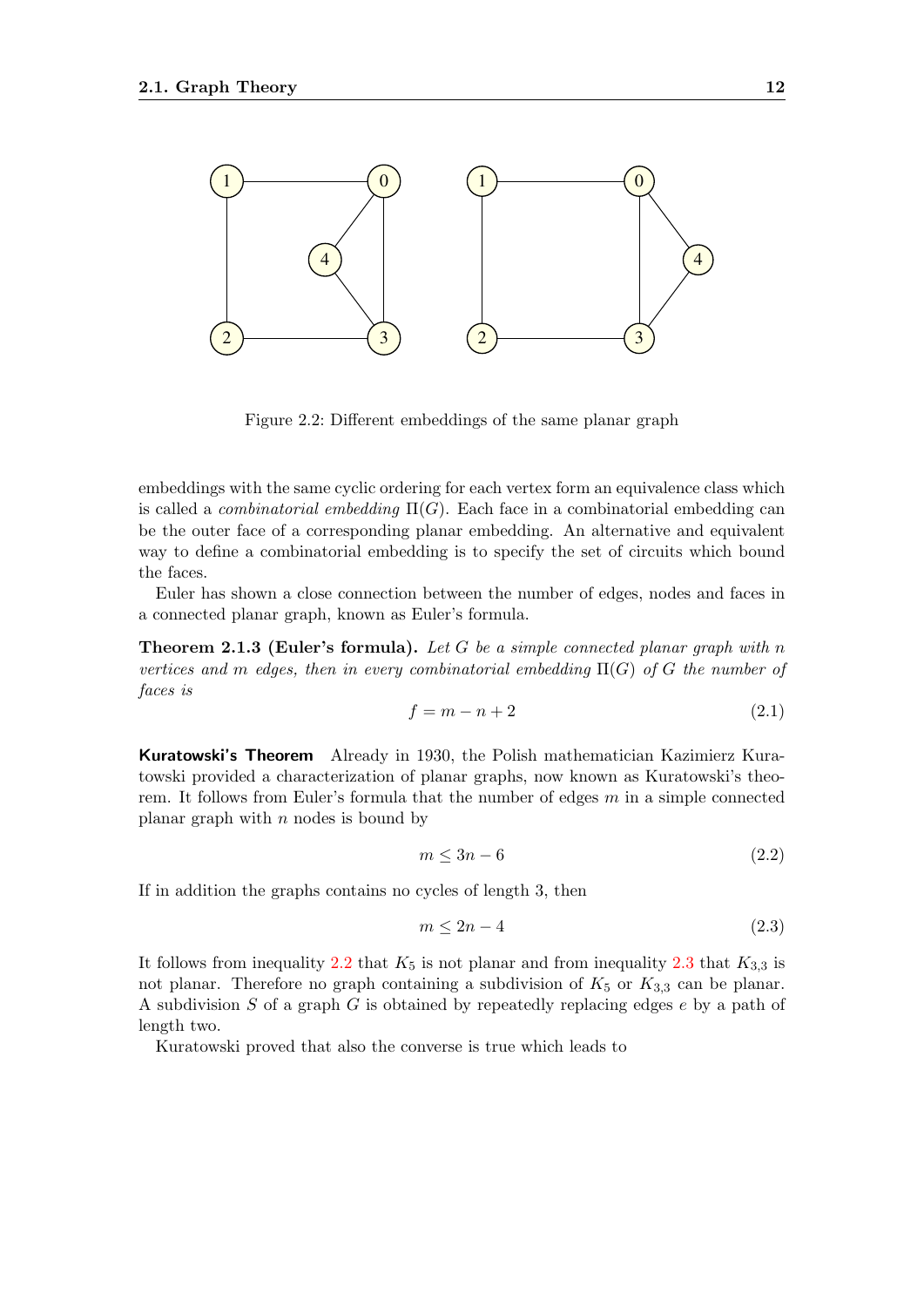**Theorem 2.1.4 (Kuratowski's theorem).** A finite graph is planar if and only if it contains no subgraph that is isomorphic to or is a subdivision of  $K_5$  or  $K_{3,3}$ .

A proof of Euler's formula and Kuratowski's theorem can be found in [\[36\]](#page-85-3).

**Planarity Testing** This section shortly summarizes two important results concerning planarity tests and planar embeddings: the algorithm by Hopcroft and Tarjan (see [\[22\]](#page-84-2)) and the algorithm due to Booth and Lueker (see [\[8\]](#page-83-1)).

The algorithm of Hopcroft and Tarjan is a simplified version of a linear time planarity testing algorithm presented in 1971 by Tarjan in his thesis. The algorithm is based on depth-first search and a divide-and-conquer strategy by Auslander and Parter (see [\[2\]](#page-83-2)).

Booth and Lueker's algorithm is based on the vertex addition algorithm proposed by Lempel, Even and Cederbaum in [\[29\]](#page-85-4) and runs also in linear time. After starting with a single vertex, a sequence of induced subgraphs of  $G$  is constructed. In every step the current subgraph is tested for planarity. The runtime of the original algorithm of  $O(|V|^2)$  could be improved to a linear time algorithm by Booth and Lueker using a new data structure: PQ-trees.

Both algorithms can be extended to compute a combinatorial embedding without increasing their computational complexity.

# <span id="page-20-0"></span>2.2 (Integer) Linear Programming

A Linear Program (LP) is an optimization problem consisting of an objective function and several constraints. George B. Dantzig proposed the following standard model:

$$
\begin{array}{c}\n\text{maximize } c^T x\\ \n\text{subject to } Ax \leq b\\ \n\end{array}
$$

where  $c \in \mathbb{R}^n$ ,  $A \in \mathbb{R}^{m \times n}$ ,  $b \in \mathbb{R}^m$ . The linear function  $c^T x : \mathbb{R}^n \to \mathbb{R}$  is called the *objective function* and the inequalities in the system  $Ax \leq b$  are called *constraints*.

We can easily transform inequalities of the form  $a^T x \geq b$  by multiplying them with  $-1$ , which leads to  $-a^T x \leq -b$  and equations  $(a^T x = b)$  can be expressed by the two inequalities  $a^T x \leq b$  and  $a^T x \geq b$ . Furthermore, we can transform minimization problems to maximization problems by multiplying the objective function  $c^T x$  by  $-1$ .

Definition 2.2.1 (Linear Programming Problem). Given a matrix  $A \in \mathbb{R}^{m \times n}$ , and vectors  $b \in \mathbb{R}^m$ ,  $c \in \mathbb{R}^n$ , find a vector  $\hat{x} \in \mathbb{R}^n$  with

$$
c^T \hat{x} = \max \left\{ c^T x \mid Ax \le b \right\} \tag{2.4}
$$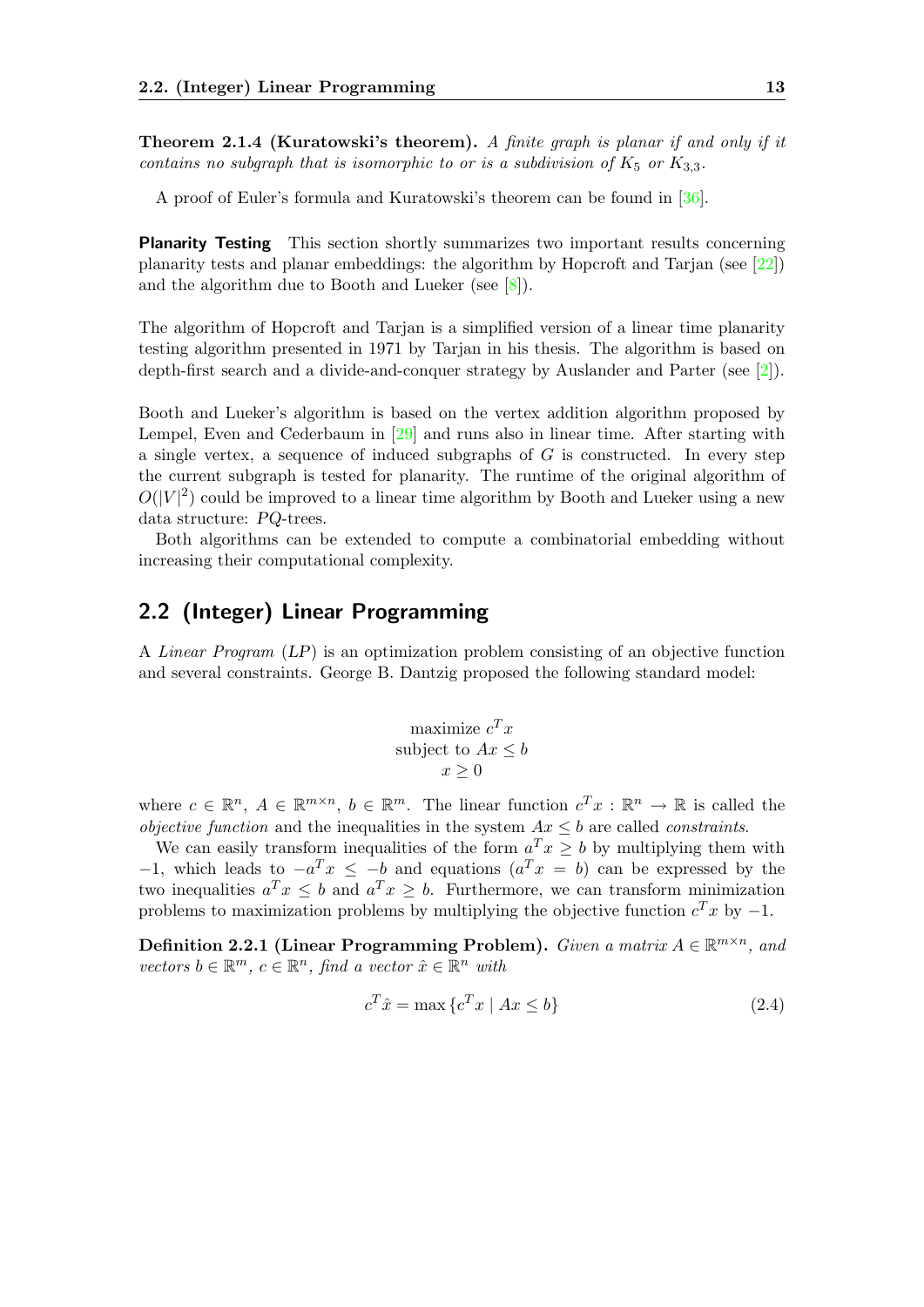Linear Programs can be solved in polynomial time. The most widespread algorithms are the simplex- (see [\[9\]](#page-83-3)), the ellipsoid- and the interior point method (see [\[41\]](#page-85-5)). There are a number of well developed and optimized implementations that efficiently solve linear programs, even on a very large scale.

**Definition 2.2.2.** For every Linear Program  $P = \max \{c^T x \mid Ax \leq b\}$  (primal problem) the dual problem D is defined as  $D = \min \{y^T b \mid A^T y = c^T, y \ge 0\}.$ 

Primal and their dual problems are closely connected. If D is the dual problem of a primal problem  $P$ , then the dual of  $D$  is equal to  $P$ . Duality can be used to prove the optimality of linear programs in an elegant way.

Theorem 2.2.3 (Weak duality). If  $\hat{x}$  is a feasible solution of P and  $\hat{y}$  is a feasible solution of D, then  $c^T \hat{x} \leq \hat{y}^T b$ .

In other words: every feasible solution of D gives us a bound on the optimum value of D.

**Theorem 2.2.4 (Strong duality).** If P has an optimum solution  $\hat{x}$ , then D has an optimum solution  $\hat{y}$  and  $c^T \hat{x} = \hat{y}^T b$ .

Integer Linear Programming When we try to formulate combinatorial optimization problems using linear programs, some or all of the variables often have to take integer values. Adding so called integrality constraints leads to a mixed integer linear program (MILP), if we require all variables to be integer we call the program integer linear program (ILP). A special but very common case occurs when all variables have to be zero or one (decision variables). Such programs are also referred as (mixed) zero-one integer linear programs.

Unfortunately, the integrality constraints render the problem NP-complete in the gen-eral case (see [\[15\]](#page-84-3) for a proof). Assuming  $P \neq NP$ , there is no polynomial time algorithm that is able to find a vector  $\hat{x}$  such that  $c^T \hat{x} = \max \{c^T x \mid Ax \leq b, x_i \text{ integer } \forall i \in I\}$  for a subset  $I \subseteq \{1, ..., n\}$ .

## <span id="page-21-0"></span>2.3 Dealing with Large Linear Programs

In large linear programs, especially for NP-hard optimization problems, the number of variables and/or constraints often becomes too large to be handled by the LP-solver. In both cases there are techniques that start with a subset of variables (inequalities) and add new ones only if required during the runtime of the algorithm.

#### <span id="page-21-1"></span>2.3.1 Column Generation

Column generation is a widely used technique to work around a huge number of variables. Instead of solving the original linear program, we solve a reduced LP  $L(J)$  =  $\max\left\{\sum_{j\in J}c_jx_j\mid\sum_{j\in J}A_{i,j}x_j\leq b\right\}$  for some  $J\subseteq\{1,\ldots,n\}$ . Using the dual variables  $\hat{y}$ we can search for a  $j \notin J$  such that  $c_j - \hat{y}A_j > 0$ . If there is such a j we can add it to J and solve the new LP, otherwise we have an optimal solution over all columns.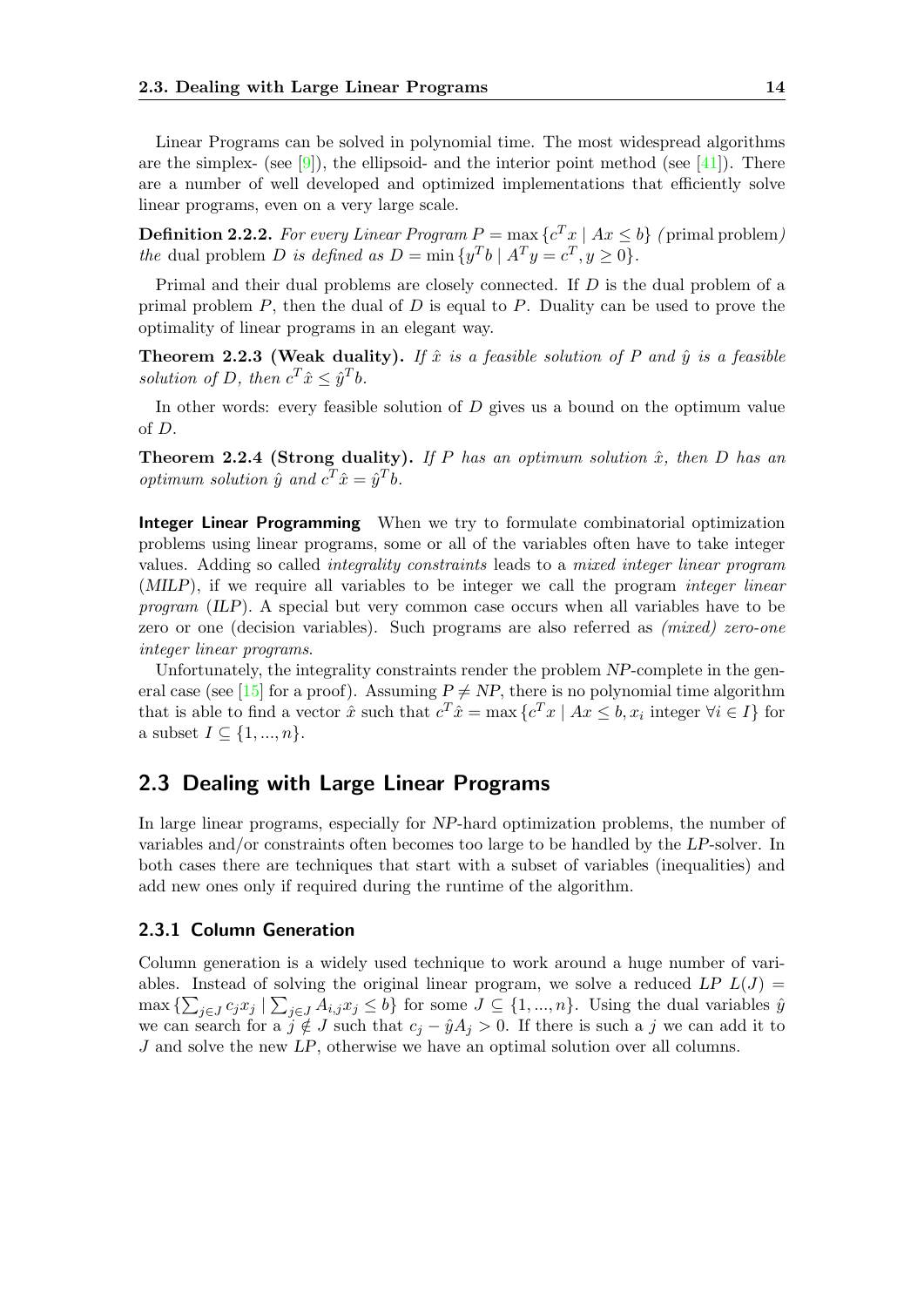#### <span id="page-22-0"></span>2.3.2 Branch-and-Cut

#### Cutting Planes

The cutting plane approach starts with a small subset of constraints and computes an optimum solution. If there are no more constraints that are violated by the current solution, we have an optimum solution for the original linear program. Otherwise we add the violated constraint and resolve the LP.

It is not required to have a complete "list" of all constraints, but we need a method to identify constraints that are violated by the current solution but are valid for the original LP. This is called the general separation problem and defined as follows:

Definition 2.3.1 (General Separation Problem). Given a class of valid inequalities and a vector  $y \in \mathbb{R}^n$ , either prove that y satisfies all inequalities in the class, or find an inequality which is violated by y.

We call an algorithm for the general separation problem an *exact separation algorithm*. If the algorithm can not guarantee that there are no violated inequalities if none was found, we call it heuristic separation algorithm.

When we want to apply the cutting plane approach to zero-one ILPs (as we will do), we can transform the ILP  $I = \max \{c^T x \mid Ax \leq b, x \in \{0,1\}^n\}$  to a linear program by dropping the integrality constraints and adding for each variable  $x_i$  an inequality  $x_i \leq 1$ . The resulting linear program  $L = \max \{c^T x \mid Ax \leq b, 0 \leq x_i \leq 1, \forall i \in \{1, ..., n\}\}\$ is called the linear relaxation of I.

Every optimum solution  $\hat{x}$  of L that is integral  $(x_i \in \{0,1\} \forall i \in \{0,...,n\})$  is also an optimum solution for our original problem I. If  $\hat{x}$  is fractional we can try to find further problem specific inequalities to "cut off" the fractional solutions. Another possibility is the use of general purpose cutting planes, for example,  $Gomory$  Cuts (see [\[17\]](#page-84-4)). They are not specific to the particular linear program and can be used in conjunction with every combinatorial optimization problem.

For a large number of NP-hard optimization problems no efficient exact separation algorithms are known. However, we can use the cutting plane approach in combination with an enumeration procedure called *branch-and-bound* (see next subsection).

#### Branch-and-Bound

The branch-and-bound approach is a simple divide-and-conquer approach that tries to solve the original problem by splitting it in smaller subproblems. On each node of the resulting search tree upper and lower bounds are computed. An upper bound is called local if it is only valid for the current subproblem and global otherwise.

In the case of zero-one integer linear programs the root of the search tree corresponds to the original problem. At each node a local upper bound can be computed by solving the linear relaxation of the particular subproblem. If the solution is feasible and its objective value is higher than the best found feasible solution, it is stored and the global lower bound is increased accordingly. If the local upper bound is smaller than the current global lower bound, we can discard the subproblem. Otherwise (the local upper bound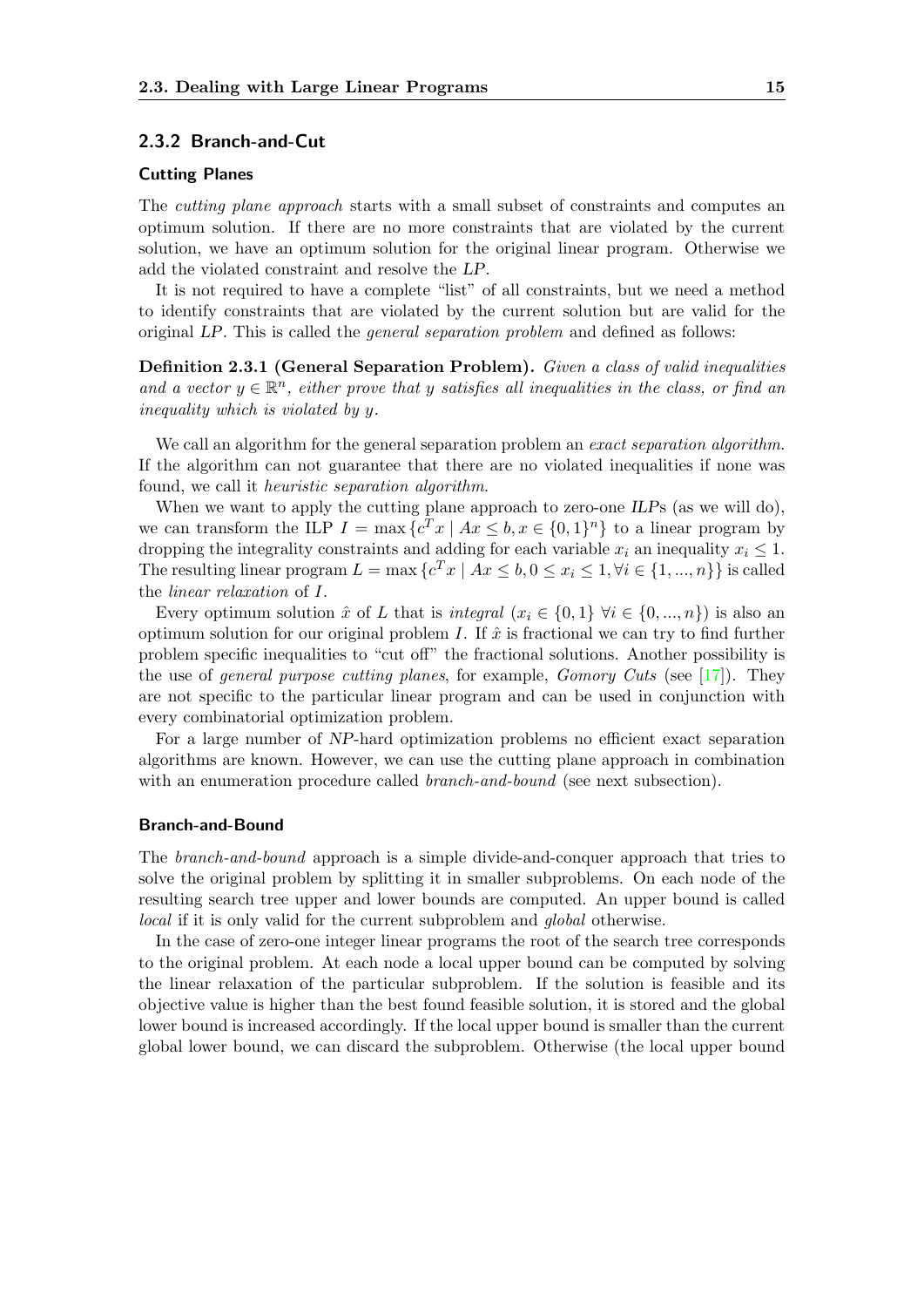is higher than the best feasible solution known so far), we select a fractional branching variable and create two new subproblems by setting the branching variable to zero, respectively one.

The procedure is repeated until the list of unsolved subproblems becomes empty. In this case we can guarantee that the best feasible solution is an optimum solution for the root problem.

#### Branch-and-Cut

The *branch-and-cut* approach was first used by Grötschel, Jünger and Reinelt in  $[31]$  for the linear ordering problem. It is a combination of the branch-and-bound method and the cutting plane approach.

In addition to the pure branch-and-bound approach we try to find violated cuts which are added to the LP relaxation and the subproblem is solved again. The branching process continues when no more cuts can be separated. A more detailed description can be found in  $[25]$ .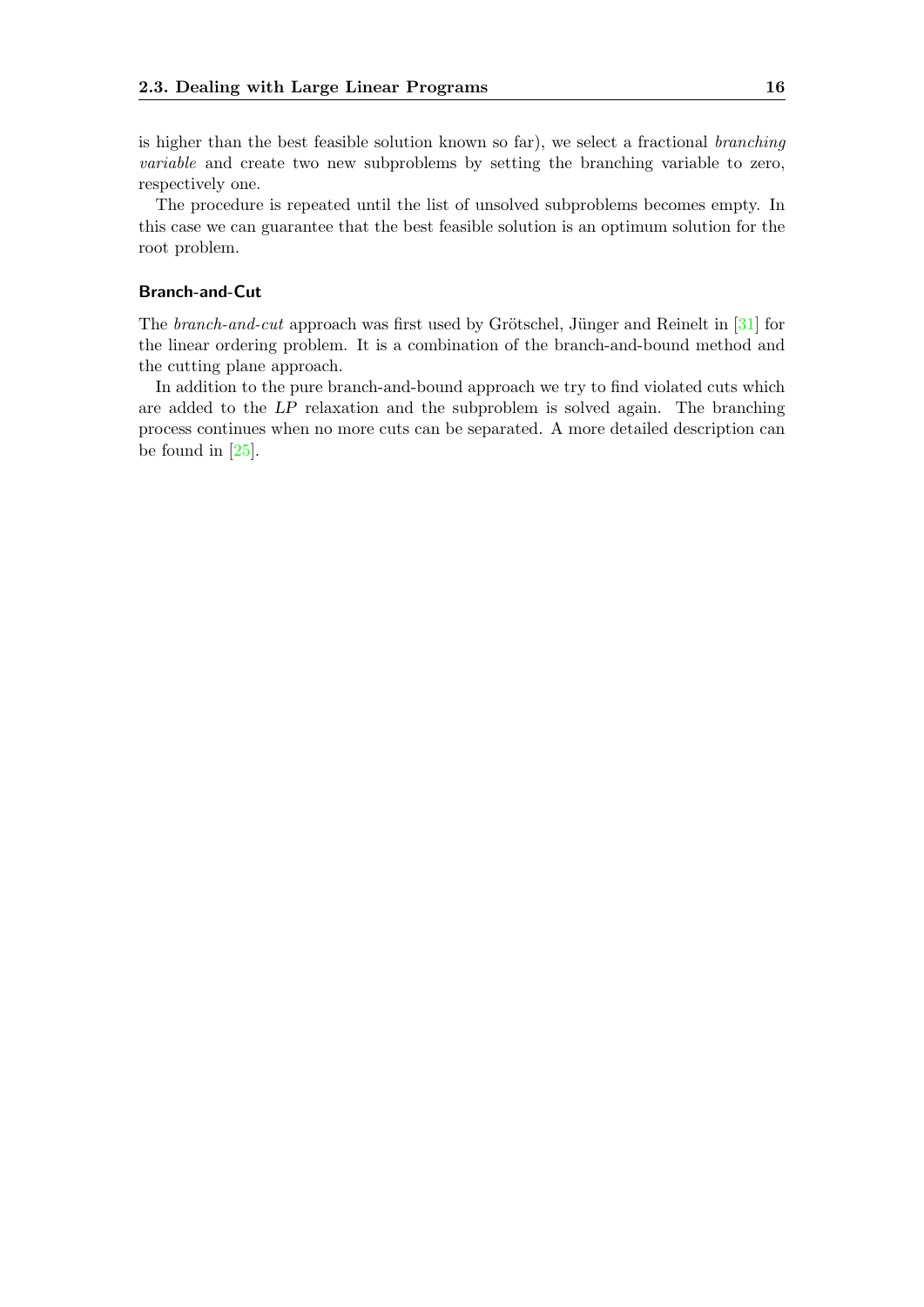# <span id="page-24-0"></span>3 The Crossing Minimization Problem

This chapter gives an overview of the "state of art" in crossing minimization. Section [3.1](#page-24-1) outlines the NP-completeness proof by Garey and Johnson. We furthermore describe several variants of the "general" Crossing Number, such as the t-Polygonal Crossing Number, the Linear Crossing Number and the Pairwise and Odd Crossing Number de-fined by Pach and Tóth. Moreover Section [3.2.4](#page-31-0) contains some results concerning drawings with a limited number of crossings per edge.

An important ingredient for a successful branch-and-cut algorithm are tight lower and upper bounds. We summarize known results for particular families of graphs such as for complete graphs and complete bipartite graphs and give some known general lower bounds for the crossing number of graphs in Section [3.3.](#page-32-0)

Due to the complexity of the Crossing Minimization Problem practical applications rely on good heuristics. Section [3.4](#page-35-0) describes the so-called planarization approach which is the most widespread technique to attack the problem in practice. We furthermore summarize a number of improvements for the basic heuristic and discuss computational studies to compare the solution quality of different strategies for the planarization- and the edge re-insertion step.

## <span id="page-24-1"></span>3.1 Problem Definition and Computational Complexity

In Section [2.1](#page-17-1) we already defined  $cr(G)$  to be the minimum number of crossings in any drawing of a graph G. Using this notation we define the Crossing Number Decision Problem as follows:

Definition 3.1.1 (Crossing Number Decision Problem). Let  $G = (V, E)$  be a graph and K a positive integer. Is  $\operatorname{cr}(G) \leq K$ ?

Garey and Johnson proved the NP-completeness of the Crossing Number Decision Problem in [\[16\]](#page-84-6). They provided a reduction of the *Optimal Linear Arrangement Prob*lem, which is already known to be NP-complete, to the crossing number problem in polynomial time. Optimal Linear Arrangement is defined as follows:

Definition 3.1.2 (Optimal Linear Arrangement Problem). Let  $G = (V, E)$  be a simple graph and K a positive integer. Is there a one-to-one function  $f: V \to \{1, ..., |V|\}$ such that

$$
\sum_{e=(v,w)\in E} |f(v) - f(w)| \le K \tag{3.1}
$$

<span id="page-24-2"></span>The reduction is done in two steps. First, Optimal Linear Arrangement is reduced to the Bipartite Crossing Number, which is defined as follows: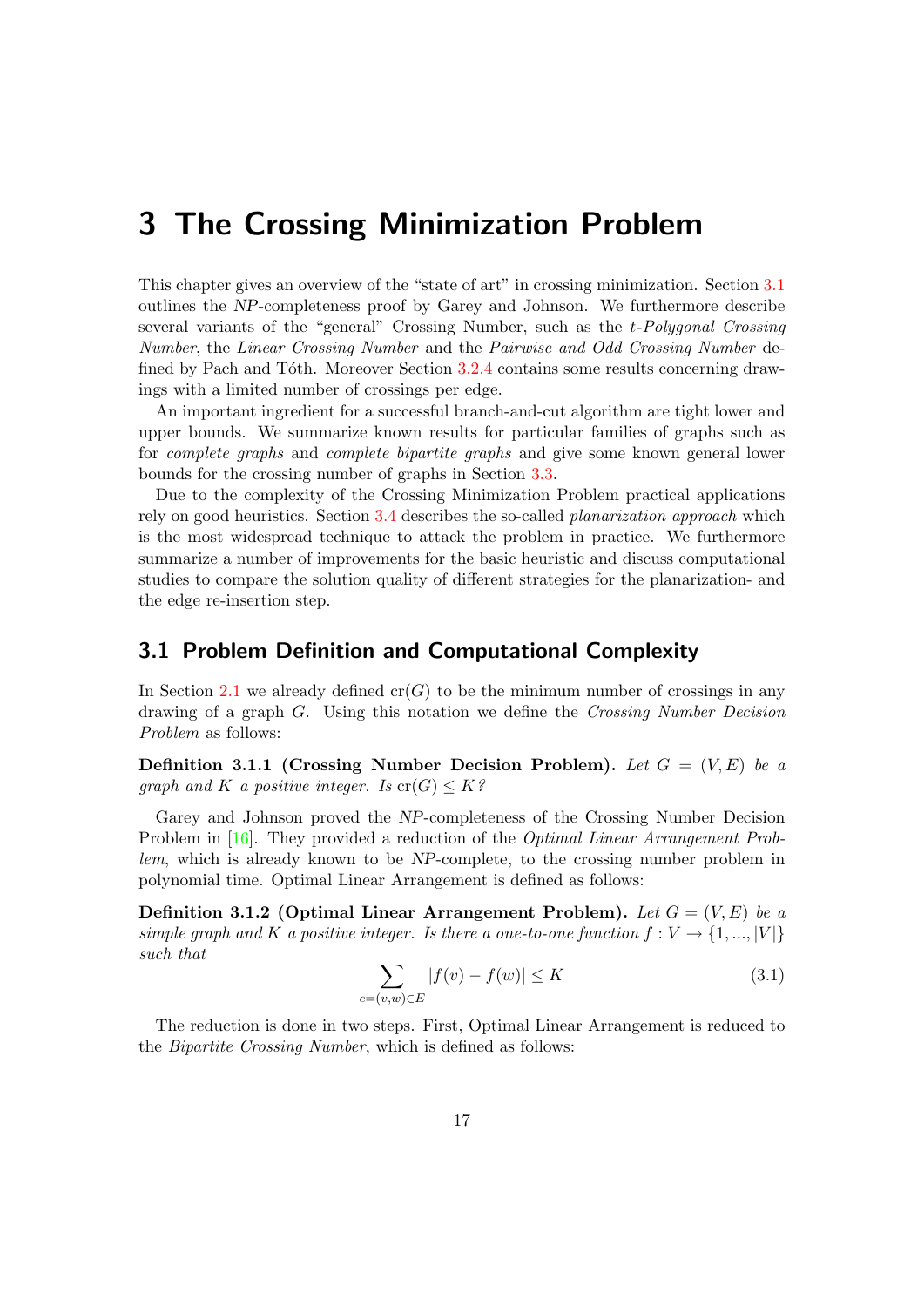**Definition 3.1.3 (Bipartite Crossing Number).** Let  $G = (V_1, V_2, E)$  be a bipartite graph and  $K$  a positive integer. Can  $G$  be drawn in a unit square such that all vertices in  $V_1$  are on the northern boundary, all vertices in  $V_2$  are on the southern boundary, all edges are within the square, and there are at most K crosssings?

Then, Bipartite Crossing Number is reduced to Crossing Number.

<span id="page-25-0"></span>Lemma 3.1.4. Optimal Linear Arrangement can be reduced to Bipartite Crossing Number in polynomial time.

*Proof.* Given a pair  $[G, K]$  with  $G = (V, E)$  and  $V = \{v_1, v_2, ..., v_n\}$  of an instance of Optimal Linear Arrangement, Garey and Johnson define a corresponding instance of Bipartite Crossing Number  $[G', K']$  with  $G'(V_1, V_2, E_1 \cup E_2)$  as follows:

 $V_1 = \{u_1, u_2, ..., u_n\}$  $V_2 = \{w_1, w_2, ..., w_n\}$  $E_1 = \{ |E|^2 \text{ copies of } (u_i, w_i) \ \forall i \in \{1, 2, ..., n\} \}$  $E_2 = \{(u_i, w_j) \mid i, j \in \{1, 2, ..., n\}, i < j, (v_i, v_j) \in E\}$  $K' = |E|^2(K - |E|) + (|E|^2 - 1)$ 

To show that an Instance of Optimal Linear Arrangement  $[G, K]$  and its corresponding instance of Bipartite Crossing Number  $[G', K']$  are equivalent, we need to prove that the answer for  $[G, K]$  is "yes" if and only if the answer for  $[G', K']$  is "yes"

Given an ordering function f for G such that  $\sum_{e=(u,v)\in E}|f(u)-f(v)|\leq K$ , we can construct a drawing of G' as follows: We place the vertices  $u_i \in V_1$  uniformly distributed at the upper boundary of the unit square in the order given by  $f(u_i)$ , e.g., if  $f(u_i) = n$ then  $u_i$  is drawn as the *n*-th node from left to right. In the same way nodes  $w_i \in V_2$ are placed at lower boundary. We can easily insert the  $|E|^2$  edges  $e \in E_1$  without any crossings as shown in Figure [3.1.](#page-26-0) When inserting the edges  $e = (u_i, w_j) \in E_2$ , every edge crosses exactly  $|f(u_i) - f(w_j)| - 1$  "bundles" of  $|E|^2$  edges from  $E_1$ . The total number of crossings between edges from  $E_1$  and edges from  $E_2$  is at most

$$
\sum_{e=(u,v)\in E} (|f(u)-f(v)|-1)|E|^2 \le |E|^2(K-|E|)
$$
\n(3.2)

The total number of crossings among  $E_2$  is at most  $\binom{|E|}{2}$  $\binom{E}{2} \leq |E|^2 - 1$ . Thus the total number of crossings is at most  $|E|^2(K - |E|) + (|E|^2 - 1) = K'.$ 

To prove the remaining direction, suppose the answer to the Bipartite Crossing Number problem  $[G', K']$  is "yes", which means there is a drawing of  $G'$  with less than  $K'$ crossings. We can construct a bijection  $f_1 : V_1 \to \{1, ..., n\}$  from the ordering of the vertices from  $V_1$  on the upper boundary in a natural way. In the same way we get a one-to-one function  $f_2 : V_2 \to \{1, ..., n\}$  from the ordering on the lower boundary. It is easy to prove that  $f_1$  and  $f_2$  must be identical. If we can find  $i, j \in \{1, 2, ..., n\}$  such that without loss of generality  $f_1(v_i) < f_1(v_j)$  and  $f_2(v_i) > f_2(v_j)$ , then the drawing would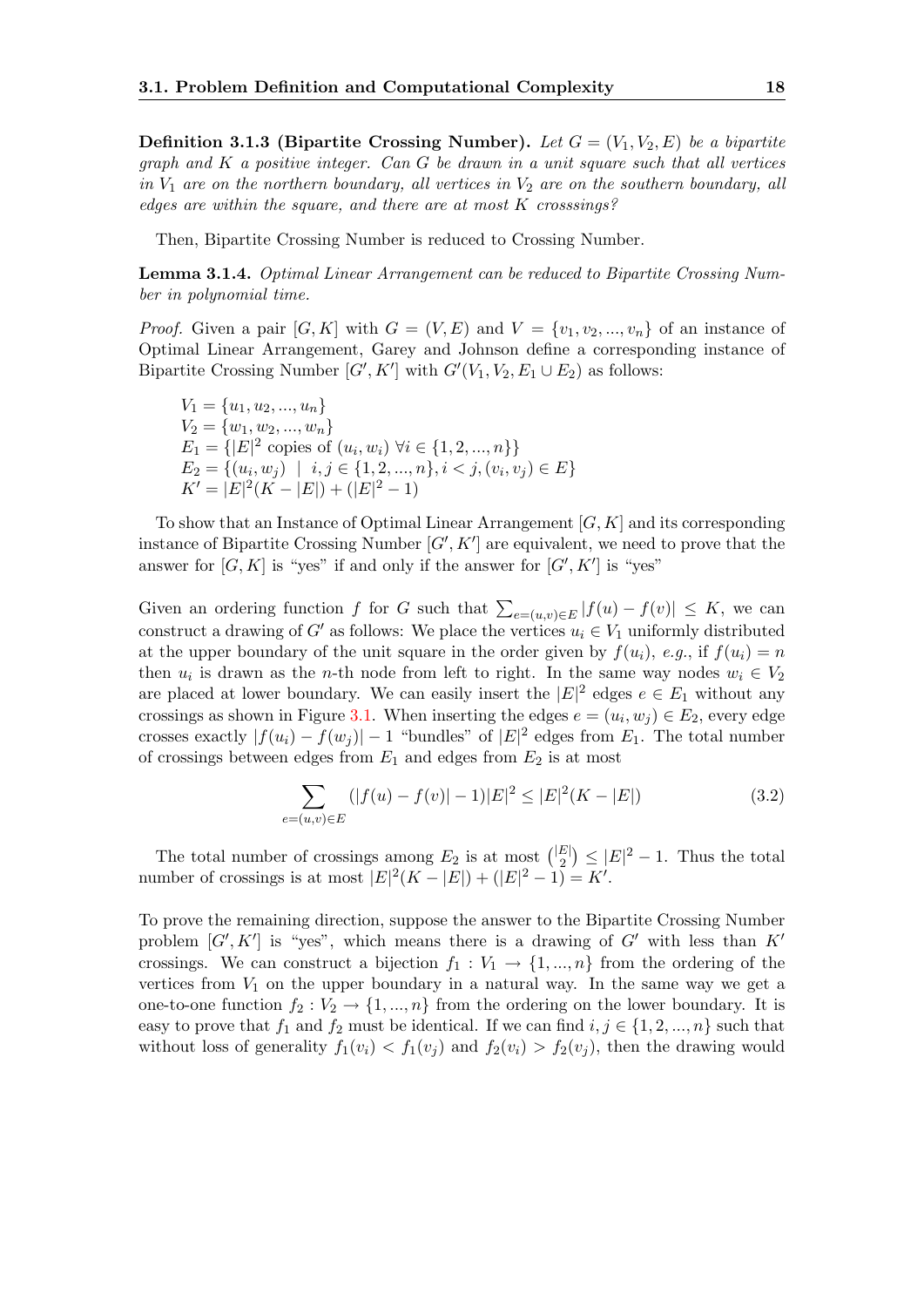

<span id="page-26-0"></span>Figure 3.1: Instance of a Bipartite Crossing Number Problem corresponding to an instance of Optimal Linear Arrangement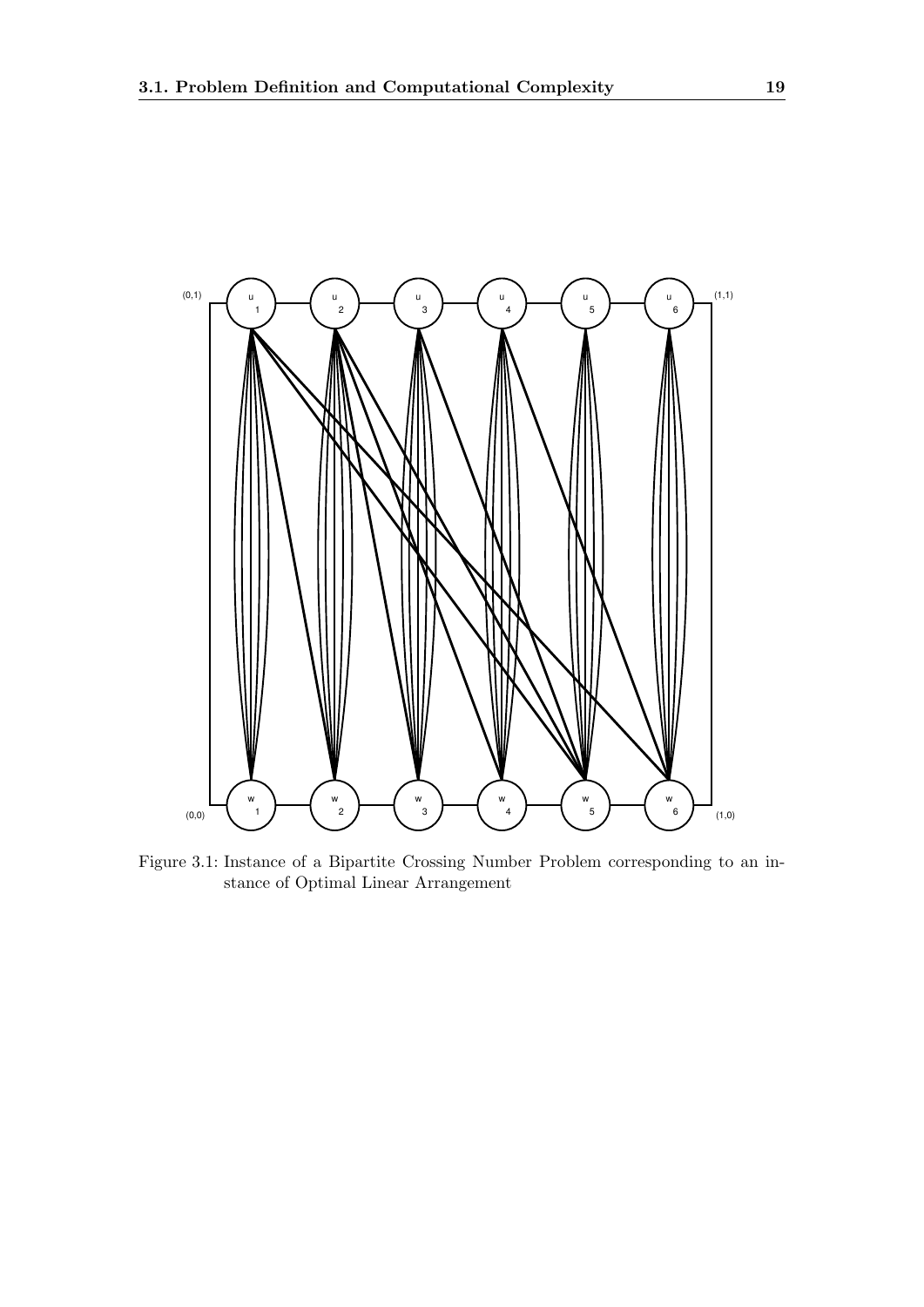contain at least  $|E|^4$  crossings (since at least two "bundles" of  $|E|^2$  edges cross). This is a contradiction to our bound on  $K'$  limiting the number of crossings in the drawing.

Since all nodes on the upper and lower boundary are ordered as outlined in Figure [3.1](#page-26-0) each edge  $e = (u_i, w_j) \in E_2$  is involved in at least  $(|f_1(v_i) - f(v_j)| - 1)|E|^2$  crossings. Then

$$
\sum_{e=(u,v)\in E} (|f(u)-f(v)|-1)|E|^2 \le K' = |E|^2(K-|E|) + (|E|^2-1)
$$
 (3.3)

If we divide the whole inequality by  $|E|^2$  and take into account that  $\frac{|E|^2-1}{|E|^2}$  $\frac{E|^{2}-1}{|E|^{2}} < 1$  we get

$$
\sum_{e=(u,v)\in E} (|f(u)-f(v)|-1) \le K - |E| + 1 \le K \tag{3.4}
$$

and  $f_1$  satisfies the Linear Arrangement Problem.

 $\Box$ 

The next step is to reduce Bipartite Crossing Number to Crossing Number.

Lemma 3.1.5. Bipartite Crossing Number can be reduced to Crossing Number in Polynomial time

Proof. Similar to the proof of Lemma [3.1.4,](#page-25-0) Garey and Johnson define for every instance of Bipartite Crossing Number  $[G, K]$  with  $G = (V_1, V_2, E)$  an instance of Crossing Number  $[G', K]$  with  $G' = (V', E \cup E_1 \cup E_2 \cup E_3)$  as follows:

 $V' = V_1 \cup V_2 \cup \{u_0, w_0\}$  $E_1 = \{3K + 1 \text{ copies of } (u_0, u) \,\forall u \in V_1\}$  $E_1 = \{3K + 1 \text{ copies of } (w_0, w) \,\forall w \in V_2\}$  $E_3 = \{3K + 1 \text{ copies of } (u_0, w_0)\}\$ 

Again,  $G'$  can easily be constructed in polynomial time. It should be noted that  $K$  is identical for both problem instances. We need to show that  $G$  has a drawing in the unit square as required in Definition [3.1.3](#page-24-2) with at most K crossings if and only if  $G'$  has a drawing in the plane with at most K crossings.

Given a drawing of G in the unit square, we can easily add the additional vertices and edges of G such that the crossing number is not increased as outlined in Figure [3.2.](#page-28-0)

It remains to show that, given a drawing of  $G'$  in the plane with  $K$  crossings, there is also a drawing of  $G$  with no more than  $K$  crossings. The proof is done using four normalization steps. Since it is rather technical it is not included here. Details can be found in [\[16\]](#page-84-6). $\Box$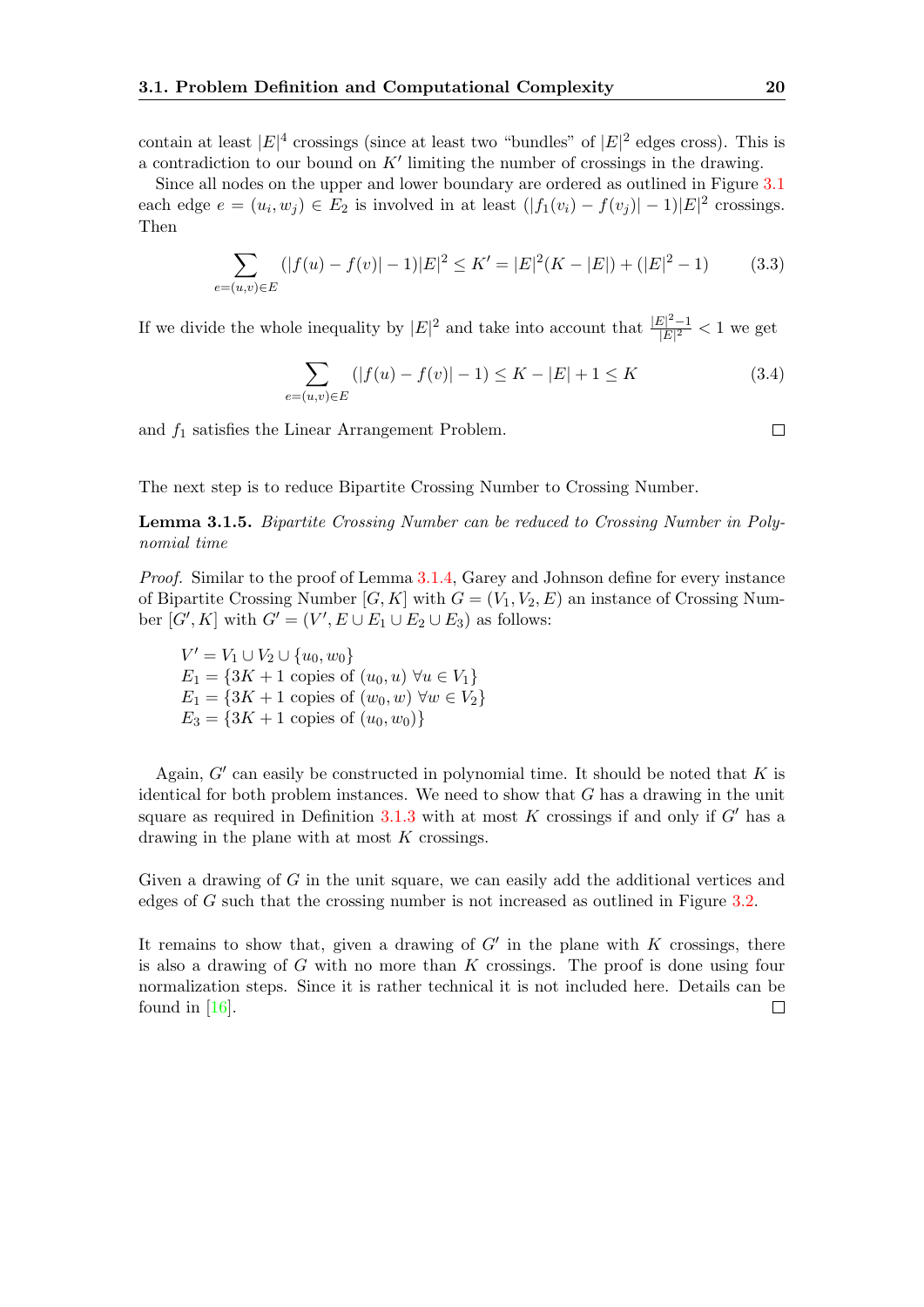

<span id="page-28-0"></span>Figure 3.2: Instance of a Crossing Number Problem corresponding to an instance of Bipartite Crossing Number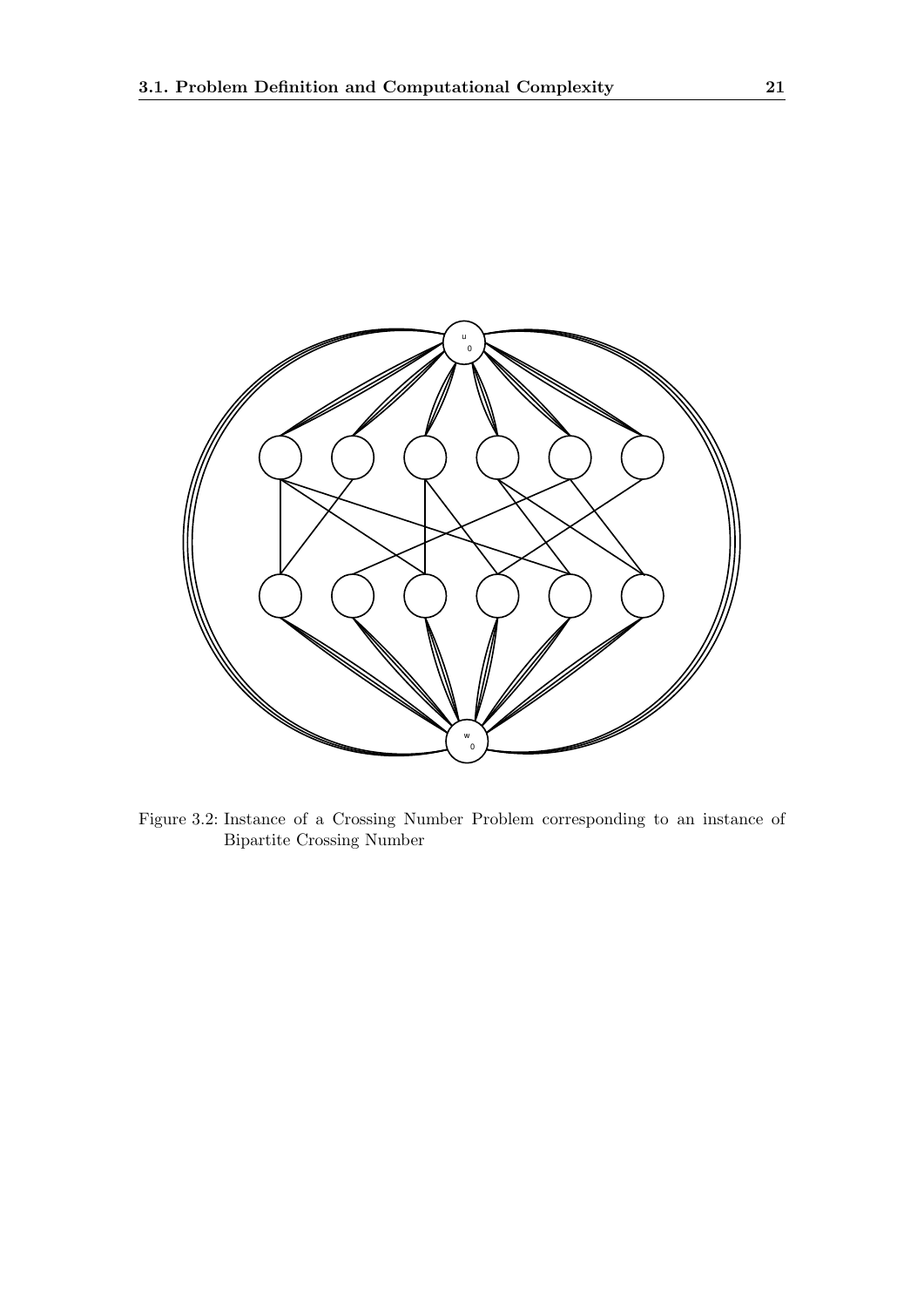### <span id="page-29-0"></span>3.2 Variants of Crossing Number

In contrast to the "general" Crossing Minimization Problems, a number of variants restricted to special types of graphs or additional properties can be found in the literature.

#### <span id="page-29-1"></span>3.2.1  $t$ -Polygonal Crossing Number

A well studied variant of the Crossing Number Problem is the Rectilinear Crossing Number, defined as follows.

**Definition 3.2.1 (Rectilinear Crossing Number).** Let  $G = (V, E)$  be a non-planar, simple graph. The Rectilinear Crossing Number  $cr_1(G)$  is the minimum number of crossings in a drawing of G where all edges are drawn as straight lines.

Since any solution of the Rectilinear Crossing Number Problem is also a solution for the "general" Crossing Number Problem, it is easy to see that  $cr(G) \leq cr_1(G)$  for any graph G.

Bienstock and Dean proved in [\[6\]](#page-83-4) that for graphs with crossing number at most three, the Rectilinear Crossing Number and the Crossing Number are equal.

**Theorem 3.2.2.** If  $\text{cr}(G) \leq 3$  then  $\text{cr}_1(G) = \text{cr}(G)$ .

They could further show that there are graphs G such that  $\mathrm{cr}_1(G)$  is arbitrary large, even if  $cr(G)$  is only four.

**Theorem 3.2.3.** For every  $m > k \geq 4$  there is a graph G with  $cr(G) = 4$ , but  $cr_1(G) \geq$  $m$ .

As a generalization to the Rectilinear Crossing Number, Bienstock introduced in [\[5\]](#page-83-5) the concept of the t-Polygonal Crossing Number.

Definition 3.2.4 (t-Polygonal Crossing Number). Let  $G = (V, E)$  be a graph. A t-polygonal drawing of G, for  $t \geq 1$ , is a good drawing where every edge is drawn as a t-polygonal line, i.e., a polygonal line with at most t segments. The t-Polygonal Crossing Number  $\mathrm{cr}_t(G)$  is defined as the minimum number of crossings in any t-polygonal drawing of G.

For  $t = 1$  the t-Polygonal Crossing Number is equal to the Rectilinear Crossing Number. Bienstock also showed that there can be no polynomial time algorithm for producing optimal t-polygonal drawings of G unless  $P = NP$  and that there is no fixed t such that  $cr(G) = cr<sub>t</sub>(G)$  for any graph G.

#### <span id="page-29-2"></span>3.2.2 Linear Crossing Number

Given a simple graph  $G$ , a drawing of G is called a *linear drawing* if all vertices lie on a straight line and edges are drawn as semi-ellipses above and below this line.

Figure [3.3](#page-30-1) shows an example with one crossing of a linear drawing. The Crossing Minimization Problem restricted to linear drawings is known as Linear Crossing Minimization Problem and is defined as follows.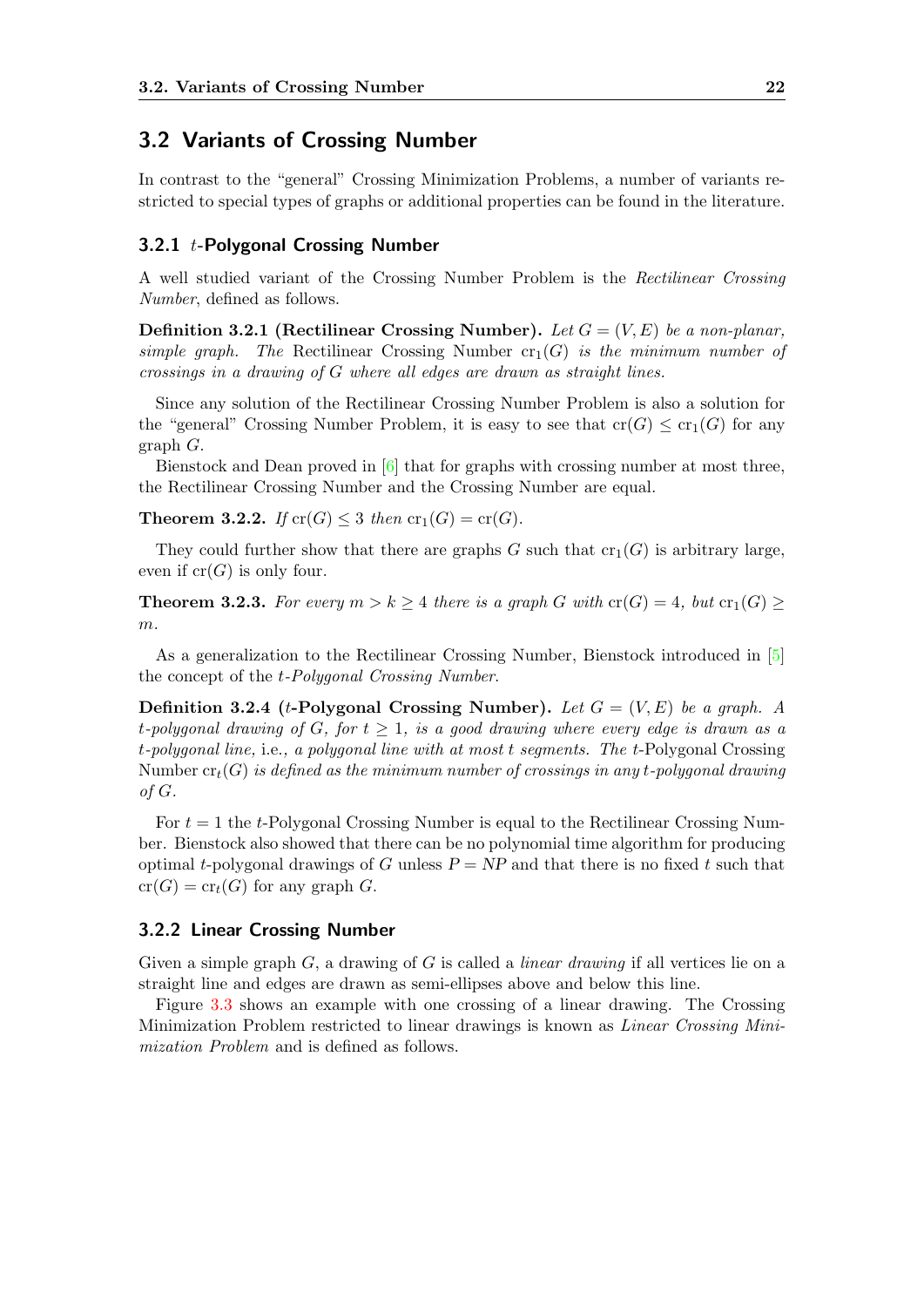

<span id="page-30-1"></span>Figure 3.3: Linear Drawing of a graph G. Vertices are placed on a horizontal line and edges are drawn as semi-ellipses.

Definition 3.2.5 (Linear Crossing Minimization Problem). Let  $G = (V, E)$  be a simple graph. Find a linear drawing of  $G$  such that the number of crossings is minimal among all linear drawings of the given graph. The number of crossings of a minimum linear drawing is denoted as  $\mu(G)$ .

A special variant of the Linear Crossing Number Problem arises, when the arcs are only allowed to be drawn on one side of the line. We denote the number of crossings in an optimum drawing in this case with  $\mu^+(G)$ . We can state that  $\operatorname{cr}(G) \leq \mu(G) \leq \mu^+(G)$ since any linear embedding (with only one degree of freedom) cannot have less crossings than any embedding in the two dimensional space.

There is a connection to the "general" Crossing Minimization Problem proved by Nicholson in [\[35\]](#page-85-7):

Theorem 3.2.6. Any graph drawn in the plane with a minimum number of crossings can be redrawn with an equivalent crossing structure such that the resulting drawing has the following properties:

- i all vertices are placed on a horizontal line
- ii all edges are drawn as a series of semi-ellipses such that successive semi-ellipses lie on different sides of the horizontal line.

It is interesting to see that the complexity of the problem stays the same, even if we fix the ordering of the vertices of  $V$ . This variant is known as the Fixed Linear Crossing Minimization Problem and is formally defined as follows.

Definition 3.2.7 (Fixed Linear Crossing Minimization Decision Problem). Given a graph  $G = (V, E)$ , a fixed ordering on the vertices and an integer K, find a linear drawing of G with the specified ordering of the vertices such that  $\mu(G) \leq K$ .

Masuda et al. proved in [\[32\]](#page-85-8) that even this variant is NP-complete.

#### <span id="page-30-0"></span>3.2.3 Pairwise and Odd Crossing Number

In their paper "Which Crossing Number is it Anyway?" Pach and Tóth define two further possibilities how to count the number of crossings in a graph (see [\[38\]](#page-85-9)).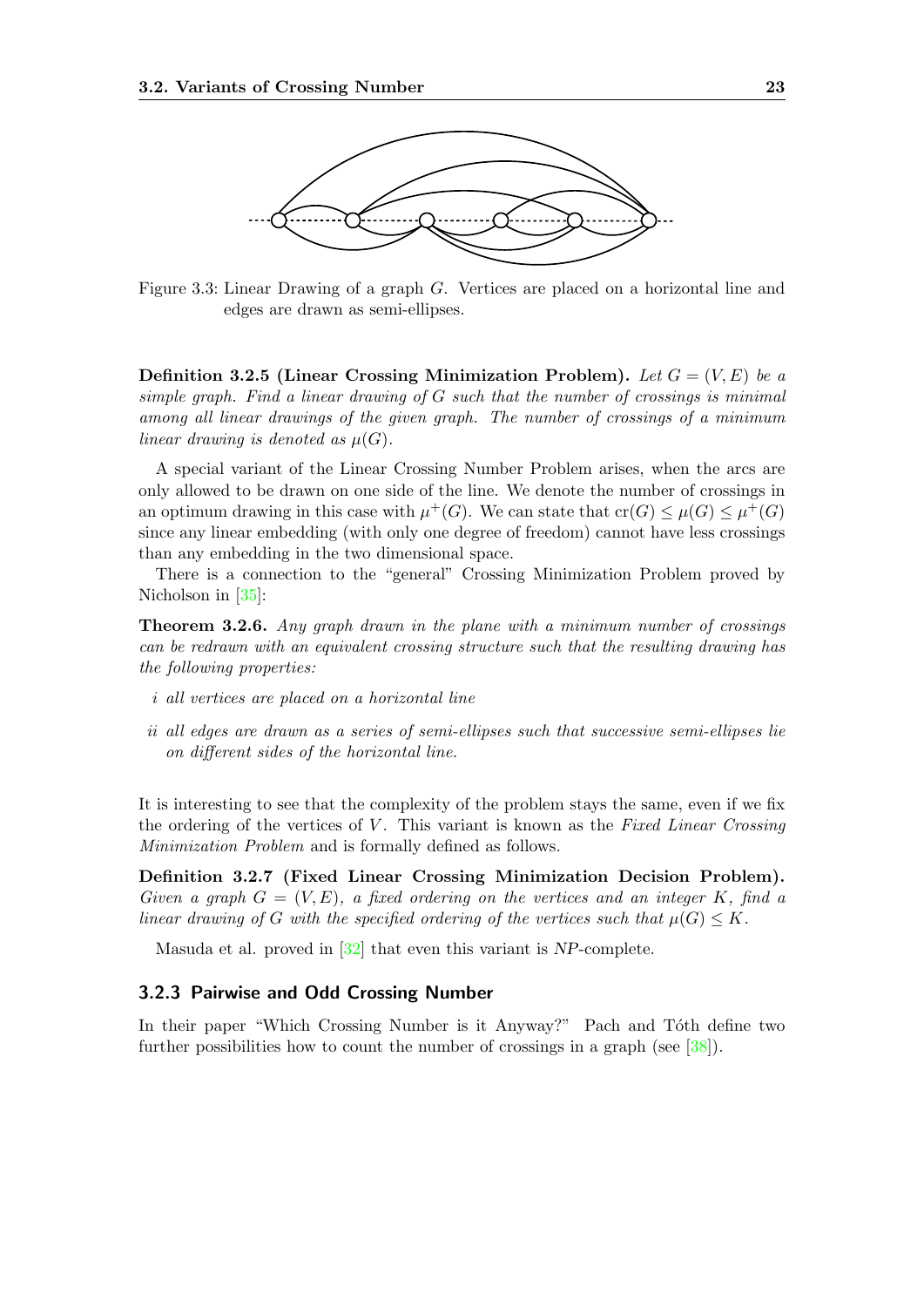**Definition 3.2.8.** Let  $G = (V, E)$  be a simple graph.

- i The pairwise crossing number of G pcr(G) is the minimum number of pairs of edges  $(e_1, e_2) \in E^2$ ,  $e_1 \neq e_2$  such that  $e_1$  and  $e_2$  determine at least one crossing, over all drawings of G.
- ii The odd-crossing number of G ocr(G) is the minimum number of pairs of edges  $(e_1, e_2) \in E^2$ ,  $e_1 \neq e_2$  such that  $e_1$  and  $e_2$  cross an odd number of times.

The authors also prove that  $\mathrm{ocr}(G) \leq \mathrm{per}(G) \leq \mathrm{cr}(G) \leq \mathrm{cr}_1(G)$  and show the following theorems.

Theorem 3.2.9. For every graph G, we have

$$
\operatorname{cr}(G) \le 2(\operatorname{ocr}(G))^2\tag{3.5}
$$

**Theorem 3.2.10.** Given a graph G and a positive integer K, it is NP-complete to decide whether  $\text{pcr}(G) \leq K$ , or whether  $\text{ocr}(G) \leq K$ .

#### <span id="page-31-0"></span>3.2.4 Restrictions on the Number of Crossings per Edge

In Chapter [4](#page-40-0) we concentrate on a special variant of the Crossing Minimization Problem. We only consider drawings of a graph  $G = (V, E)$  where every edge  $e \in E$  crosses at most one other edge.

As a result of Euler's Formula, the number of edges  $m$  in any planar graph with  $n$ nodes is bounded by  $3n - 6$  (see Equation [2.2\)](#page-19-1). Denoting the maximum number of crossings per edge with k, Pach and Tôth generalize this bound in [\[37\]](#page-85-10) for  $k \leq 4$ :

<span id="page-31-1"></span>**Theorem 3.2.11.** Let  $G = (V, E)$  be a simple graph drawn in the plane so that every edge is crossed by at most k others. If  $0 \leq k \leq 4$ , then we have

$$
|E| \le (k+3)(|V|-2)
$$
\n(3.6)

They could further prove that this bound cannot be improved for  $0 \leq k \leq 2$  and that for any  $k \geq 1$  the following inequality holds:

$$
|E| \le \sqrt{16.875k}|V| \approx 4.108\sqrt{k}|V| \tag{3.7}
$$

Another interesting result by Bodlaender and Grigoriev can be found in [\[7\]](#page-83-6). The authors prove the following theorem:

Theorem 3.2.12. The problem to determine if a given graph G can be embedded on the plane with crossing parameter 1 is NP-complete.

The proof is done by a reduction of the well known strongly NP-complete problem 3-PARTITION (see [\[7\]](#page-83-6) for details).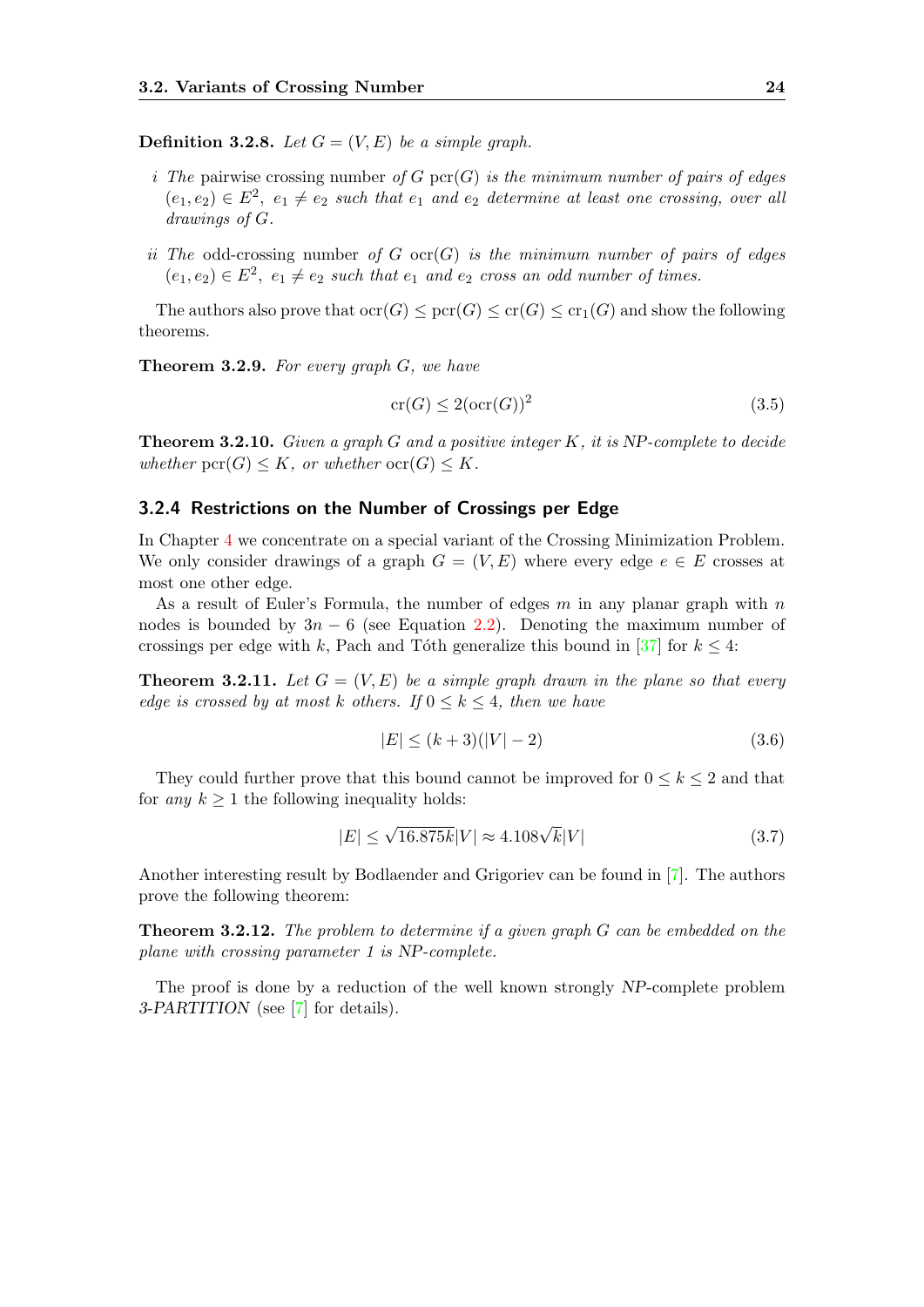

<span id="page-32-2"></span>Figure 3.4: Drawing of  $K_{6,6}$  with a minimum number of 36 crossings using Zarankiewicz's rule.

## <span id="page-32-0"></span>3.3 Known Bounds

#### <span id="page-32-1"></span>3.3.1 Bounds for particular Families of Graphs

#### Complete Bipartite Graphs

Already in 1953, K. Zarankiewicz and K. Urbaník claimed a solution for the Crossing Number Problem on Complete Bipartite Graphs:

<span id="page-32-3"></span>
$$
\operatorname{cr}(K_{m,n}) = \lfloor \frac{m}{2} \rfloor \lfloor \frac{m-1}{2} \rfloor \lfloor \frac{n}{2} \rfloor \lfloor \frac{n-1}{2} \rfloor \qquad \text{(conjecture)} \tag{3.8}
$$

The right hand side of Equation [3.8](#page-32-3) is denoted in the following as  $Z(m, n)$ . Any complete bipartite graph  $K_{m,n}$  can be drawn with  $Z(m,n)$  crossings by placing the vertices in vertex set A at coordinates  $(i(-1)^i, 0)$  for all  $i = 1, ..., m$  and the vertices of vertex set B at coordinates  $(0, j(-1)^j)$  for all  $j = 1, ..., n$ . All edges are drawn as straight lines. Figure [3.4](#page-32-2) shows a sample drawing of  $K_{6,6}$  with 36 crossings.

In 1965, P. Kainen and G. Ringel found an error in the induction argument of Zarankiewicz's proof, hence Equality [3.8](#page-32-3) is only a conjecture so far. However, the provided drawing rule gives us an upper bound for  $cr(K_{m,n})$ .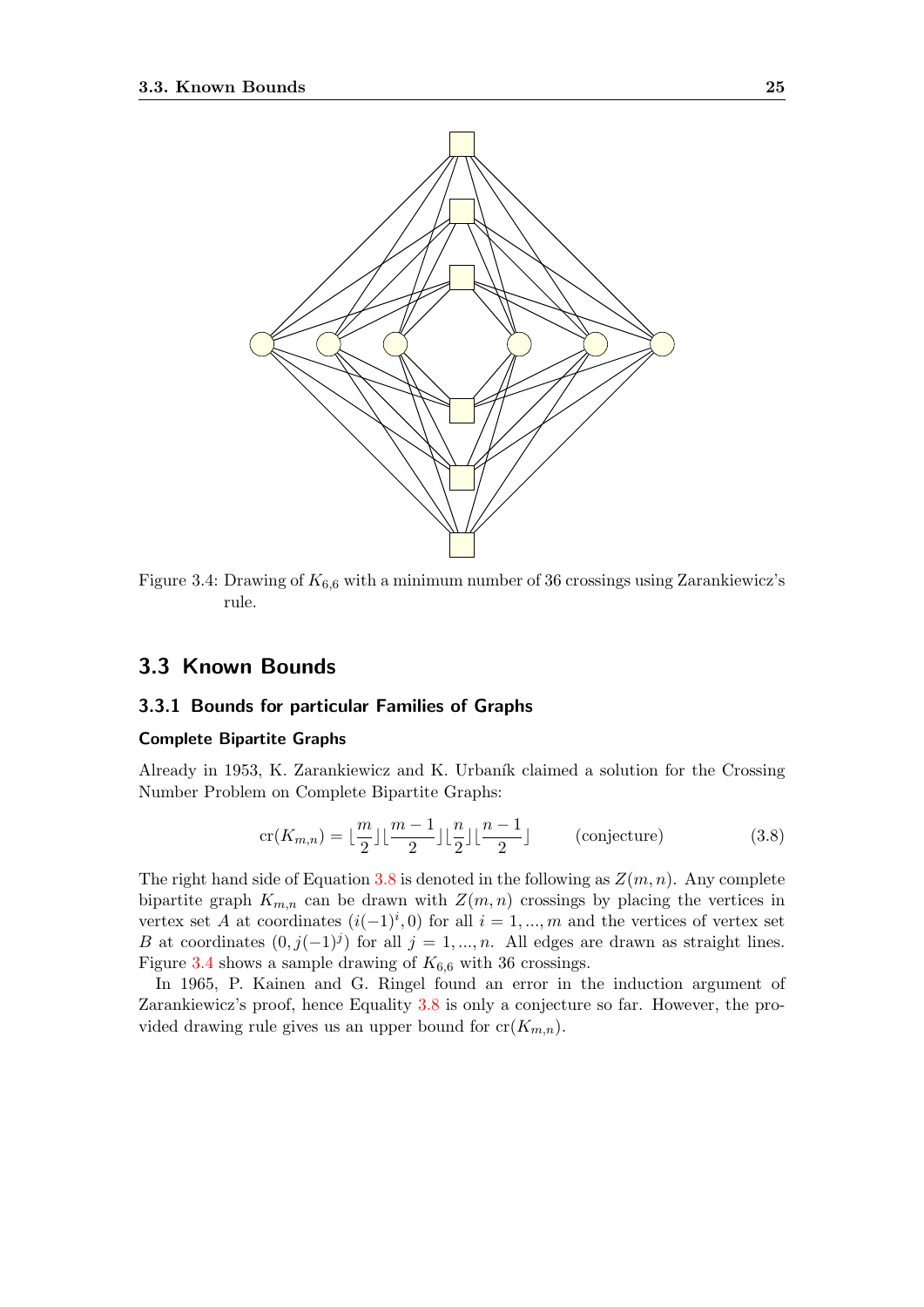

<span id="page-33-1"></span>Figure 3.5: Drawing of  $K_8$  with a minimum number of 18 crossings.

#### Complete Graphs

As for complete bipartite graphs there is also a conjecture for the number of crossings of a complete graph  $K_n$  with n nodes.

<span id="page-33-2"></span>
$$
\operatorname{cr}(K_n) = \frac{1}{4} \lfloor \frac{n}{2} \rfloor \lfloor \frac{n-1}{2} \rfloor \lfloor \frac{n-2}{2} \rfloor \lfloor \frac{n-3}{2} \rfloor \qquad \text{(conjecture)} \tag{3.9}
$$

From constructions of drawings (see [\[21\]](#page-84-7)) we know that Equation [3.9](#page-33-2) is an upper bound for  $cr(K_n)$ . For complete graphs up to ten nodes, the correctness of [3.9](#page-33-2) has been verified by Guy in [\[20\]](#page-84-8). Figure [3.5](#page-33-1) shows a sample drawing of the complete graph  $K_8$ with a minimum number of 18 crossings.

In [\[14\]](#page-84-9), Erdös and Guy furthermore prove the following lower bound for  $cr(K_n)$ :

$$
cr(K_n) \ge \frac{1}{80} n (n-1) (n-2) (n-3)
$$
\n(3.10)

#### <span id="page-33-0"></span>3.3.2 General Bounds

Unfortunately there are nearly no known general upper bounds for  $cr(G)$ . The only bound can be obtained from the observation that the crossing number of a graph G with n nodes cannot exceed the crossing number of the complete graph  $K_n$ . Hence we have

$$
\operatorname{cr}(G) \le \operatorname{cr}(K_n) \le \frac{1}{4} \lfloor \frac{n}{2} \rfloor \lfloor \frac{n-1}{2} \rfloor \lfloor \frac{n-2}{2} \rfloor \lfloor \frac{n-3}{2} \rfloor \tag{3.11}
$$

A simple lower bound can be obtained from Euler's formula. Since any planar simple connected graph G with n nodes cannot have more than  $3n - 6$  edges, clearly cr(G) ≥  $m-3n+6$ . If, in addition, G contains no triangle then  $cr(G) \geq m-2n+4$ .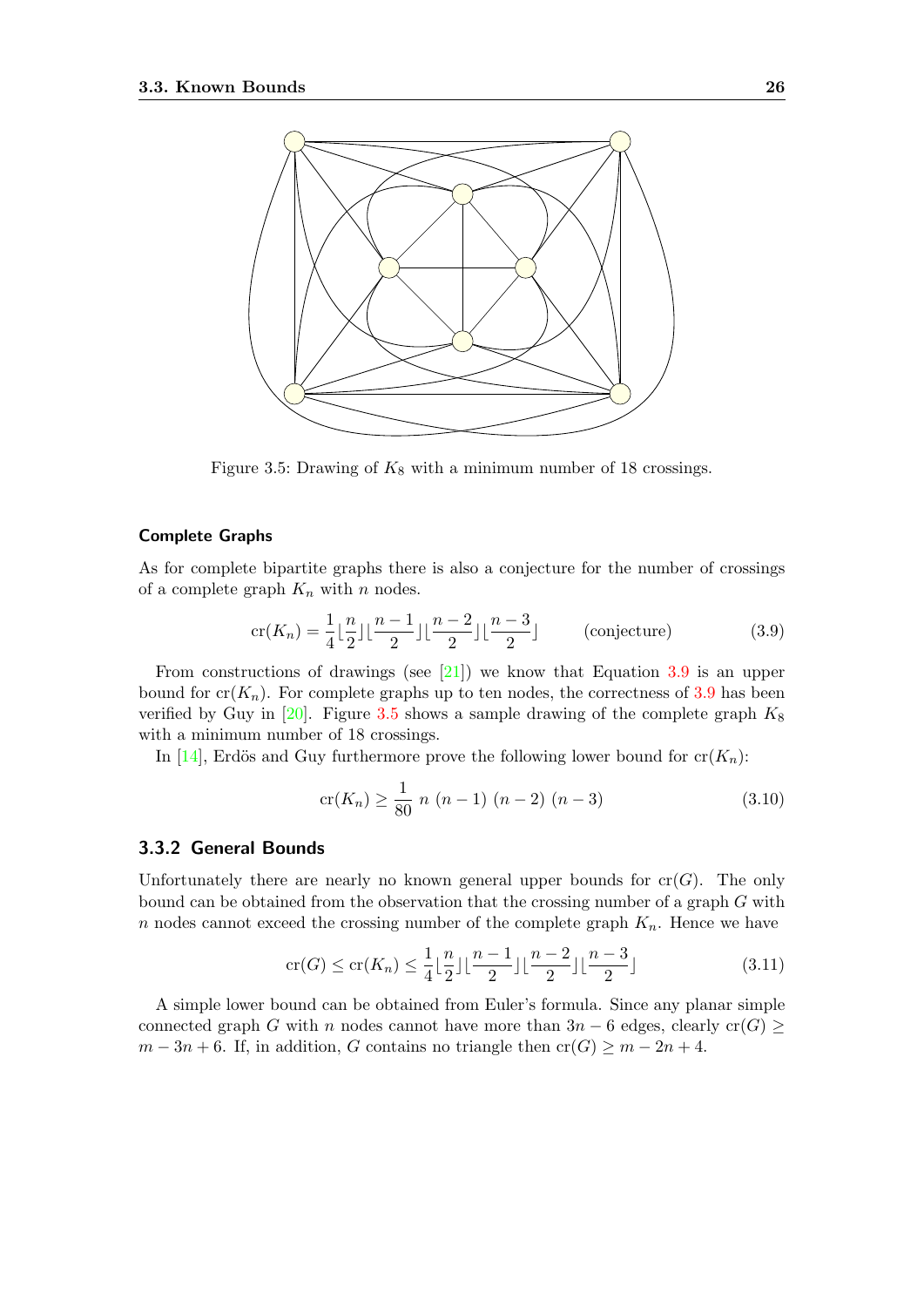In 1983, Leighton used induction on the number of nodes to show the following theorem (see [\[28\]](#page-85-11)). We denote with  $G(n, m)$  the family of simple graphs with n vertices and m edges.

**Theorem 3.3.1.** Let  $G \in G(n,m)$ . If  $m \geq 4n$ , we have

$$
\operatorname{cr}(G) \ge \frac{1}{100} \frac{m^3}{n^2} \tag{3.12}
$$

Ajtai et al. obtained the same result independently with a smaller constant of  $\frac{1}{375}$  in [\[1\]](#page-83-7).

We already discussed an important paper presented by Pach and Tôth in Section [3.2.4.](#page-31-0) As a consequence of Theorem  $3.2.11$  the authors derive a general lower bound on the Crossing Number of a graph (see [\[37\]](#page-85-10)).

**Theorem 3.3.2.** Let  $G \in G(n,m)$ , then the Crossing Number  $cr(G)$  satisfies

$$
\operatorname{cr}(G) \ge \frac{1}{33.75} \frac{m^3}{n^2} - 0.9n \tag{3.13}
$$

Apart from bounds with respect to the number of vertices and edges we can try to obtain lower bounds from other properties of a graph, e.g., the *skewness*.

**Definition 3.3.3 (Skewness).** Let  $G \in G(n,m)$ . The skewness sk(G) is the minimum number of edges that must be deleted from G to obtain a planar subgraph.

Each of the removed edges produces at least one crossing, hence it is not difficult to see that

$$
\operatorname{cr}(G) \ge \operatorname{sk}(G) \tag{3.14}
$$

for any graph G. Cimikowski showed in  $[10]$  that a planar graph can have skewness one, but an arbitrary high Crossing Number (see Figure [3.6\)](#page-35-1). Computing the skewness is equivalent to the maximum planar subgraph problem. While we can easily compute a maximal planar subgraph in polynomial time, the maximum planar subgraph problem was shown to be NP-hard by Liu and Geldmacher in [\[30\]](#page-85-12). While the maximum planar subgraph problem asks for planar subgraph with maximum cardinality among all subgraphs, a planar subgraph  $G' = (V', E')$  of  $G = (V, E)$  is called maximal, if the addition of any edge  $e \in V \setminus V'$  destroys the planarity of G'. Any maximum planar subgraph is clearly also a maximal planar subgraph while there are simple examples that disprove the opposite.

For the complete and complete bipartite graph, the skewness is known.

$$
sk(K_n) = \frac{n(n-1)}{2} - 3n + 6
$$
\n(3.15)

$$
sk(K_{m,n}) = mn - 2(m+n) + 4
$$
\n(3.16)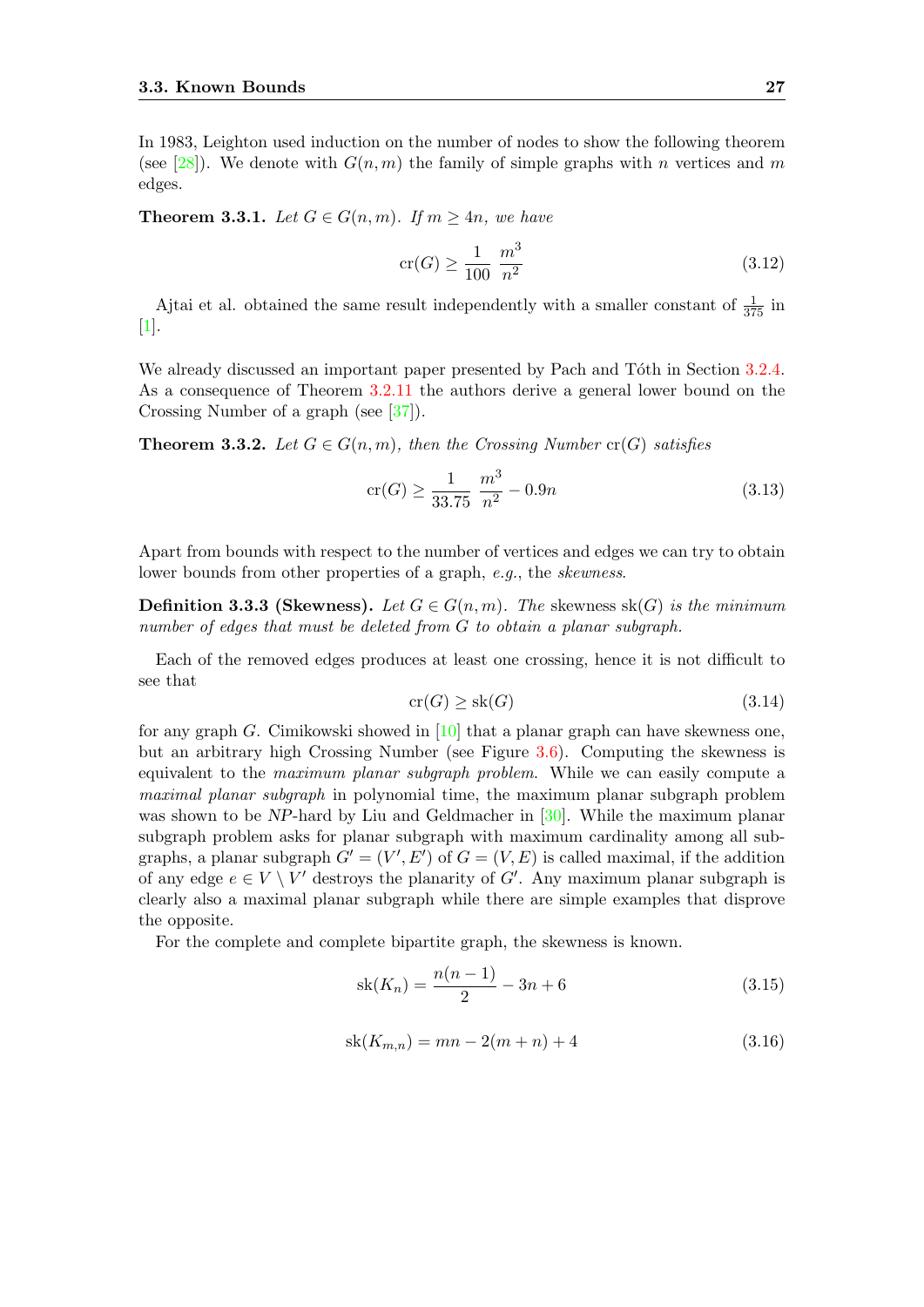

<span id="page-35-1"></span>Figure 3.6: A sample graph with skewness one and arbitrary high Crossing Number.

## <span id="page-35-0"></span>3.4 Crossing Minimization in Practice

Due to its complexity, the crossing minimization problem is usually solved heuristically using a 2-step approach. The first step is to compute a maximum (or maximal) planar subgraph  $G_P \subseteq G$ . After determining a combinatorial embedding  $\Pi(G_P)$  the deleted edges are reinserted such that the number of crossings is minimized. Since there is a large number of algorithms for drawing planar graphs, the crossings are usually replaced by artificial vertices, which are removed afterwards. The following procedure summarizes these steps to compute a combinatorial embedding for a given graph  $G = (V, E)$ :

- 1: Compute a maximum (maximal) planar subgraph  $G_P = (V', E') \subseteq G$ . Let  $F =$  $E \setminus E'.$
- 2: Determine a combinatorial embedding  $\Pi(G_P)$
- 3: Reinsert all edges in F preserving the combinatorial embedding  $\Pi(G_P)$  while trying to keep the number of crossings low.
- 4: Replace crossings by new artificial vertices
- 5: Draw the resulting graph using a planar graph drawing algorithm.
- 6: Remove the artificial vertices inserted in Step 5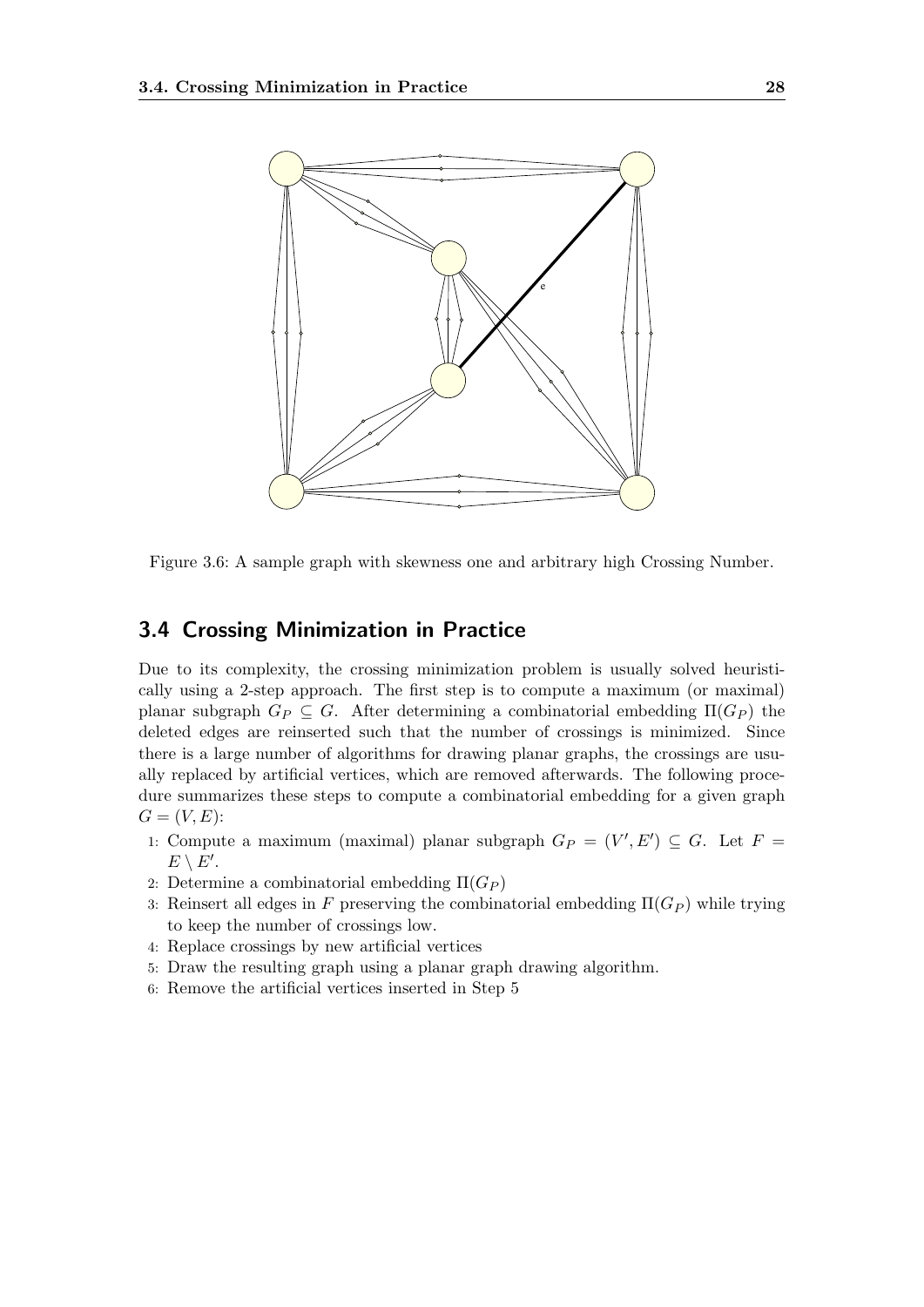As already mentioned above, the maximum planar subgraph problem is NP-hard. However, for medium sized instances the branch-and-cut approach suggested in [\[24\]](#page-84-0) can be used to compute optimal subgraphs in an acceptable amount of time. The runtime depends heavily on the number of edges that have to be deleted. Besides this there is a large number of heuristics for the computation of maximal planar subgraphs. There is an algorithm presented by Diidjev in [\[12\]](#page-83-0) that uses SPQR-trees and runs in time  $O(n+m)$ . Another widespread  $O(n^2)$ -time algorithm by Jayakumar et al. can be found in [\[23\]](#page-84-1).

A very simple but widely used heuristic for the computation of a maximal planar subgraph is to start with an empty set of edges and iteratively try to add the edges of G. In every step a planarity testing algorithm is used to determine if the insertion of the edge would lead to a non-planar graph. If so, we disregard the new edge, otherwise it is added permanently. Since we can perform a planarity test in time  $O(|V|)$  (see Section [2.1\)](#page-17-0) the overall runtime of this heuristic is  $O(|V||E|)$ .

Improvements can be achieved by the use of incremental planarity testing algorithms. Instead of testing a whole graph for planarity, those algorithms test if an additional edge can be added to a planar graph without loosing planarity. Di Battista and Tamassia propose such an algorithm in [\[4\]](#page-83-1). It runs in time  $O(log(|V|))$  (worst case) and leads to a  $O(|E|\log(|V|))$  time algorithm for the maximal planar subgraph problem. Also Westbrook proposes in [\[49\]](#page-86-0) a datastructure, that allows to perform an incremental planarity test for biconnected graphs in amortized time  $O(\alpha(|E|, |V|))$ . We denote with  $\alpha(|E|, |V|)$  the inverse of the Ackermann function. La Poutré improves this result in [\[39\]](#page-85-0) and presents an  $O(|V|+|E|\alpha(|E|, |V|))$  time algorithm for the maximal planar subgraph problem.

A more complete overview as well as a number of related results are given by Mutzel in [\[33\]](#page-85-1).

The second major part of the planarization method is also known as the Constrained Crossing Minimization Problem. Given a planar graph  $G = (V, E)$ , a combinatorial embedding  $\Pi(G)$  and a set of additional edges F connecting vertices in V, we try to find a crossing configuration of  $G' = (V, E \cup F)$  that preserves the combinatorial embedding  $\Pi(G)$  and minimizes the number of crossings. Also this step can be solved to optimality, *i.e.*, using the branch-and-cut algorithm presented by Ziegler in  $[50]$ , for small instances, although it is shown to be NP-hard.

The best known heuristic methods for the constrained crossing minimization problem rely on the so-called extended dual graph. If we denote the combinatorial dual graph of a graph  $G = (V, E)$  with respect to the combinatorial embedding  $\Pi(G)$  with  $G^* = (V^*, E^*)$ , we can derive the extended dual graph as follows  $(\Pi(G^*)$  denotes the corresponding combinatorial embedding of  $G^*$ ).

For every vertex v that is an end vertex of an edge  $e \in F$  we add a vertex  $v^*$  to  $V^*$ and place those vertices inside the face of  $\Pi(G^*)$  that correspond to v. Furthermore, we connect each inserted node  $v^*$  to every node that appears at the boundary of the corresponding face  $f^* \in \Pi(G^*)$ . The combinatorial embedding  $\Pi(G^*)$  is updated in a natural way as outlined in Figure [3.7.](#page-37-0) The left figure shows a graph  $G$ , its combina-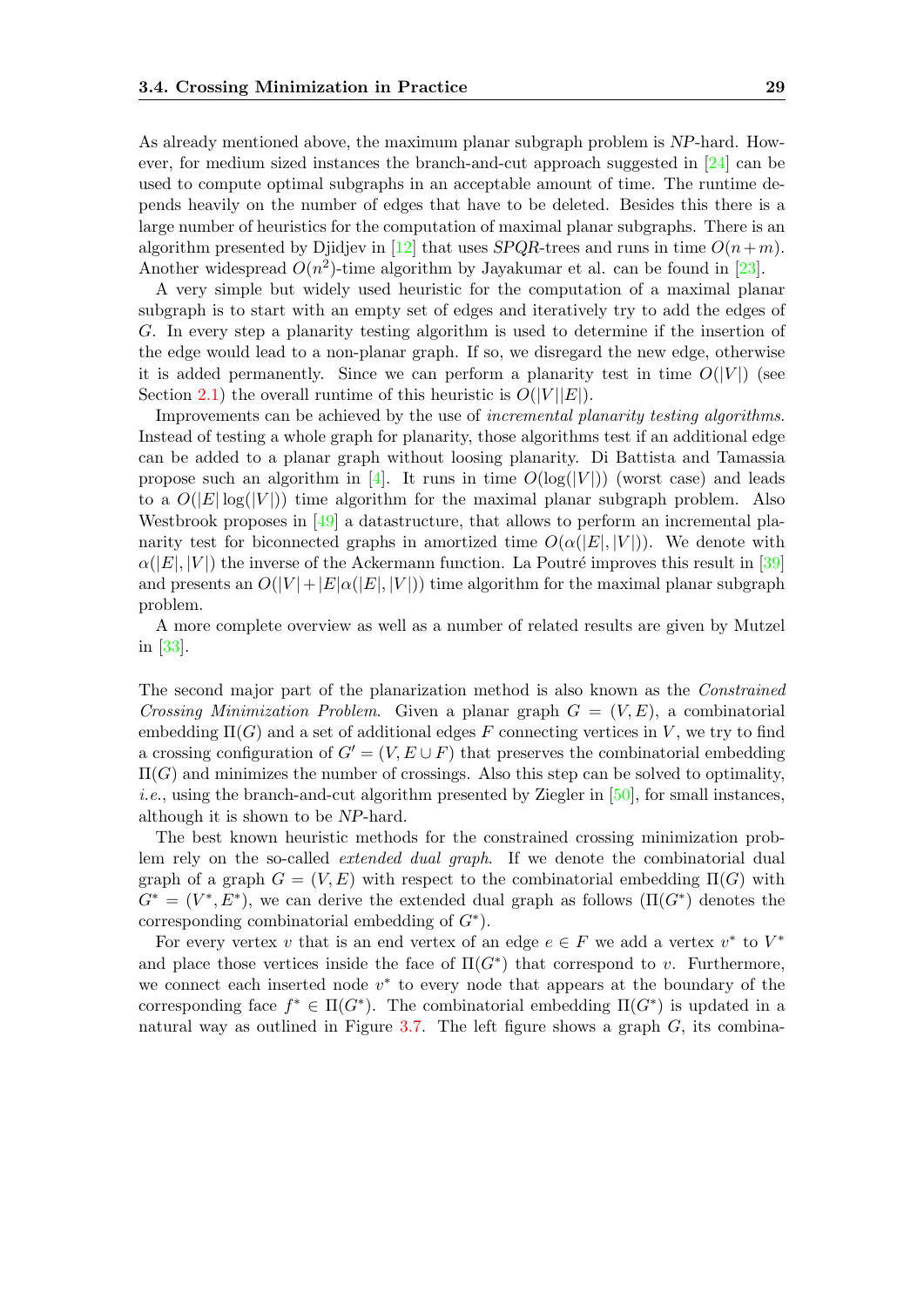

<span id="page-37-0"></span>Figure 3.7: Example of a graph (a) and its extended dual graph (b).

torial embedding  $\Pi(G)$  and the set of edges F denoted as dashed lines while the right figure shows G together with its extended dual graph and the associated combinatorial embedding. The figure is taken from [\[50\]](#page-86-1).

One of the best known heuristic methods based on the extended dual graph relies on the observation that we can insert *one* edge  $e = (u, v)$  into the combinatorial embedding  $\Pi(G)$  of G with a minimum number of crossings as follows. Let  $G^*$  be the extended dual graph of G with respect to  $\Pi(G)$  and  $F = \{e\}$ . The graph  $G^*$  contains only two additional vertices  $u^*$  and  $v^*$  corresponding to the end vertices u and v of e. It can be shown that  $e$  can be inserted with a minimum number of crossings by computing a shortest-path from  $u^*$  to  $v^*$  in the extended dual graph. Each edge  $e^*$  on the shortest from  $u^*$  to  $v^*$  indicates a crossing of  $e$  with the corresponding edge in  $G$ .

We can use this method iteratively to reinsert all edges  $e \in F$  in the following way:

- 1:  $G' = G$ ,  $\Pi(G') = \Pi(G)$
- 2: while  $F \neq \emptyset$  do
- 3: Choose  $e = (u, v) \in F$ ,  $F = F \setminus \{e\}$
- 4: Compute the extended dual graph  $G^*$  of  $G'$  with respect to  $\Pi(G')$  and  $\{e\}$
- 5: Insert e with a minimum number of crossings in  $\Pi(G')$  by computing a shortest path in  $G^*$  between  $u^*$  and  $v^*$ .
- 6: Replace crossings in  $G'$  by artificial vertices
- 7: end while
- 8: Replace all artificial vertices by crossings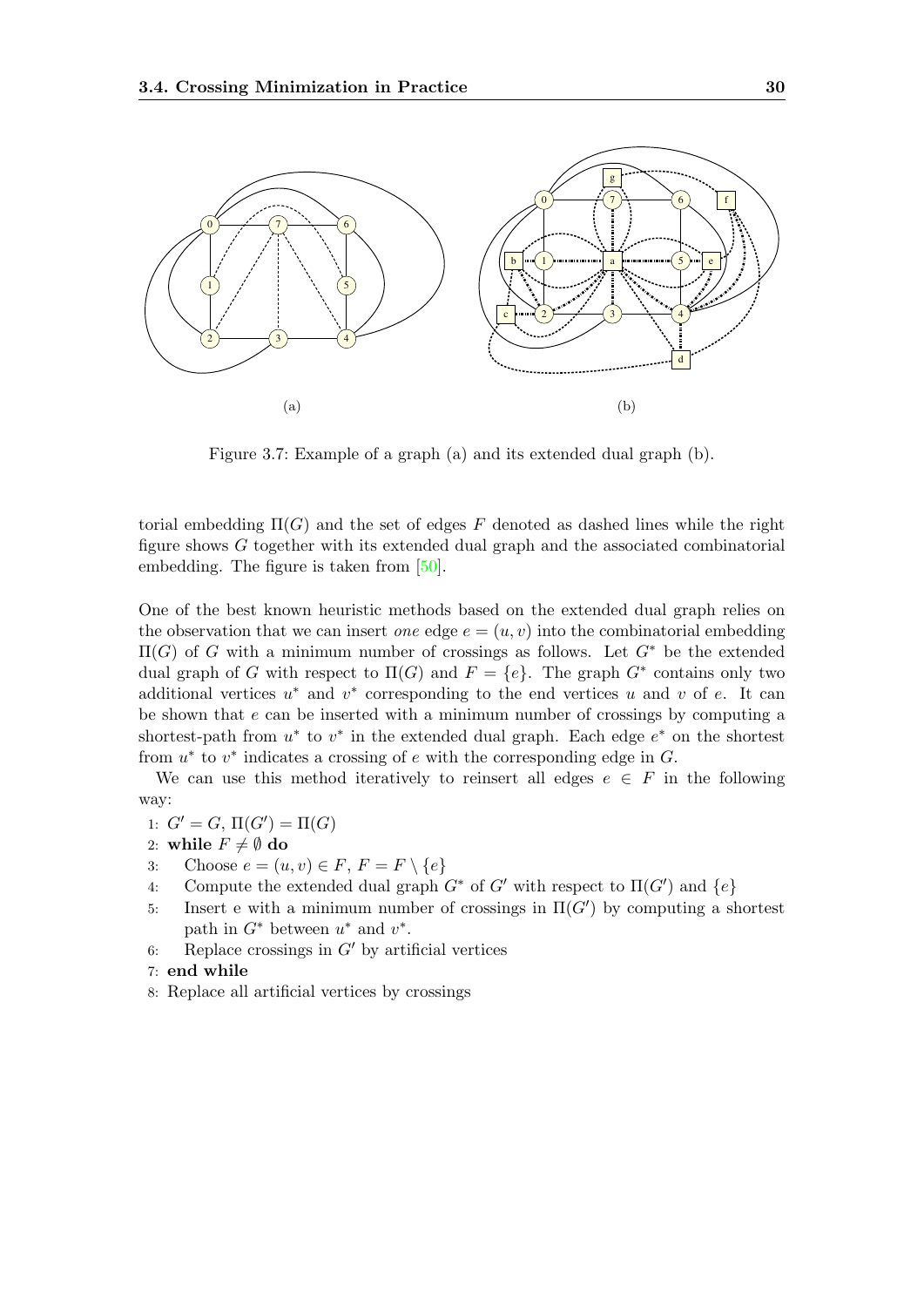The total number of crossings produced by the above procedure strongly depends on the insertion order of the edges in  $F$ . There are exponentially many permutations of the edges in  $F$  and for each edge there can also be exponentially many shortest paths in the extended dual graph. Unfortunately, even if we check all possible insertion orders and all possible shortest paths for each edge, we cannot guarantee to get an optimum solution. Ziegler presents in [\[50\]](#page-86-1) an example graph with an optimum of 8 crossings such that the optimum solution is never found by the heuristic.

However, there are a number of modifications that try to improve the quality of the basic heuristic.

- Permutation Heuristics Instead of using a fixed random insertion order, the whole procedure is called n times with a different randomly generated permutation of the edges in  $F$ . The result of the algorithm is the solution of the permutation with the smallest number of crossings
- Shortest First Heuristic This variant computes the length of the shortest path in the extended dual graph for all edges in  $F$  and inserts the edge with the smallest number of crossings. This step is repeated until all edges have been inserted.

The idea is that a large number of crossings extend the length of the shortest path for subsequent insertions and thus produces a larger number of overall crossings.

• Remove and Reinsert Heuristic Whenever we insert an edge into the combinatorial embedding  $\Pi(G')$  we change the situation for previous inserted edges. If the edge is crossed by some subsequent inserted edges of  $F$  it could be "cheaper" to use another path in the extended dual graph.

One possibility to improve this drawback is a postprocessing procedure that removes each edge and tries to reinsert it again by a shortest-path computation. Since any edge can always be inserted exactly as it was routed before, the number of crossings never increases after each step. After all edges have been reinserted, the situation could have changed again, so the whole procedure is repeated until no further improvement can be achieved.

In addition to the insertion order, the quality of the produced solution also highly depends on the chosen combinatorial embedding  $\Pi(G)$ . Figure [3.8](#page-39-0) shows the optimum solution for the insertion of the dashed edge in two different embeddings. The left figure requires at least two crossings while the edge can be inserted in the embedding on the right with only one crossing. Gutwenger et al. give in [\[18\]](#page-84-2) a linear time algorithm based on SPQR-trees which is able to insert one edge optimally into a planar graph G over all combinatorial embeddings of G.

The algorithm is based on the observation that only R-nodes of the SPQR-tree of G are crossing-critical. After determining a unique path in the SPQR-tree, the algorithm computes for each R-node  $u$  a shortest path in the skeleton of  $u$ . The total number of crossings can be computed by the sum of the lengths of the shortest paths.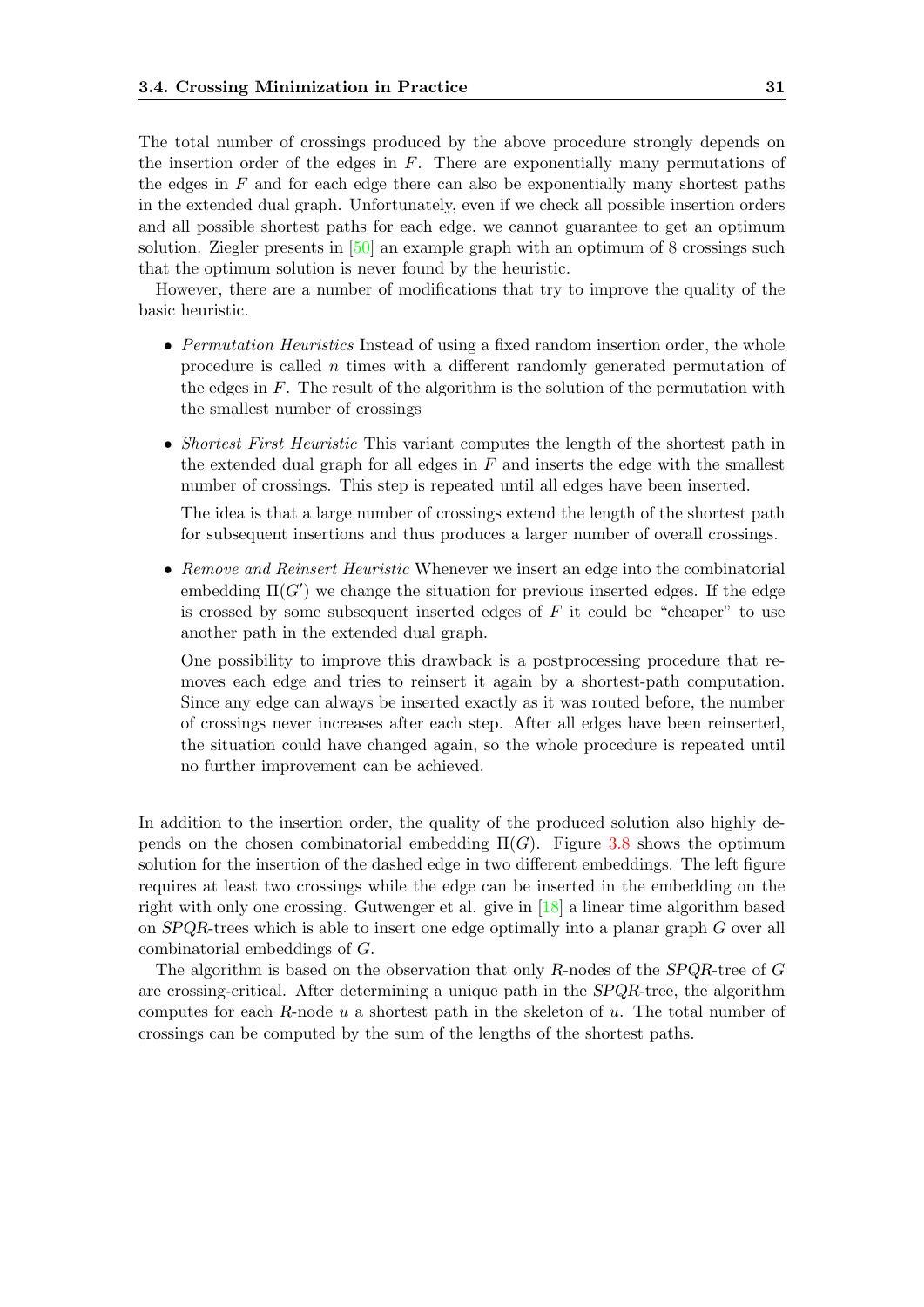

<span id="page-39-0"></span>Figure 3.8: Optimum solution for the insertion of the dashed edge for a fixed embedding (a) and for a optimal embedding (b)

Gutwenger and Mutzel present in [\[19\]](#page-84-3) an extensive experimental study of heuristics for crossing minimization based on the planarization approach. The authors compare the effects of various methods for the computation of a maximal planar subgraph and for the edge re-insertion as well as several postprocessing algorithms. The algorithm proposed in [\[18\]](#page-84-2) performs outstandingly well, especially in conjunction with further modifications of the basic planarization approach.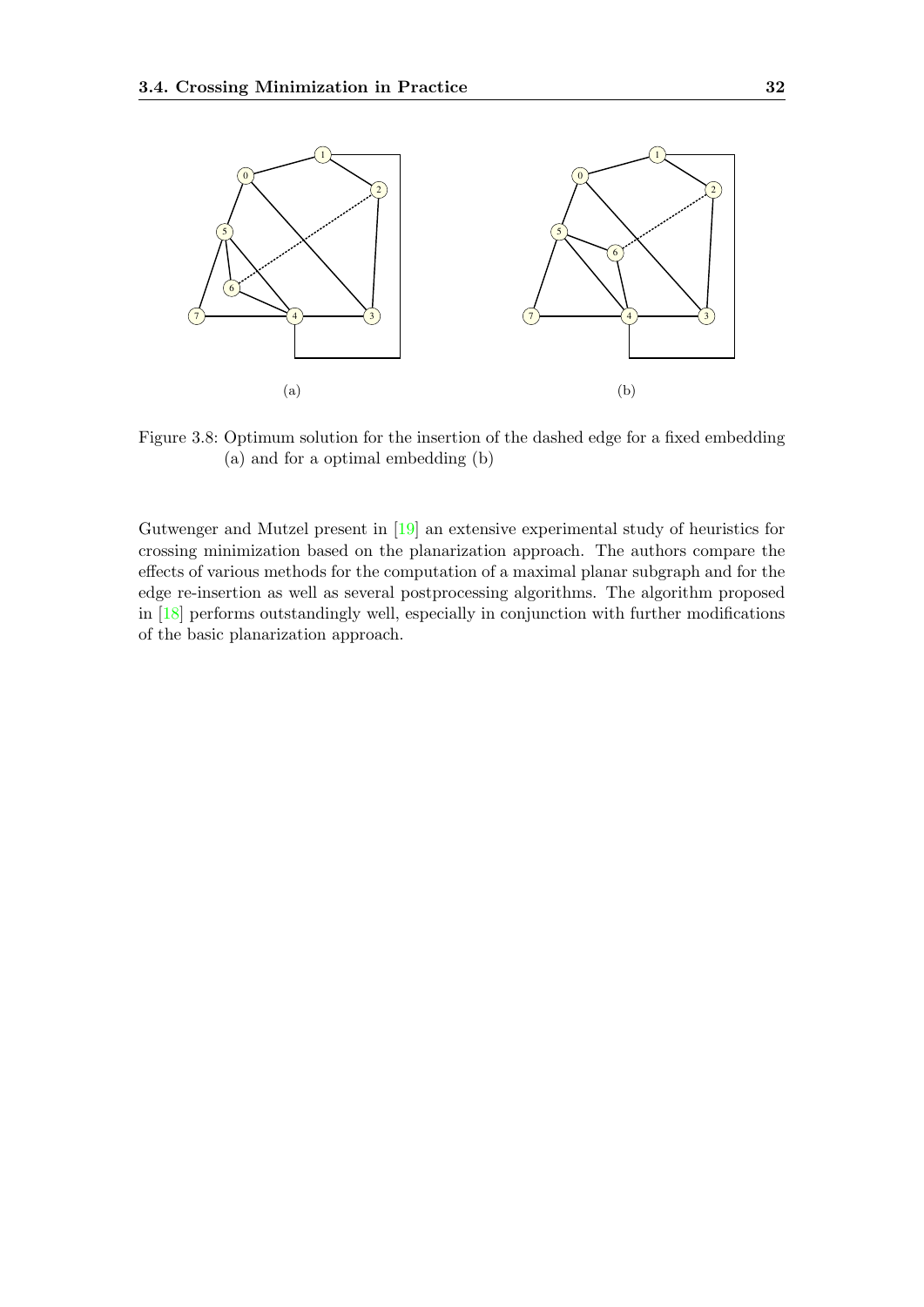# <span id="page-40-1"></span>4 Solving the Crossing Minimization Problem to Optimality

While many NP-hard combinatorial optimization problems could be attacked with mathematical programming in combination with the branch-and-cut technique for practical instances in the last years, there is no such approach for the Crossing Minimization Problem.

We present in this chapter an ILP formulation for the "general" Crossing Minimization Problem by reducing the problem to the Crossing Minimization Problem restricted to drawings such that each edge crosses at most one other edge. We call such drawings simple drawings and present the transformation as well as some related theoretical results in Section [4.1.](#page-40-0)

In Section [4.2](#page-43-0) we describe our ILP formulation for simple drawings and prove its correcteness. Moreover we show in Section [4.3](#page-46-0) how we can save variables in order to improve the given ILP and describe an algorithm to decompose a graph in its biconnected components in linear time.

We describe how we can simplify graphs in many cases to improve the runtime in Section [4.4](#page-53-0) and outline the branch-and-cut approach based on the given ILP formulation in Section [4.5.](#page-55-0)

### <span id="page-40-0"></span>4.1 Simple Drawings of Graphs

In Section [3.2.4](#page-31-0) we already considered drawings of graphs such that the number of crossings for each edge is at most  $k$ . It can be shown that the number of edges  $m$  for a graph  $G = (V, E)$  with n nodes that is drawable in the plane such that each edge crosses at most k other edges is restricted to  $(k+3)(n-2)$  for  $0 \le k \le 4$  (see Theorem [3.2.11\)](#page-31-1).

We will consider the special case  $k = 1$  and denote a drawing that satisfies this restriction as a simple drawing.

**Definition 4.1.1 (Simple Drawing).** Given a graph  $G = (V, E)$ . A good drawing of G is called a simple drawing if every edge  $e \in E$  crosses at most one other edge.

In fact there cannot be a simple drawing if the number of edges exceeds  $4n - 8$ . Since any complete graph  $K_n$  has a number of  $\frac{n(n-1)}{2}$  edges, there is no such drawing if  $\frac{n(n-1)}{2}$  > 4n – 8 which is true for all  $n \ge 7$ . Figure [4.1](#page-41-0) shows a sample simple drawing of  $K_6$  while there is no such drawing for  $K_7$ . We can obtain similar results for the complete bipartite graph  $K_{n,m}$ .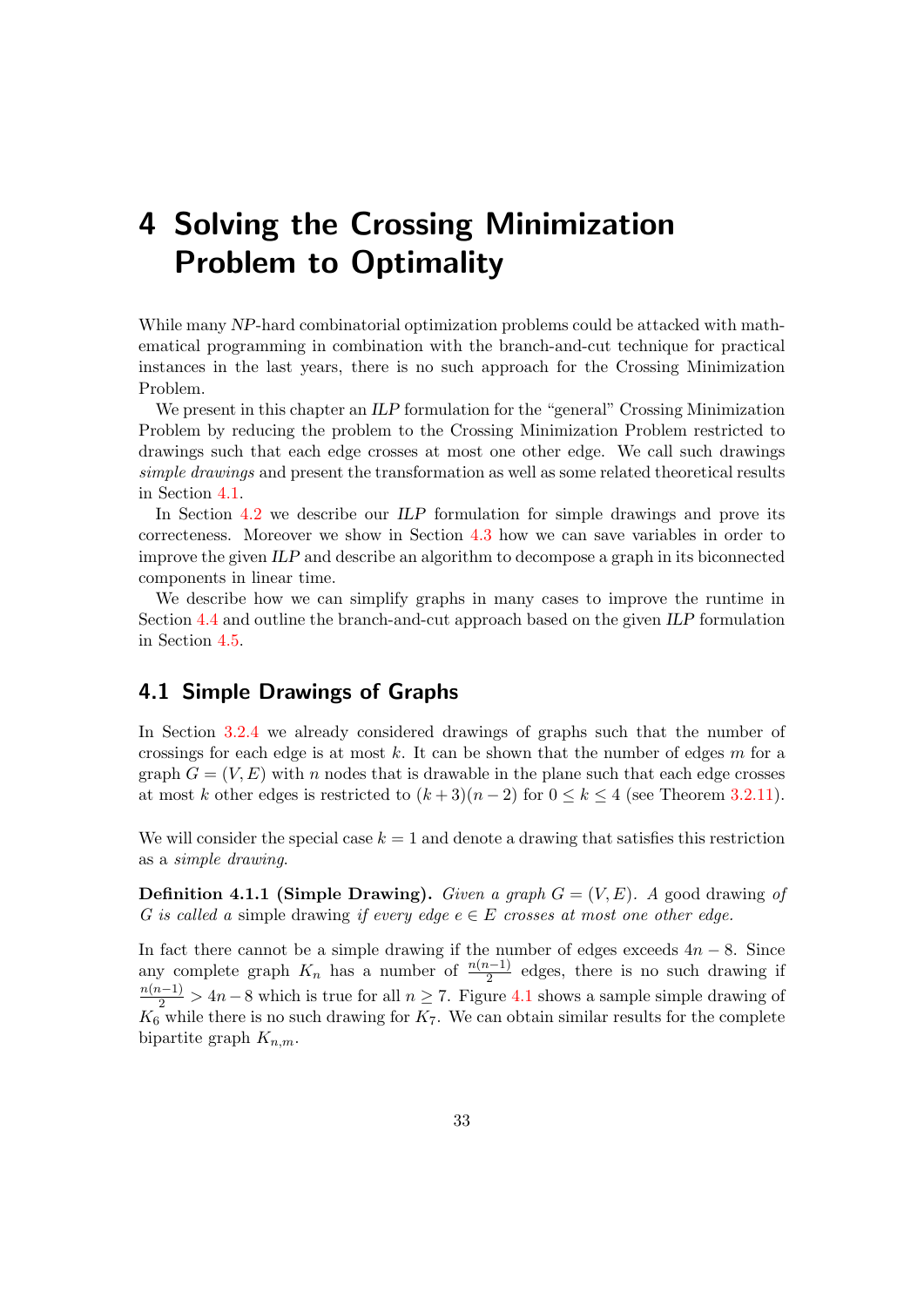

<span id="page-41-0"></span>Figure 4.1: Optimal simple drawing of  $K_6$  with three crossings.

Even if the number of edges is less than  $4n-8$ , Bodlaender and Grigoriev prove in [\[7\]](#page-83-2) that it is  $NP$ -complete to decide whether a given graph G has a simple drawing. If there is a simple drawing of  $G$  we denote the minimum number of crossings among all simple drawings of G by  $\operatorname{crs}(G)$ .

**Definition 4.1.2.** Let G be a graph that is drawable in the plane such that each edge crosses at most one other edge. We define  $\operatorname{crs}(G)$  to be the minimum number of crossings in any simple drawing of G.

It is easy to see that  $cr(G) \leq crs(G)$  since any simple drawing is also a good drawing of G. We cannot state equality because there are graphs G such that  $\text{cr}(G) > \text{cr}(G)$ . Consider the sample graph in Figure [4.2.](#page-42-0) The left drawing shows an optimum drawing with two crossings while the right drawing shows an optimum drawing among all simple drawings. Note that edge  $(2, 8)$  crosses edges  $(12, 13)$  and  $(14, 15)$ .

Given an integer l and a graph  $G = (V, E)$  such that  $l \geq |E|$  we can create a graph  $G^* = (V^*, E^*)$  by replacing every edge  $e \in E$  with a path of length l. Figure [4.3](#page-42-1) shows an example that illustrates this transformation. The graph  $G^*$  contains a total number of  $|V| + (l-1)|E|$  nodes and  $l|E|$  edges.

<span id="page-41-1"></span>**Lemma 4.1.3.** G can be drawn with n crossings if and only if there is a simple drawing of  $G^*$  with n crossings.

*Proof.* Given a simple drawing of  $G^*$  we can easily create a drawing of G with the same number of crossings as follows. For every dummy node  $d_i \in V^* \setminus V$  let  $e = (u, d_i)$  and  $f = (d_i, v)$  be the only two adjacent edges. We successively delete all dummy nodes and replace the original edges e and f with the edge  $(u, v)$ . After all dummy nodes have been deleted the resulting graph is isomorphic to  $G$  and contains the same number of crossings as the simple drawing for  $G^*$ .

On the other hand we can construct a simple drawing of  $G^*$  preserving the number of edges in a good drawing of G by introducing at least one of the dummy nodes between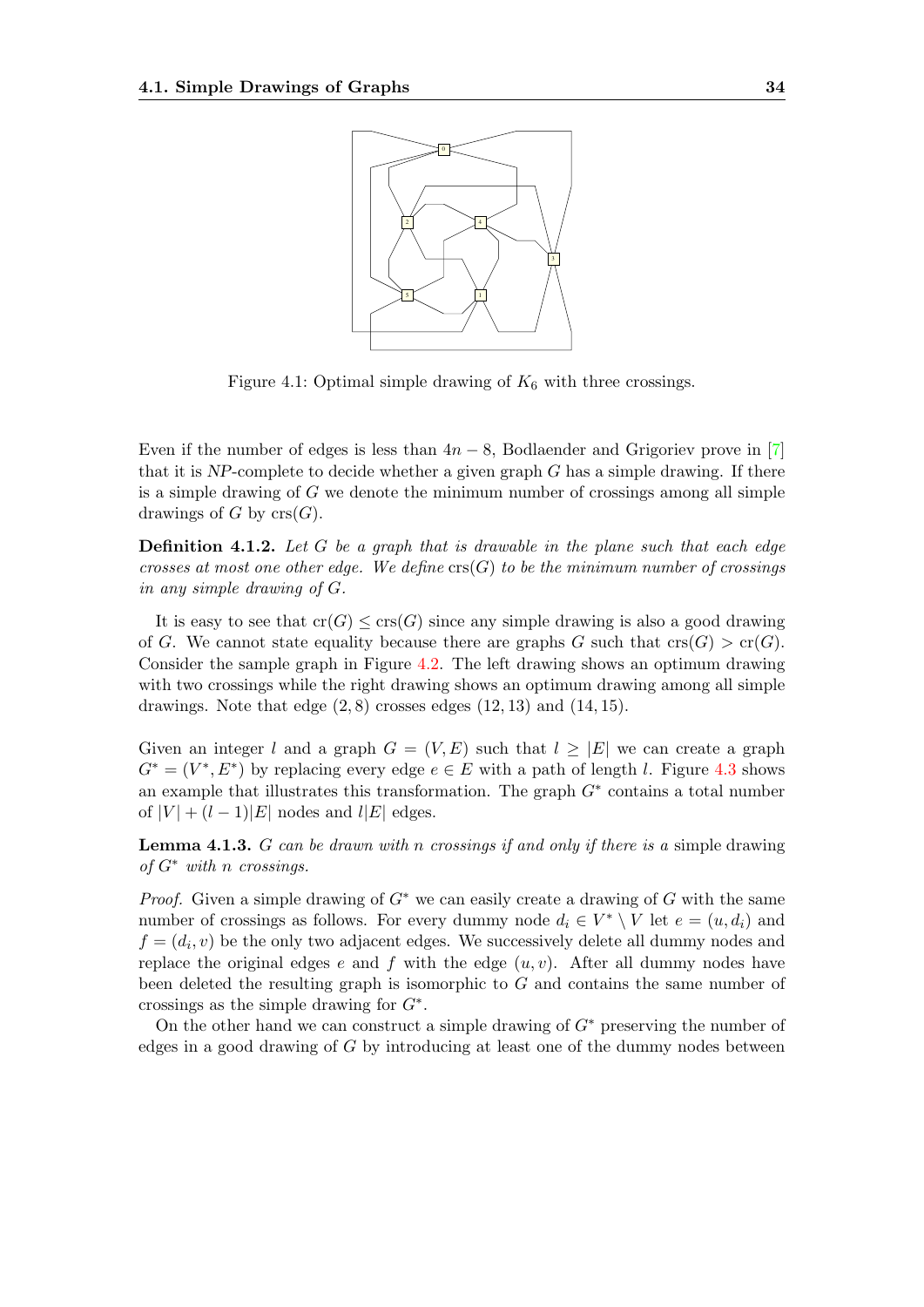

<span id="page-42-0"></span>Figure 4.2: Optimal drawing of a graph with two crossings (a) and an optimum simple drawing of the same graph with three crossings (b). Both drawings were produced with our exact algorithm presented in Section [4.2.](#page-43-0)



<span id="page-42-1"></span>Figure 4.3: Edges are replaced with a path of length  $l$  by inserting  $l - 1$  dummy nodes.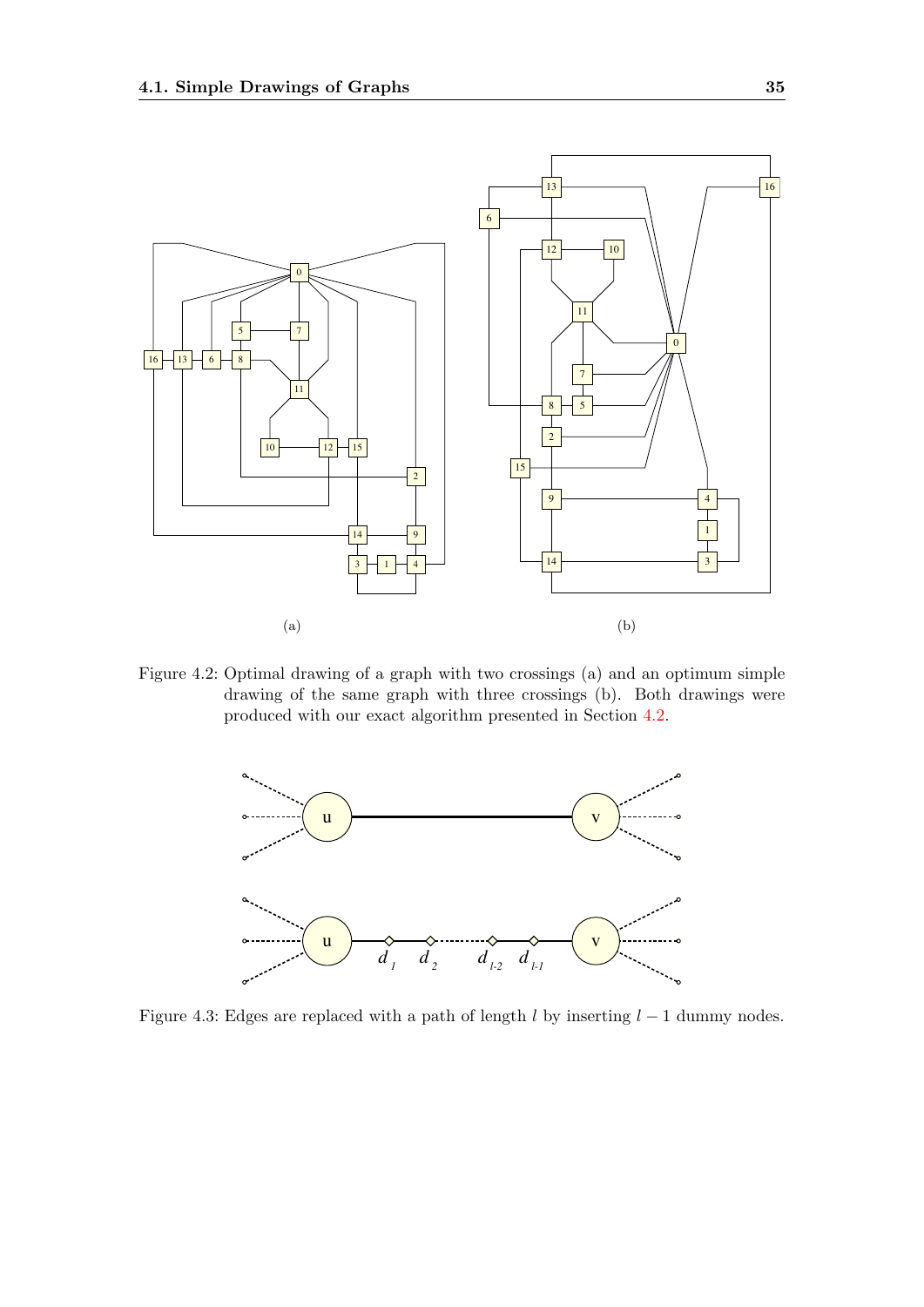two consecutive crossings of an edge e. Since the number of dummy nodes is defined to be greater than the number of original edges this is always possible.  $\Box$ 

Since an edge  $e = (u, v)$  never crosses itself or any adjacent edge it is sufficient to replace e with a path of length  $|E| - |\delta(u)| - |\delta(v)| - 1$ . Lemma [4.1.3](#page-41-1) also shows that it is "sufficient" to solve the Crossing Minimization Problem restricted to simple drawings in order to solve the "general" Crossing Minimization Problem and the NP-completeness follows immediately from the proof by Garey and Johnson ([\[16\]](#page-84-4)).

### <span id="page-43-0"></span>4.2 An ILP Formulation for simple Drawings

A basic approach to attack the Crossing Minimization Problem using Mathematical Programming for a given graph  $G = (V, E)$  is to introduce for each pair of edges  $(e, f) \in$  $E^2$  a zero-one decision variable  $x_{e,f}$  such that  $x_{e,f} = 1$  if and only if e and f crosses in a consistent drawing. For each subdivision of  $K_5$  or  $K_{3,3}$  we can add constraints that force at least one of the involved variables to 1.

Mutzel and Jünger point out the problems with this formulation in  $[34]$ . To our knowledge there is no known polynomial time separation algorithm to identify these constraints. Moreover those constraints are not strong enough since it is not guaranted that there is a consistent drawing if at least one of the involved crossing variables is one in every Kuratowski subdivision.

Another problem of this formulation is the so-called Realizability Problem which is defined as follows.

**Definition 4.2.1 (Realizability Problem).** Given a simple graph  $G = (V, E)$  and a vector  $x \in \{0,1\}^{\binom{E}{2}}$ . Is there a drawing of G such that edges e and f cross if and only if  $x_{e,f} = 1$ ?

Kratochvíl proved in  $[27]$  the NP-completeness of the Realizability Problem. To compute a consistent drawing we also need the order of the crossings for a particular edge e. This would enable us to insert dummy nodes on each crossing in the given order and use a linear-time planarity testing algorithm to solve the problem.

To avoid the Realizablity Problem we concentrate on simple drawings. Section [4.1](#page-40-0) already describes how to solve the general Crossing Minimization Problem if there is an algorithm for crossing minimization restricted to simple drawings.

Given a graph  $G = (V, E)$  and a set of unordered pairs of edges  $D \subseteq E^2$ . We call D simple if for every  $e \in E$  there is at most one  $f \in E$  such that  $(e, f) \in D$ . Furthermore, D is called *realizable* if there is a drawing of  $G$  such that there is a crossing between edges e and f if and only if  $(e, f) \in D$ .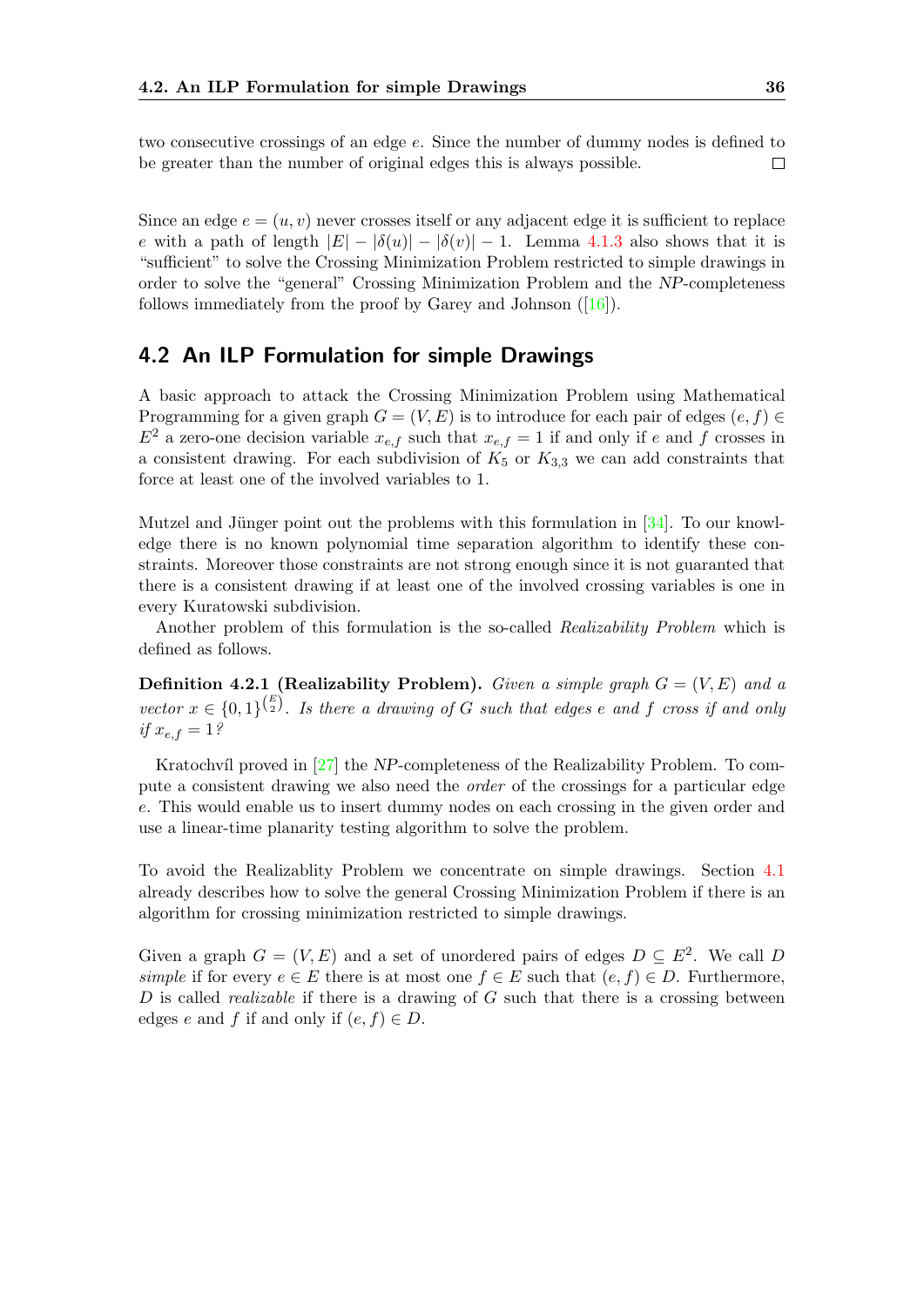For every graph  $G$  we denote with  $G_D$  the graph that can be obtained by introducing a dummy node  $d_{e,f}$  for each pair of edges  $(e, f) \in D$ . The edges  $e = (u_e, v_e)$  and  $f = (u_f, v_f)$  are replaced by the four edges  $(u_e, d_{e,f})$ ,  $(d_{e,f}, v_e)$ ,  $(u_f, d_{e,f})$  and  $(d_{e,f}, v_f)$ .  $G_D$  contains a total number of  $|V| + |D|$  nodes and  $E + 2|D|$  edges.

For a subgraph  $H = (V', E') \subseteq G_D$  we denote with  $\hat{H} \subseteq E$  the subset of edges in G such that  $e = (u, v) \in \hat{H}$  if and only if  $e \in E$  and  $u \in V'$  or  $v \in V'$ .

<span id="page-44-2"></span>Corollary 4.2.2. Let D be simple. D is realizable if and only if  $G_D$  is planar.

Using a linear time planarity testing algorithm we can test in time  $O(|V| + |D|)$  if D is realizable and compute a consistent drawing if so.

<span id="page-44-1"></span>**Definition 4.2.3.** For a set of pairs of edges  $D \subseteq E^2$  we define

$$
x_{e,f}^D = \begin{cases} 1 & \text{if } (e,f) \in D \\ 0 & \text{otherwise} \end{cases}
$$

<span id="page-44-3"></span>Proposition 4.2.4. Let D be simple and realizable. For an arbitrary set of pairs of edges  $D' \subseteq E^2$  of  $G = (V, E)$  and any subdivision H of  $K_5$  or  $K_{3,3}$  in  $G_{D'}$  the following inequality holds:

<span id="page-44-0"></span>
$$
C_{D',H}: \sum_{(e,f)\in \hat{H}^2\backslash D'} x_{ef}^D \ge 1 - \sum_{(e,f)\in \hat{H}^2\cap D'} (1 - x_{ef}^D)
$$
(4.1)

*Proof.* Suppose Inequality [4.1](#page-44-0) is violated. Since every  $x_{e,f}^D \in \{0,1\}$  the left side of the inequality must be zero and the right hand side must be one which means that

$$
x_{e,f}^D = 0 \qquad \forall (e, f) \in \hat{H}^2 \setminus D'
$$
  

$$
x_{e,f}^D = 1 \qquad \forall (e, f) \in \hat{H}^2 \cap D'
$$

and

If we only consider the subgraph induced by 
$$
\hat{H}
$$
, it follows that  $\hat{H}^2 \cap D' = \hat{H}^2 \cap D$  (see  
Definition 4.2.3). This means that the edges  $(e, f) \in \hat{H}^2$  cross in respect of  $D'$  if and  
only if they cross in respect of  $D$  and  $H$  is also a "forbidden" subgraph in  $G_D$ . It follows  
from Kuratowski's theorem (see Theorem 2.1.4) that  $G_D$  is not planar. This contradicts  
the realizability of  $D$  (Corollary 4.2.2).

<span id="page-44-4"></span>**Theorem 4.2.5.** Let  $G=(V,E)$  be a simple graph. A set of pairs of edges  $D \subseteq E^2$  is simple and realizable if and only if the following set of inequalities holds:

$$
x_{e,f}^D \in \{0,1\} \qquad \forall e, f \in E, e \neq f
$$
  
\n
$$
\sum_{f \in E} x_{e,f}^D \leq 1 \quad \forall e \in E
$$
  
\n
$$
C_{D',H} \qquad \text{for every simple } D' \subseteq E^2 \text{ and every forbidden Subgraph } H \text{ in } G_{D'}
$$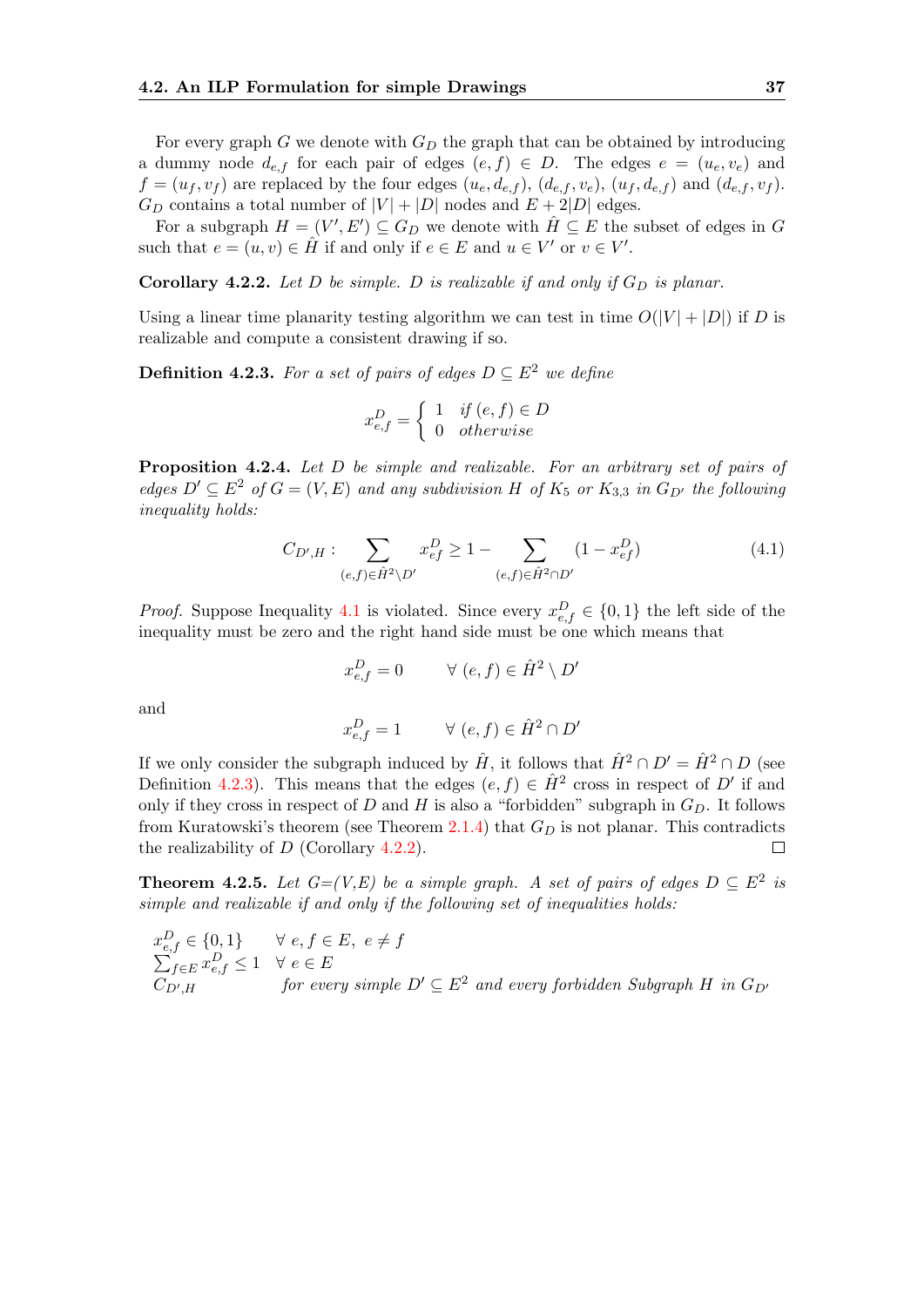Proof. It is easy to see that the constraints from the second row are satisfied if and only if  $D$  is simple. It remains to show that a simple  $D$  is realizable if and only if the conditions  $C_{D',H}$  from the last row hold. For a realizable D every  $C_{D',H}$  is satisfied according to the proof of Proposition [4.2.4.](#page-44-3)

We have to show that any set of pairs of edges  $D$  that is not realizable violates at least one of the constraints  $C_{D',H}$ . It follows from Corollary [4.2.2](#page-44-2) that  $G_D$  is not planar if  $D$  is not realizable and we know from Theorem  $2.1.4$  that there exists a subdivision H of  $K_5$  or  $K_{3,3}$  of  $G_D$ . Let  $D' = D$  and consider the constraint  $C_{D,H}$ .

<span id="page-45-0"></span>
$$
C_{D,H}: \sum_{(e,f)\in \hat{H}^2 \setminus D} x_{ef}^D \ge 1 - \sum_{(e,f)\in \hat{H}^2 \cap D} (1 - x_{ef}^D)
$$
(4.2)

It follows from the definition of  $x^D$  that every  $x_{e,f}^D \in \hat{H}^2 \setminus D$  is zero, hence the left hand side of Inequality [4.2](#page-45-0) is also zero. Since  $\hat{H}^2 \cap D \subseteq D$  we also know that  $\sum_{(e,f)\in \hat{H}^2\cap D} (1-x_{ef}^D)$  is zero and the right hand side of  $C_{D,H}$  is one.  $\Box$ 

Since it is easy to compute a corresponding drawing for a simple and realizable  $D$  we can reformulate the Crossing Minimization Problem for simple drawings as "Given a graph  $G = (V, E)$ . Find a simple realizable subset  $D \subseteq E^2$  of minimum cardinality". This leads to the following ILP-Formulation. We use  $x(F)$  as an abbreviation for the term  $\sum_{(e,f)\in F} x_{e,f}$ .

subject to

minimize  $x(E^2)$ 

 $\sum_{f\in E} x_{e,f} \leq 1$   $\forall e \in E$ 

 $x(\hat{H}^2 \setminus D') - x(\hat{H}^2 \cap D') \ge 1 - |\hat{H}^2 \cap D'|$  for every simple D' and every forbidden subgraph H in  $G_{D'}$ 

$$
x_{e,f} \in \{0,1\} \qquad \qquad \forall \ e, f \in E
$$

Given a simple set of crossings  $D$  we can easily check if  $D$  is realizable by applying a planarity testing algorithm to  $G_D$ . If the answer is "no" we also get a forbidden subdivision H of  $G_D$  and we can separate an additional constraint  $C_{D,H}$  according to the proof of Theorem [4.2.5](#page-44-4) that excludes D.

It should be noted that the number of Kuratowski subdivisions does not correspond to the number of crossings. Consider the sample drawing in Figure [4.4.](#page-46-1) The graph can be drawn with only one crossing while it includes a subdivision of  $K_5$  as well as a subdivision of  $K_{3,3}$ . The figure also shows that we do not necessarily have to separate all Kuratowski subdivisions in order to obtain a realizable crossing configuration.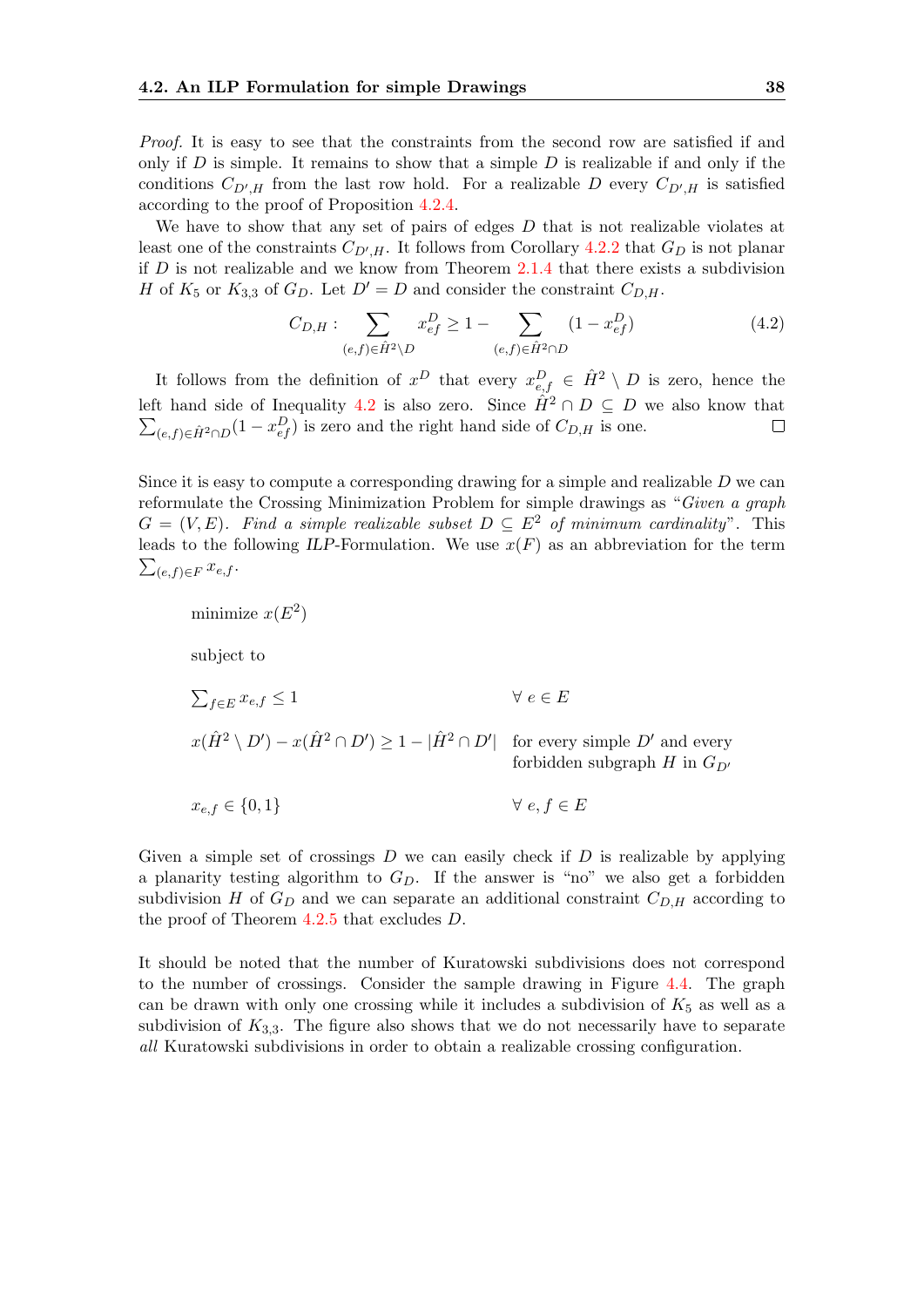

<span id="page-46-1"></span>Figure 4.4: A sample graph drawn drawn with only one crossing. Figure (a) shows a subdivision of  $K_5$  while Figure (b) outlines a subdivision of  $K_{3,3}$  in the same drawing.

### <span id="page-46-0"></span>4.3 Saving Variables

The ILP given in Section [4.2](#page-43-0) contains a zero-one variable for every pair of edges  $(e, f) \in$  $E<sup>2</sup>$  that encodes the crossing information between e and f. Edges e and f cross in a consistent drawing if and only if  $x_{e,f} = 1$ .

Due to the encoding there can only be one crossing between two edges. We show in the following that any optimum drawing satisfies this restriction and how we can save variables to increase the performance of an algorithm implementing the given ILP.

### 4.3.1 Adjacent Edges and Self-Crossings

<span id="page-46-5"></span>**Lemma 4.3.1.** Any optimum drawing of a graph  $G = (V, E)$  satisfies the following conditions:

- <span id="page-46-2"></span>(I) no edge crosses itself
- <span id="page-46-3"></span>(II) adjacent edges do not cross
- <span id="page-46-4"></span>(III) non-adjacent edges cross at most once

*Proof.* For the proof of Proposition [I](#page-46-2) suppose there is an optimum drawing of  $G$  such that there is an edge  $e \in E$  that crosses itself at point p. We can transform the drawing according to Figure  $4.5$  by deleting the line segment starting and ending at point  $p$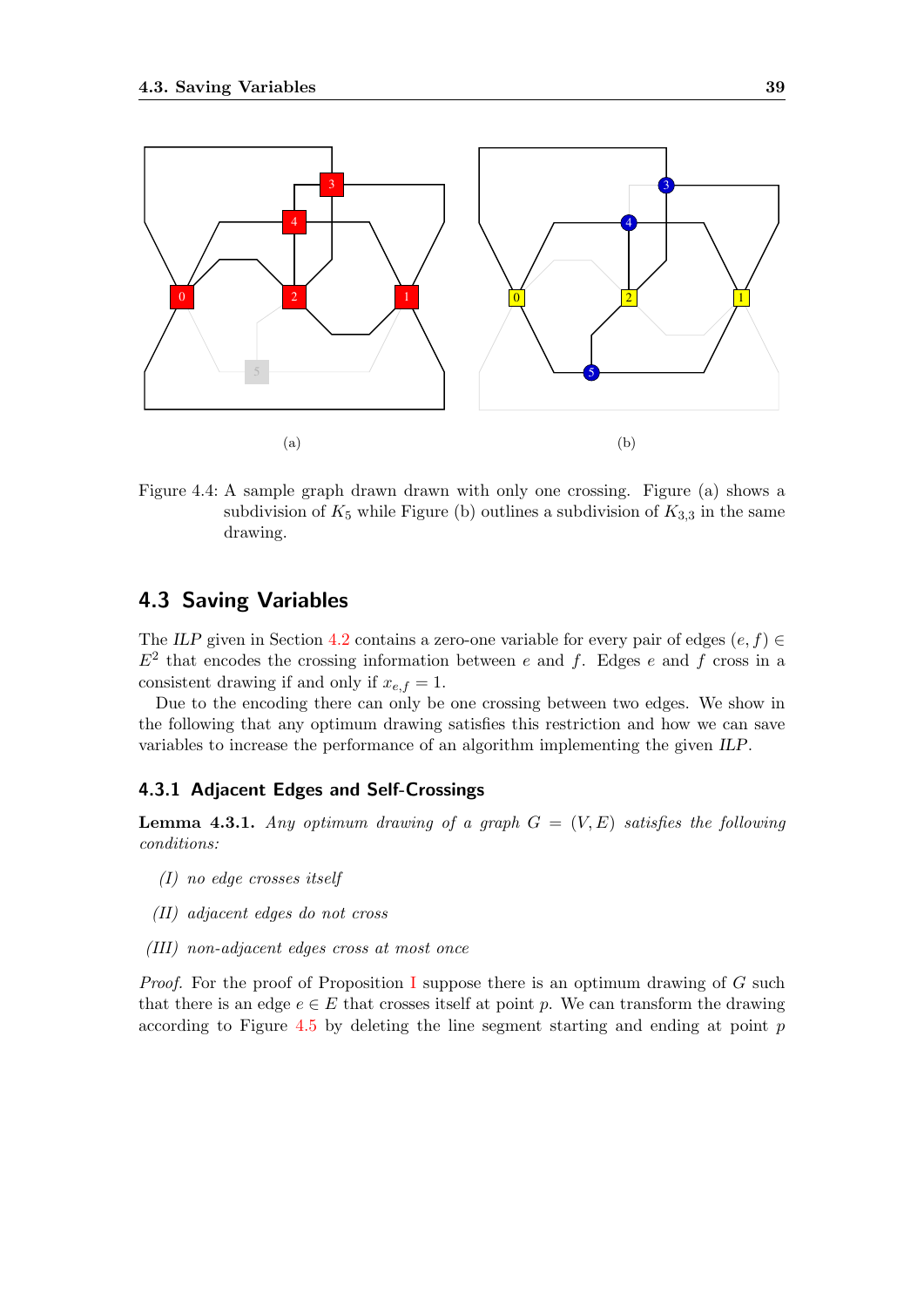

Figure 4.5: Reducing the number of crossings by avoiding self crossings

<span id="page-47-0"></span>

<span id="page-47-1"></span>Figure 4.6: Reducing the number of crossings by avoiding crossings of adjacent edges

which immediately reduces the number of crossings by at least one. This contradicts the assumed optimality of the drawing.

To prove that adjacent edges do not cross (Proposition [II\)](#page-46-3) let  $p$  be the first crossing of edge  $e = (u, v) \in E$  and  $f = (u, w) \in E$ . We can transform the given drawing by replacing the line segment starting at node  $u$  and ending at point  $p$  of edge  $e$  with the corresponding segment of edge  $f$ . Moving the line segments in point  $p$  slightly apart reduces the number of crossings by exactly one and again contradicts the optimality. Figure [4.6](#page-47-1) illustrates this transformation.

It remains to show that non-adjacent edges cross at most once (Proposition [III\)](#page-46-4). We can sort the crossings of edge  $e \in E$  and edge  $f \in E$  in order of their appearance on e. Let p and q be two consecutive crossings between e and f. As in the proof of Proposition [II](#page-46-3) we replace the line segments between  $p$  and  $q$  and move the two edges slightly apart such that they do not touch anymore (see Figure [4.7\)](#page-48-0). We can repeat this transformation to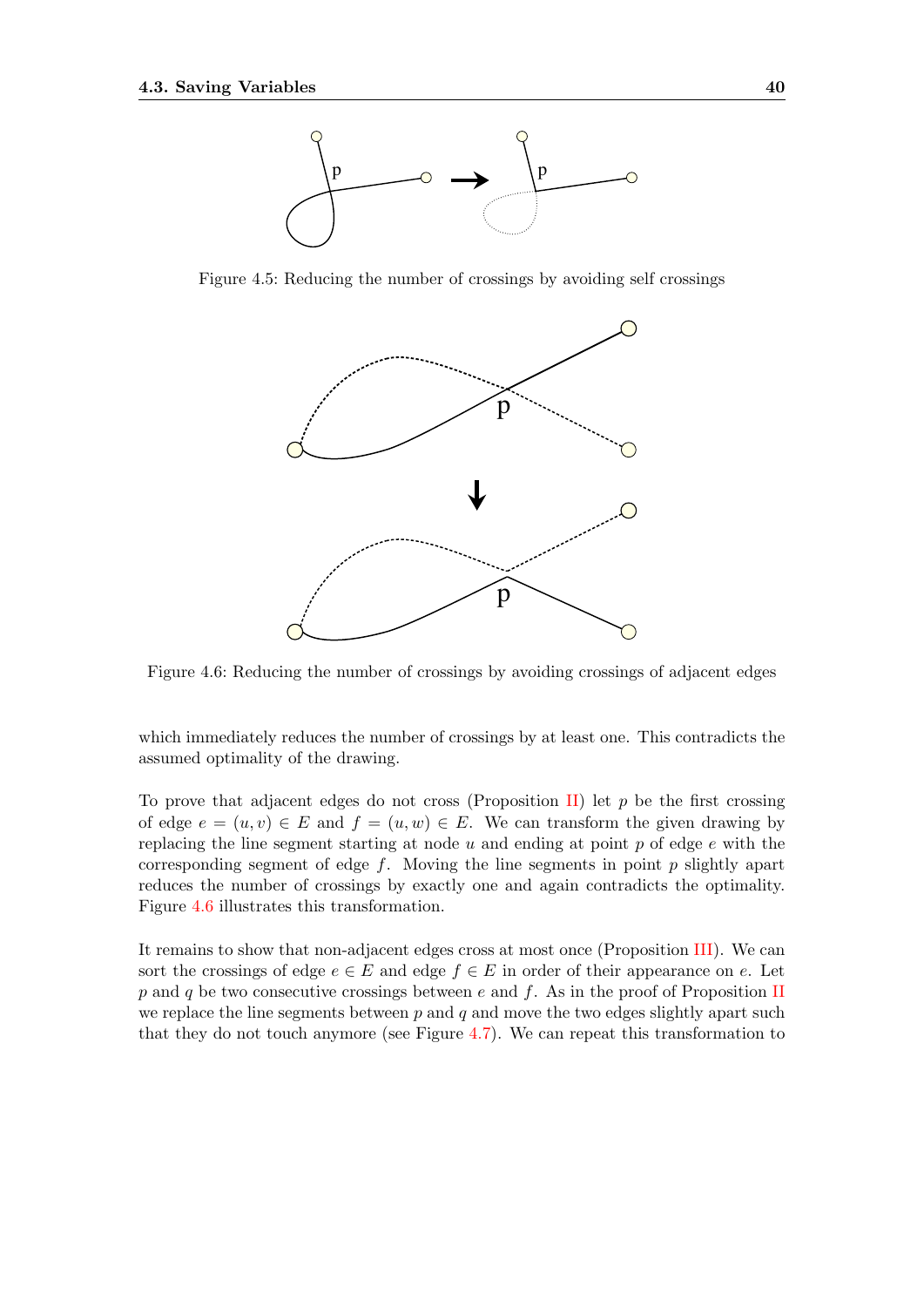

<span id="page-48-0"></span>Figure 4.7: Reducing multiple crossings of non-adjacent edges

"remove" any even number of crossings between two non-adjacent edges.

A drawing that satisfies the conditions of Lemma [4.3.1](#page-46-5) is called a good drawing. Since the value of any variable  $x_{e,f}$  of an optimum solution is zero if  $e = f$  or e and f are adjacent edges we can neglect them in the given ILP.

#### <span id="page-48-2"></span>4.3.2 Biconnected Components

Consider a connected graph  $G = (V, E)$ . A graph is called *biconnected* if we have to delete at least two edges in order to disconnect  $G$  (see also Section [2.1\)](#page-17-0). A vertex (edge) whose removal disconnects G is called a *separation vertex (edge)*. The following three definitions of a biconnected graph are equivalent.

<span id="page-48-1"></span>**Definition 4.3.2 (Biconnected Graph).** Given a connected graph  $G = (V, E)$ . The following three definitions are equivalent:

- I) G contains no separation edges and no separation vertices
- II) For any two vertices  $u, v \in V$   $u \neq v$  there are at least two disjoint simple paths between u and v.
- III) For any two vertices  $u, v \in V$   $u \neq v$  there is a simple cycle containing u and v.

A biconnected component of G is a maximal biconnected subgraph or a subgraph consisting of a separation edge  $e_s = (u, v)$  and its end vertices u and v. Every edge  $e \in E$ 

 $\Box$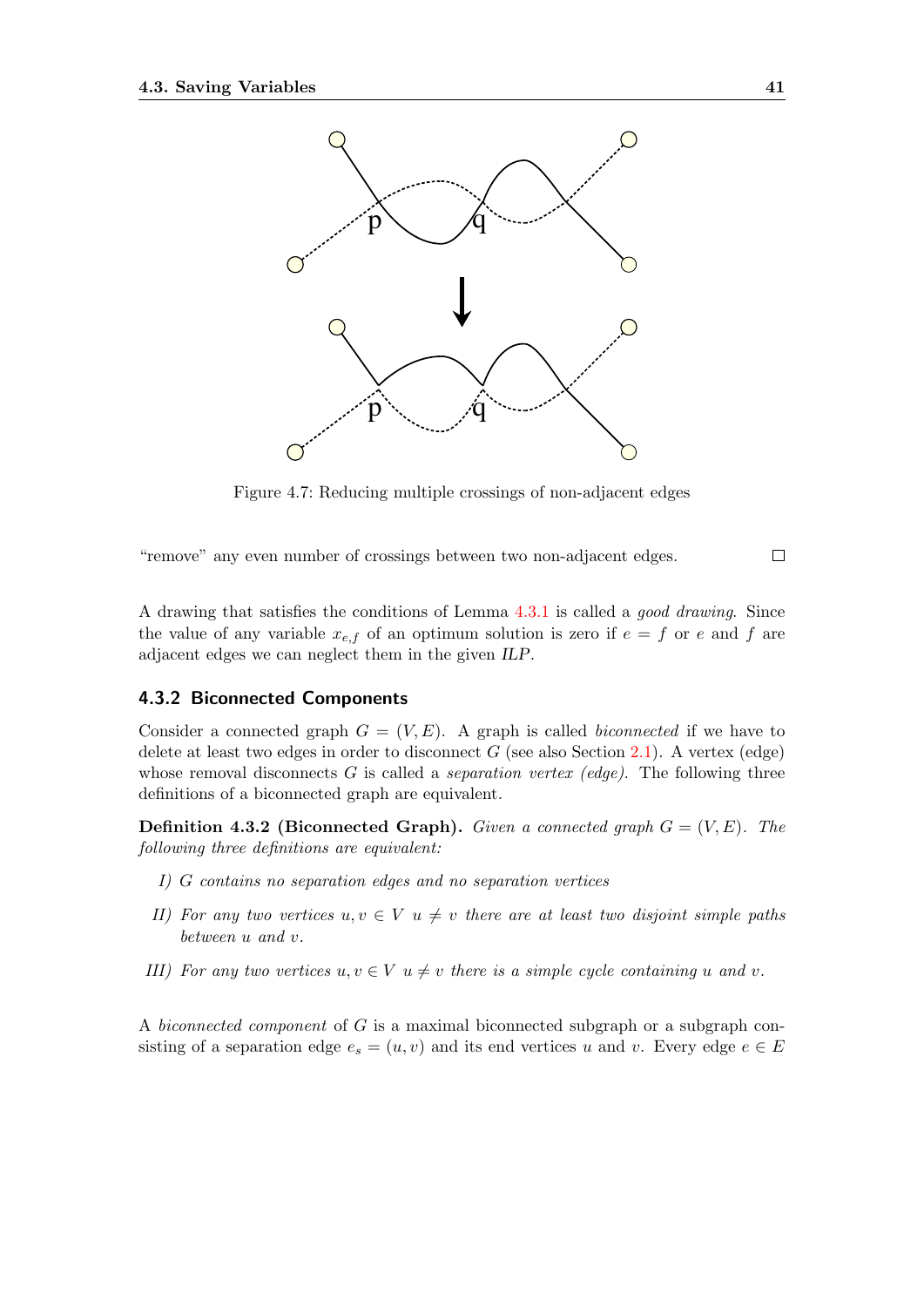

<span id="page-49-0"></span>Figure 4.8: A sample graph and its biconnected components

and every nonseparation vertex  $v \in V$  belongs to exactly one biconnected component of G while a separation vertex belongs to two or more biconnected components. Figure [4.8](#page-49-0) shows a sample graph with its biconnected components. Separation vertices are drawn as rectangles and separation edges as dashed straight lines. Note that any pair of biconnected components has at most one vertex in common and this vertex is a separation vertex.

It is easy to show that the partition of G into its biconnected components forms a equivalence relation on the edges of  $G$ . Two edges  $e$  and  $f$  are equivalent (denoted by  $e \equiv f$ ) if and only if they are in the same biconnected component. The symmetry  $(e_1 \equiv e_2 \rightarrow e_2 \equiv e_1)$  and the reflexivity  $(e \equiv e)$  are obvious. It remains to show the transitivity:

$$
e_1 \equiv e_2 \text{ and } e_2 \equiv e_3 \rightarrow e_1 \equiv e_3
$$

*Proof.* Since  $e_1 \equiv e_2$  and  $e_2 \equiv e_3$  there are simple cycles  $C_1$  and  $C_2$  such that  $e_1, e_2 \in C_1$ and  $e_2, e_3 \in C_2$ . We need to show that there is a simple cycle that contains both  $e_1$  and e<sub>3</sub>. If e<sub>3</sub>  $\in C_1$  we are done. Otherwise we can search for the longest path in  $C_2$  that contains  $e_3$  such that only its end points u, v are also part of  $C_1$ . The union of this path with the part of  $C_1$  between u and v that contains  $e_1$  forms a simple cycle that contains  $e_1$  as well as  $e_3$ .  $\Box$ 

We will now present a linear time algorithm to compute the biconnected components based on Depth-first search (DFS), that goes back to Tarjan (see [\[45\]](#page-86-2)).

Algorithm [4.3.1](#page-50-0) outlines the basic structure of a DFS-traversal using a stack to keep track of the order in which edges are processed. S is the set of visited nodes. The order  $p: V \to \{1, ..., |V|\}$  in which the nodes are added to S is called preorder. Edges that lead to an addition of nodes to  $S$  form a tree with root node  $s$  (the start node) and are also called tree edges while "unused" edges are referred as back edges.

We can derive an algorithm to compute the biconnected components from the following observation.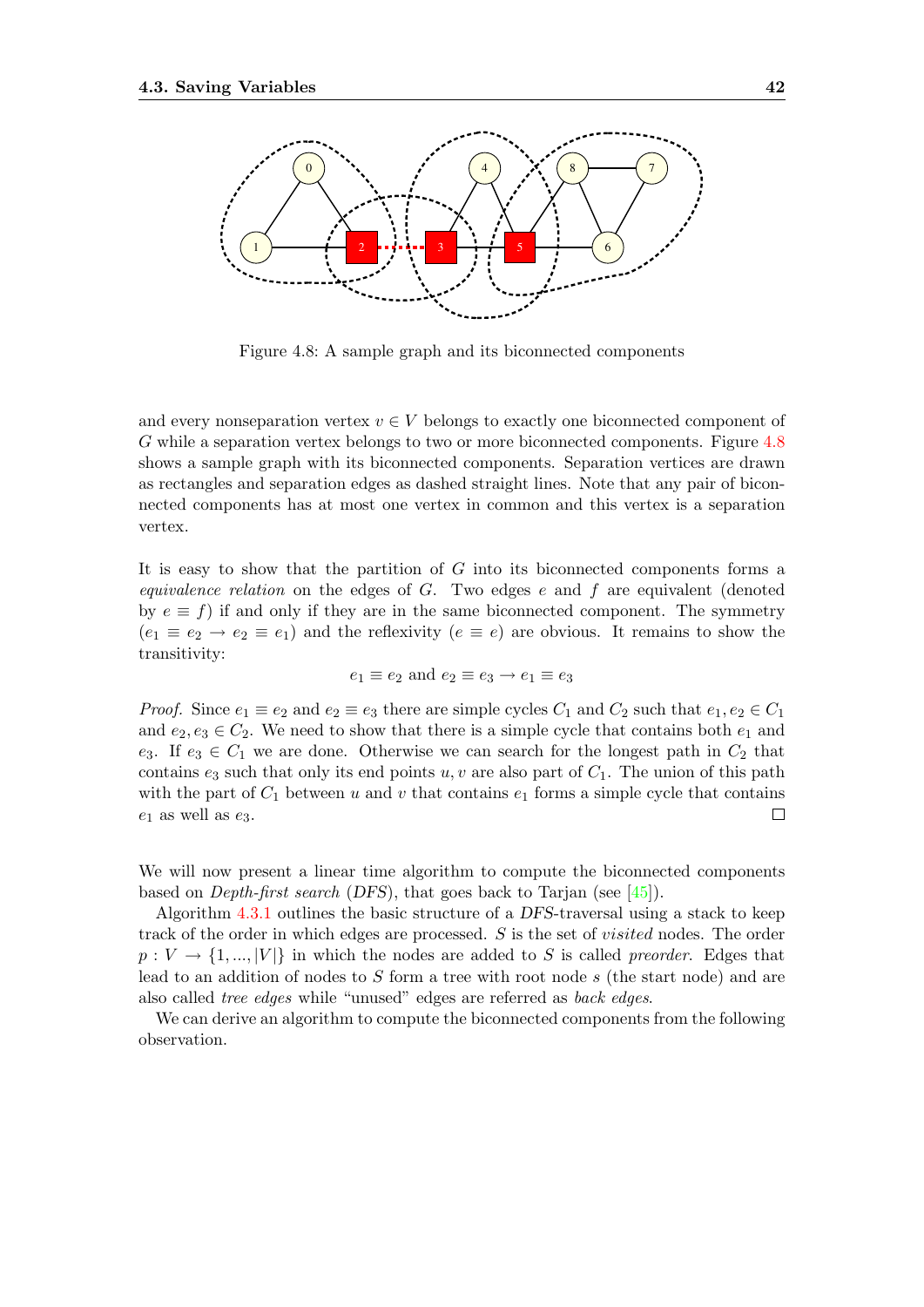|     | $\Delta$ igoriumi 4.5.1. depundinse search $\sigma$ , $s$ ) |
|-----|-------------------------------------------------------------|
|     | 1: $S = \{s\}$                                              |
|     | 2: for all $e \in \delta(s)$ do                             |
|     | 3: $push(e)$ onto stack                                     |
|     | $4:$ end for                                                |
|     | 5: while stack not empty do                                 |
| 6:  | pop edge $e = (u, v)$ from stack                            |
|     | 7: if $v \notin S$ then                                     |
| 8:  | $S = S \cup \{v\}$                                          |
| 9:  | for all $f \in \delta(v)$ do                                |
| 10: | $push(f)$ onto stack                                        |
| 11: | end for                                                     |
| 12: | end if                                                      |
|     | $13:$ end while                                             |

**Lemma 4.3.3.** Let  $(u, v)$  and  $(v, w)$  be consecutive tree edges of a DFS tree for a graph  $G = (V, E), (u, v) \equiv (v, w)$  if and only if there is a back edge from a descendent of w (or w itself) to an ancestor of u (or u itself).

<span id="page-50-0"></span> $\Lambda$ lgorithm  $4.3.1$ : depth first search $(C, s)$ 

*Proof.* Assume there is a back edge  $(a, b)$  such that a is an ancestor of u and b is a descendent of w in the DFS tree. Then  $u \to v \to w \rightsquigarrow b \to a \rightsquigarrow u$  is a simple cycle containing  $(u, v)$  and  $(v, w)$ . Thus the edges  $(u, v)$  and  $(v, w)$  must be part of the same biconnected component.

On the other hand assume  $(u, v) \equiv (v, w)$ . We know from Definition [4.3.2](#page-48-1) that there must be a simple cycle containing  $(u, v)$  and  $(v, w)$ . If we consider the subgraph of w in the DFS tree we can always find an edge  $(a, b)$  that is not part of the subtree and leads to an ancestor of v or v itself. Such an edge must exist because the simple cycle "goes" back" to  $u$  at some point. Since a tree is defined to be a connected graph without cycles the edge  $(a, b)$  must be a back edge.  $\Box$ 

For every node v we can compute the smallest number  $p(u)$  over all nodes u that lie on some simple cycle with v in linear time. We denote this number with  $\text{low}(v)$ . There is a simple cycle from  $v$  to  $u$  if we can reach  $u$  from  $v$  using a (possibly empty) tree path to a descendent of v and a single back edge. We can easily compute  $\text{low}(v)$  using the following recursive definition.

**Definition 4.3.4** (low :  $V \rightarrow \{1, ..., |V|\}$ ). For any node v, low(v) is defined as

 $\text{low}(v) = \min$  $\sqrt{ }$  $\left| \right|$  $\mathcal{L}$ min  $\text{low}(u)$  u is a child of v  $\min p(u)$   $(v, u)$  is a back edge  $p(v)$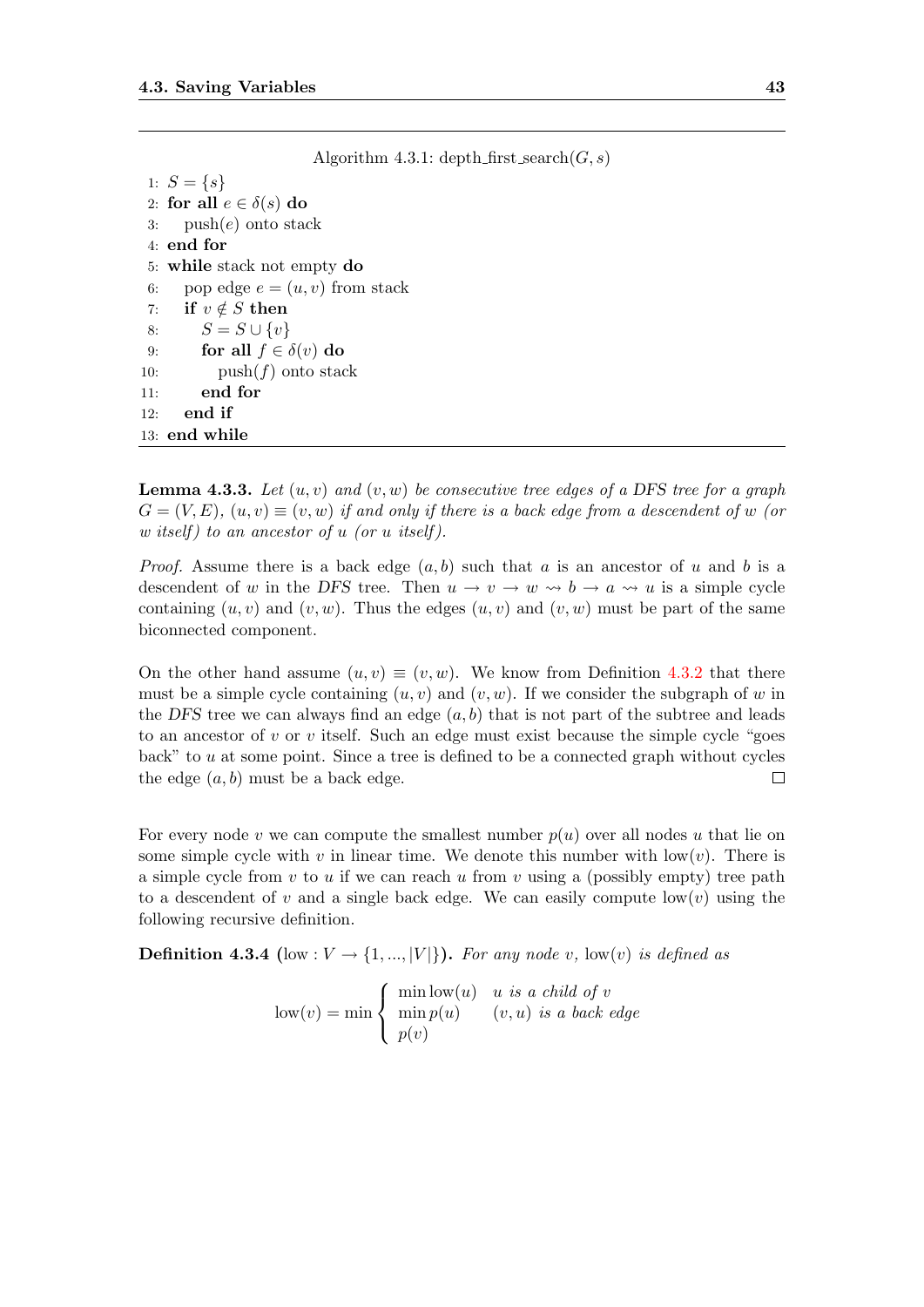

<span id="page-51-0"></span>Figure 4.9: A sample graph and the corresponding DFS tree. Solid edges denote tree edges while dashed edges are back edges. Every node is labeled with the pair  $(p, l)$  denoting the order in the preorder traversal p and its low-number l.

We can easily compute  $\text{low}(v)$  for every node v using a preorder traversal of the DFS tree. We initialize low(v) with  $p(v)$  for every node v and update the value with the minimum of the current value and  $\text{low}(w)$  whenever returning from a child node w. If we discover a backward edge  $(v, u)$  we keep the minimum of low $(v)$  and  $p(u)$ . This can clearly be done in linear time.

Figure [4.9](#page-51-0) shows a sample graph with a DFS tree and the corresponding preorder p. Every node v is further labeled with its value  $\text{low}(v)$ . Tree edges are drawn as solid straight lines and back edges are dashed arcs.

Given the low-numbers we can determine if a vertex  $v$  is a separation vertex by checking if one of the following conditions holds.

- i)  $v$  is the root of the DFS tree and is incident to at least two tree edges
- ii) v is not the root and there is a child w of v such that  $\text{low}(w) \geq p(v)$

Algorithm [4.3.2](#page-52-0) outlines in pseudocode how we can modify a recursion based version of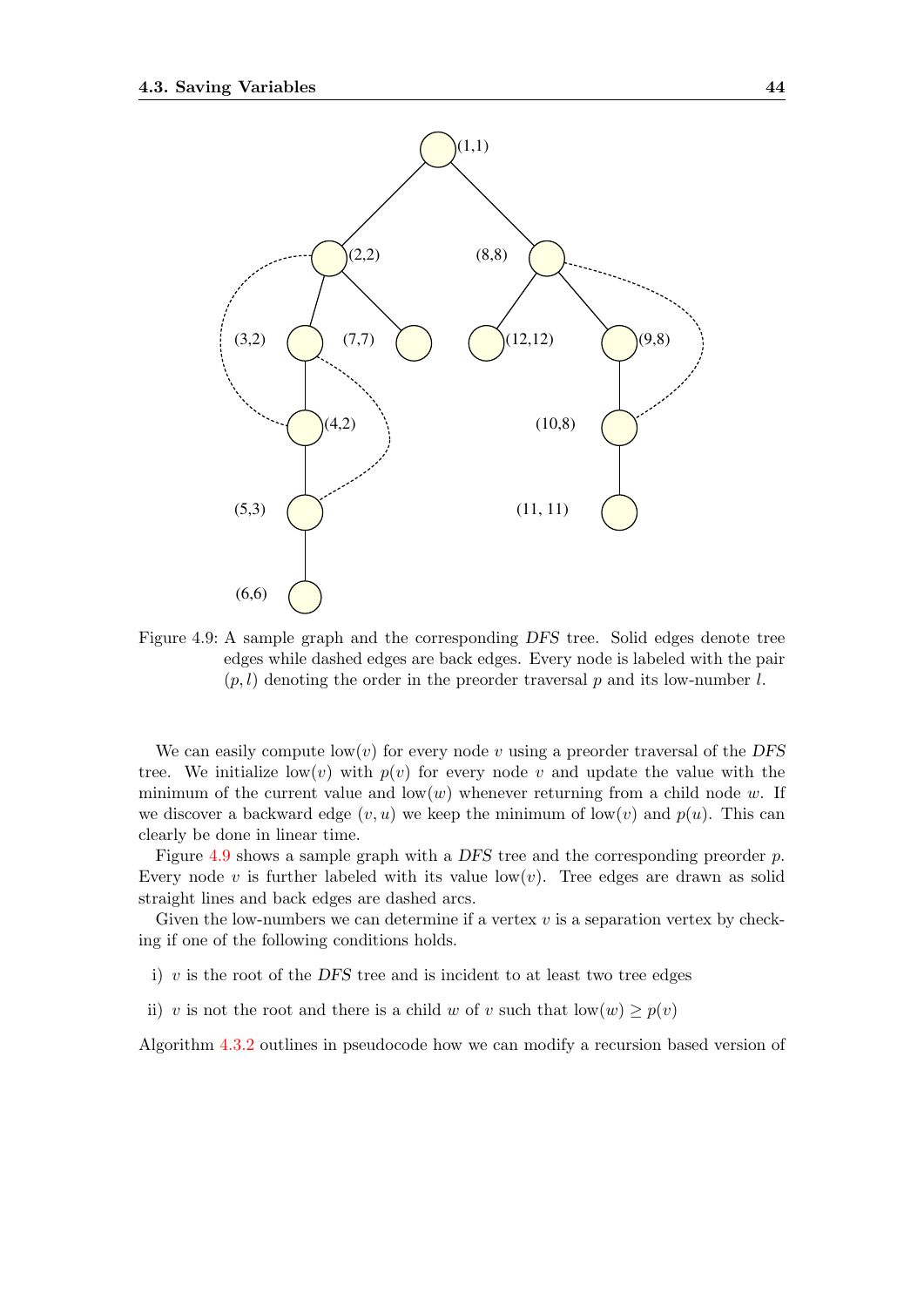the DFS algorithm in order to label the nodes in preorder, compute the low-values and identify the separation nodes in a single pass.

<span id="page-52-0"></span>Algorithm 4.3.2: identify separation  $\text{nodes}(v)$ 

```
1: visit[v] = true2: \text{low}[v] = \text{p}[v] = ++\text{time}3: for all w \in \delta(v) do
 4: if visit[w] == false then
 5: pred[w] = v6: identify separation nodes(w)
 7: \text{low}[v] = \min\{\text{low}[v], w\}8: if \text{pred}[v] == \text{unset} then
 9: \{v \text{ is a root node}\}\10: if v has more than one child then
11: is separation point [v] = \text{true}12: end if
13: else if \text{low}[w] \geq p[v] then
14: is_separation_point[v] = \text{true}15: end if
16: else if w \neq \text{pred}[v] then
17: \{(v, w) \text{ is a back edge}\}\18: \text{low}[v] = \min{\{\text{low}[v], p(w)\}}19: end if
20: end for
```
To actually separate the set of edges into the biconnected components we can make use of a *stack* to trace back the recursive calls of the algorithm. An edge  $(u, x)$  is either processed by a recursive call on vertex x, or  $(u, x)$  is identified as a back edge in line 16. Whenever we do so we push that edge onto the stack.

Later, if we identify u as an articulation point, all the edges from the top of the stack down to  $(u, x)$  form the edges of one biconnected component, and we pop them from the stack.

It is easy to see that the algorithm runs in time  $O(|E|)$ .

Many practical graphs are not biconnected and can be divided into different biconnected components. We can save many variables in the ILP given in Section [4.2](#page-43-0) by employing the following lemma.

**Lemma 4.3.5.** In an optimum drawing of a graph  $G = (V, E)$ , edges belonging to different biconnected components do not cross.

*Proof.* Let  $C_1, C_2, ..., C_n$  be the biconnected components of a graph  $G = (V, E)$ . Any two components  $C_i$  and  $C_j$   $1 \leq i < j \leq n$  have at most one vertex v in common and this vertex is a separation vertex.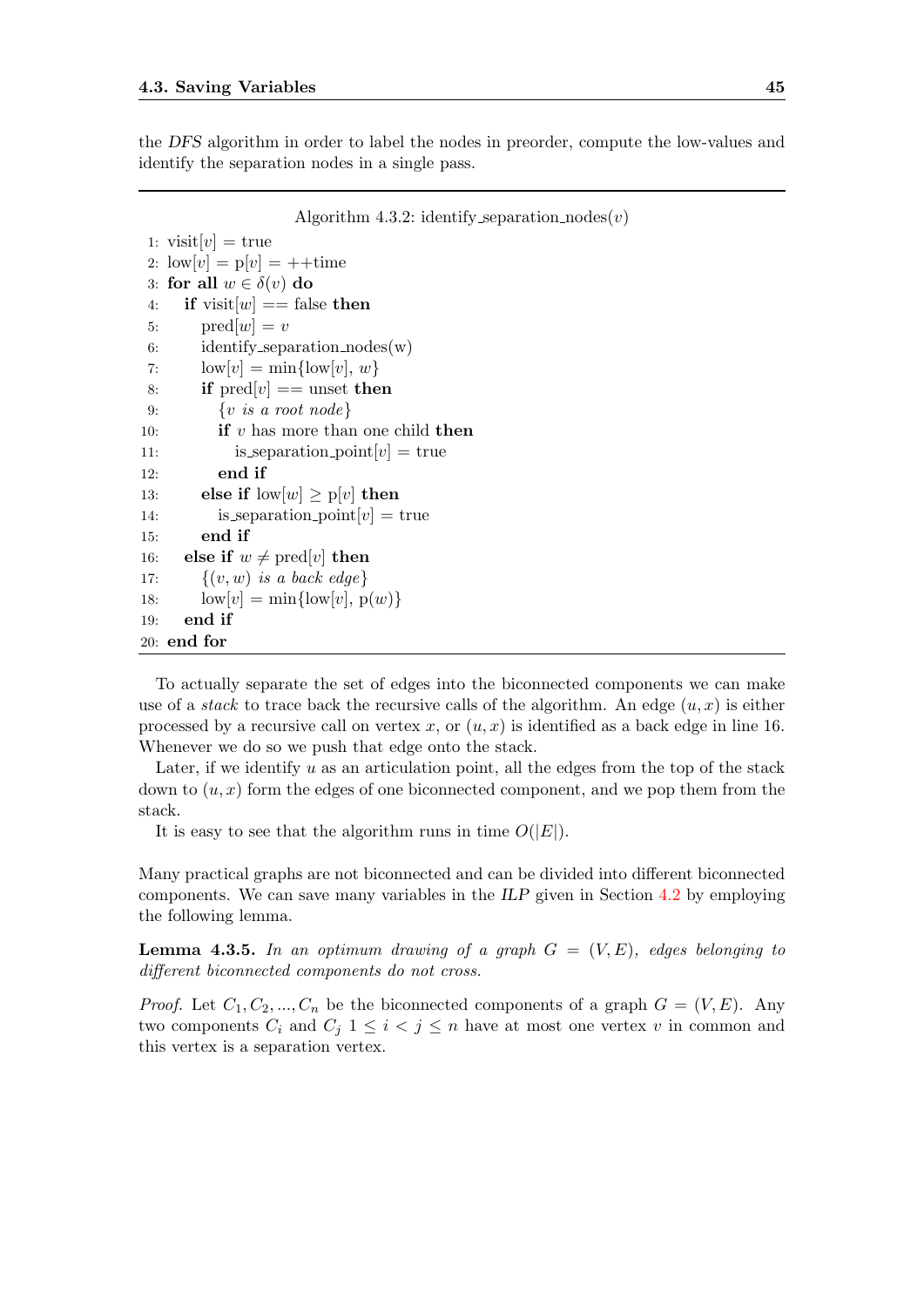Given two optimal drawings of  $C_i$  and  $C_j$  we can create a drawing for  $C_i \cup C_j$  such that  $cr(C_i \cup C_j) = cr(C_i) + cr(C_j)$ . If  $C_i$  and  $C_j$  have no node in common we are done. Otherwise let  $C_i^*$  respective  $C_j^*$  be the graph that can be obtained by introducing a dummy node for each crossing in the usual way. The cyclic ordering of the edges for each vertex defines a combinatorial embedding  $\Pi(C_i^*)$  respective  $\Pi(C_j^*)$ . We can obtain a planar embedding with the same number of crossing by choosing an adjacent face of node  $v$  as the outer face. By combining this planar embeddings at node  $v$  we obtain a planar embedding for  $C_i \cup C_j$  without introducing new crossings.

The same procedure can be repeated to add further biconnected components since the number of common vertices is again at most one. We can use this procedure to merge all biconnected components to obtain a crossing minimal drawing for  $G$  such that the number of crossings is the sum of the crossings of its biconnected components.

Now, suppose there is a crossing minimal drawing for  $G$  such that two edges  $e$  and  $f$ belonging to different biconnected components cross. We can obtain a drawing for each component by deleting all vertices (and nodes v with  $|\delta(v)| = 0$ ) that do not belong to this component. Using the construction for a crossing minimal drawing given above we can obtain a drawing for  $G$  with a smaller number of crossings. This clearly contradicts the optimality of the original drawing.  $\Box$ 

Since every edge belongs to exactly one biconnected component we can remove variables  $x_{e,f}$  if  $e \in C_i$ ,  $f \in C_j$  and  $i \neq j$ .

## <span id="page-53-0"></span>4.4 Preprocessing

Another possibility to improve the runtime of a branch-and-cut algorithm implementing the ILP in Section [4.2](#page-43-0) is to remove parts of the input graph that do not influence the number of crossings. Those subgraphs are, e.g., trees starting at a single node  $v$  or pairs of adjacent edges connected by a node  $w$  with degree 2. The aim is to transform a given graph  $G$  to a graph  $G'$  such that we can obtain a combinatorial embedding for  $G$  from a combinatorial embedding for  $G'$ .

Figure [4.10](#page-54-0) shows some sample situations that can be easily simplified without changing the number of crossings. We describe the particular samples in the following in more detail.

**Removing Degree-One Nodes** Let  $v \in V$  be a node of a connected graph G such that  $|\delta(v)| = 1$  and let  $\Pi(G')$  denote a combinatorial embedding for a planarized graph  $G' = (V \setminus \{v\}, E \setminus \delta(v)).$ 

Node v is incident to a single edge  $e = (v, w)$ . We can easily transform the combinatorial embedding  $\Pi(G')$  to a combinatorial embedding  $\Pi(G)$  by inserting e at an arbitrary position in the counterclockwise ordering of the incident edges of  $w$  (see Figure [4.10\(a\)](#page-11-0) for an example).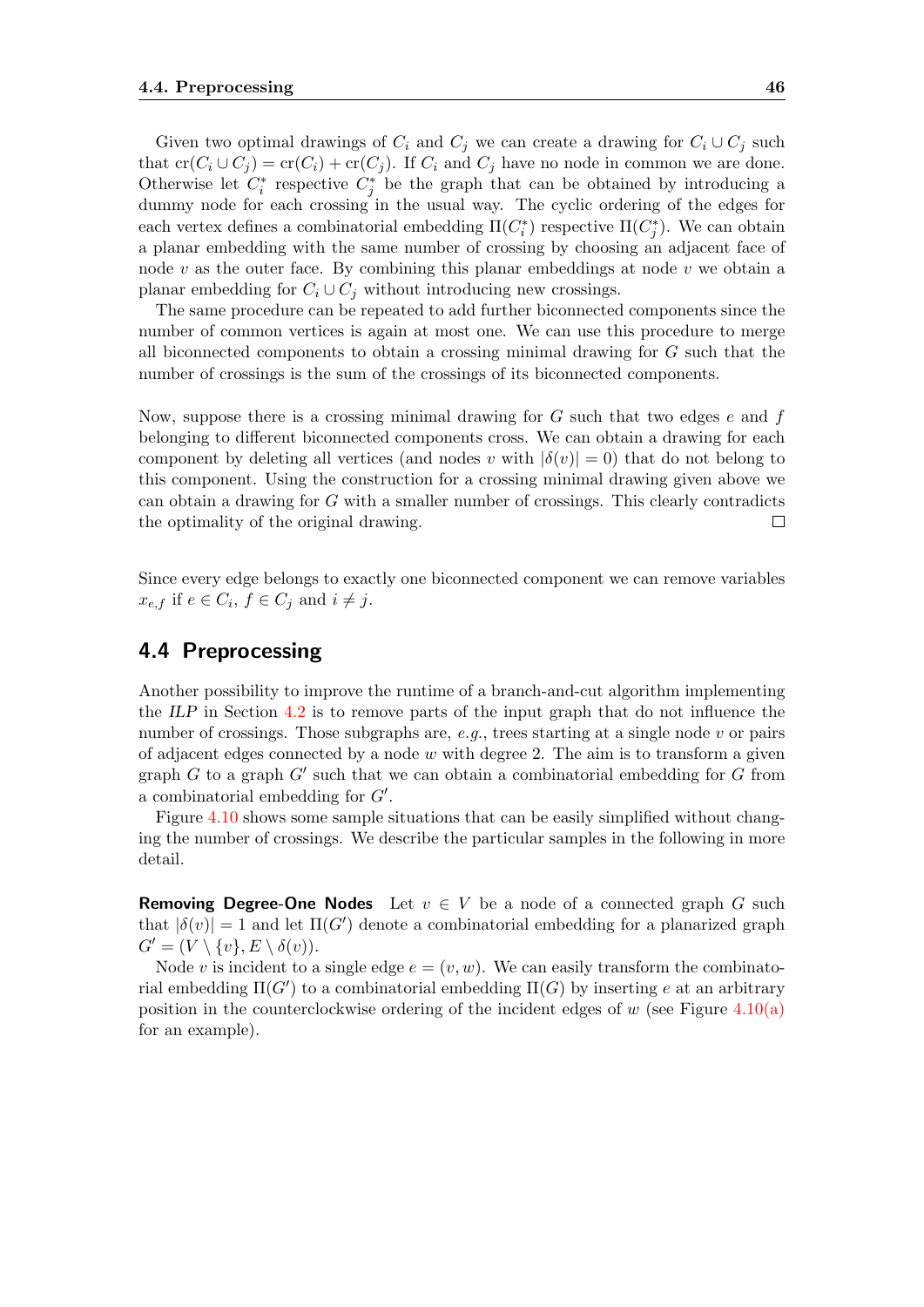

<span id="page-54-1"></span><span id="page-54-0"></span>Figure 4.10: Sample graphs that can be simplified using a preprocessing procedure.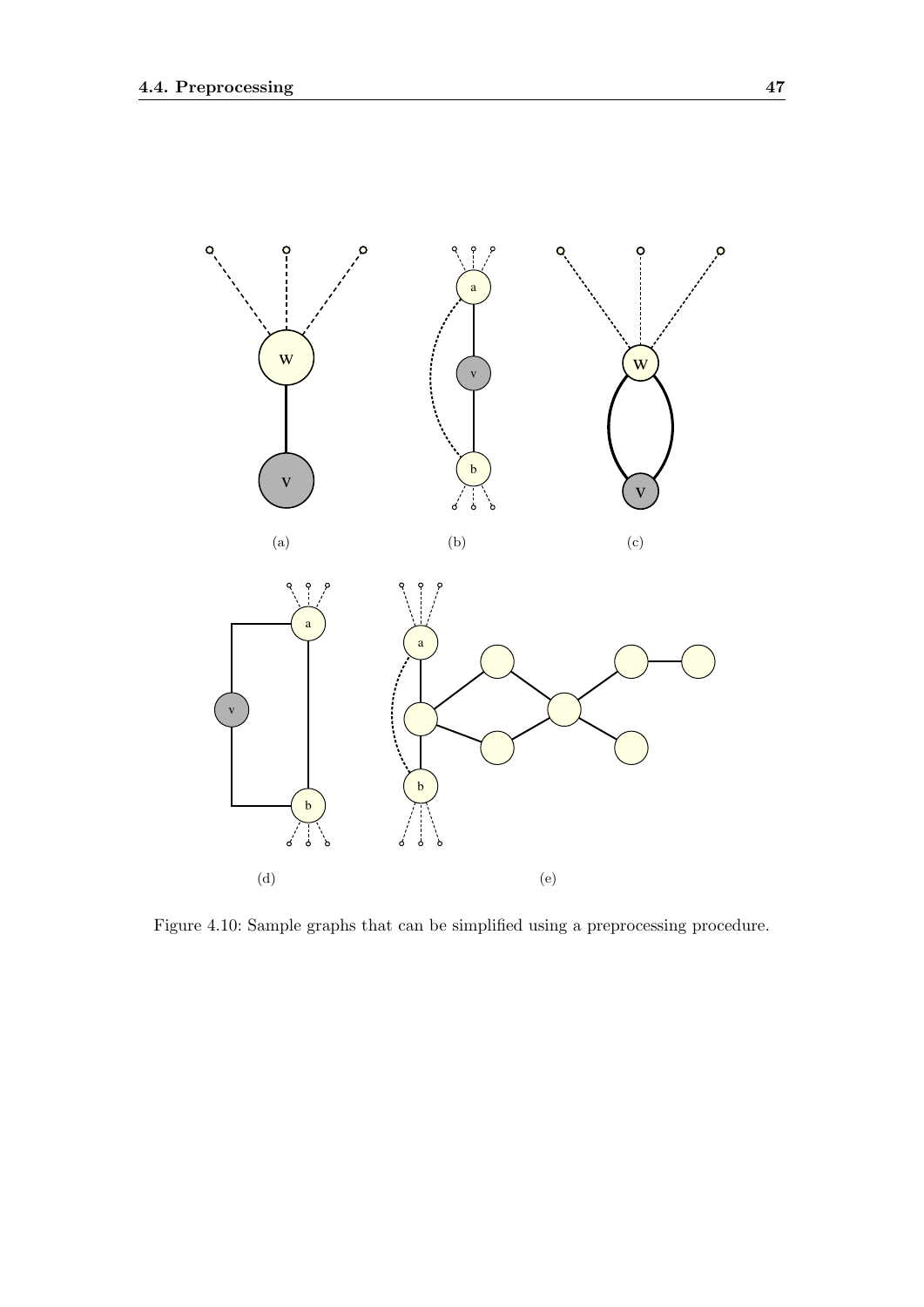**Removing Degree-Two Nodes** Given a node  $v$  with degree two we can use a similar approach. Let  $(a, v)$  and  $(v, b)$  be the only two incident edges of v and let  $G' = (V \setminus$  $\{v\}, E \setminus \{(a, v), (v, b)\} \cup \{(a, b)\}\)$ . We can easily split edge  $(a, b)$  in G' by inserting the original vertex  $v$  at an arbitrary position (that is not a crossing) on the arc associated with  $(a, b)$  in any drawing for G'. This leads to a drawing for G. Figure [4.10\(b\)](#page-11-1) outlines this case. The dashed edge represents the dummy edge replacing  $(a, v)$  and  $(v, b)$ .

A special situation occurs if  $v$  is connected to a single node  $w$  by two edges. Since parallel edges – as well as self loops – do not impact on the number of crossings, we can remove them as in the case of degree-one nodes (Figure  $4.10(c)$ ).

Since we do not consider multigraphs in our implementation we must further check if there is already an edge  $(a, b)$ . If we remove the edges  $(a, v)$  and  $(v, b)$  in this case, a crossing of  $(a, b)$  would "cost" two crossings in a corresponding drawing of G and a drawing for  $G'$  cannot be transformed to a drawing for  $G$  without increasing the number of crossings (Figure  $4.10(d)$ ).

After the removal of each node we have to check again if any of its neighbours can be removed, even it was not possible before. Consider the example in Figure  $4.10(e)$ . After repeatedly applying the transformations given above the whole subgraph can be replaced by the edge  $(a, b)$ .

### <span id="page-55-0"></span>4.5 Putting it All Together

We will now use the ILP given in Section [4.2](#page-43-0) to develop a branch-and-cut algorithm. In addition to the basic concepts of this method presented in Section [2.3.2,](#page-22-0) Algorithm [4.5.1](#page-56-0) outlines the general structure of a branch-and-cut algorithm. We will understand this method as a "recipe" and describe the particular "ingredients" in order to solve the Crossing Minimization Problem to provable optimality in this section.

In the case of zero-one integer linear programs, the set of unsolved subproblems  $L$  is organized as a binary tree, called the branch-and-bound tree. Each subproblem corresponds to a node in the tree and the list of unsolved problems  $L$  is represented by its leaves. If we need to split a problem  $\Pi$  into subproblems we choose a fractional branching variable and create two new subproblems by setting the branching variable to zero, respectively one.

As in the branch-and-bound approach we store a global upper bound of the best found feasible solution. We can obtain a initial upper bound by applying the heuristic method described in Section [3.4.](#page-35-0) Another bound can be obtained from the observation that the crossing number of a graph  $G$  with  $n$  nodes cannot exceed the crossing number of the complete graph  $K_n$ .

$$
\operatorname{cr}(G) \le \operatorname{cr}(K_n) \le \frac{1}{4} \lfloor \frac{n}{2} \rfloor \lfloor \frac{n-1}{2} \rfloor \lfloor \frac{n-2}{2} \rfloor \lfloor \frac{n-3}{2} \rfloor
$$

If we find a feasible solution during the branch-and-cut process we can update the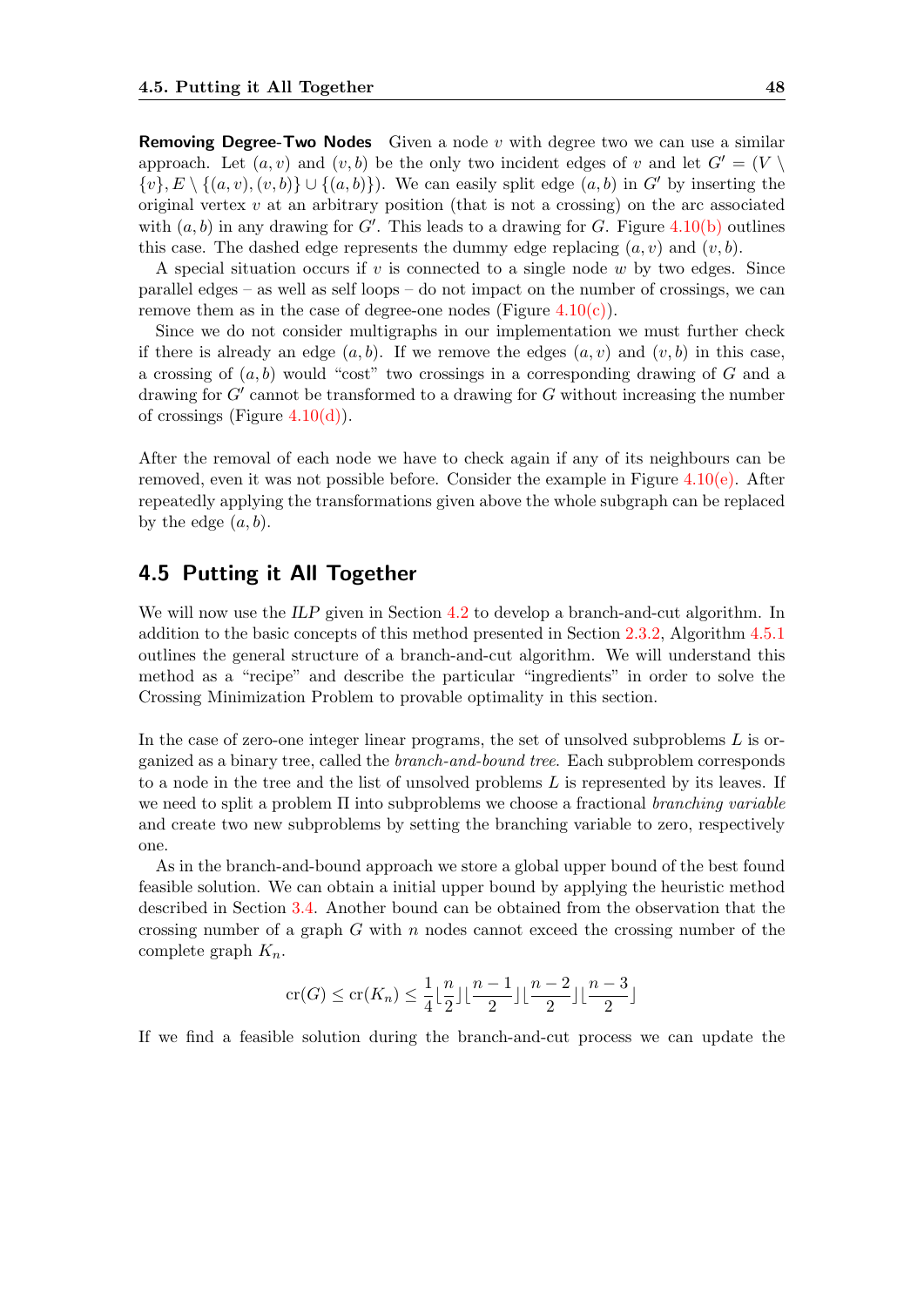<span id="page-56-0"></span>

|     | Algorithm 4.5.1: Branch-and-Cut "Recipe"                                           |
|-----|------------------------------------------------------------------------------------|
|     | $\{L \text{ denotes the list of unsolved problems}\}\$<br>1: $L = initial Problem$ |
|     | $2:$ repeat                                                                        |
| 3:  | Choose a subproblem $\Pi$ and let $L = L \setminus \Pi$                            |
| 4:  | repeat                                                                             |
| 5:  | Let $\hat{x}$ be an optimal solution for the linear relaxation of $\Pi$            |
| 6:  | <b>if</b> $\hat{x}$ is not feasible for $\Pi$ then                                 |
| 7:  | Separate violated inequalities and add them to the LP                              |
| 8:  | end if                                                                             |
| 9:  | until no more violated inequalities can be found                                   |
| 10: | <b>if</b> no feasible solution for $\Pi$ could be found then                       |
| 11: | Split $\Pi$ into subproblems and add them to $L$                                   |
| 12: | end if                                                                             |
|     | 13: <b>until</b> $L = \{\}\$                                                       |
|     | 14: Print the best found feasible solution                                         |

global upper bound if its value exceeds the objective value of the feasible solution of the subproblem.

Whenever we split a problem into two subproblems by setting the branching variable to zero respective one we can compute a local lower bound. This is the best value for the objective function that can be obtained subject to the assignments of values for the branching variables up to the root node. If this value is greater than the global upper bound we can discard all descendents of the current subproblem since they can never improve the current feasible solution.

**Processing** Given an input graph  $G_{\text{in}}$  we first eliminate all degree-one and degreetwo nodes to simplify the instance as described in Section [4.4.](#page-53-0) For each dummy edge replacing the two edges  $(a, v)$  and  $(v, b)$  we store one of the original edges to be able to reconstruct a drawing for  $G<sub>in</sub>$  from a drawing for the simplified graph. We call the graph that is obtained after the preprocessing procedure  $G = (V, E)$ .

The next step is to compute a first heuristic solution  $H$  that serves two purposes:

- The number of crossings in  $H$  can be used as a initial global upper bound for the number of crossings and we can easily compute a first feasible solution vector for the ILP.
- As described in Section [4.1](#page-40-0) we replace every edge by a path of length  $l$  since our ILP formulation allows at most one crossing per edge. Clearly the parameter  $l$ has a strong influence on the number of variables and should be chosen as tight as possible. Let h denote the number of crossings in  $H$ . Any optimal solution contains at most  $h$  crossings per edge and thus we can use  $h$  as an upper bound for the edge transformation.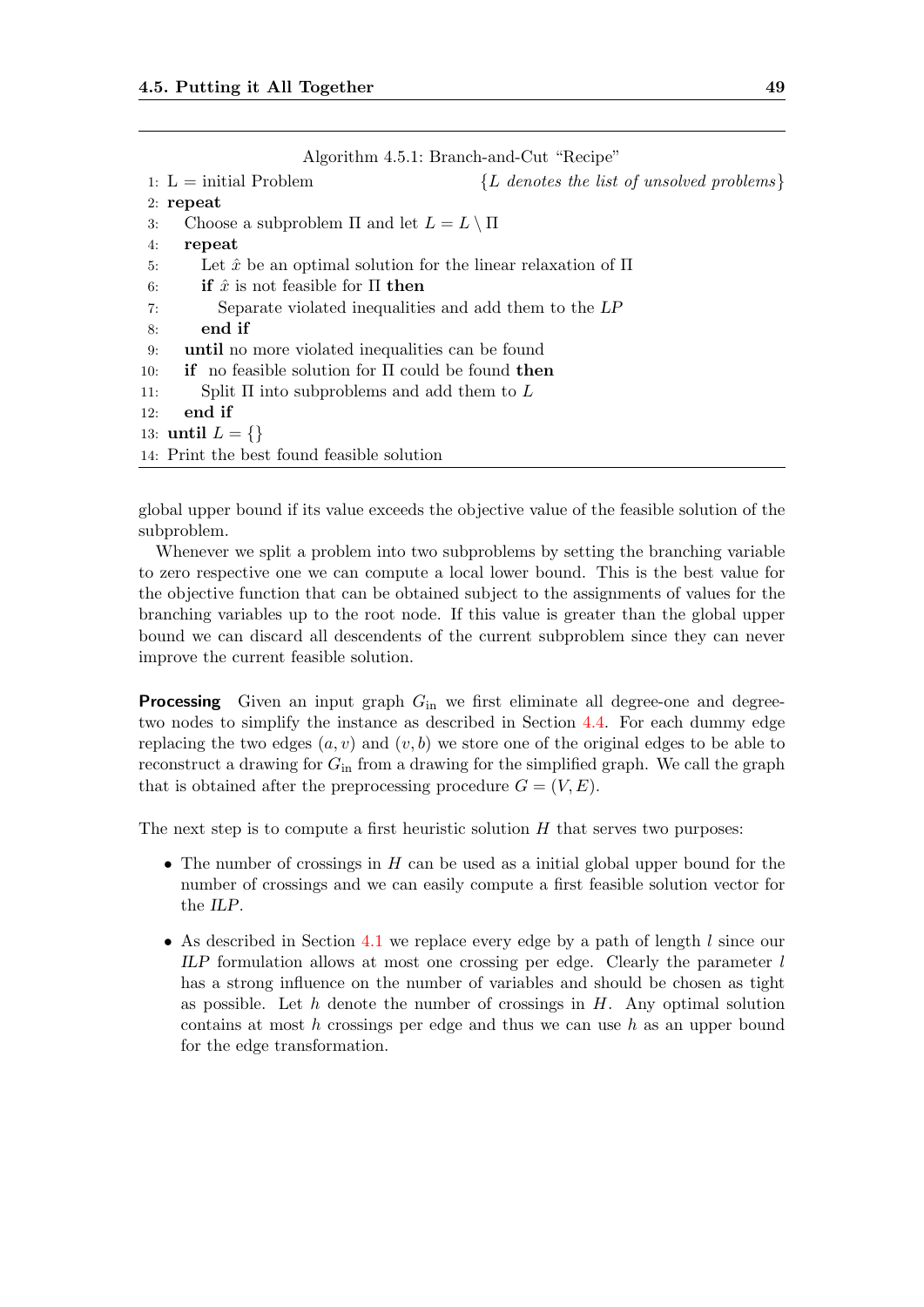To continue with the notation of Section [4.1](#page-40-0) we call the graph after transforming each edge by a path of length  $l G^* = (V^*, E^*)$ . We call nodes in  $V^* \setminus V$  and edges in  $E^* \setminus E$ dummy nodes (edges).

During the preprocessing phase we eliminate all degree-two nodes except those that are adjacent to nodes u and v which are already connected by an edge  $e = (u, v)$  (see Figure [4.10\(d\)](#page-13-1) for an example). Furthermore every dummy node  $v \in V^* \setminus V$  has degree two and is incident to exactly two dummy edges  $e \in E^* \setminus E$ . It is easy to show that edges belonging to a common path  $P$  such that each node alongside  $P$  has degree two do not cross. The proof is according to the proof of Proposition [I](#page-46-2) of Lemma [4.3.1](#page-46-5) if we remove the dummy nodes and reinsert them after computing an optimal drawing.

We can easily identify these paths using the procedure given in Algorithm [4.5.2.](#page-57-0) We compute a function path :  $E \to \{1, ..., n\}$  such that path $(e) = \text{path}(f)$  if and only if e and f belong to a common path alongside degree-two nodes.

<span id="page-57-0"></span>Algorithm 4.5.2: path decomposition( $G = (V, E)$ ) 1: for all  $e \in E$  do 2:  $path[e] = -1$  {Initialization} 3: end for 4:  $n = 0$ 5: for all  $e = (u, v) \in E$  do 6: if  $path[e] == -1$  then 7: for all  $w \in \{u, v\}$  do 8: while  $|\delta(w)| == 2$  do 9: Let  $f = (w, w')$  be the incident edge of w such that  $path[f] == -1$ 10:  $\text{path}[f] = n$ 11:  $w = w'$ 12: end while 13: end for 14:  $\text{path}[e] = n + +$ 15: end if 16: end for

Furthermore we compute the biconnected components  $C_1, ..., C_c$  for  $G^*$  as described in Section [4.3.2.](#page-48-2) Every edge  $e \in E^*$  belongs to exactly one biconnected component.

**Initial ILP** We create a zero-one variable  $x_{e,f}$  for every unordered pair of edges  $(e, f)$  ∈  $E^* \times E^*$  that satisfies the following conditions

- $\bullet \, e \neq f$
- path $(e) \neq$  path $(f)$
- $\bullet$  e and f belong to the same biconnected component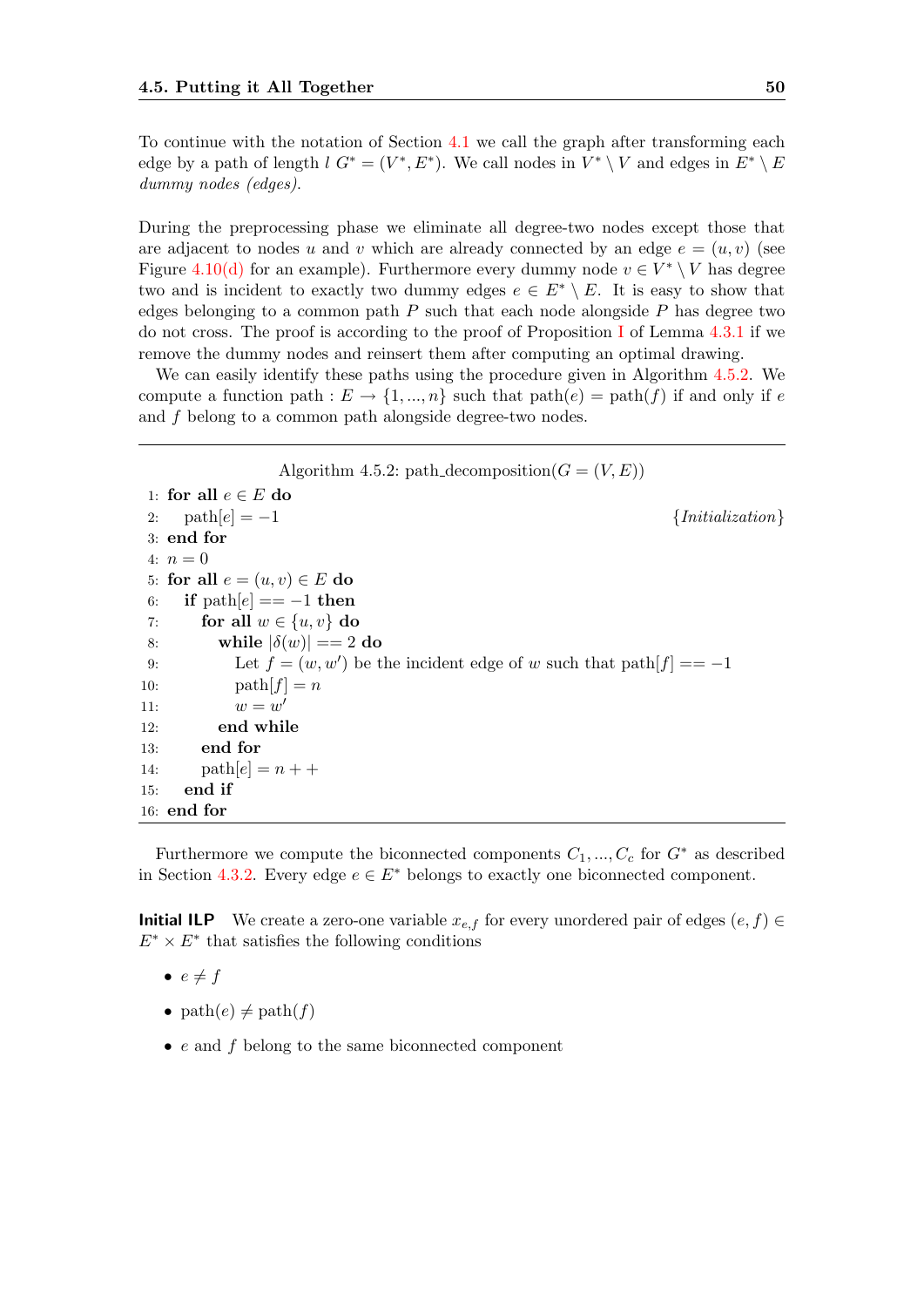•  $e$  and  $f$  are non-adjacent edges

The objective function is defined to be

$$
\text{minimize } \sum_{\forall x_{e,f}} x_{e,f}
$$

We furthermore create starting constraints that ensure at most one crossing per edge.

$$
\sum_{f \in E^*} x_{e,f} \le 1 \qquad \forall \ e \in E^*
$$

Given a lower bound l for the number of crossings in  $G$  we can create a special constraint that forces at least l variables to be one.

$$
\sum_{\forall x_{e,f}} x_{e,f} \geq l
$$

As already described in Section [3.3](#page-32-0) we can obtain a general lower bound by the number of nodes n of a graph  $G$  (see Theorem [3.3.2\)](#page-34-0).

$$
\operatorname{cr}(G) \ge \frac{1}{33.75} \; \frac{n^3}{n^2} - 0.9n
$$

Unfortunately this bound is not very useful in practice since the term often becomes negative. A better bound can be obtained from the skewness of the graph  $G$ . Although the computation of the skewness of a graph is known to be  $NP$  complete (see [\[30\]](#page-85-3)), there are exact approaches that are able to solve medium-sized instances of the problem in reasonable time. We therefore used a branch-and-cut algorithm based on ABACUS that is able to solve practical instances within a few minutes (see  $[24]$ ).

**Feasibility Test** Let x be an integral solution vector. We can test in linear time if x represents a feasible solution in the following way. Let  $D = \{(e, f) | x_{e,f} = 1\}$  be the set of pairs of edges that cross each other. As described in Section [4.2](#page-43-0) we can compute the graph  $G_D^*$  by inserting a dummy node for each  $(e, f) \in D$ . We can use one of the linear time planarity test algorithms mentioned in Section [2.1](#page-17-0) to test if  $G_D^*$  contains a subdivision of  $K_5$  or  $K_{3,3}$  and compute a corresponding planar embedding if not.

Separation of Inequalities Suppose the fact that the answer of the planarity test is "no", we also get a Kuratowski subdivision  $H \subseteq E^*$ . In this case it is easy to separate an additional constraint  $C_{D,H}$  that excludes the current infeasible solution (see the proof of Theorem [4.2.5\)](#page-44-4). In many cases it is possible to separate additional constraints by removing a random edge  $e \in H$  from  $G^*$  and searching for further Kuratowski Subdivisions.

The main problem is that the solution vector  $x$  for the linear relaxation of the ILP contains fractional values that cannot be used directly to compute a set  $D \subseteq E \times E$ . We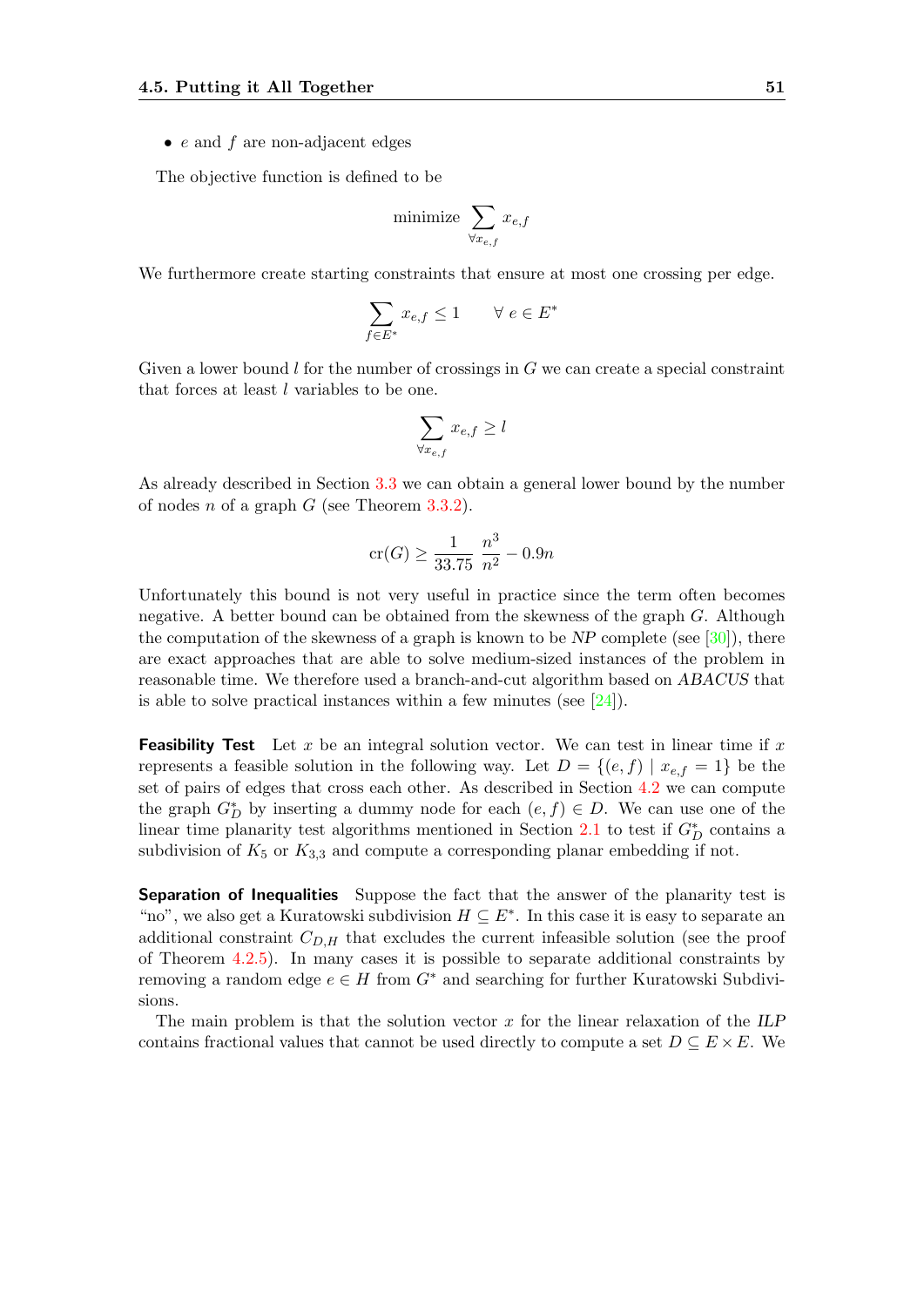have to round the current fractional solution in order to decide if we introduce a dummy node for  $(e, f)$ . Therefore we experimented with different strategies and compared their performance against each other. We present those results in Chapter [5.](#page-60-0)

We can not guarantee that there is no violated inequality if  $G_D^*$  is planar. In this case we have to select a branching variable and split the current problem Π into subproblems  $\Pi_0$  and  $\Pi_1$  by setting the branching variable to zero, respectively one. Due to this fact we "only" present a heuristic solution for the Separation Problem.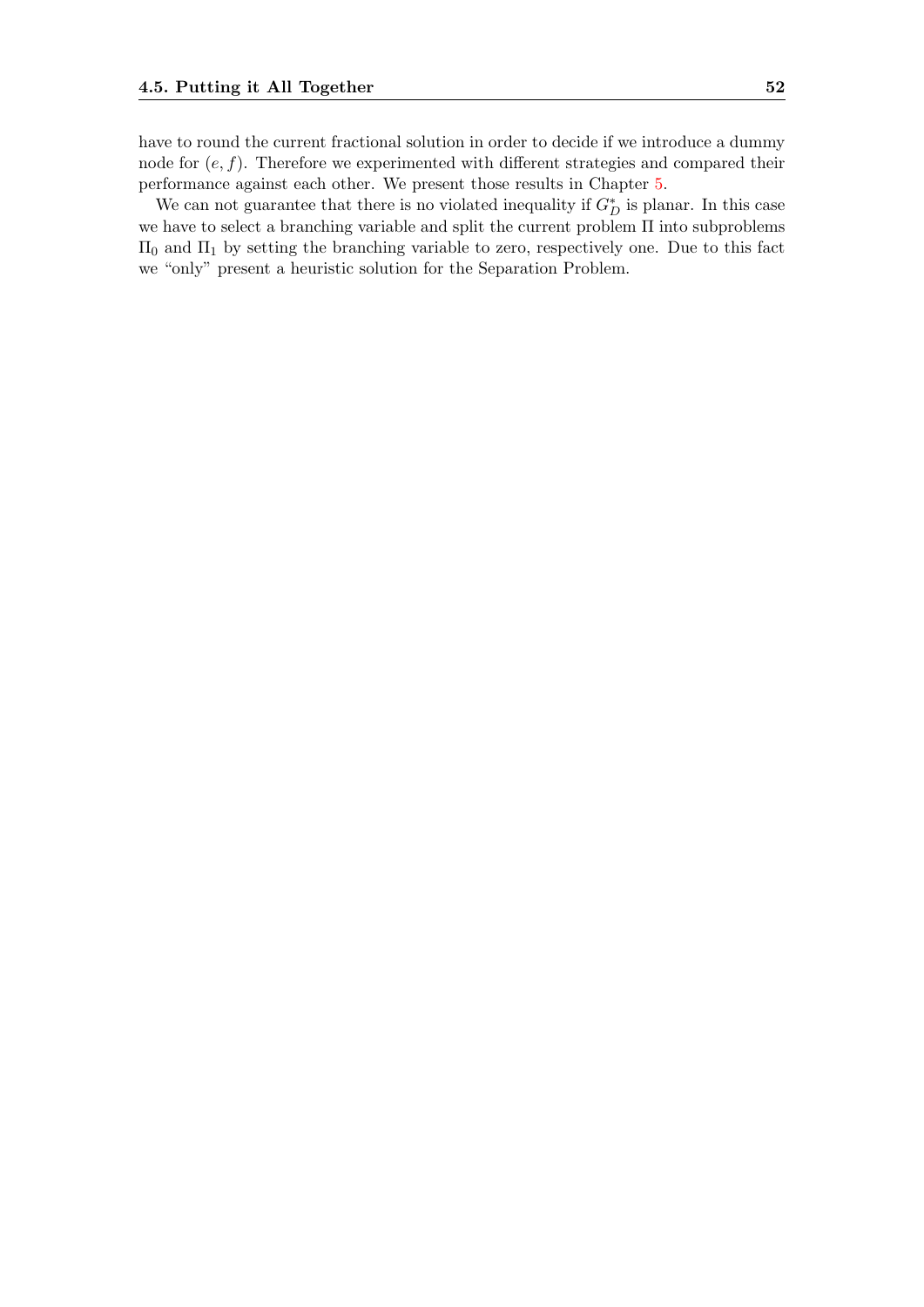# <span id="page-60-0"></span>5 Computational Results

This chapter presents the computational results of our algorithm on a widely used benchmark set descrived from real world data. All experiments were done on an an Intel P4 2.4 GHz with 512KB of cache memory and 1 GB of main memory using Linux 2.4.

In Section [5.1](#page-60-1) we give some implementation details of our algorithm and shortly describe the used libraries. Furthermore we give an overview of AGD (Algorithms for Graph Drawing) and show how we can integrate our algorithm into this software library in order to combine it with different layout algorithms.

The rest of this Chapter describes the used benchmark set and presents the results obtained from an extensive computational study. We close this work by discussing those results and further improvements that are not part of this work in Chapter [6](#page-81-0)

### <span id="page-60-1"></span>5.1 Implementation Details

The algorithm presented in Chapter [4](#page-40-1) has been implemented using  $C++$  and the class library LEDA. We used the commercial optimization library CPLEX in order to solve the Integer Linear Program and implemented the branch-and-cut strategy using its built in features. The whole module has been integrated into AGD, a library of Algorithms for Graph Drawing. We now shortly describe those libraries and sketch out the design of AGD. Further we describe how our new algorithm fits into the design of this library and how it can be combined with existing modules to compute layouts with a minimum number of crossings.

LEDA is an abbreviation for Library of Efficient Data Structures and Algorithms. It is a  $C_{+}$  library that offers combinatorial and geometric data types and a number of highly optimized basic algorithms. While the project has been started by Kurt Mehlhorn at the "Max-Plank-Institut für Informatik" it is now maintained by Algorithmic Solutions Software GmbH (<http://www.algorithmic-solutions.de>).

The package includes excellent data types for graphs and a number of graph algorithms that were used in our implementation. Due to the close relationship between LEDA and  $AGD$  it was easy to use those implementations, e.g., for the computation of biconnected components and linear time planarity testing.

CPLEX Many NP-hard optimization problems could be attacked in the last years using Linear Programming in conjunction with the branch-and-cut approach. Due to the high flexibility of mathematical programming this approach became very popular and is often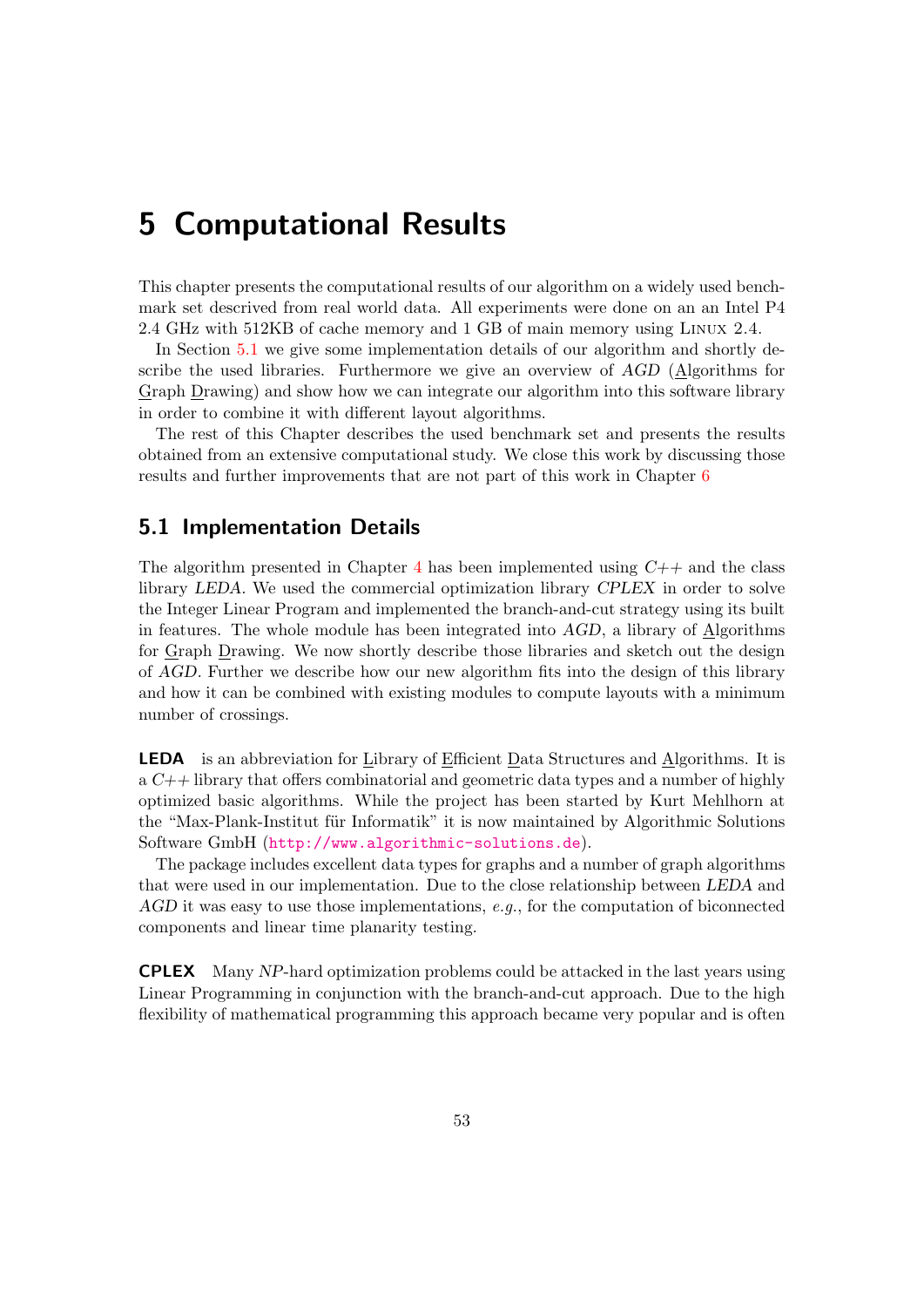used to solve practical (combinatorial) optimization problems. The need for practical implementations led to a large number of highly optimized LP solvers.

Our implementation is based on CPLEX (version 8), which is a commercial optimization tool that is available from ILOG (<http://www.ilog.com>). It offers interfaces to a large number of programming languages and can be extended using so called callbacks to develop a branch-and-cut style algorithm.

**AGD** As already mentioned, AGD is a powerful library that offers a broad range of existing algorithms for two-dimensional graph drawing. It originated from a DFG-funded project in 1996 and is now developed in a cooperations of groups of the Technical University of Vienna, Cologne and the Max Planck Institute for Computer Science.

One of the most notable design feature is the representation of algorithms as objects that provide a common method for calling the algorithm. All Algorithms that implement the same functionality belong to a common base class and can easily be exchanged by each other. Algorithms of the same "type" implement a common call interface, which allows the development of generic algorithms that do not need to be aware of the details of an exchangeable module.

In addition, each algorithm can define pre- and postconditions that are maintained by the framework. An instance of an algorithm together with this conditions is called a module. Those conditions can either be properties of the input graph, e.g., planar or biconnected, or properties of the produced layout (i.e., orthogonal or straight line).

Figure [5.1](#page-62-0) is taken from the AGD user manual and shows an overview of the available modules. Some of the modules make use of other modules to perform particular subtasks. Those modules can be exchanged at runtime by different modules of the same type. Arrows in Figure [5.1](#page-62-0) indicate the module options for each module and the required type.

The class LayoutModule is a common base class for drawing algorithms. It defines a common interface to those algorithms. Every layout algorithm maps the nodes to points in the plane and edges are represented by a a list of bend points with a source and target anchor point. A specialization of this class is the module GridLayoutModule, which serves as a common base class for layout algorithms that place nodes at integer points.

A widespread technique to draw nonplanar graphs is to replace crossings by artificial vertices. Those graphs can be drawn using algorithms for planar graphs and the temporary vertices are removed afterwards. We already described this technique in Section [3.4.](#page-35-0) AGD therefore provides the class PlanarizationLayout. A PlanarizerModule is applied in order to transform a given graph into a planar representation which is drawn afterwards. Both, the planarizer module and the planar layout algorithms are exchangeable modules.

In order to match the design of AGD, our new algorithm is implemented as a PlanarizerModule and can be used as a replacement to the planarization heuristic, which is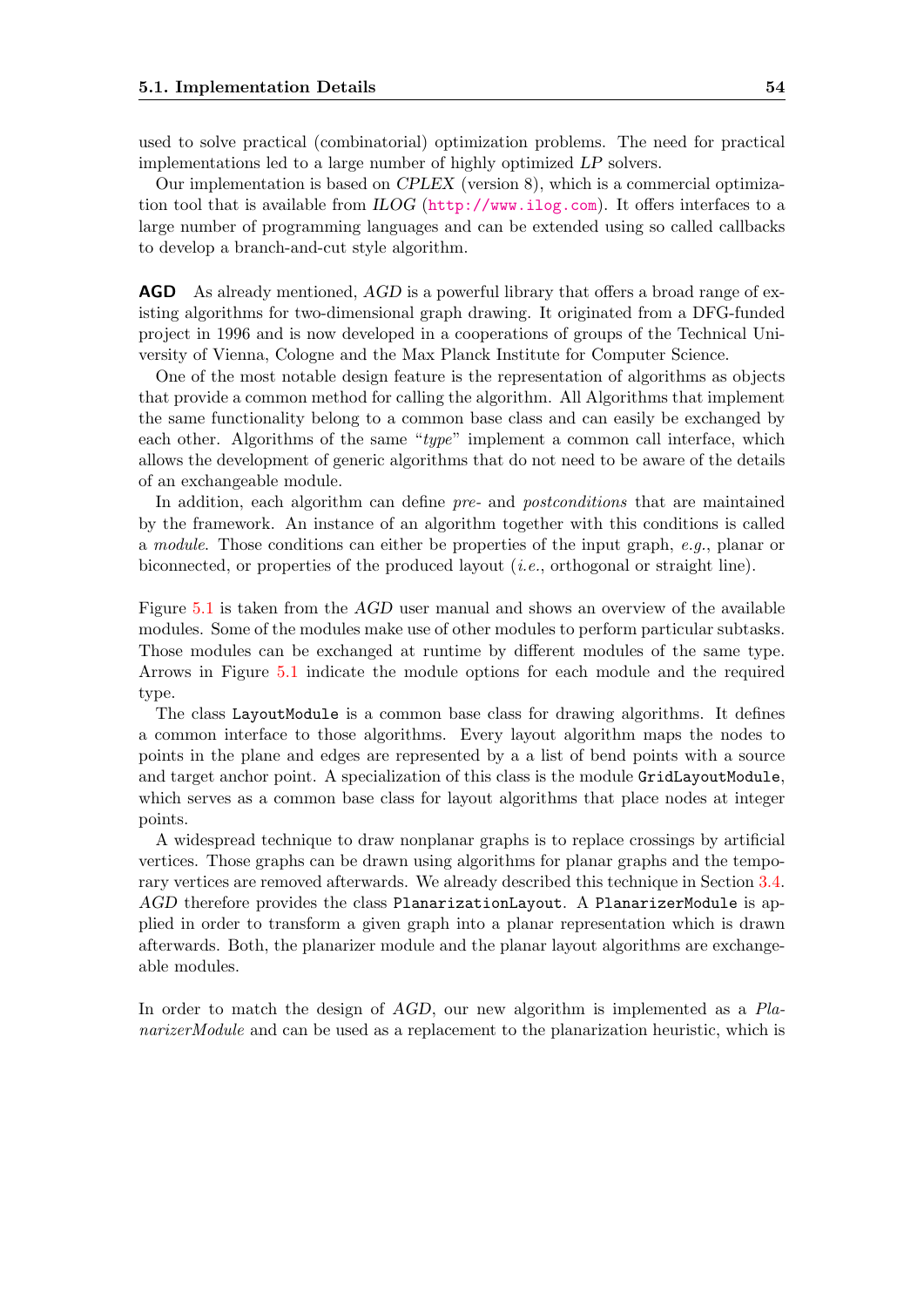

<span id="page-62-0"></span>Figure 5.1: Overview of the classes in AGD. The figure is taken from the AGD user manual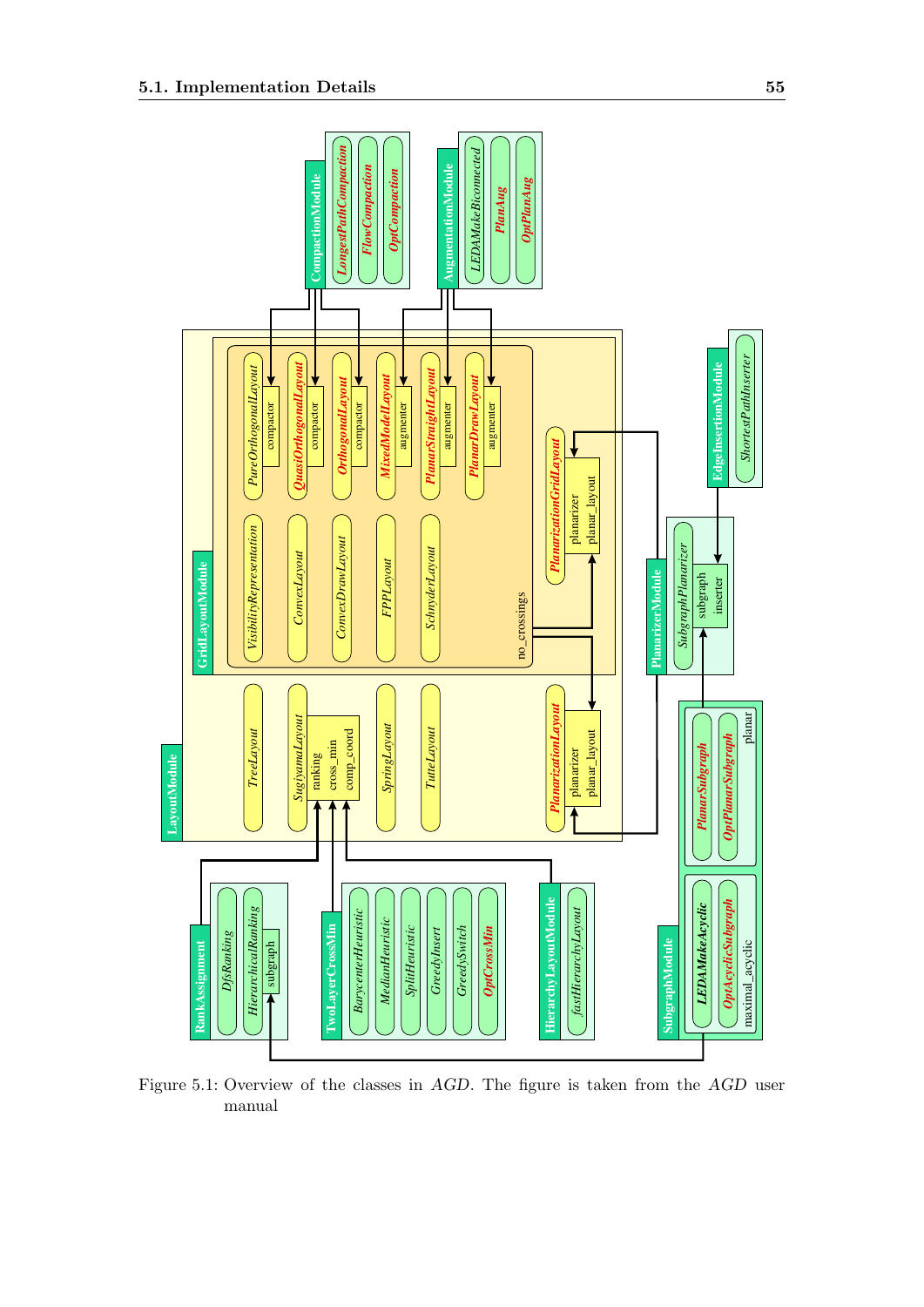

<span id="page-63-0"></span>Figure 5.2: Number of graphs included in the benchmark set sorted by (a) number of nodes and (b) number of edges

implemented in SubgraphPlanarizer. The result of our algorithm is a planar embedding  $\Pi(G')$  while G' is the graph that is obtained by introducing a dummy node at each crossing point in  $G$ . This enables us to use any of the existing planar layout algorithms to produce a drawing for G with  $cr(G)$  crossings. Most of the examples in this thesis are computed using the MixedModelLayout module.

### 5.2 The Benchmark Suite

In order to test the performance of our new algorithm and compare its solution quality to existing heuristics, we used a benchmark set of graphs of the University of Rome III, used by Di Battista et al. in [\[3\]](#page-83-3).

The set contains 11389 graphs that consist of 10 to 100 vertices and 9 to 158 edges. Those graphs were generated from a core set of 112 "real life" graphs used in database design and software engineering applications. Di Battista et al. developed a software tool that emulates typical operations on graphs in practice. Generated graphs were tested for suitability according to objective and subjective criteria (see  $\lceil 3 \rceil$ ). Figure [5.2](#page-63-0) shows the number of graphs included in the benchmark set that contain a certain number of edges respective nodes. A number of 3280 graphs are already planar. Figure [5.3](#page-64-0) shows the number of planar graphs sorted by the number of vertices. As expected their number decreases with increasing size of the graphs.

Most of the graphs are sparse, which is a usual property in most application areas in automatic graph drawing. The average ratio between the number of edges and the number of nodes of the graphs from the benchmark set is about 1.35. The minimum, maximum and average ratio depending on the number of nodes is given in Figure [5.4.](#page-64-1)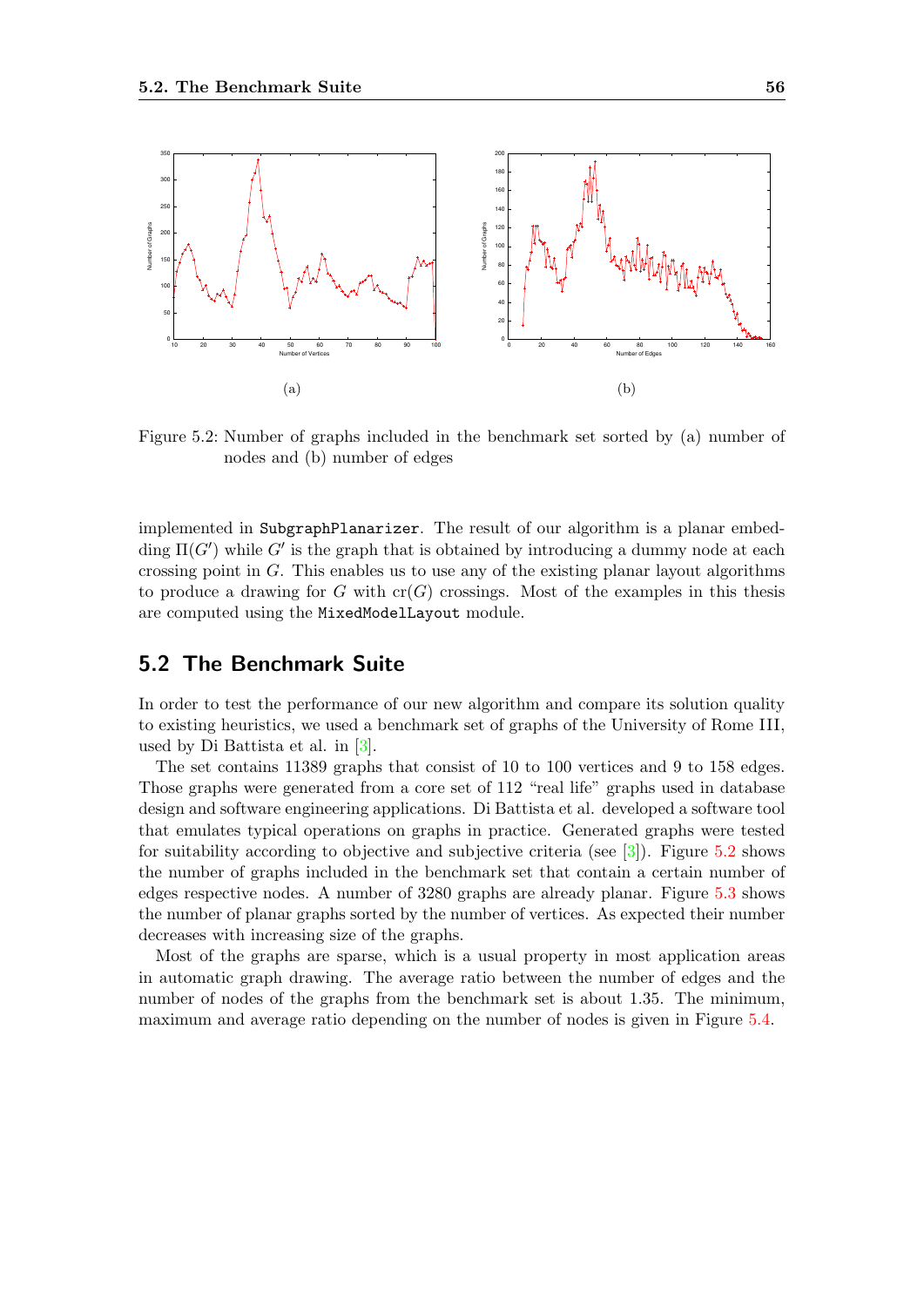

<span id="page-64-0"></span>Figure 5.3: Total number of graphs and number of planar graphs sorted by the number of nodes



<span id="page-64-1"></span>Figure 5.4: Minimum, maximum and average number of edges per node sorted by the number of nodes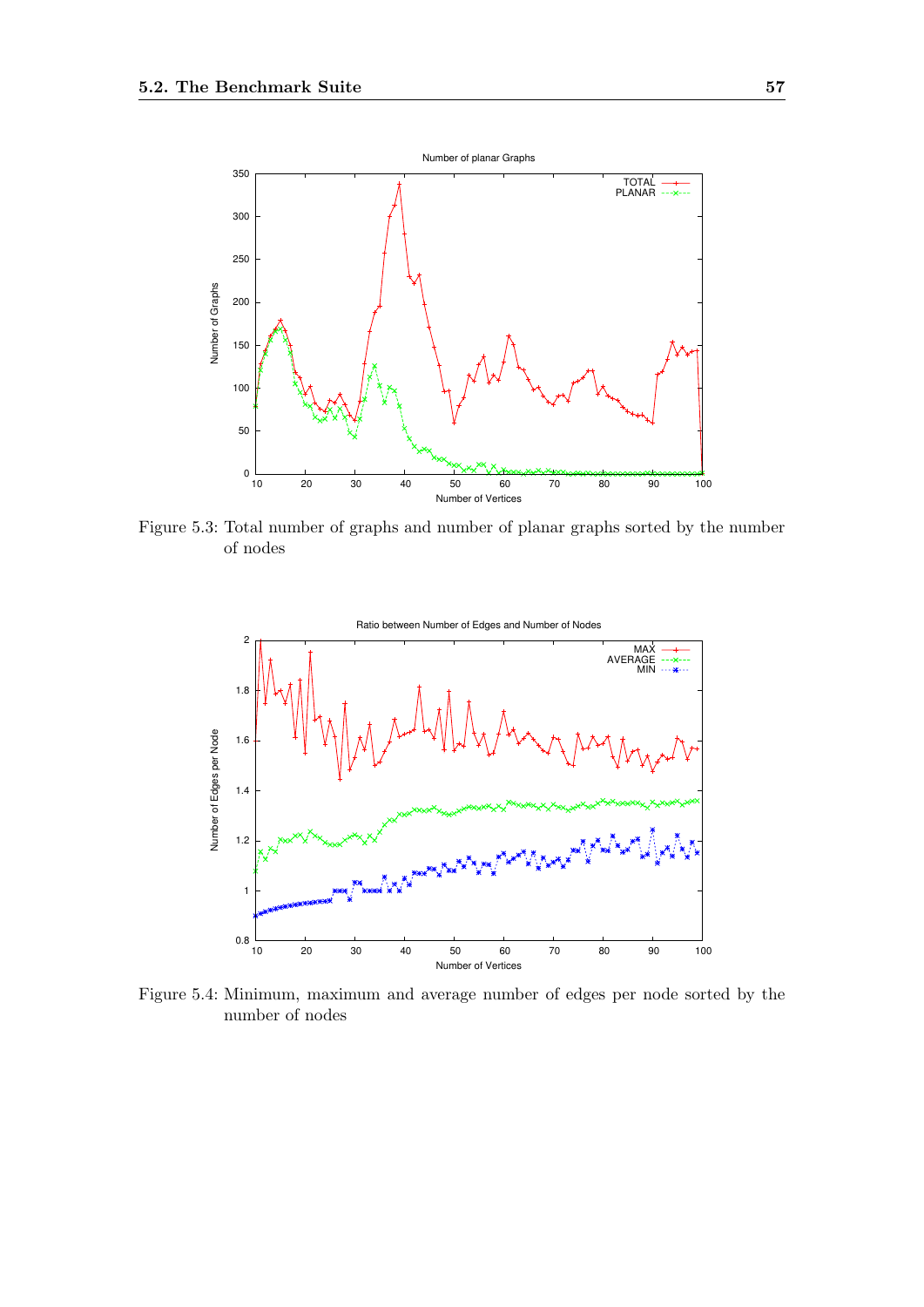

<span id="page-65-0"></span>Figure 5.5: Consecutive removal of degree-two nodes in the preprocessing procedure leads to multiple edges between two nodes  $v$  and  $w$ .

### 5.3 The Effects of Preprocessing

We implemented the preprocessing procedure described in Section [4.4](#page-53-0) and applied it to the input graphs of our benchmark set. Since the size of the graphs is relatively small, the runtime of the algorithm is only about some milliseconds and can be neglected.

Whenever we remove a node of degree-one or two, the resulting graph is also reduced by exactly one edge. The only exception occurs if there is a node  $v$  of degree two that is connected to a different node w by two edges  $(v, w)$ . None of the input graphs is a multigraph, but those situations can be the result of previous preprocessing steps. Consider the sample in Figure [5.5.](#page-65-0) After each of the degree-two nodes is replaced by a dummy edge in the denoted order, we get a circle of length two that can be removed without influencing the crossing number as in the case of degree-one nodes. Those situations only occurred in 131 of the 11389 graphs, thus we only consider the number of removed edges in Figure [5.6.](#page-66-0) For very small instances we could remove all of the edges and the average percentage over the whole benchmark set is 47.83%, which corresponds to an average of 30.6 removed edges. This leads to a major improvement of the runtime of our branch-and-cut algorithm. Due to the effectiveness and simplicity of the preprocessing procedure it is also suitable for other algorithms for the Crossing Minimization Problem. Figure [5.7](#page-67-0) shows the average number of edges with and without preprocessing sorted by the number of nodes.

### 5.4 Determining Biconnecting Components

We described a linear time algorithm based on DFS to compute the biconnected components of a graph in detail in Section [4.3.2.](#page-48-2) Edges belonging to different biconnected components do not cross, which allows us to neglect a large number of variables in our ILP formulation if the graph is not already biconnected.

We used an implementation contained in *LEDA* and present the results for our bench-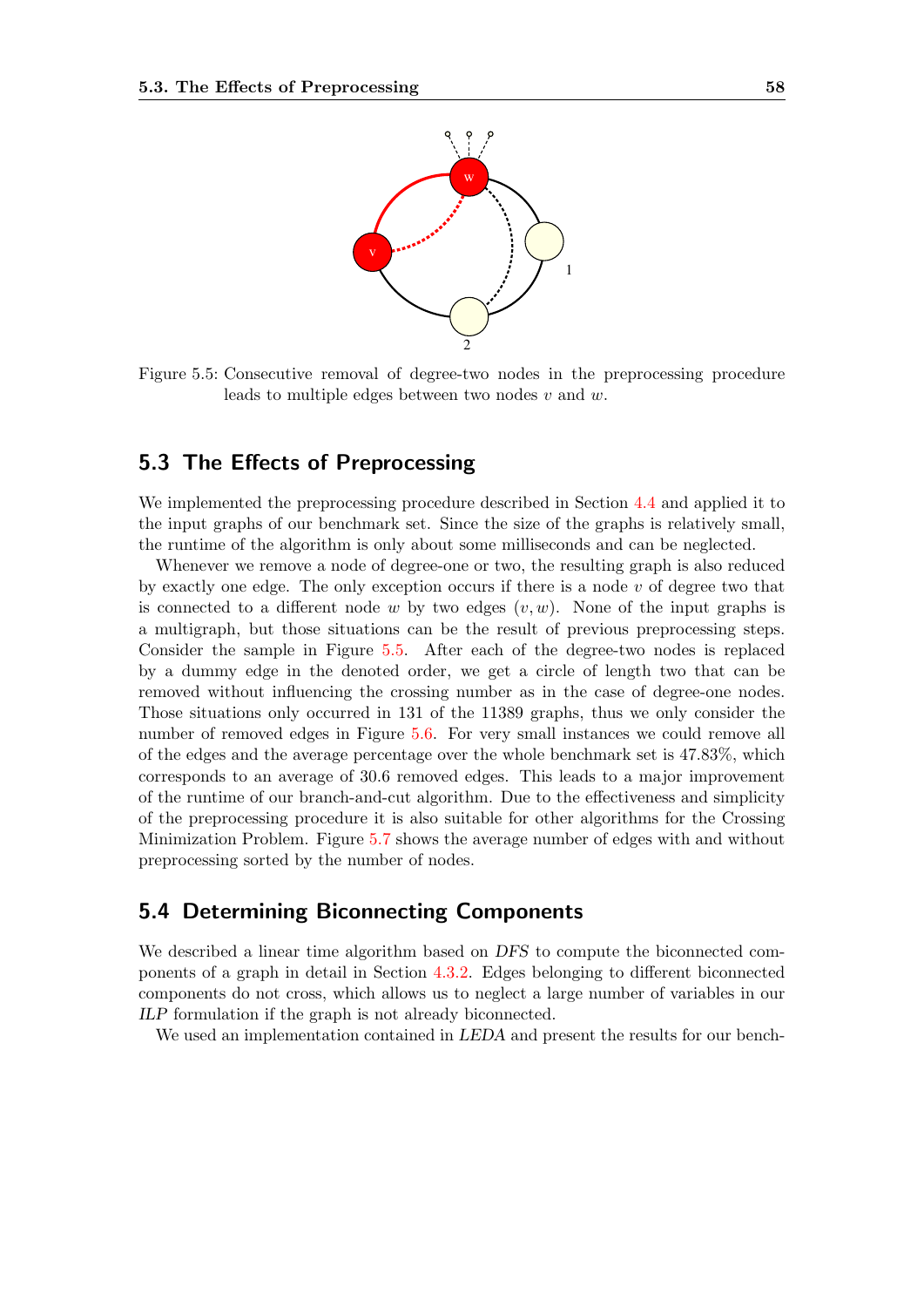

<span id="page-66-0"></span>Figure 5.6: Absolute number of reduced edges (a) and the percentage of reduced edges (b) during the preprocessing phase.

mark set in this section. The runtime of the algorithm can be neglected since the time needed to read the input files and write the output almost exceeds the runtime of only some milliseconds.

Figure  $5.8(a)$  shows the minimum, average and maximum number of biconnected components sorted by the number of nodes in our benchmark set. The number of biconnected components is surprisingly high. Figure [5.8\(b\)](#page-11-1) shows the number of graphs with a certain number of biconnected components. The average number of biconnected components over the whole benchmark set is about 14.37 and there are only 58 graphs that are already biconnected.

In Figure [5.9](#page-69-0) we consider the number of nodes per biconnected component. While the average number of edges per component is relatively small, the maximum number of edges grows nearly linear with the number of edges. This shows that a bulk of our instances consists of one biconnected component covering nearly all the edges and a relatively high number of very small components.

### 5.5 Computing the Skewness

In order to compute tight lower bounds for the Crossing Number of an input graph  $G$ , we used an exact branch-and-cut algorithm for the maximum planar subgraph problem to compute the skewness of  $G$ . We defined the skewness in Section [3.3](#page-32-0) to be the minimum number of edges that must be deleted from G in order to obtain a planar subgraph  $G_P$ . Although the maximum planar subgraph problem was shown to be NP hard (see [\[30\]](#page-85-3)), we could successfully solve instances of medium size using the algorithm proposed by Jünger and Mutzel  $([24])$  $([24])$  $([24])$  and Mutzel  $([33])$  $([33])$  $([33])$ .

The algorithm is based on  $ABACUS$  ( $\underline{A}$  Branch- $\underline{A}$ nd  $\underline{CUt}$  System), which is a frame-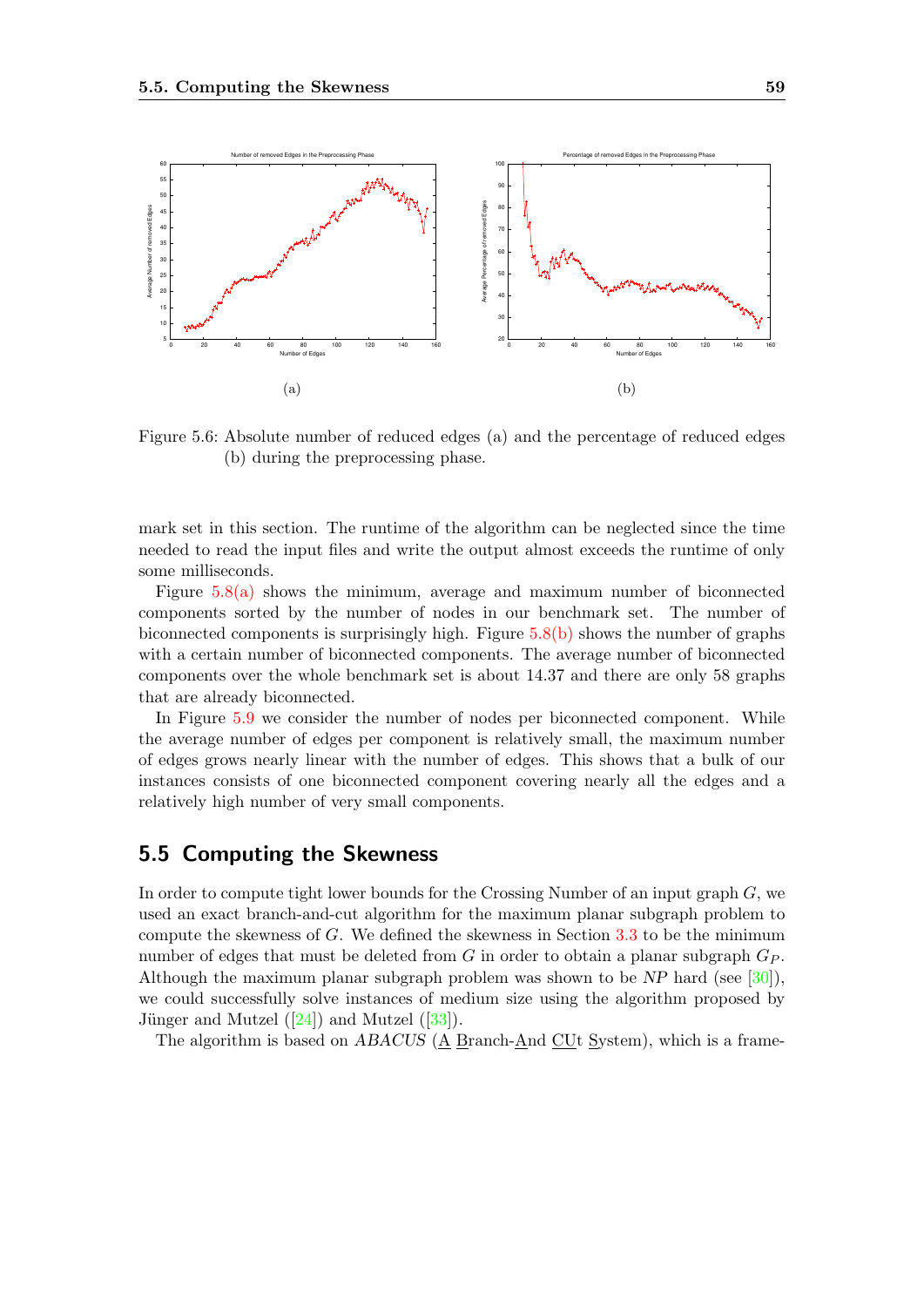

<span id="page-67-0"></span>Figure 5.7: Average number of edges with and without preprocessing sorted by the number of nodes

work for the implementation of branch-and-cut algorithms. Details can be found in [\[25\]](#page-84-6). There is already an implementation of this algorithm in AGD, which was used to perform the computational results. The corresponding module is named OptPlanarSubgraph.

Due to the complexity of the Crossing Minimization Problem we only considered instances up to 40 nodes. Figure  $5.10(a)$  shows the maximal, minimal and average skewness of graphs from our benchmark set up to 40 nodes. The computation time strongly depends on the number of edges that have to be removed in order to obtain a maximal planar subgraph. While instances with skewness up to four take only some milliseconds, the computation of more complex graphs takes some minutes. Therefore we show the number of graphs sorted by their skewness in Figure [5.10\(b\)](#page-11-1) and give the average computation time in Figure  $5.10(c)$ . Since the skewness of planar graphs is always zero we only consider nonplanar instances.

### 5.6 Results of our exact Approach

We now present the results of our exact algorithm for the Crossing Minimization Problem.

We need to round the current fractional solution to integer values in order to separate violated inequalities. Therefore we experimented with different strategies and compared their performance against each other.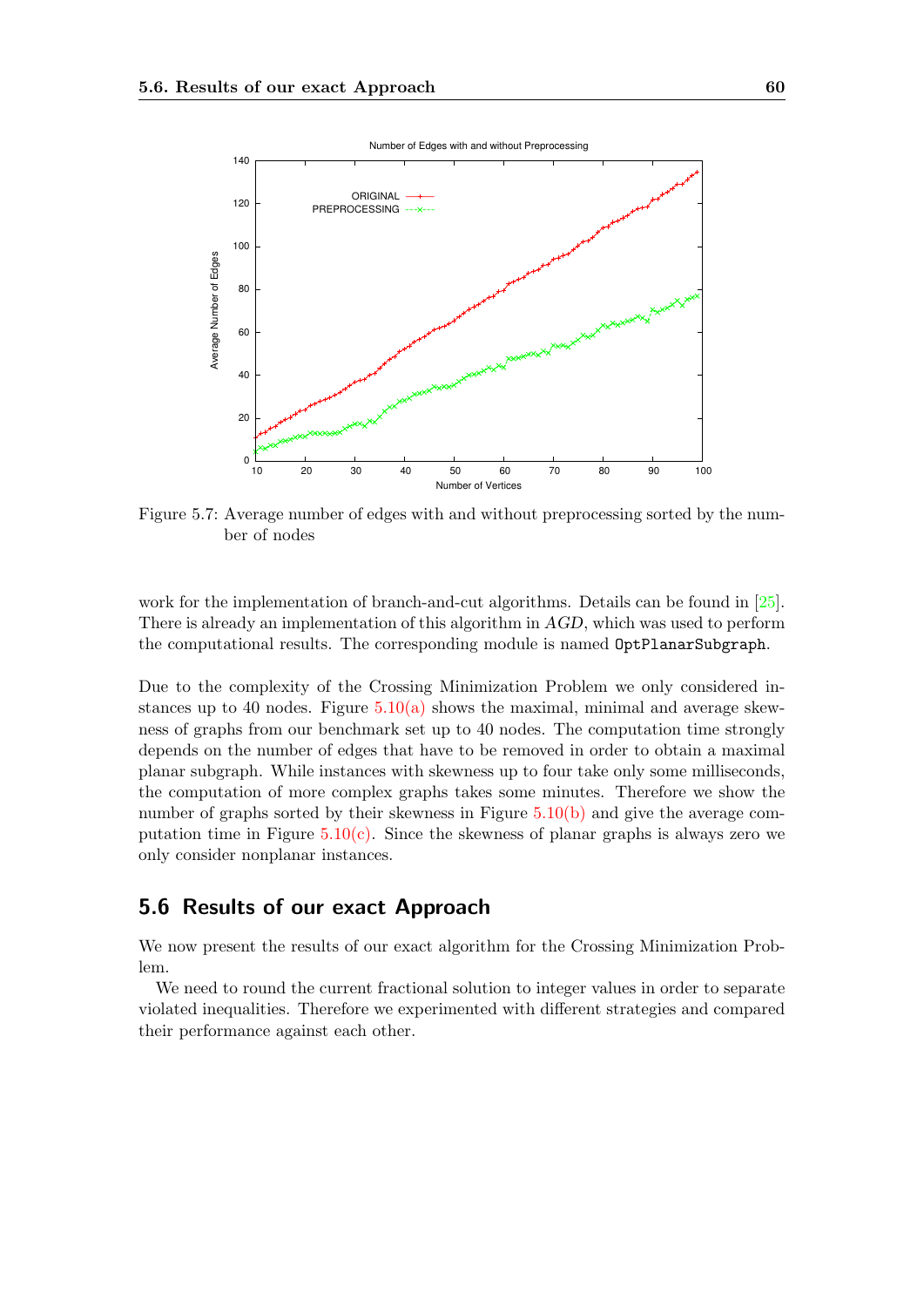



Figure 5.8: Number of biconnected components sorted by the number of nodes (a) and the number of graphs with a certain number of biconnected components (b)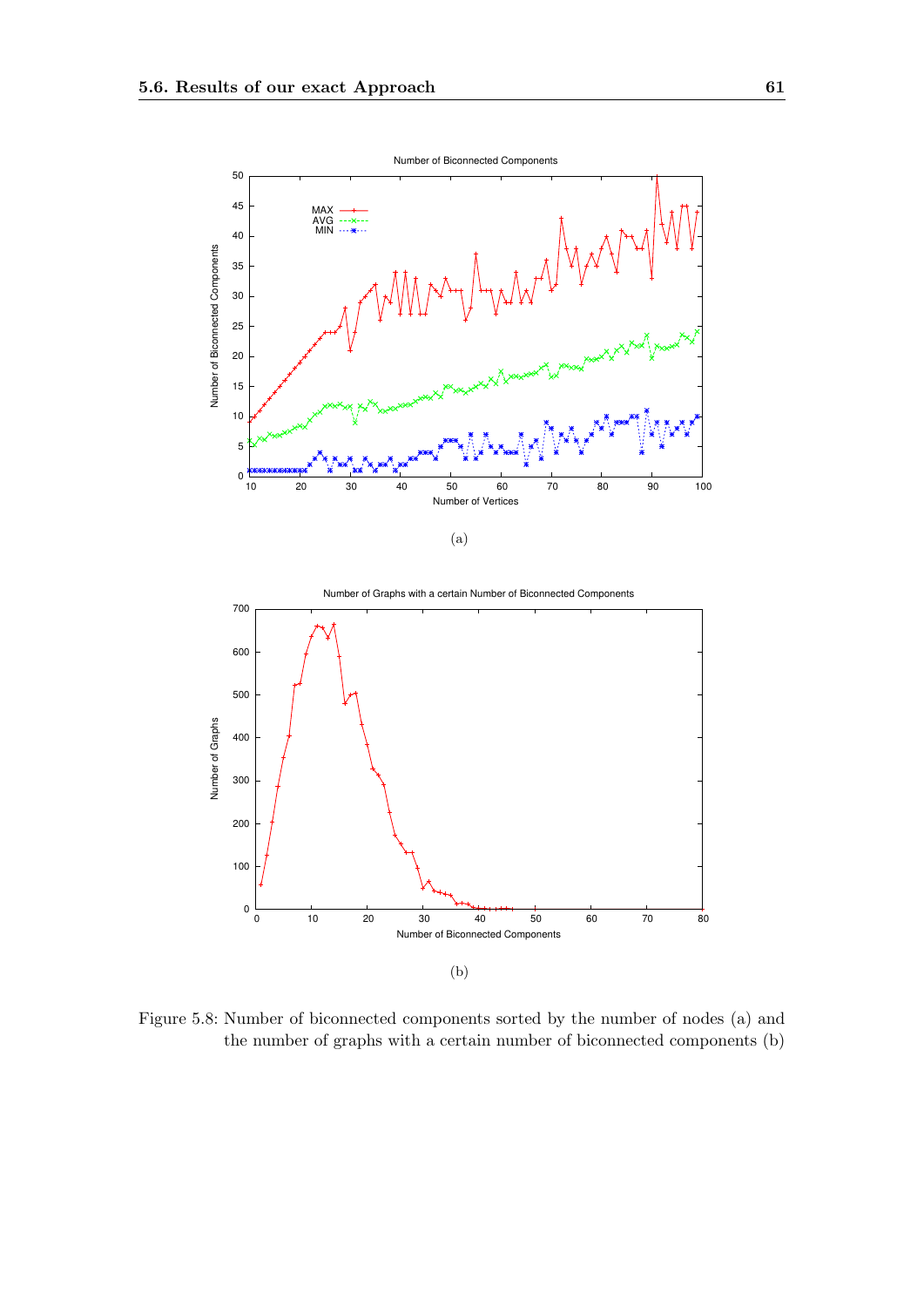

<span id="page-69-0"></span>Figure 5.9: Average and maximum number of edges per biconnected component sorted by the number of edges

- R1 We round every value that is greater than  $1 \varepsilon$  to one. All other variables are mapped to zero.
- R05 Every variable with a value greater or equal than 0.5 is rounded to one.
- R0208 If the value of a variable is less than 0.2 or greater than 0.8 it is mapped to zero respective one. In the interval [0.2, 0.8] we flip a coin with equal probability between zero and one.

Once we obtained an integer solution vector, we start to look for a Kuratowski subdivision H and add the constraint  $C_{D,H}$  to the linear relaxation if it is violated by the fractional solution vector. As a heuristic we remove one of the edges from  $H$  and try to find further forbidden subdivisions in order to separate more than one constraint in each cut phase.

We considered graphs up to 40 nodes and compared the number of solved instances of the different strategies against each other. All computations were done with and without transforming the graph by replacing the edges by a path of length  $u$ , while  $u$  denotes an upper bound for the crossing number of the particular graph. In the latter case we can not guarantee to find the crossing number  $cr(G)$  of a graph G since any optimum drawing can contain at least one edge that crosses more than one other edge. We denote the minimum number of crossings in any simple drawing of  $G$  as in Chapter [4](#page-40-1) with  $crs(G)$ . This constraint strongly reduces the number of required variables and enables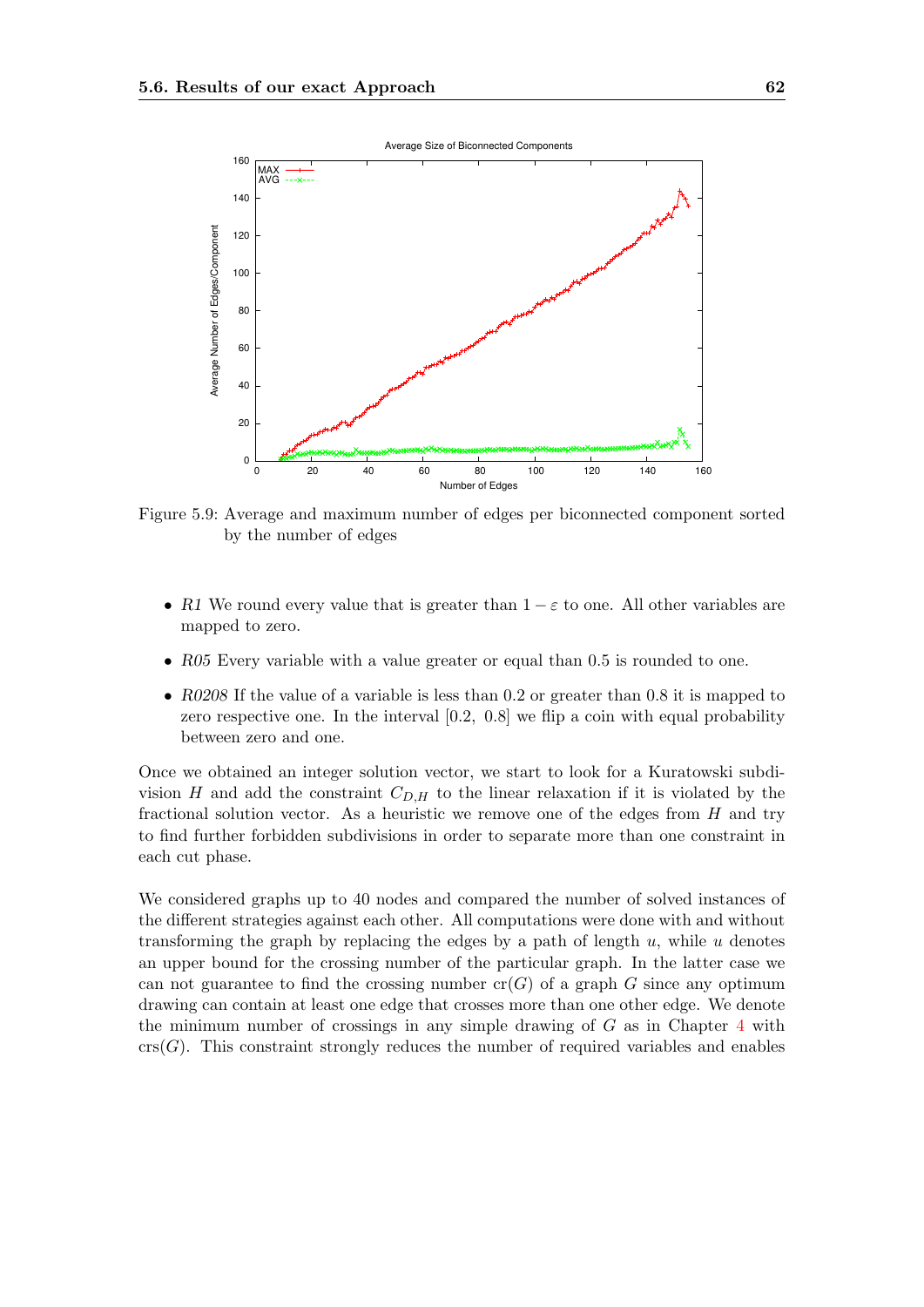

Figure 5.10: Average skewness (a) for graphs up to 40 nodes. Figure (b) shows the number of graphs with a certain skewness and Figure (c) shows the corresponding average computation time.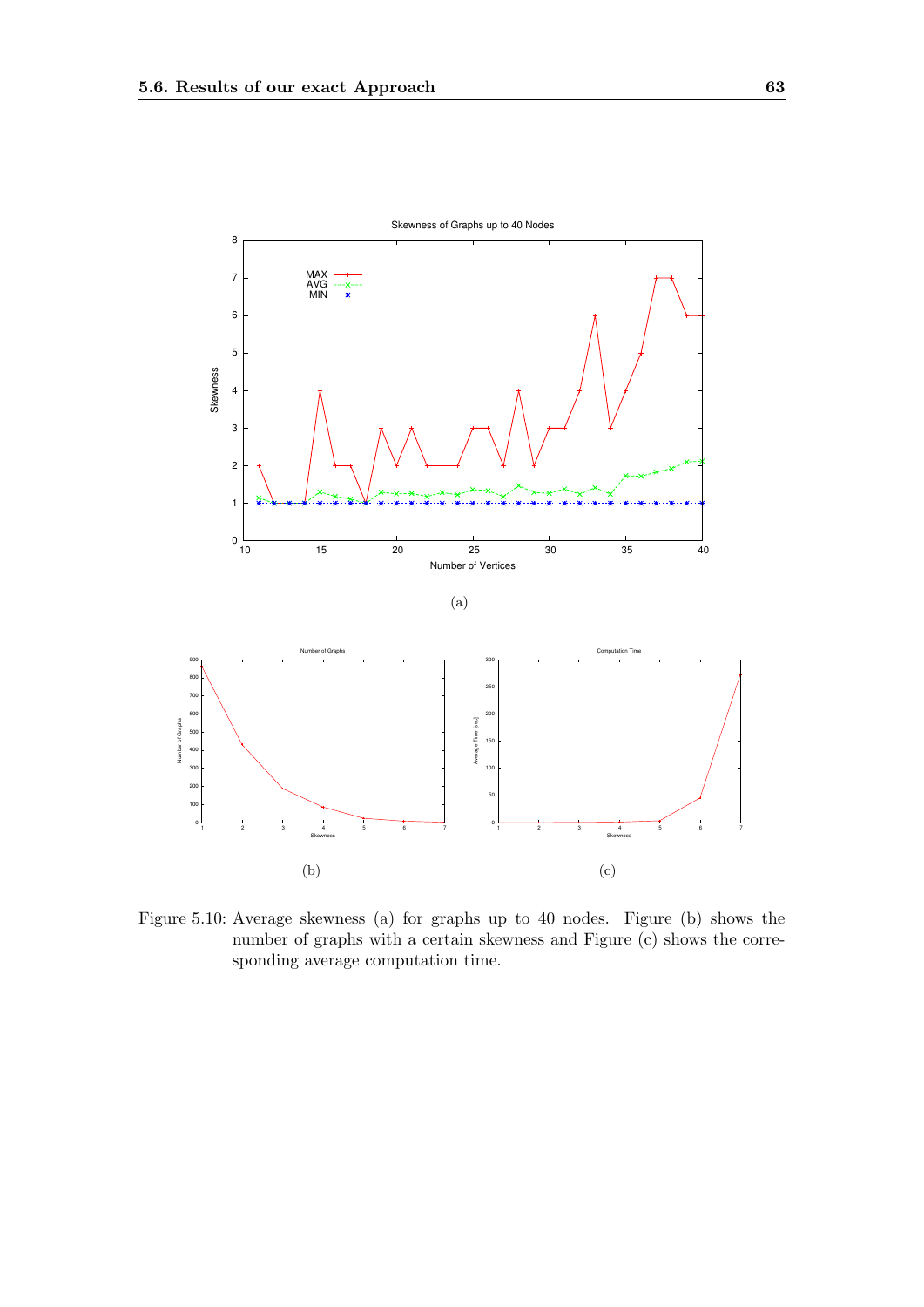us to solve more instances in the same amount of time. There are only 24 graphs of all nonplanar instances up to 40 nodes in our benchmark set, such that  $\text{crs}(G) > \text{cr}(G)$  and the difference is at most one. The average number of variables in our ILP sorted by the number of edges is shown in Figure [5.11.](#page-71-0) SMON denotes the number of variables with enabled edge transformation and SMOFF shows their number for the computation of simple drawings. Note the logarithmic scale for the average number of variables.



<span id="page-71-0"></span>Figure 5.11: Number of required Variables in our ILP with and without edge transformation

Number of solved Instances Figure [5.12](#page-72-0) shows the number of graphs that could be solved within a time limit of 5 minutes on an Intel Pentium 4 with 2.4 GHz and 1 GB of main memory. As a baseline we further included the number of planar graphs and the total number of graphs with a certain number of nodes. As expected, the difference between our implementation for  $cr(G)$  and  $cr(G)$  grows with the size of the graphs. Another interesting aspect is that the particular strategy to round the fractional values does not seem to have great impact on the solution quality. Figure [5.13](#page-73-0) shows the percentage of solved instances sorted by the number of nodes. The smaller amount of variables without using the edge decomposition leads to a significantly higher number of instances that could be solved within the time limit. While the percentage of solved graphs goes down to about 65% for the general crossing number for instances with 40 nodes, we can still solve about 80% of those instances without supporting multiple edge crossings.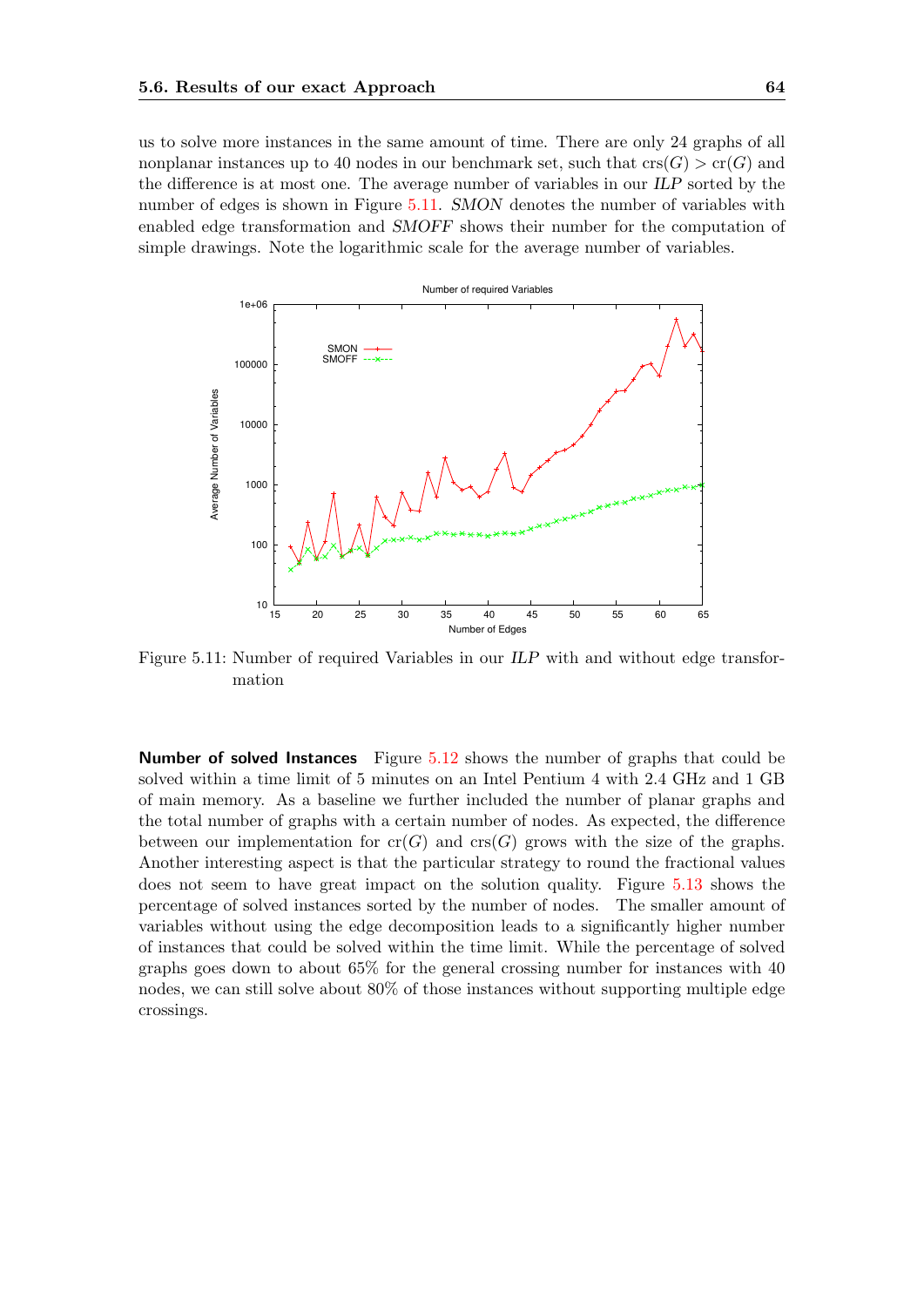



Figure 5.12: Number of graphs solved by our exact algorithm for graphs up to 40 nodes with (a) and without (b) supporting multiple crossings per edge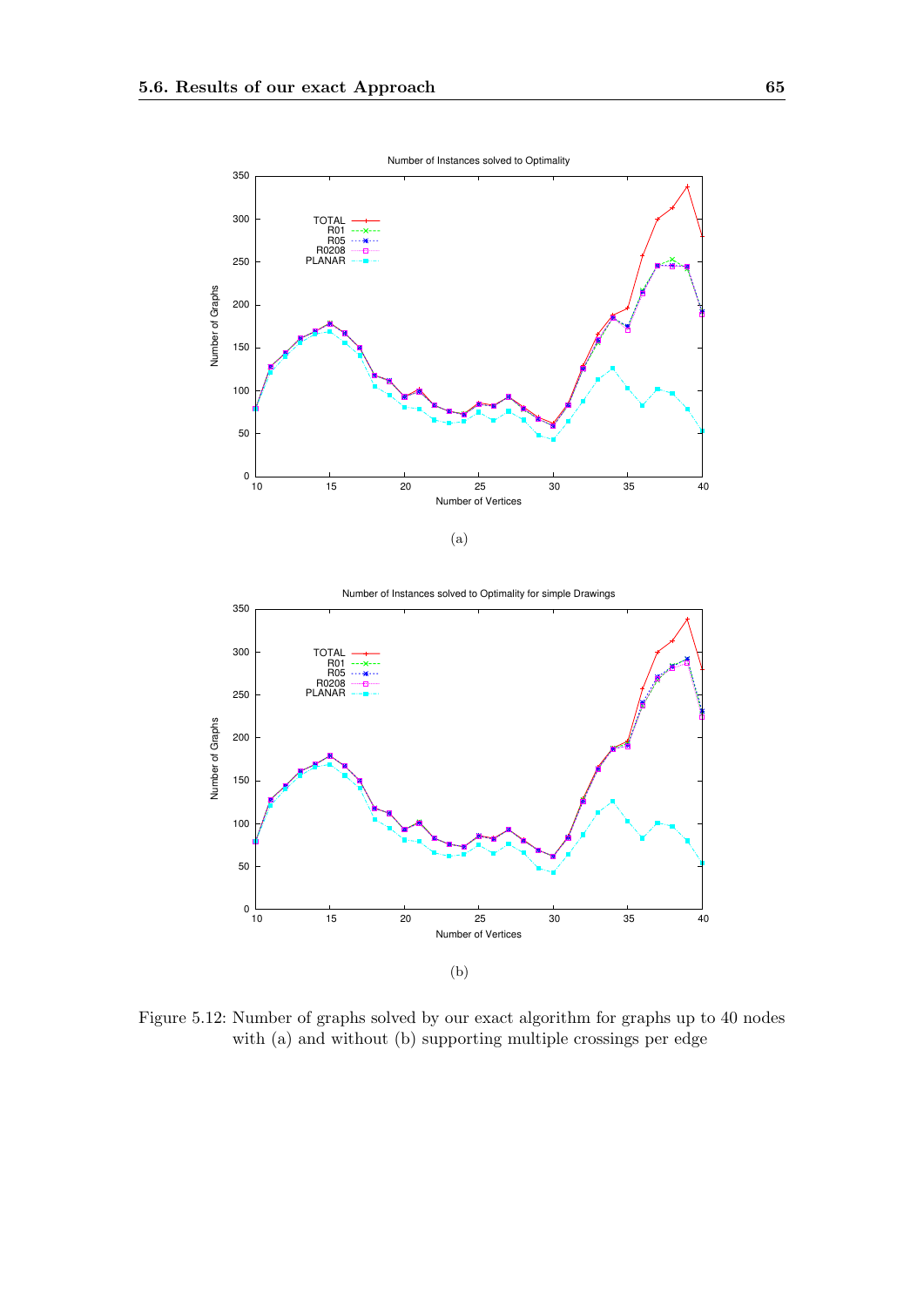

Figure 5.13: Percentage of graphs solved by our exact algorithm for graphs up to 40 nodes with (a) and without (b) supporting multiple crossings per edge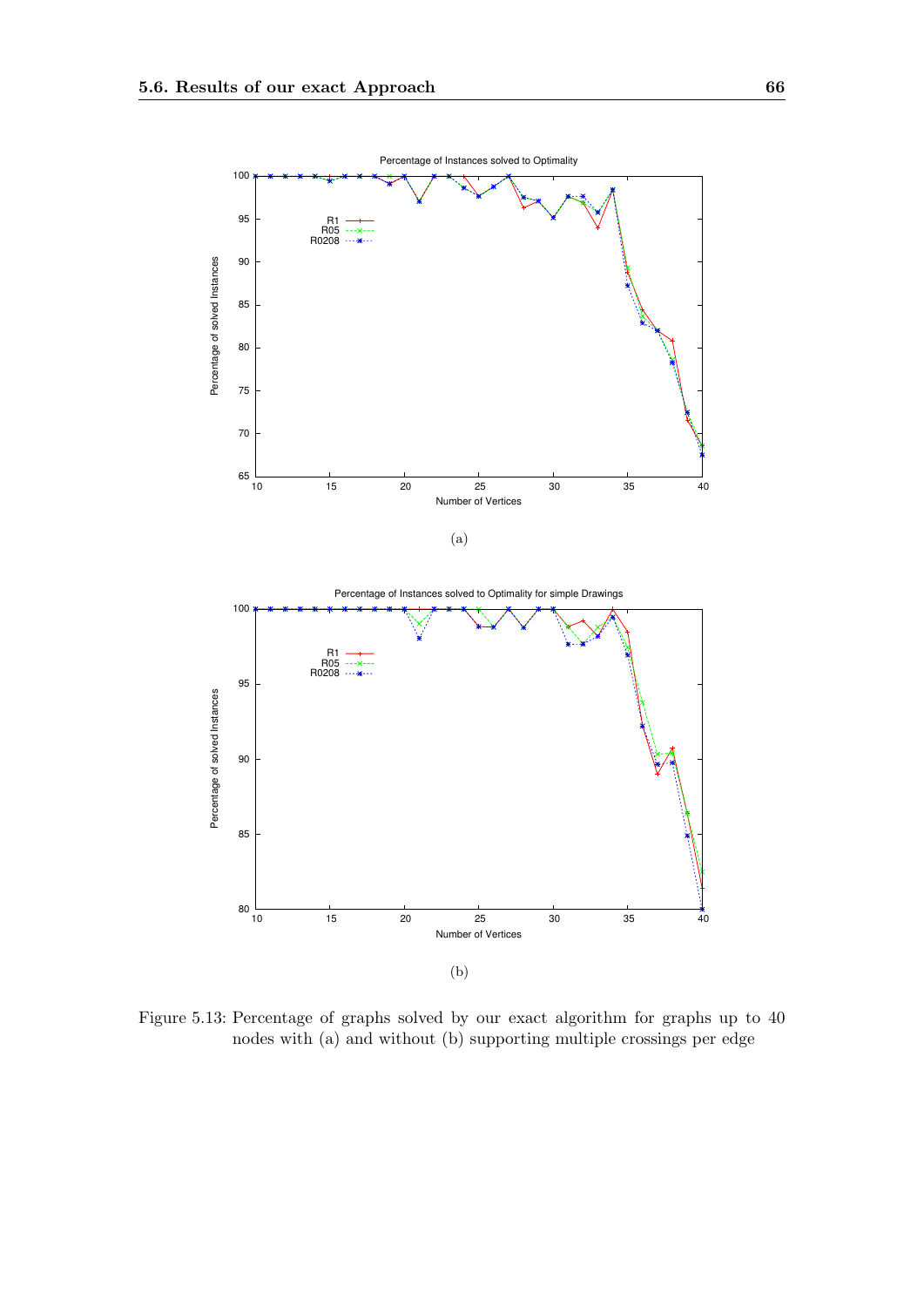Average Computation Time Figure [5.14](#page-75-0) shows the average computation time for instances that could be solved within 5 minutes by all of the considered strategies to round the fractional solution. While there was nearly no notable difference in respect to the number of solved instances between the different strategies, the comparison of the runtime shows a surprising results. There neither is a clear winner nor a clear loser in our study. While each of the strategies performs well on a certain range of graphs, there are also examples where the same strategy leads to a larger computation time.

As for the maximum planar subgraph problem, the required time to solve a particular instance strongly depends on its crossing number. To illustrate this fact we plot the average computation time of graphs with a particular crossing number in Figure [5.15](#page-76-0) with and without supporting multiple edge crossings. Again we only considered instances that could be solved by all strategies within 5 minutes.

Comparison with heuristic Results Clearly we are interested in the quality of our results in comparison to heuristic approaches. For the computation of heuristic values we used the planarization approach described in Section [3.4.](#page-35-0) The algorithm is already implemented in AGD (the module is named SubgraphPlanarizer) and serves furthermore for the computation of upper bounds for our ILP.

Gutwenger and Mutzel present in [\[19\]](#page-84-0) an extensive computational study of crossing minimization heuristics. The authors investigate the effects of various methods for the computation of a maximal planar subgraph and different edge re-insertion strategies for the planarization approach. Furthermore they study the impact of post processing heuristics.

In addition to the iterative algorithm for the computation of a maximal planar subgraph described in Section [3.4](#page-35-0) (MAXIMAL), the authors also use an algorithm based on PQ-trees that is suggested in  $[23]$ . The first step of this algorithm is to compute a st-numbering. The particular choice for s and t has an impact on the solution quality and the authors study the effects of randomly choosing an edge  $e = (s, t) \in E$  for up to 100 calls. This method is denoted by PQ1, PQ10, PQ50 and PQ100 for 1, 10, 50 and 100 iterations.

The edge re-insertion step is done for a fixed embedding (FIX) and over the set of all possible planar embeddings (VAR). As a post processing procedure the authors iteratively delete an edge and re-insert it into the planar embedding. Therefore they consider different selection strategies

- INS: Only edges that are not part of the maximal planar subgraph are considered for the re-insertion procedure.
- ALL: The whole set of edges is used for the post processing procedure
- MOST  $x\%$ : The authors use only x percent of the total set of edges for the post processing method. The selected edges are chosen according to the number of crossings they are involved in.

Furthermore the authors propose a permutation variant that repeats the whole procedure for a different initial ordering of the edges that are not part of the maximal planar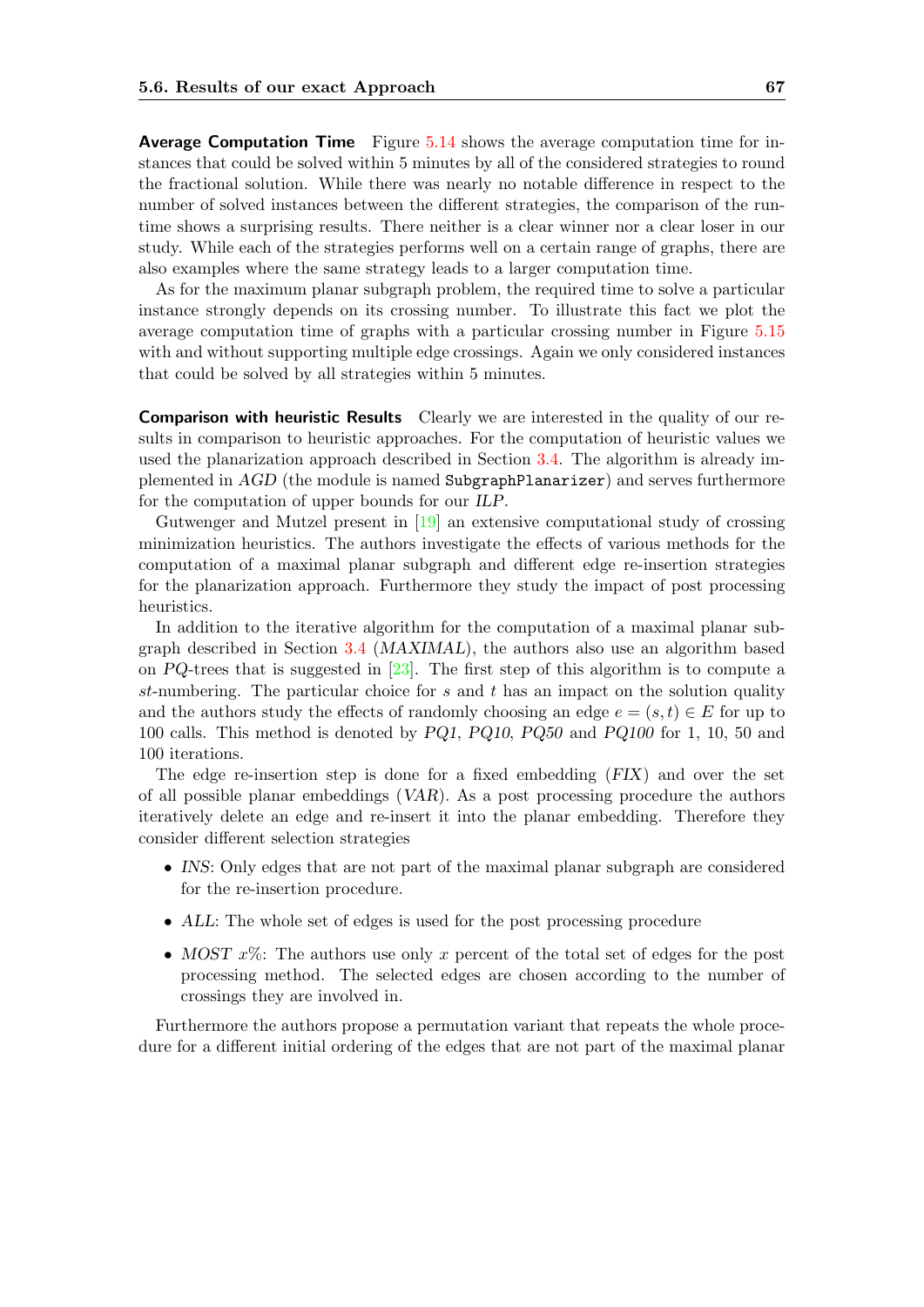



<span id="page-75-0"></span>Figure 5.14: Computation time for graphs up to 40 nodes with (a) and without (b) supporting multiple crossings per edge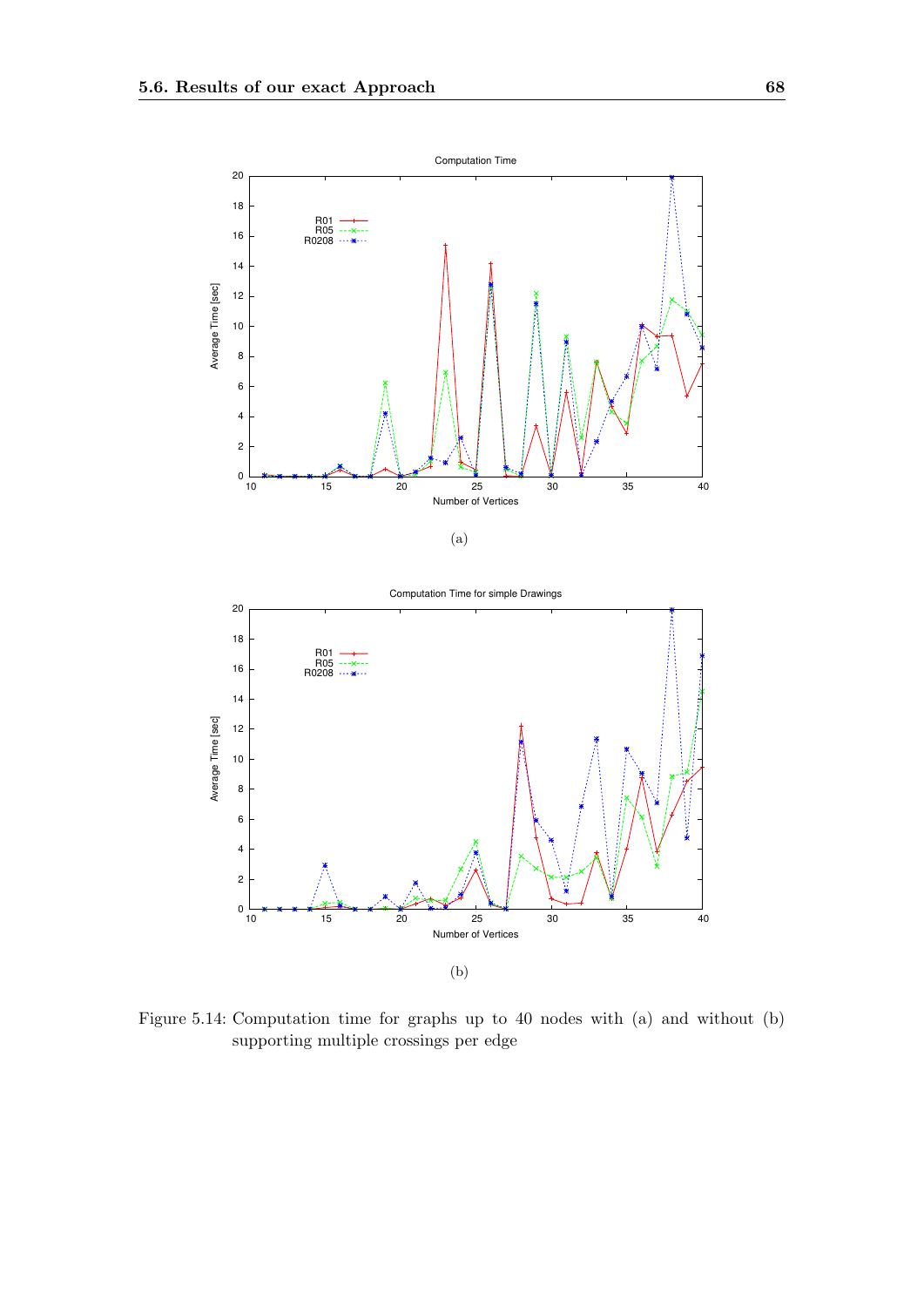

(b)

<span id="page-76-0"></span>Figure 5.15: Average computation time for graphs  $G$  sorted by  $cr(G)$  (a) respective  $\mathrm{crs}(G)$  (b)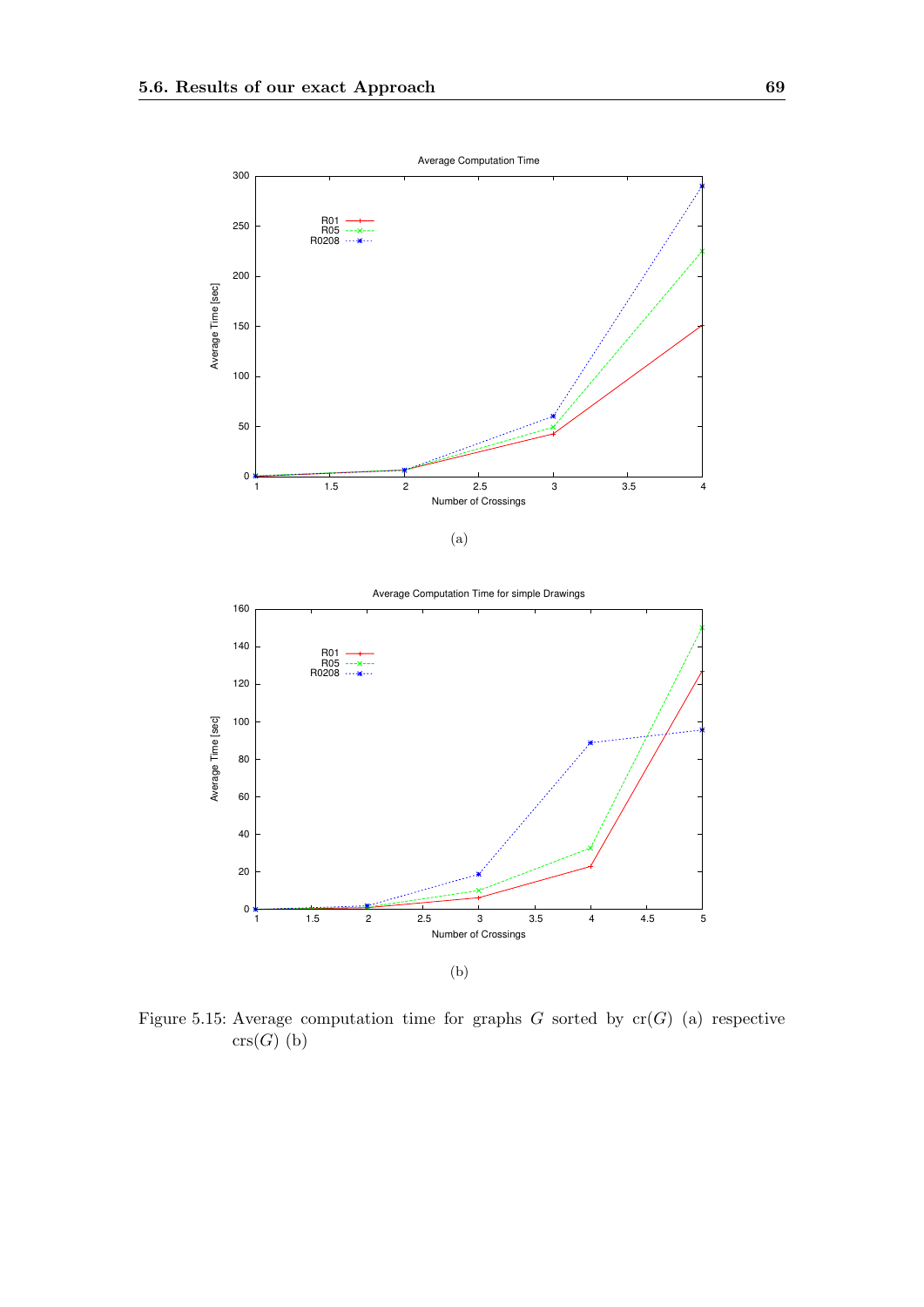

<span id="page-77-0"></span>Figure 5.16: Comparison between heuristic results and the crossing numbers computed with our exact algorithm.

subgraph. This method is denoted by PERM1, PERM2, PERM10 and PERM20 for 1, 2, 10 and 20 repetition rounds.

It points out that one of the best strategies is the combination of PQ100 together with VAR for the edge re-insertion and ALL for the post processing step. Furthermore PERM20 is the best choice for the permutation procedure. We denote this combination by HEUBEST.

Figure [5.16](#page-77-0) shows the average number of crossings sorted by the number of nodes for the basic planarization approach (HEUBASIC) and the improved version HEUBEST. Furthermore we compare this results to those of our exact approach with (OPT) and without (*OPTSIMPLE*) supporting multiple edge crossings. To highlight the improvements in more detail we only considered graphs that could be solved to optimality within the time limit.

We can clearly improve the heuristic results for the basic approach, even for the relatively small instances considered in our computational study. Also upon the best known heuristic methods we achieve a notable improvement for some larger instances. The average improvement over the whole considered benchmark set is about 15.8% for the basic heuristic and 4.7% for the best known strategy. Figure [5.17](#page-78-0) shows the average improvement in percent of the exact algorithm in respect to the heuristic values.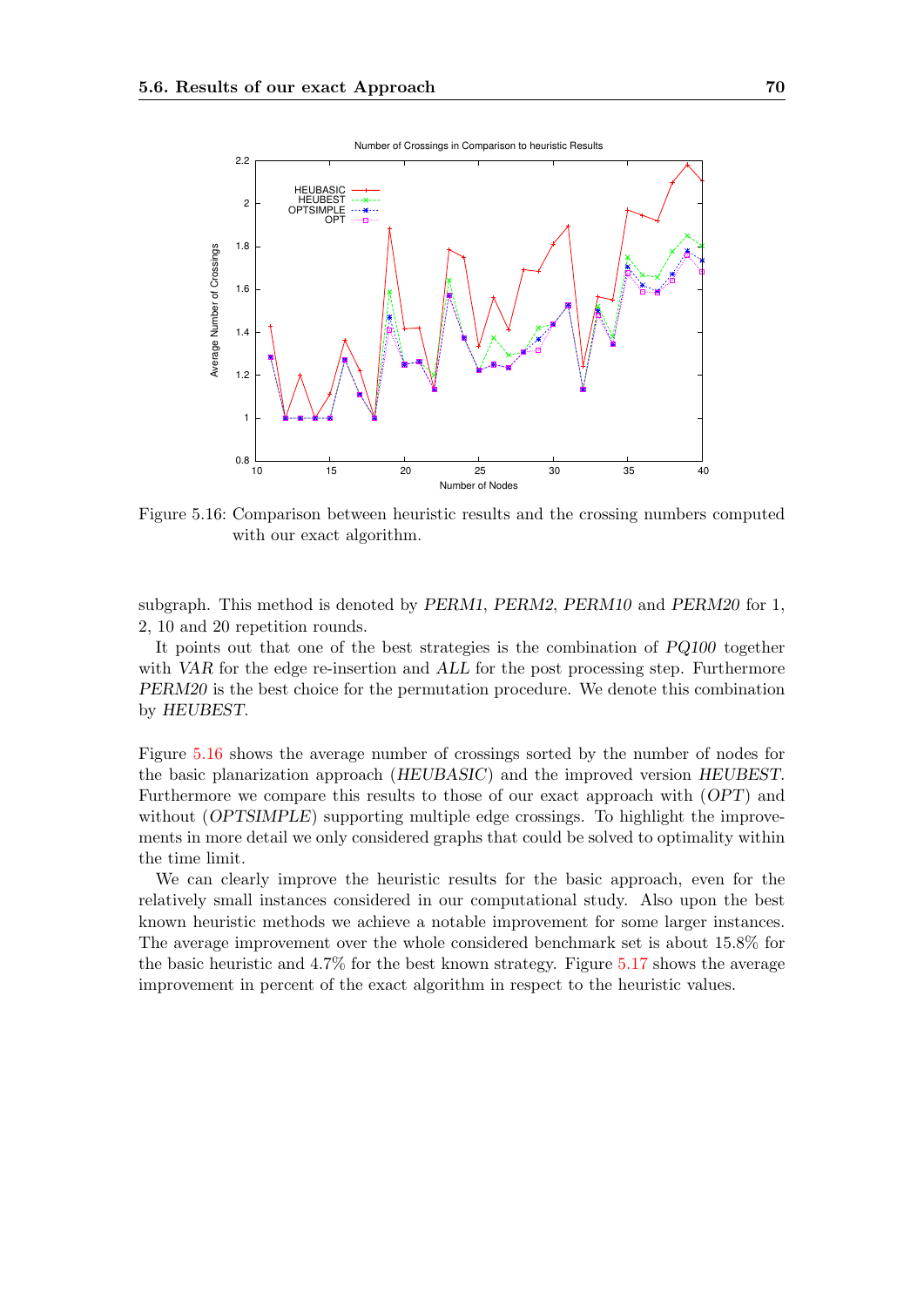

<span id="page-78-0"></span>Figure 5.17: Relative Improvement of the exact algorithm in respect to the heuristic solutions.

Further Statistics To close this chapter we present interesting parameters of the branchand-cut process for some "hard" instances in more detail. Therefore we select some typically graphs that could be solved by our algorithm but took at least one minute of computation time. All those computations were done with enabled edge decomposition and the round strategy R05. Table [5.1](#page-79-0) lists a selection of those instances sorted by the total runtime  $t_{\text{total}}$ . The columns have the following meaning.

- Instance Filename of the particular instance G
- t<sub>total</sub> Total runtime of our algorithm without the time for in- and output and the computation of the skewness
- $t_{sep}$  Total runtime of the separation procedure
- Variables Number of variables in the ILP
- Satisfied Number of constraints  $C_{D,H}$  that were computed for the rounded solution vector of the LP relaxation but that were already satisfied by the current solution.
- Treesize Number of nodes in the Branch-and-Cut tree
- $cr(G)$  Crossing Number of G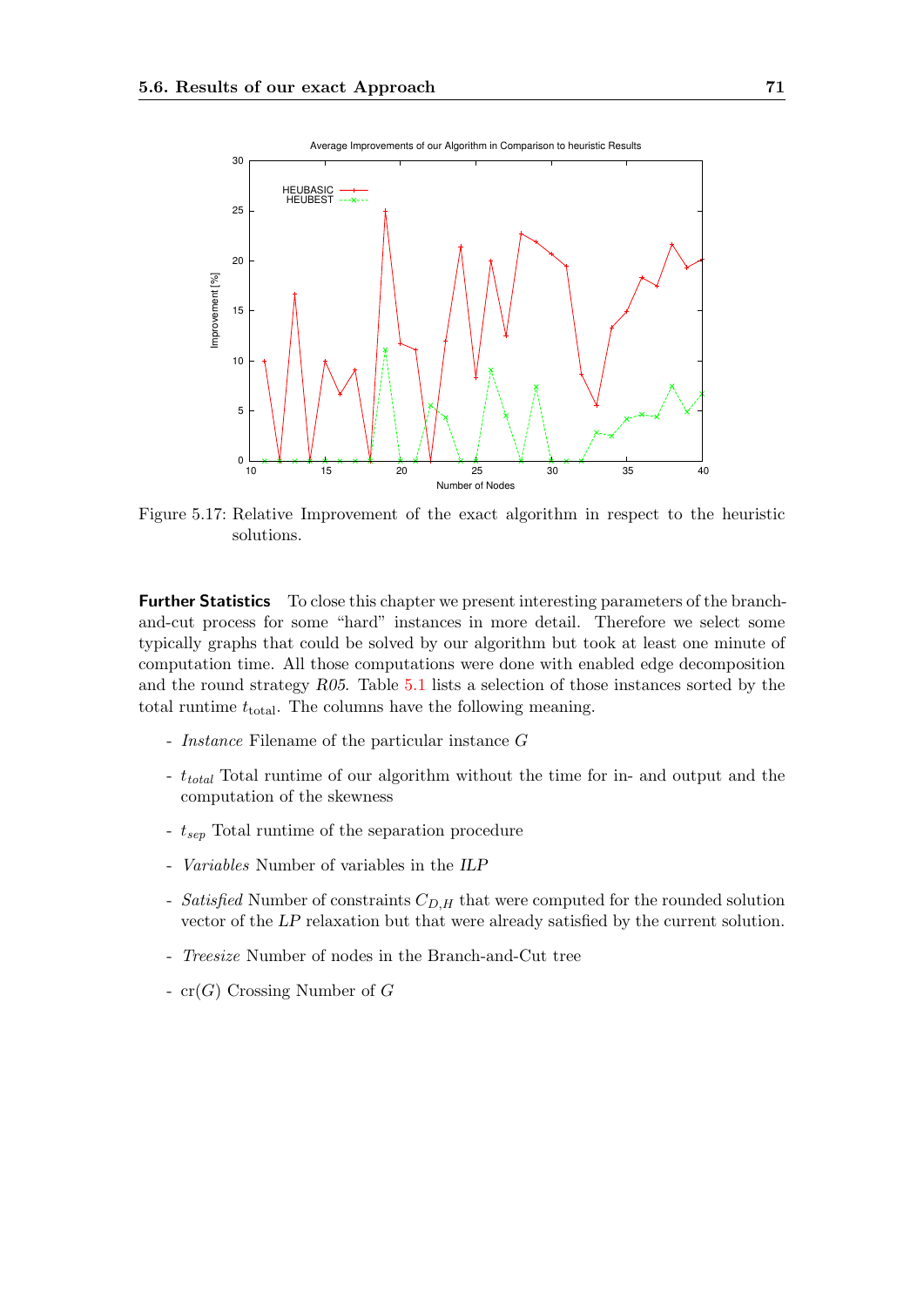| Instance      | $t_{\text{total}}$ | $t_{\rm sep}$ | Variables | Cuts | Satisfied | Treesize | cr(G)            |
|---------------|--------------------|---------------|-----------|------|-----------|----------|------------------|
| grafo11376.38 | 60.3               | 32.8          | 4338      | 501  | 974       | 334      | $\boldsymbol{3}$ |
| grafo1368.31  | 68.0               | 35.4          | 4088      | 645  | 1473      | 400      | 3                |
| grafo7347.40  | 72.2               | 56.4          | 10557     | 490  | 333       | 74       | $\overline{2}$   |
| grafo11644.38 | 76.7               | $39.5\,$      | 4338      | 513  | 1253      | 437      | 3                |
| grafo1711.33  | 83.6               | 44.5          | 3523      | 1274 | 2786      | 1251     | 3                |
| grafo6003.37  | 91.7               | 76.6          | 14494     | 288  | 319       | 26       | 3                |
| grafo9852.38  | 92.7               | 49.1          | 4338      | 664  | 1536      | 573      | 3                |
| grafo9999.39  | 101.7              | 53.4          | 4344      | 379  | 1715      | 514      | 3                |
| grafo10401.38 | 105.8              | 61.7          | 4338      | 452  | 2149      | 609      | 3                |
| grafo6984.39  | 117.1              | 50.1          | 6401      | 247  | 1463      | 185      | $\overline{4}$   |
| grafo11661.38 | 120.6              | 58.8          | 4338      | 854  | 1720      | 673      | 3                |
| grafo6049.36  | 134.0              | 46.9          | 2019      | 1984 | 2575      | 1189     | $\overline{2}$   |
| grafo3813.39  | 161.8              | 88.7          | 4708      | 1095 | 2682      | 775      | 3                |
| grafo5525.40  | 189.9              | 102.6         | 10495     | 1202 | 2295      | 687      | 3                |
| grafo5857.38  | 192.0              | 106.1         | 5540      | 720  | 1601      | 353      | 3                |
| grafo10342.37 | $198.2\,$          | 63.0          | 2846      | 1586 | 2791      | 970      | 3                |
| grafo5536.38  | 200.6              | 135.3         | 7848      | 576  | 1403      | 224      | 3                |
| grafo3954.37  | 212.4              | 115.4         | 7319      | 1155 | 1764      | 871      | 3                |
| grafo10770.35 | 218.3              | 135.0         | 5948      | 1012 | 2584      | 419      | 3                |
| grafo10888.35 | 252.5              | 149.4         | 5948      | 1223 | 2670      | 431      | 3                |
| grafo3281.34  | 270.0              | 143.6         | 7768      | 1570 | 5483      | 1066     | 3                |
| grafo10087.39 | 299.4              | 181.8         | 7332      | 846  | 2817      | 710      | 3                |
| grafo3225.37  | 313.8              | 178.6         | 10492     | 1309 | 1864      | 513      | 3                |
| grafo7111.40  | 333.4              | 206.7         | 5116      | 864  | 6537      | 1807     | 3                |
| grafo3019.39  | 374.9              | 269.3         | $12265\,$ | 1128 | 2691      | 525      | 3                |
| grafo11240.36 | 395.1              | 144.2         | 3969      | 2161 | 3406      | 1322     | 3                |
| grafo3974.37  | 430.1              | 259.0         | 6798      | 2185 | 8457      | 1645     | 3                |
| grafo1456.29  | 435.8              | 288.9         | 13479     | 1771 | 1755      | 388      | 3                |
| grafo6455.39  | 453.7              | 261.1         | 5975      | 331  | 6896      | 1286     | 3                |
| grafo11284.37 | 468.9              | 263.1         | 7345      | 1547 | 2738      | 646      | 3                |
| grafo5657.33  | 497.9              | 287.2         | 4337      | 1211 | 7307      | 2291     | 3                |
| grafo3646.37  | 549.8              | 414.5         | 8674      | 267  | 6008      | 1083     | 3                |
| grafo2878.19  | 558.9              | 432.2         | 10026     | 923  | 6298      | 1203     | 3                |
| grafo7222.40  | 591.9              | 372.9         | 11539     | 413  | 3866      | 520      | 3                |
| grafo3722.40  | 597.3              | 385.8         | 17442     | 530  | 2261      | 240      | 3                |
| grafo2742.39  | 624.7              | 372.6         | 5950      | 1453 | 6427      | 1514     | 3                |
| grafo5763.39  | 1154.9             | 943.0         | 14754     | 454  | 5493      | 741      | 3                |
| grafo7475.40  | 1337.9             | 999.6         | 10795     | 572  | 6436      | 991      | $\boldsymbol{3}$ |
| grafo6593.38  | 2355.6             | 864.0         | 4354      | 3785 | 17226     | 4504     | 3                |

<span id="page-79-0"></span>Table 5.1: Branch-and-Cut parameters for some instances that could be solved in more than 100 seconds.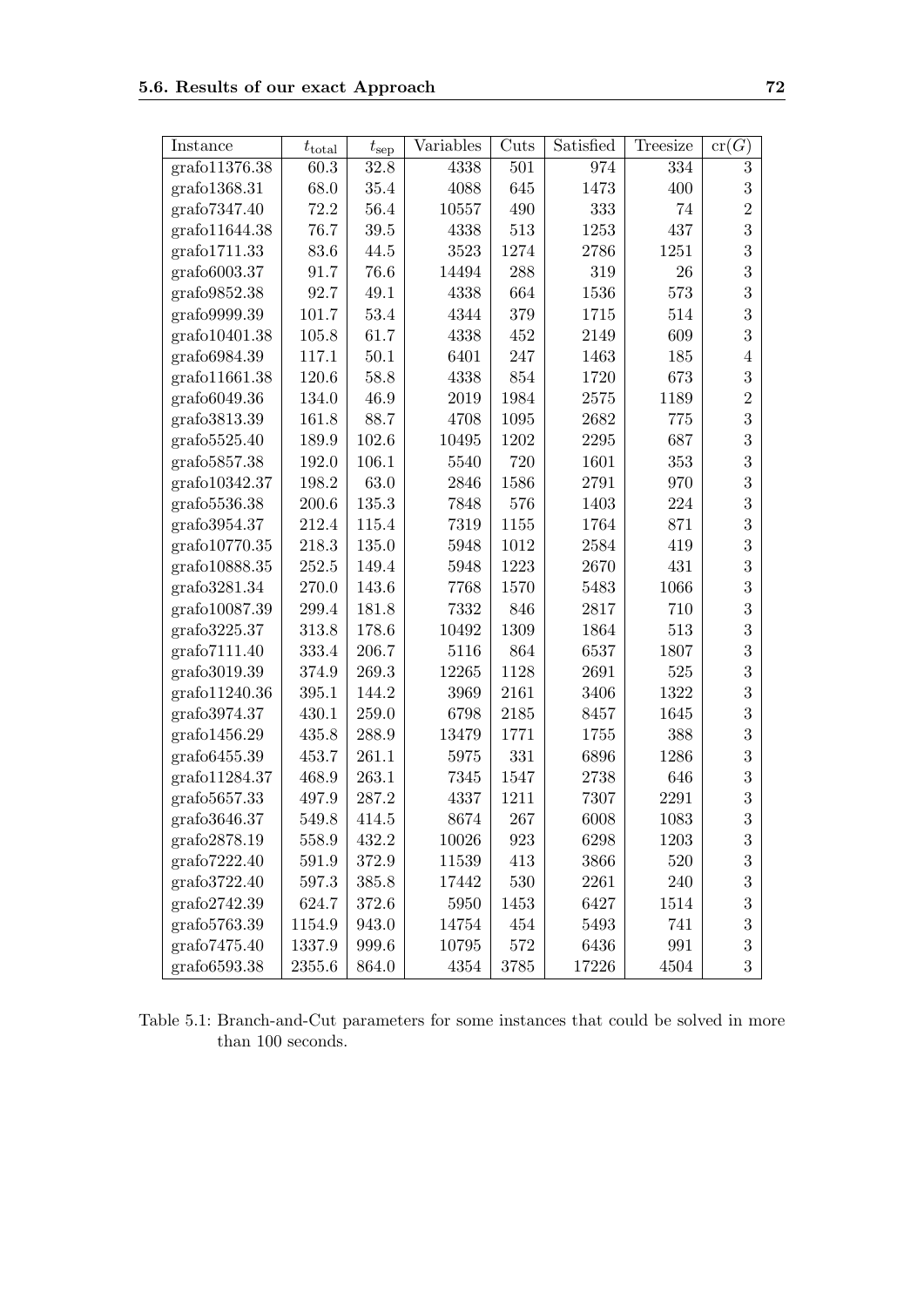The average percentage of the required time for the separation procedure in respect to the total runtime  $t_{total}$  is about 60%. This is quite a lot and can be explained by the large number of constraints that are computed but not added to the current ILP since they are already satisfied by the last solution vector. While the average number of added cuts in our selection is about 1030, we rejected 3590 computed constraints on average. The average number of subproblems that were computed in the branch-and-cut tree is about 870.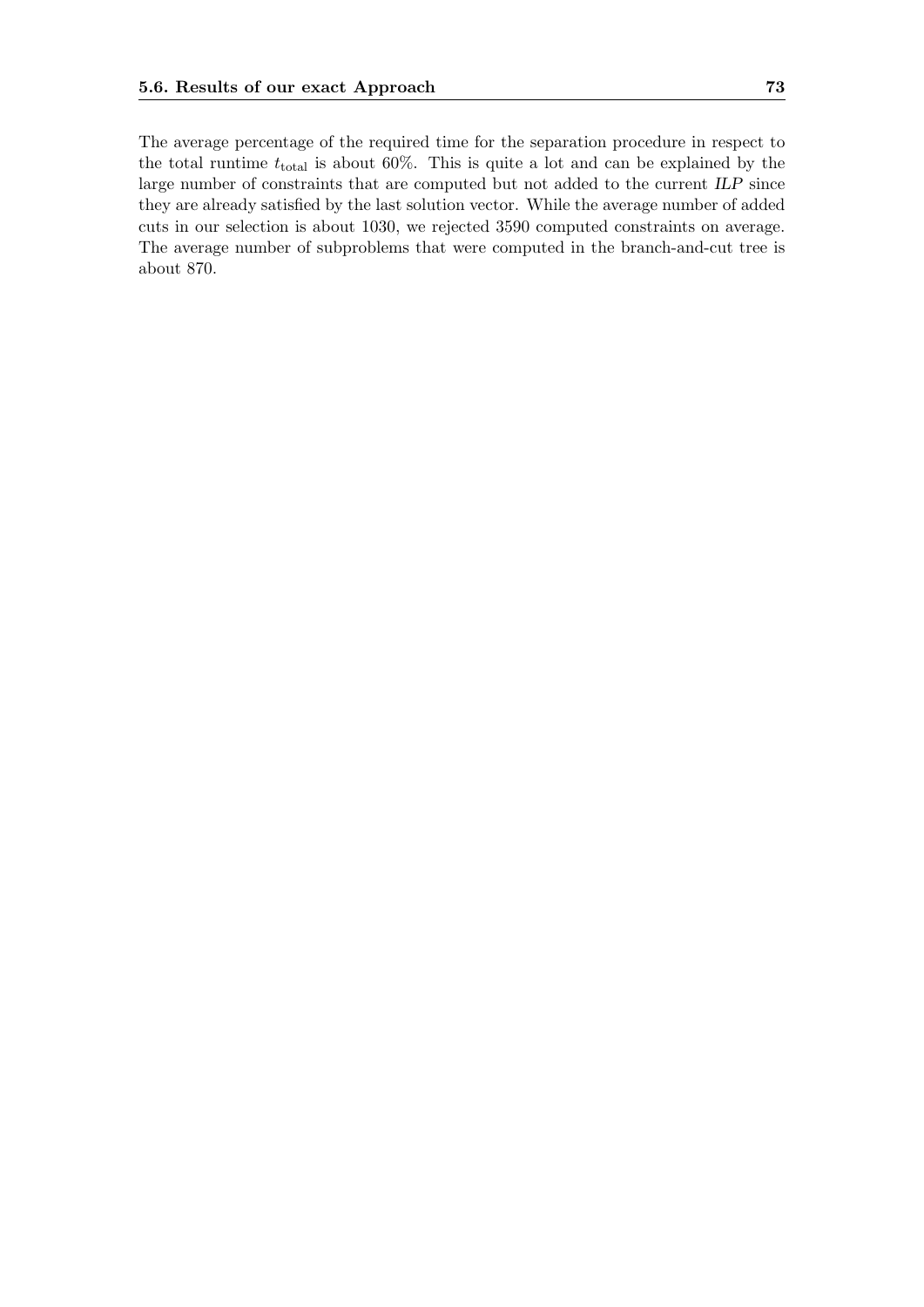## 6 Discussion

Despite the complexity of the Crossing Minimization Problem, the results obtained so far are promising. Our implementation is able to solve sparse instances up to about 30 nodes within a few seconds to provable optimality on average hardware. Even for such small graphs we can improve upon a widley used heuristic by 15% and upon the best known heuristic strategies by about 5% on average. We can expect to achieve even better results on larger graphs.

Unfortunately the required computation time strongly depends on the number of crossings and quickly exceeds practical limits for larger graphs. However, there is still much room for further improvements.

We can try to find further or stronger constraints by the investigation of the polytope associated to the underlying combinatorial optimization problem. We can represent those polytopes either as a convex hull of the extreme points or by a system of linear equations and inequalities. There is a software package called PORTA – available from the University of Heidelberg (<www.uni-heidelberg.de>) – that is able to enumerate all integral solution vectors for a given set of inequalities and transform this representation back to a system of inequalities.

First experiments with this software led to promising results, but even the computation of the smallest interesting examples blew the available computation time. However, this approach can be useful for the search for stronger constraints.

Another problem that prevents the use in practical applications until now is the strongly increasing number of variables in our ILP formulation. We can try to work around this by the use of column generation. A brief overview of this approach is given in Section [2.3.1.](#page-21-0) However, until now it is not clear how we efficiently insert new variables without violating the existing constraints.

A straight-forward way to improve the runtime of our algorithm is probably the combination with good heuristics during the Branch-and-Cut process. We can strongly decrease the required computation time by finding tight upper bounds early in the optimization process. This allows us to discard whole subtrees whose lower bound exceeds our global limit, and explore more promising branches early. Important improvements may also be achieved by better strategies for the node selection phase.

Even when we are not able to find an optimum solution within a certain time limit, we can try to use the fractional values in order to compute good heuristic solutions. Variables with a relatively large value may indicate good candidates for a crossing in a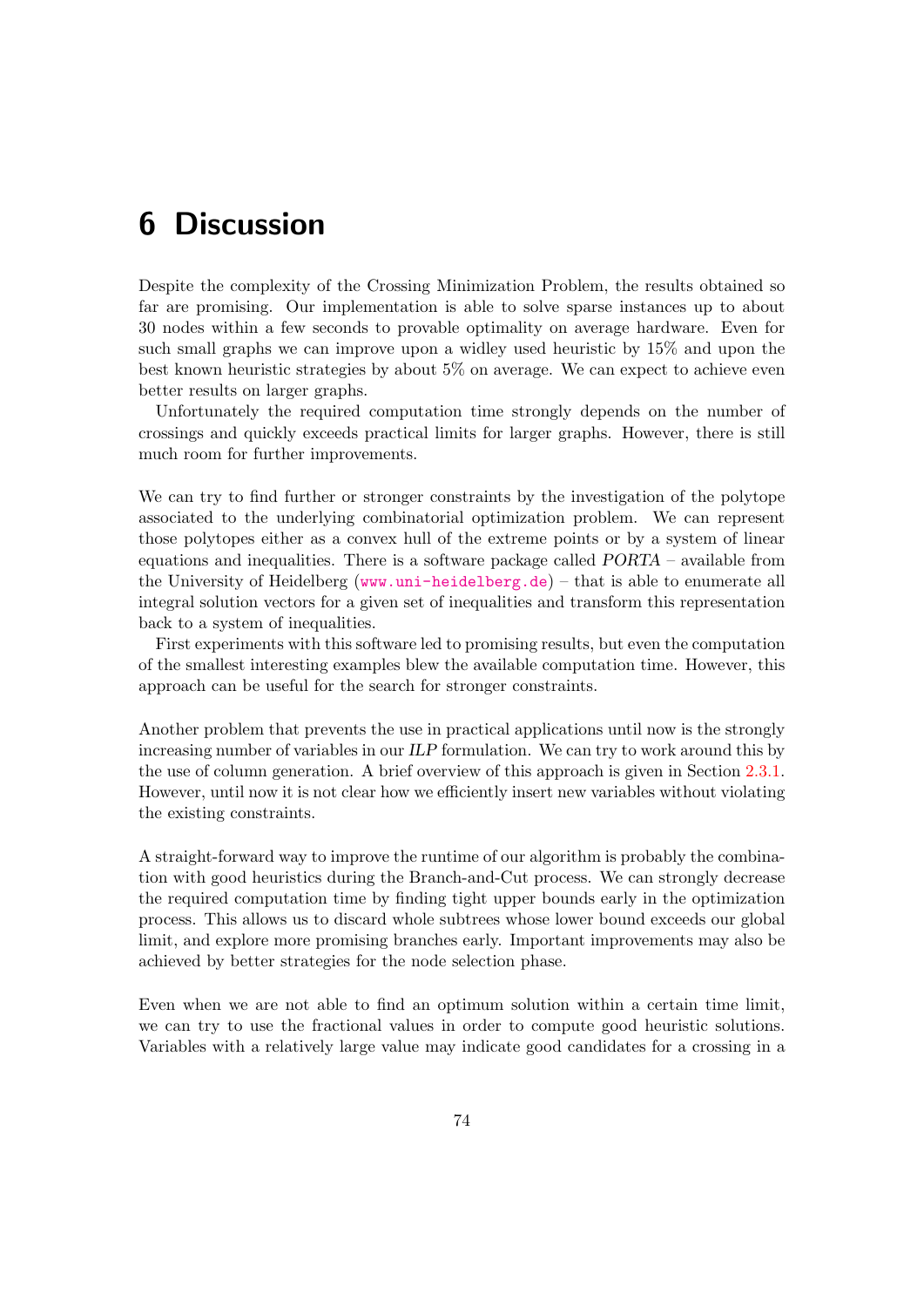corresponding drawing.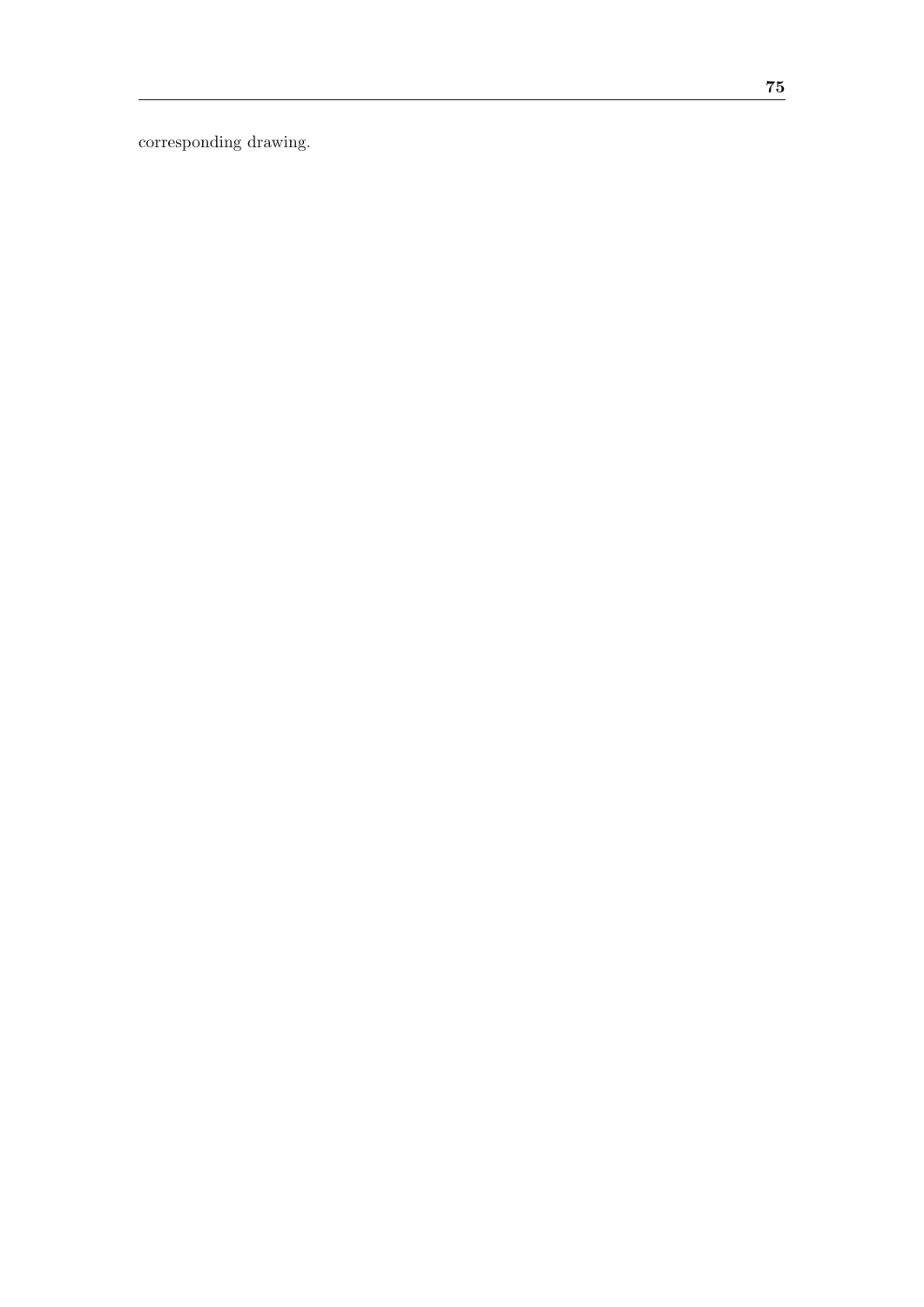## Bibliography

- [1] M. Ajtai, V. Chvátal, M.M. Newborn, and E. Szemerédi. Crossing-free subgraphs. Annals of Descrete Mathematics, 12:9–12, 1982.
- [2] L. Auslander and S. Parter. On embedding graphs in the sphere. Journal of Mathematics and Mechanics, 12(3):517–523, 1961.
- [3] G. Di Battista, A. Garg, G. Liotta, R. Tamassia, E. Tassinari, and F. Vargiu. An experimental comparison of four graph drawing algorithms. Comput. Geom. Theory Appl., 7(5-6):303–325, 1997.
- [4] G. Di Battista and R. Tamassia. Incremental planarity testing. In 30th annual Symposium on Foundations of Computer Science, October 30–November 1, 1989, Research Triangle Park, North Carolina, pages 436–441. IEEE Computer Society Press, 1989.
- [5] D. Bienstock. Some provably hard crossing number problems. Discrete Comput. Geom., 6(5):443–459, 1991.
- [6] D. Bienstock and N. Dean. Bounds for rectilinear crossing numbers. J. Graph Theory, 17(3):333–348, 1993.
- [7] H. Bodlaender and A. Grigoriev. Algorithms for graphs embeddable with few crossings per edge. Research Memoranda 036, Maastricht : METEOR, Maastricht Research School of Economics of Technology and Organization, 2004. available at http://ideas.repec.org/p/dgr/umamet/2004036.html.
- [8] K.S. Booth and G.S. Lueker. Testing for the consecutive ones property, interval graphs, and graph planarity using PQ-tree algorithms. J. Comput. Syst. Sci., 13(3):335–379, 1976.
- [9] V. Chvátal. *Linear Programming*. W. H. Freeman and Company, New York, 1983.
- [10] R.J. Cimikowski. Graph planarization and skewness. Congressus Numerantium, 88:21–32, 1992.
- [11] H. de Fraysseix, J. Pach, and R. Pollack. How to draw a planar graph on a grid. Combinatorica, 10(1):41–51, 1990.
- [12] H.N. Djidjev. A linear algorithm for the maximal planar subgraph problem, 1995.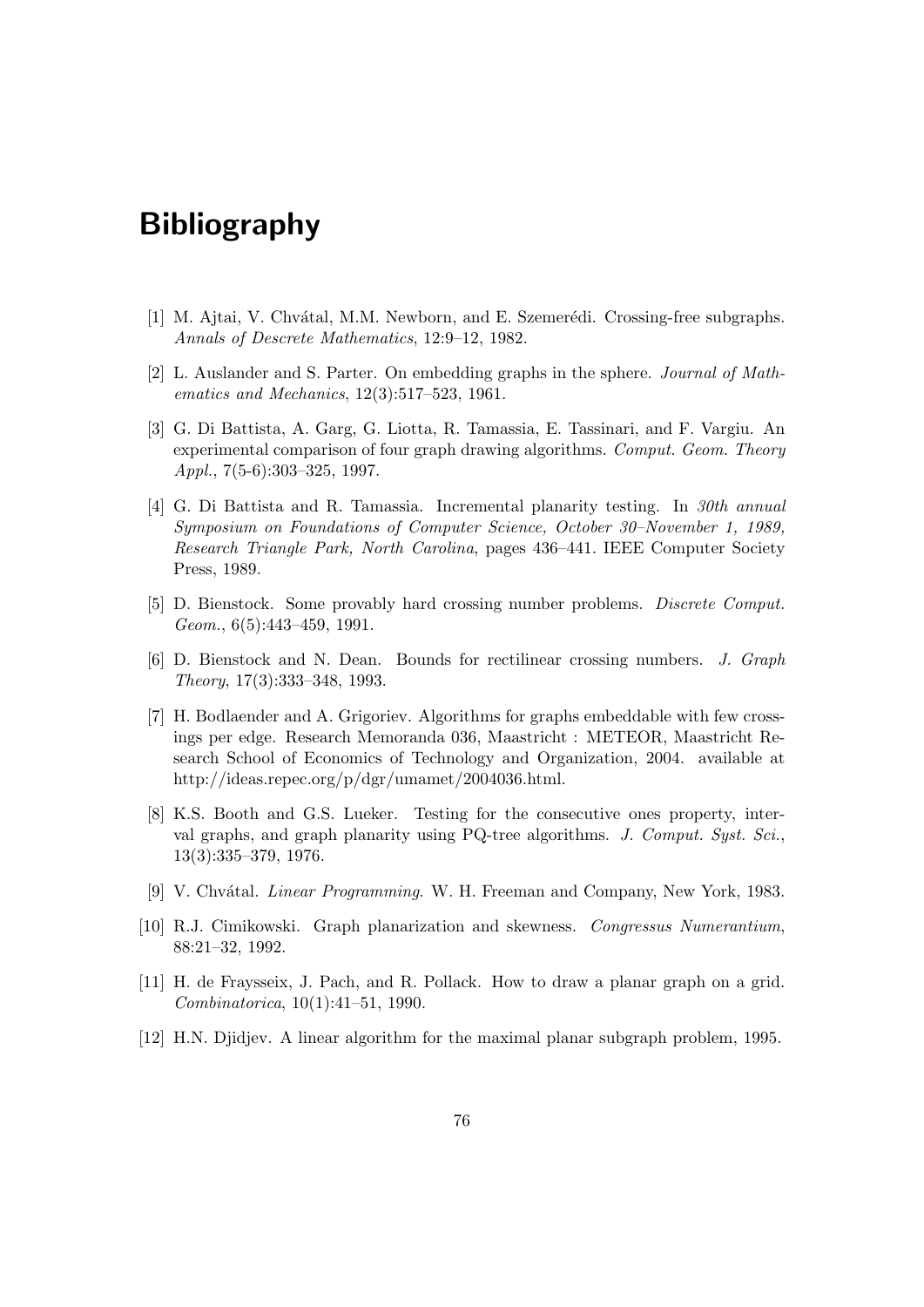- [13] P. Eades. A heuristic for graph drawing. Congressus Numerantium, 42:149–160, 1984.
- [14] P. Erdös and R.K. Guy. Crossing number problems. The American Mathematical Monthly, 80:52–58, 1973.
- [15] M. Garey and D. Johnson. Computers and interactability: A guide to the theory of NP-completeness, 1979.
- [16] M. R. Garey and D. S. Johnson. Crossing number is NP-complete. SIAM Journal on Algebraic and Discrete Methods, 4:312–316, 1983.
- [17] R. E. Gomory. Outline of an algorithm for integer solutions to linear programs. Bulletin of the American Society, 64:275–278, 1958.
- [18] C. Gutwenger, P. Mutzel, and R. Weiskircher. Inserting an edge into a planar graph. In SODA '01: Proceedings of the twelfth annual ACM-SIAM symposium on Discrete algorithms, pages 246–255. Society for Industrial and Applied Mathematics, 2001.
- <span id="page-84-0"></span>[19] C. Guwenger and P. Mutzel. An experimental study of crossing minimization heuristics. In Graph Drawing, volume 2912 of Lecture Notes in Computer Science, pages 13–24. Springer, 2004.
- [20] R.K. Guy. Crossing numbers of graphs. In Graph Theory and Applications (Proceedings), Lecture Notes in Mathematics, pages 111–124. Springer, 1972.
- [21] R.K. Guy, T.A. Jenkyns, and J.Schaer. The toroidal crossing number of the complete graph. Journal of Combinatorial Theory, 4:376–390, 1968.
- [22] J. Hopcroft and R. Tarjan. Efficient planarity testing. J. ACM, 21(4):549–568, 1974.
- <span id="page-84-1"></span>[23] R. Jayakumar, K. Thulasiramans, and M.N.S. Swamy. On  $O(n^2)$  algorithms for graph planarization. IEEE Transactions on Computer Aided Design, 8:257–267, 1989.
- [24] M. Jünger and P. Mutzel. Maximum planar subgraphs and nice embeddings: Practical layout tools. Algorithmica, 16(1):33–59, 1996.
- [25] M. Jünger and S. Thienel. Introduction to ABACUS—a branch-and-cut system. Operations Research Letters, 22:83–95, 1998.
- [26] G. Klau and P. Mutzel. Quasi-orthogonal drawing of planar graphs. Research Report MPI-I-98-1-013, Max-Planck-Institut f¨ur Informatik, Im Stadtwald, D-66123 Saarbrücken, Germany, May 1998.
- [27] J. Kratochvíl. String graphs. II.: Recognizing string graphs is NP-hard. J. Comb. Theory Ser. B, 52(1):67–78, 1991.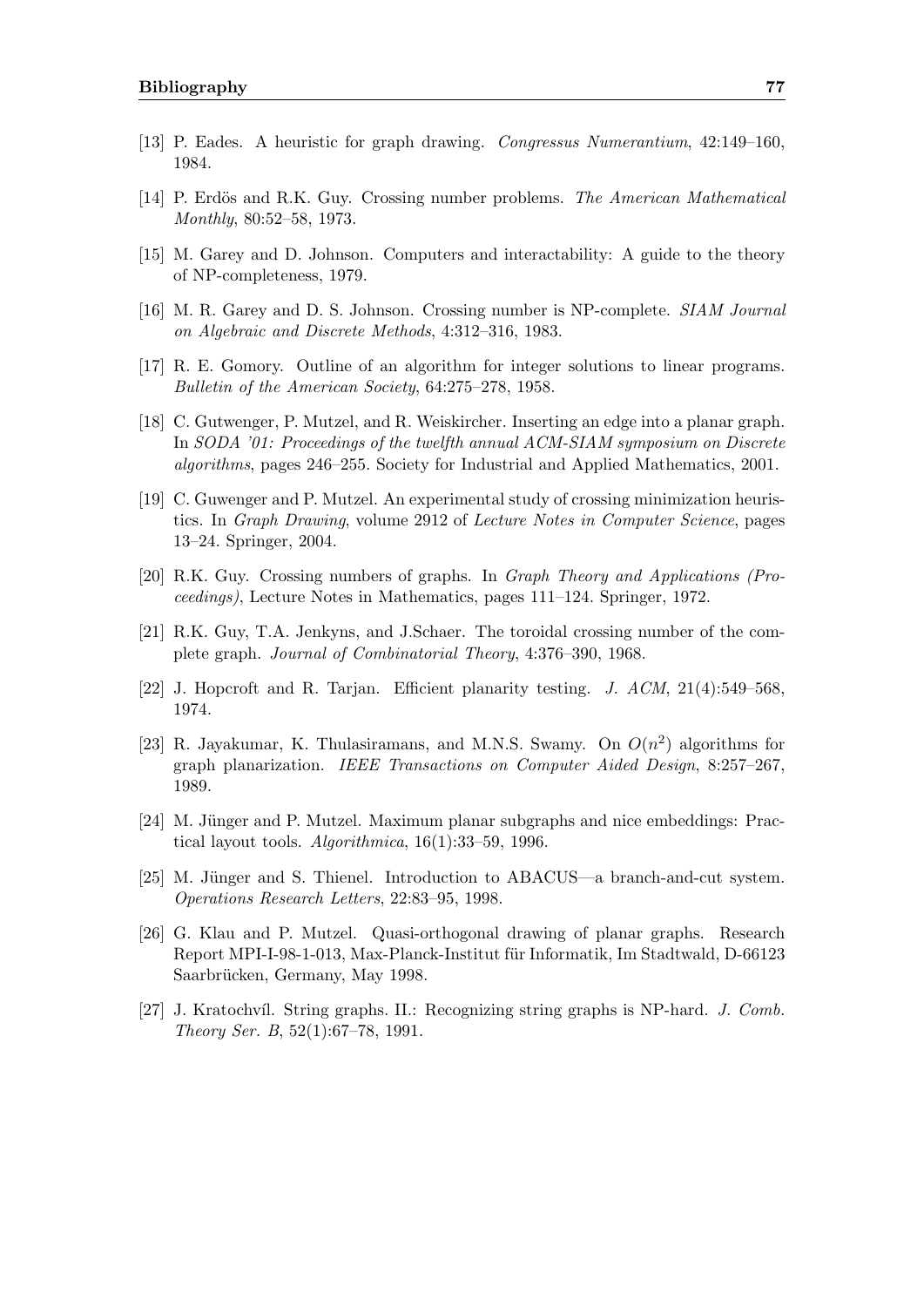- [28] F.T. Leighton. Complexity issues in VLSI: optimal layouts for the shuffle-exchange graph and other networks. MIT Press, 1983.
- [29] A. Lempel, S. Even, and I. Cederbaum. An algorithm for planarity testing of graphs. In Theory of Graphs: International Symposium, pages 215–232, 1967.
- [30] P. Liu and R. Geldmacher. On the deletion of nonplanar edges of a graph. In Proceedings of the 10th Southeastern Conference on Combinatorics, Graph Theory, and Computing, pages 727–738, Boca Raton, FL, 1977.
- [31] M. Jünger M. Grötschel and G. Reinelt. A cutting plane approach for the linear ordering problem. Operations Research, 32:1195–1220, 1984.
- [32] S. Masuda, K. Nakajima, T. Kashiwabara, and T. Fujisawa. Crossing minimization in linear embeddings of graphs. IEEE Trans. Comput., 39(1):124–127, 1990.
- [33] P. Mutzel. The Maximum Planar Subgraph Problem. PhD thesis, Universität zu Köln, 1994.
- [34] Petra Mutzel and Michael Jünger. Graph drawing: Exact optimization helps! In M. Grötschel, editor, *The Sharpest Cut*, Series on Optimization. MPS - SIAM, 2001. Festschrift zum 60. Geburtstag von Manfred Padberg.
- [35] T.A.J. Nicholson. Permutation procedure for minimising the number of crossings in a network. IEE Proceedings, 115:21–26, 1968.
- [36] T. Nishizeki and N. Chiba. Planar graphs: Theory and applications, 1988.
- [37] J. Pach and G. Tóth. Graphs drawn with few crossings per edge. *Combinatorica*, 17(3):427–439, 1997.
- [38] J. Pach and G. Tóth. Which crossing number is it anyway? J. Comb. Theory Ser. B, 80(2):225–246, 2000.
- [39] J.A. La Poutré. Alpha-algorithms for incremental planarity testing (preliminary version). In  $STOC$  '94: Proceedings of the twenty-sixth annual ACM symposium on Theory of computing, pages 706–715. ACM Press, 1994.
- [40] H.C. Purchase. Which aesthetic has the greatest effect on human understanding? In GD 97: Proceedings of the 5th International Symposium on Graph Drawing, pages 248–261. Springer-Verlag, 1997.
- [41] C. Roos and T. Terlaky. Advances in linear optimization, 1997.
- [42] W. Schnyder. Embedding planar graphs on the grid. In SODA '90: Proceedings of the first annual ACM-SIAM symposium on Discrete algorithms, pages 138–148. Society for Industrial and Applied Mathematics, 1990.
- [43] K. Sugiyama, S. Tagawa, and M. Toda. Methods for visual understanding of hierarchical systems. IEEE Trans. Syst. Man Cybern., SMC-11(2):109–125, 1981.